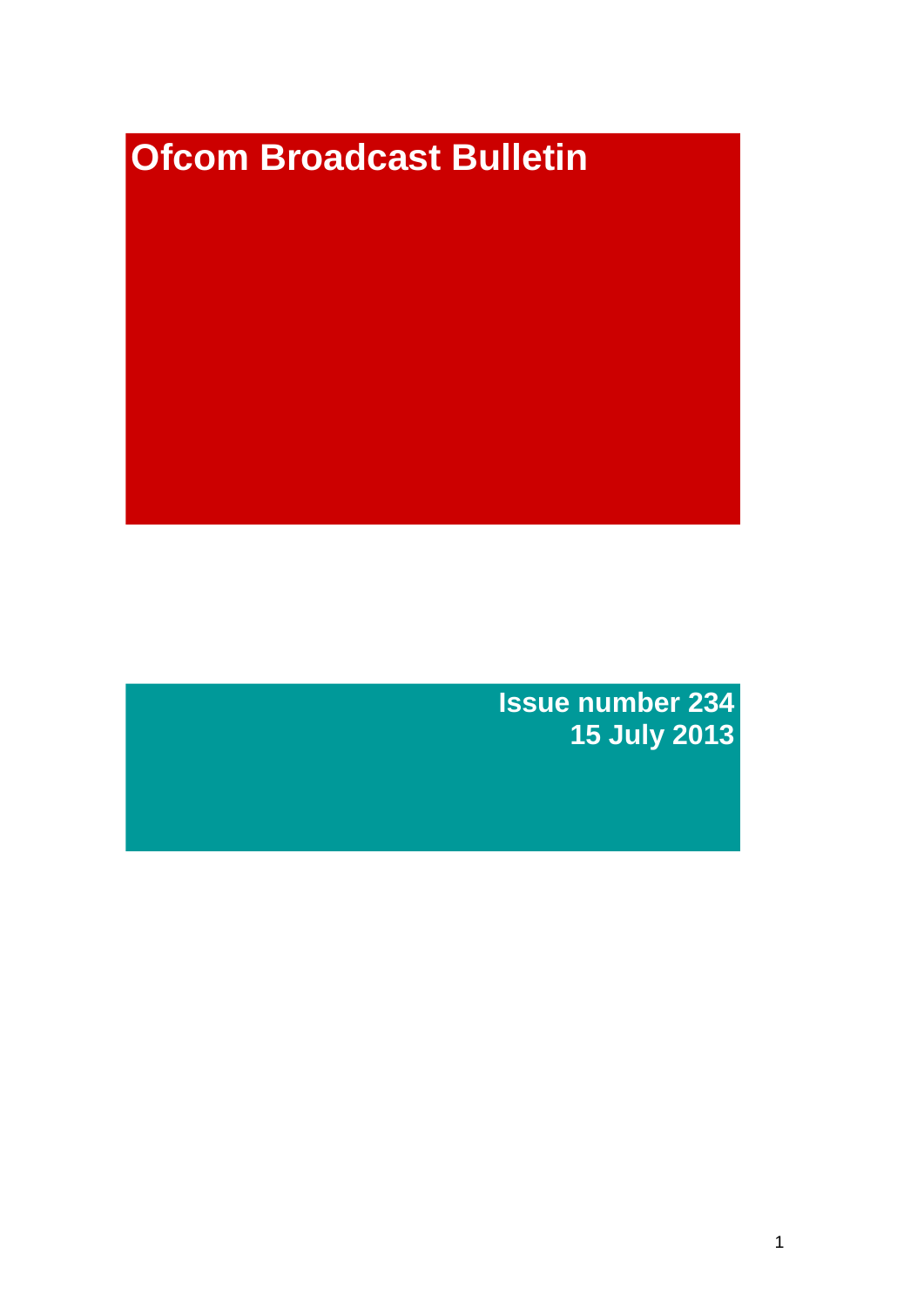# **Contents**

| Introduction                                                                                             | 4  |
|----------------------------------------------------------------------------------------------------------|----|
| <b>Notices of Sanctions</b>                                                                              |    |
| <b>DM Digital</b><br>Rehmatul Lil Alameen, 9 October 2011, 18:30                                         | 6  |
| <b>DM Digital</b><br>POAF Conference, 25 November 2011, 21:00<br>and 4 December 2011, 21:00              | 8  |
| <b>Note to Broadcasters</b>                                                                              |    |
| <b>Policy Statement: Commercial Communications</b><br>in Radio Programming                               | 11 |
| <b>Standards cases</b>                                                                                   |    |
| <u>In Breach</u>                                                                                         |    |
| <b>The Pitch</b><br>Controversial TV, 11 May 2013, 19:00                                                 | 19 |
| Journey of a Lifetime<br>Channel i, 27 January 2013, 17:00                                               | 21 |
| <b>Weekend Out</b><br>Sony TV Asia, 12 October 2012 and 4 January 2013                                   | 28 |
| Resolved                                                                                                 |    |
| It's Complicated (trailer)<br>Film 4, 5 April 2013, 13:13                                                | 38 |
| <b>Bradford: City of Dreams</b><br>BBC 2, 9 May, 2013, 20:00                                             | 41 |
| <b>Advertising Scheduling cases</b>                                                                      |    |
| Resolved                                                                                                 |    |
| <b>Resolved findings table</b><br>Code on the Scheduling of Television Advertising<br>compliance reports | 43 |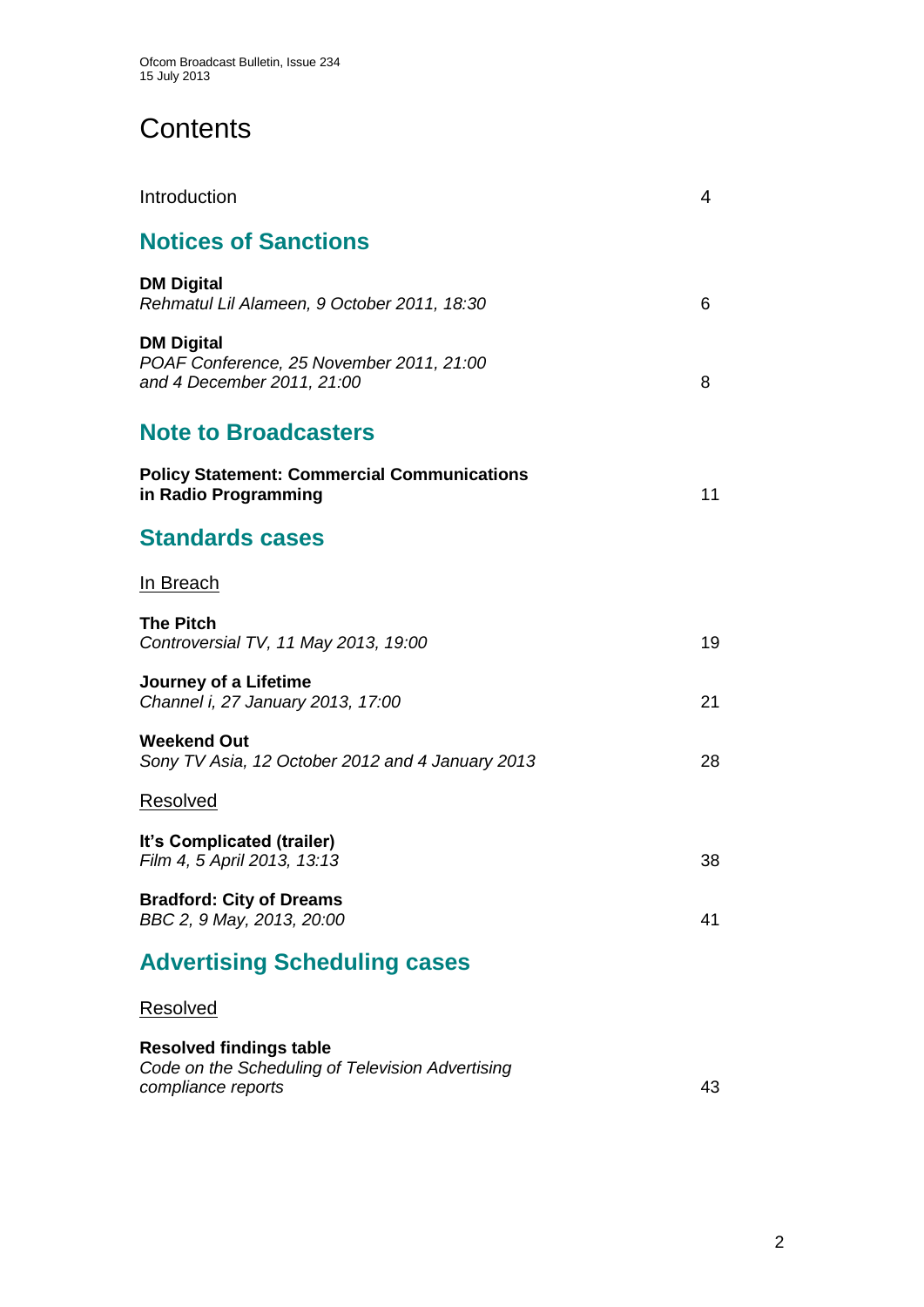# **Fairness and Privacy cases**

## Upheld

| <b>Complaint by Mrs Yvonne-Charley Walsh on her</b><br>own behalf and on behalf of Mrs M A Mallender,<br>Mr Johnnie Mallender and Mr David Mallender<br>999: What's Your Emergency?, Channel 4, 22 October 2012 | 44 |
|-----------------------------------------------------------------------------------------------------------------------------------------------------------------------------------------------------------------|----|
| Not Upheld                                                                                                                                                                                                      |    |
| <b>Complaint by Mr Gareth Davies</b><br>on behalf of himself and Apex Multiple Contractors<br>The Ferret, ITV1, 30 July 2012                                                                                    | 51 |
| <b>Other Programmes Not in Breach</b>                                                                                                                                                                           | 70 |
| <b>Complaints Assessed, Not Investigated</b>                                                                                                                                                                    | 71 |
| <b>Investigations List</b>                                                                                                                                                                                      | 79 |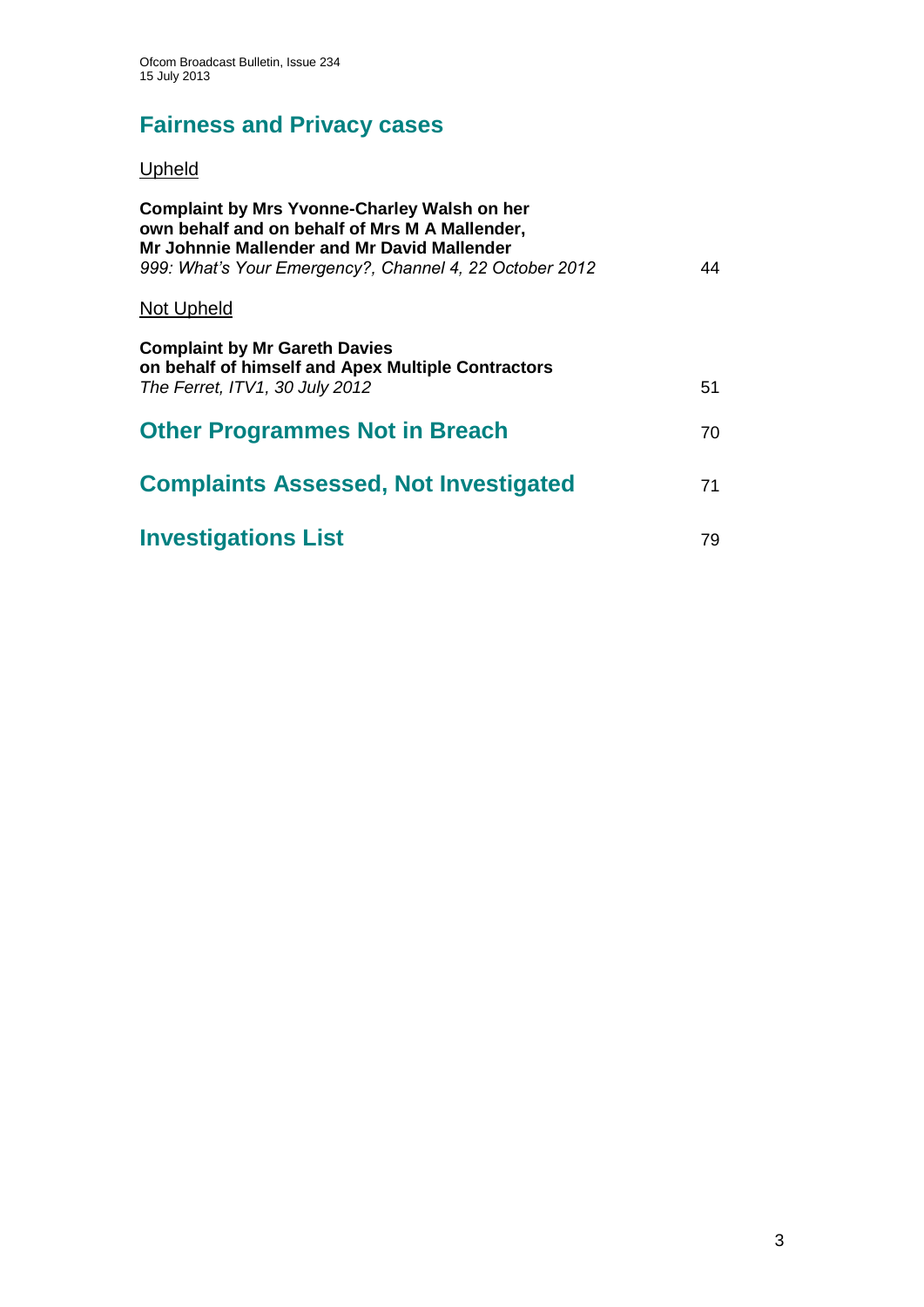# **Introduction**

Under the Communications Act 2003 ("the Act"), Ofcom has a duty to set standards for broadcast content as appear to it best calculated to secure the standards objectives<sup>1</sup>. Ofcom must include these standards in a code or codes. These are listed below. Ofcom also has a duty to secure that every provider of a notifiable On Demand Programme Services ("ODPS") complies with certain standards requirements as set out in the  $Act<sup>2</sup>$ .

The Broadcast Bulletin reports on the outcome of investigations into alleged breaches of those Ofcom codes below, as well as licence conditions with which broadcasters regulated by Ofcom are required to comply. We also report on the outcome of ODPS sanctions referrals made by ATVOD and the ASA on the basis of their rules and guidance for ODPS. These Codes, rules and guidance documents include:

- a) [Ofcom's Broadcasting Code](http://stakeholders.ofcom.org.uk/broadcasting/broadcast-codes/broadcast-code/) ("the Code").
- b) the [Code on the Scheduling of Television Advertising](http://stakeholders.ofcom.org.uk/broadcasting/broadcast-codes/advert-code/) ("COSTA") which contains rules on how much advertising and teleshopping may be scheduled in programmes, how many breaks are allowed and when they may be taken.
- c) certain sections of the [BCAP Code: the UK Code of Broadcast Advertising,](http://www.bcap.org.uk/Advertising-Codes/Broadcast-HTML.aspx) which relate to those areas of the BCAP Code for which Ofcom retains regulatory responsibility. These include:
	- the prohibition on 'political' advertising:
	- sponsorship and product placement on television (see Rules 9.13, 9.16 and 9.17 of the Code) and all commercial communications in radio programming (see Rules 10.6 to 10.8 of the Code);
	- 'participation TV' advertising. This includes long-form advertising predicated on premium rate telephone services – most notably chat (including 'adult' chat), 'psychic' readings and dedicated quiz TV (Call TV quiz services). Ofcom is also responsible for regulating gambling, dating and 'message board' material where these are broadcast as advertising<sup>3</sup>.
- d) other licence conditions which broadcasters must comply with, such as requirements to pay fees and submit information which enables Ofcom to carry out its statutory duties. Further information can be found on Ofcom's website for [television](http://licensing.ofcom.org.uk/tv-broadcast-licences/) and [radio](http://licensing.ofcom.org.uk/radio-broadcast-licensing/) licences.
- e) rules and guidance for both [editorial content and advertising content on ODPS.](http://www.atvod.co.uk/uploads/files/ATVOD_Rules_and_Guidance_Ed_2.0_May_2012.pdf) Ofcom considers sanctions in relation to ODPS on referral by the Authority for Television On-Demand ("ATVOD") or the Advertising Standards Authority ("ASA"), co-regulators of ODPS for editorial content and advertising respectively, or may do so as a concurrent regulator.

[Other codes and requirements](http://stakeholders.ofcom.org.uk/broadcasting/broadcast-codes/) may also apply to broadcasters and ODPS, depending on their circumstances. These include the Code on Television Access Services (which sets out how much subtitling, signing and audio description relevant

<sup>1</sup>  $1$  The relevant legislation is set out in detail in Annex 1 of the Code.

 $2$  The relevant legislation can be found at Part 4A of the Act.

 $3$  BCAP and ASA continue to regulate conventional teleshopping content and spot advertising for these types of services where it is permitted. Ofcom remains responsible for statutory sanctions in all advertising cases.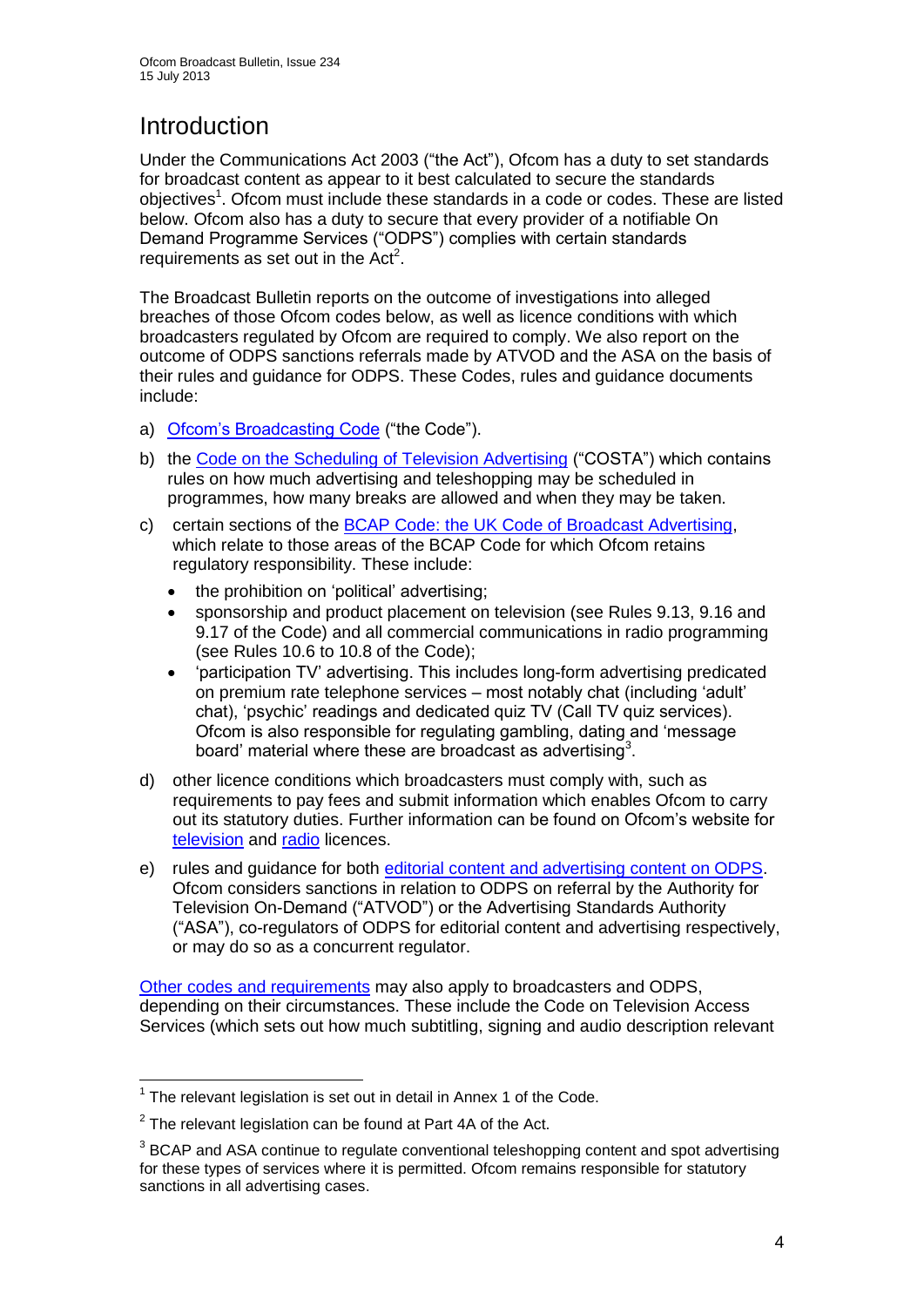licensees must provide), the Code on Electronic Programme Guides, the Code on Listed Events, and the Cross Promotion Code.

**It is Ofcom's policy to describe fully the content in television, radio and on demand content. Some of the language and descriptions used in Ofcom's Broadcast Bulletin may therefore cause offence.**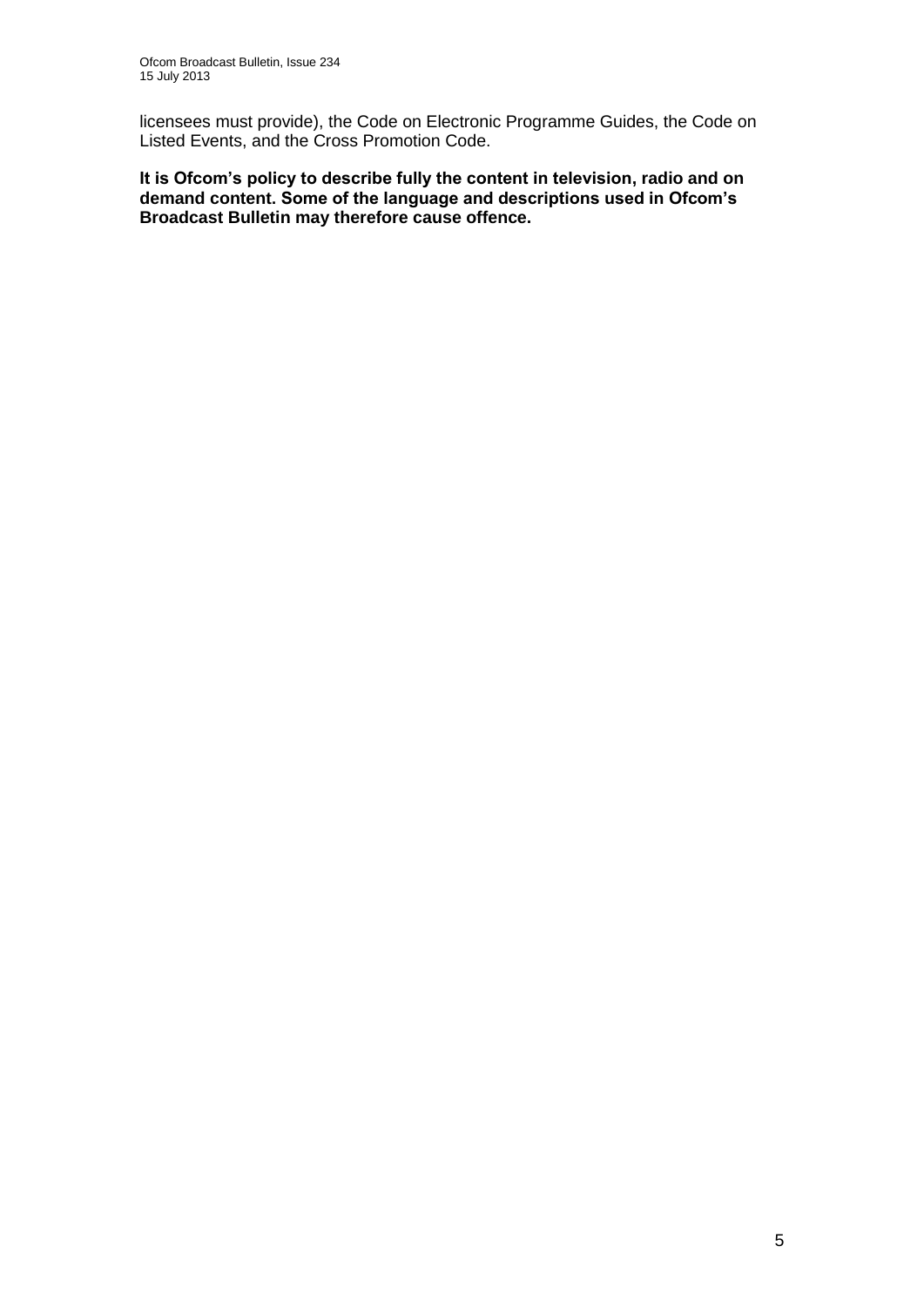# **Notice of Sanction**

## **DM Digital**

*Rehmatul Lil Alameen, 9 October 2011, 18:30*

## **Introduction**

DM Digital is a television channel primarily aimed at an Asian audience in the UK, which features broadcasts in a number of languages including English, Punjabi, Urdu, Sindhi, Kashmiri and Hindi. The service is also received in the Middle East and parts of Asia. This free-to-air service is broadcast on the Sky digital satellite platform. The licence for the DM Digital service is held by DM Digital Television Limited.

## **Summary of Decision**

In a finding published on 8 May 2012 in issue 205 of Ofcom's Broadcast Bulletin<sup>1</sup>, Ofcom found that DM Digital had seriously breached the Broadcasting Code ("the Code") by broadcasting material which was in breach of Rule 3.1 of the Code:

- This broadcast, which was in Urdu and was approximately one hour in duration, featured a presenter who introduced an Islamic Pir (a religious scholar) who delivered a live televised lecture about points of Islamic theology with reference to the shooting dead in early 2011 of the Punjab governor Salmaan Taseer by his bodyguard Malik Mumtaz Qadri. Salmaan Taseer had been a vocal critic of Pakistan's blasphemy law<sup>2</sup>. This law punishes derogatory remarks against notable figures in Islam and carries a potential death sentence for anyone who insults or is judged to blaspheme against the Prophet Mohammed the Finding set out various statements made by the Islamic scholar that Ofcom found were likely to encourage or incite the commission of crime or to lead to disorder. Ofcom concluded they were likely to have this effect because, on a reasonable interpretation of the scholar's remarks, he was personally advocating that all Muslims had a duty to attack or kill apostates or those perceived to have insulted the Prophet.
- The finding set out various statements made by the Islamic scholar that Ofcom found were likely to encourage or incite the commission of crime or to lead to disorder. Ofcom concluded they were likely to have this effect because, on a reasonable interpretation of the scholar's remarks, he was personally advocating that all Muslims had a duty to attack or kill apostates or those perceived to have insulted the Prophet.
- A number of the scholar's remarks, in Ofcom's opinion, amounted to direct calls to action. In particular, Ofcom interpreted some of the Islamic scholar's comments to be a generic call to all Muslims (and not just members of the Muslim community within Pakistan) encouraging or inciting them to criminal action or disorder, by unambiguously stating that they had a duty to kill anyone who criticises or insults the Prophet Mohammed and apostates, and by praising Pakistan's blasphemy law and the killing of the Punjab governor, Salmaan

<sup>1</sup> 1 [http://stakeholders.ofcom.org.uk/binaries/enforcement/broadcast](http://stakeholders.ofcom.org.uk/binaries/enforcement/broadcast-bulletins/obb205/obb205.pdf)[bulletins/obb205/obb205.pdf](http://stakeholders.ofcom.org.uk/binaries/enforcement/broadcast-bulletins/obb205/obb205.pdf) (published 8 May 2012)

<sup>&</sup>lt;sup>2</sup> Section 295-C of Pakistan's Criminal Code.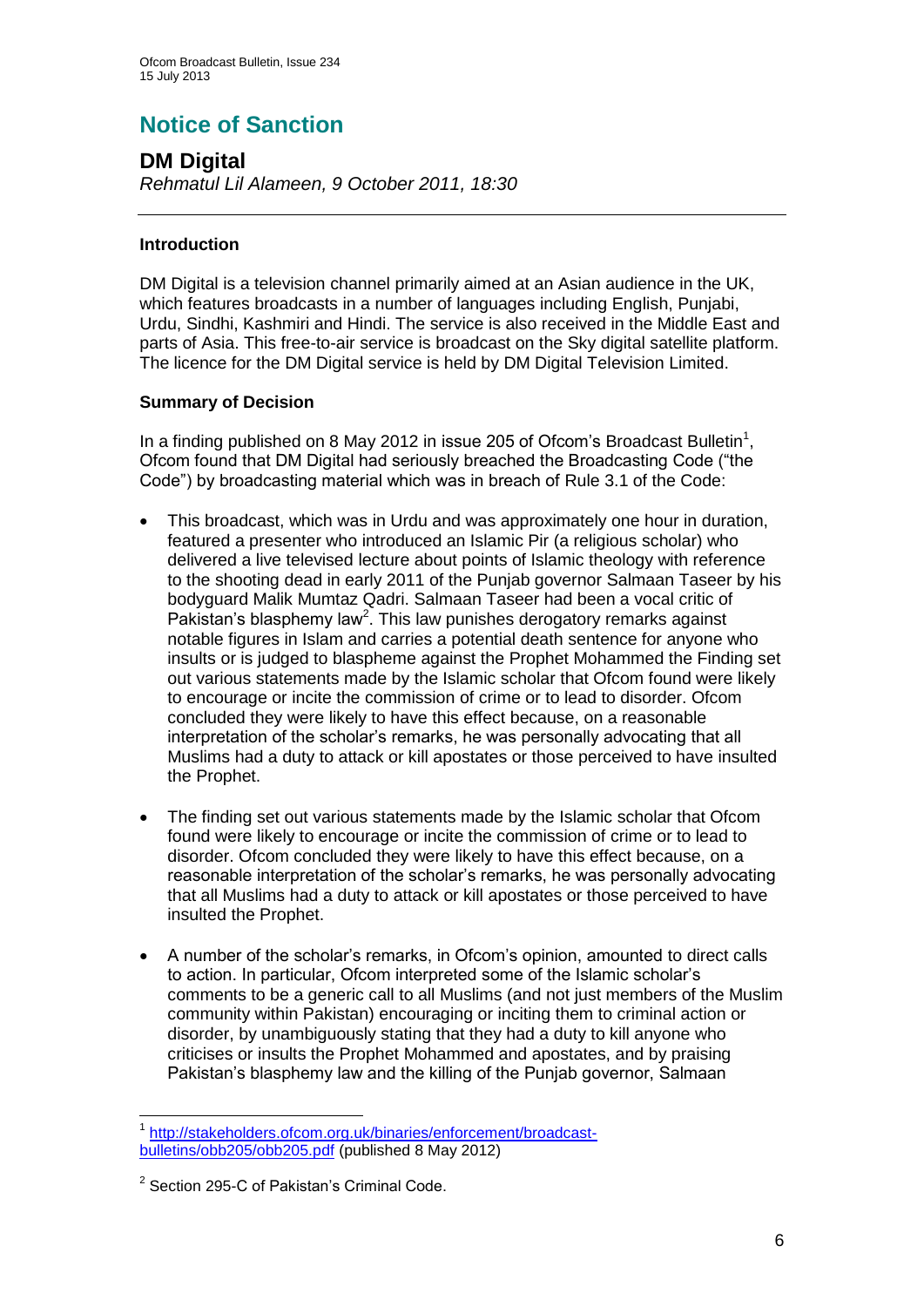Taseer, by Malik Mumtaz Qadri. Ofcom also noted that such actions were presented as being justified, and even required, as a duty binding on all Muslims according to the tenets of Islamic law and theology.

Ofcom therefore considered this material breached Rule 3.1 of the Code:

"Material likely to encourage or incite the commission of crime or to lead to disorder must not be included in television or radio services".

Ofcom considered this to be a genuinely unprecedented case on account of the serious nature of the breach and the poor compliance demonstrated by the Licensee. The broadcast of material likely to encourage crime or lead to disorder has the potential to cause significant harm and, in this case, the Licensee failed to have in place robust compliance procedures and a competent and experienced compliance team which could have prevented the material being broadcast.

For these reasons, and in accordance with Ofcom's Penalty Guidelines, Ofcom decided it was appropriate and proportionate in the very serious circumstances of this broadcast to impose a financial penalty of **£85,000** on DM Digital TV Limited in respect of the Code breaches (payable to HM Paymaster General). In addition, Ofcom considered that the Licensee should be directed to broadcast a statement of Ofcom's findings in this case, on a date and in a form to be determined by Ofcom and be directed never to repeat this material on its service again.

The full adjudication is available at:

[http://stakeholders.ofcom.org.uk/binaries/enforcement/content-sanctions](http://stakeholders.ofcom.org.uk/binaries/enforcement/content-sanctions-adjudications/Rehmatul-DM-Digital.pdf)[adjudications/Rehmatul-DM-Digital.pdf.](http://stakeholders.ofcom.org.uk/binaries/enforcement/content-sanctions-adjudications/Rehmatul-DM-Digital.pdf)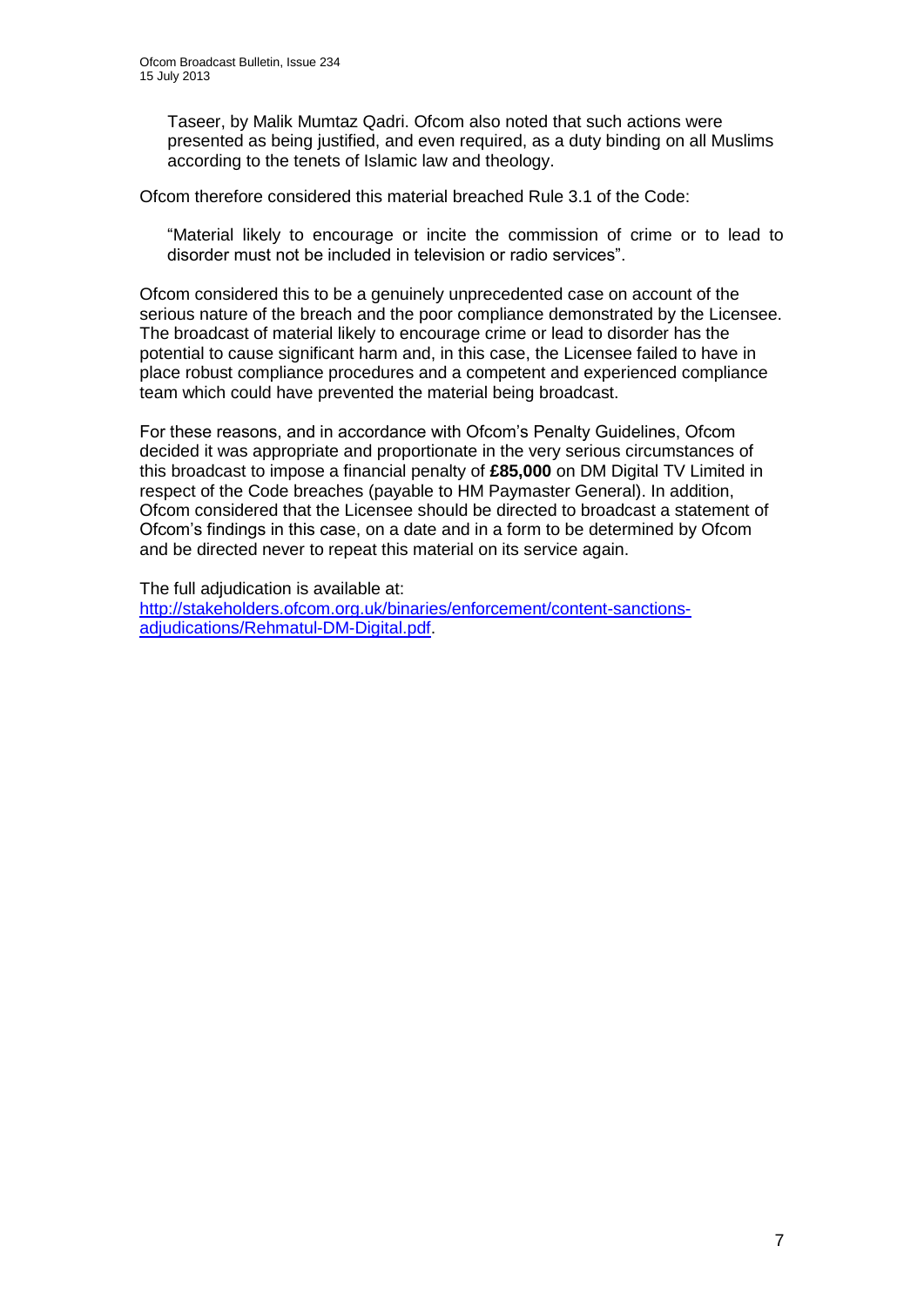# **Notice of Sanction**

## **DM Digital**

*POAF Conference, 25 November 2011, 21:00 and 4 December 2011, 21:00*

## **Introduction**

DM Digital is a television channel primarily aimed at an Asian audience in the UK, which features broadcasts in a number of languages including English, Punjabi, Urdu, Sindhi, Kashmiri and Hindi. The service is also received in the Middle East and parts of Asia. This free-to-air service is broadcast on the Sky digital satellite platform. The licence for the DM Digital service is held by DM Digital Television Limited.

## **Summary of Decision**

In a finding published on 8 May 2012 in Broadcast Bulletin 205<sup>1</sup>, Ofcom found that DM Digital had seriously breached the Broadcasting Code ("the Code") by broadcasting the following material which was in breach of Rule 5.4 and 5.5 of the Code.

In summary:

- The finding related to two programmes which included coverage of a conference, held in the UK, of the Pakistan Overseas Alliance Forum ("POAF"). These broadcasts are referred to, for the sake of convenience, as *POAF Conference* or "the Programmes". Each programme was in Urdu and was approximately three hours in duration.
- In the finding, Ofcom stated that the breaches of Rules 5.4 and 5.5 were so serious as to warrant the consideration of a statutory sanction.
- The finding related to two programmes which included coverage of a conference, held in the UK, of the Pakistan Overseas Alliance Forum ("POAF")<sup>2</sup>. Each programme was in Urdu and was approximately three hours in duration. During these two programmes Dr. Liaqat Malik, the Chief Executive and Chairman of DM Digital expressed his views on the policies and actions of the current coalition government of Pakistan led by the Pakistan People's Party ("PPP")<sup>3</sup>. In Ofcom's view these were a matter of political and industrial controversy and a matter relating to current public policy.

<sup>1</sup> 1 [http://stakeholders.ofcom.org.uk/binaries/enforcement/broadcast](http://stakeholders.ofcom.org.uk/binaries/enforcement/broadcast-bulletins/obb205/obb205.pdf)[bulletins/obb205/obb205.pdf](http://stakeholders.ofcom.org.uk/binaries/enforcement/broadcast-bulletins/obb205/obb205.pdf) (published 8 May 2012)

 $2$  POAF describes itself as a "non political and non religious welfare organisation for overseas Pakistanis and dedicated to welfare of all overseas Pakistanis". See <http://poafglobaltrust.com/> The POAF website contains various references to and appears to have close links to DM Digital and its Chairman, Dr. Liagat Malik: see e.g. [http://www.poafglobaltrust.com/DrLiaqatMalikChairmanProfile.htm;](http://www.poafglobaltrust.com/DrLiaqatMalikChairmanProfile.htm) and <http://www.poafglobaltrust.com/DMDigitalNetworkProfile.htm>

 $3$  The PPP is the majority party in Pakistan's coalition government at national level, and the MQM is a junior partner in that government.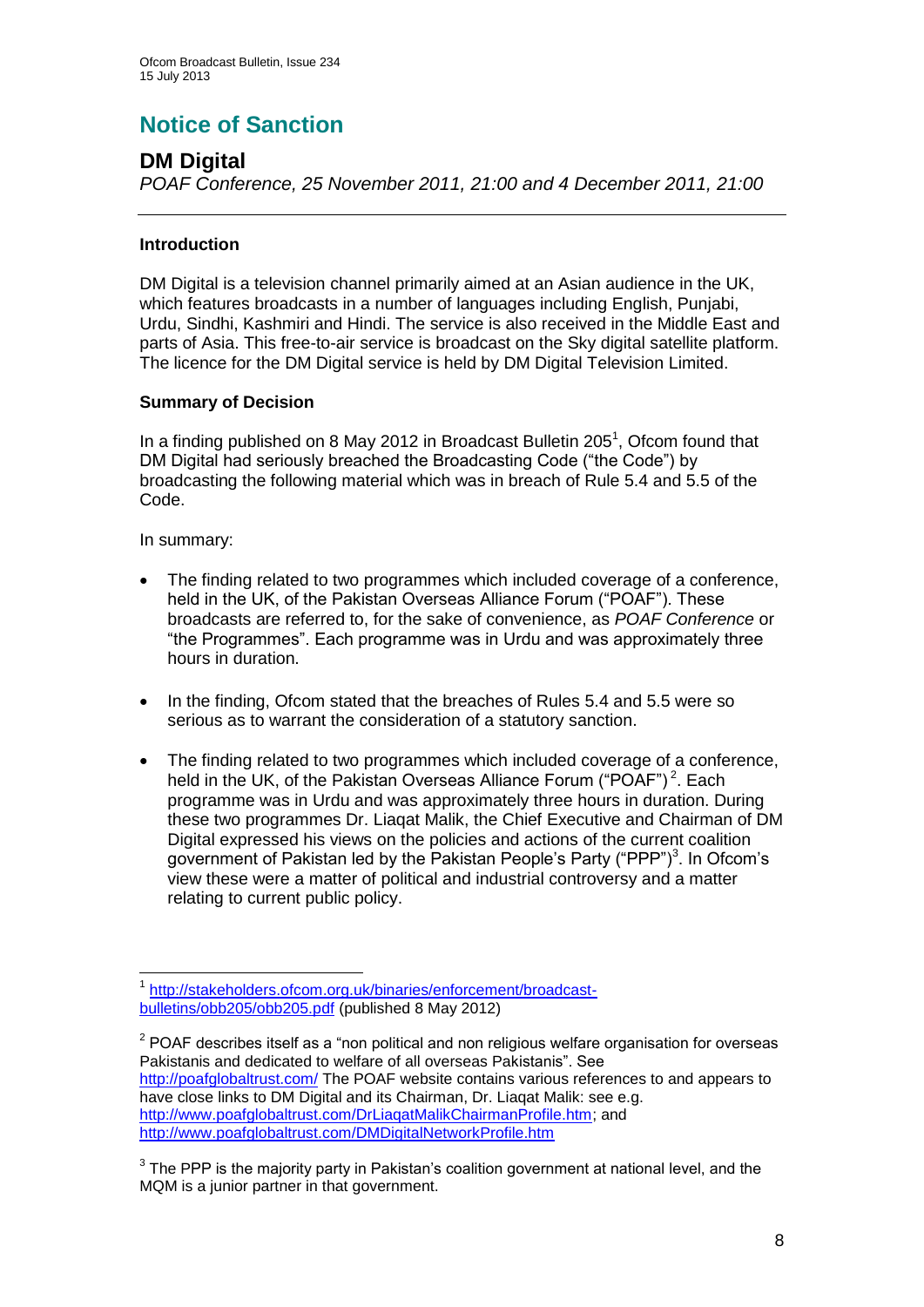- Under the Act, the person who is to be treated as providing the service is the person with general control over which programmes and other services and facilities are comprised in it. In accordance with this, Ofcom's published Guidance to Rule 5.4 states: explains that this rule refers to the licensee, the company officers and those persons with an editorial responsibility for the service or part of the service rather than, for example, the programme presenter*.* As Chief Executive and Chairman of DM Digital Dr Liaqat Malik is a "company officer" and a person that holds "editorial responsibility for the service" and was therefore the person providing the service. Therefore, by the channel broadcasting his views and opinions on a matter of political and industrial controversy and a matter relating to current public policy, Rule 5.4 of the Code was breached.
- The finding also found that both Programmes gave one-sided views on matters of political and industrial controversy and matters relating to current public policy, in contravention of Rule 5.5 of the Code. In particular:
	- in the programme broadcast on 25 November 2011, there were a number of statements that Ofcom considered to be highly critical of some of the policies and actions of the  $MQM<sup>4</sup>$ , including allegations of violence and killings sanctioned by the MQM, that had taken place in Karachi during 2011, but did not reflect alternative viewpoints, such as the viewpoint of the MQM as regards its policies and actions as the governing political party in Sindh province, especially in relation to the allegations that it had sanctioned violence and killings in Karachi; and
	- in the programme broadcast on 4 December 2012, there were a number of statements that Ofcom considered to be highly critical of NATO and the US Government and their policies towards Afghanistan and Pakistan, but did not reflect alternative viewpoints, such as the viewpoint of NATO or the US Government, with regard to their policies and actions relating to Pakistan.

Further, Ofcom was not aware of any evidence in the Programmes, or in a series of programmes taken as a whole (i.e. more than one programme in the same service, editorially linked, dealing with the same or related issues within an appropriate period and aimed at a like audience) of the necessary alternative viewpoints being broadcast. For example:

- regarding the programme broadcast on 25 November 2011, the views of the MQM were not reflected in relation to the matters of political and industrial controversy and matters relating to current public policy in question i.e. the MQM's policies and actions as the governing political party in Sindh province, especially in relation to the allegations that it had sanctioned violence and killings in Karachi; and,
- concerning the programme broadcast on 4 December 2011, the views of NATO and the US Government were not reflected, in relation to the matters of political and industrial controversy and matters relating to current public policy in question i.e. the policies and actions of NATO or the US Government relating to Pakistan.

Ofcom therefore considered this material breached Rules 5.4 and 5.5 of the Code:

1

 $4$  Muttahida Qaumi Movement ("MQM"), currently the governing party in the Pakistani province of Sindh.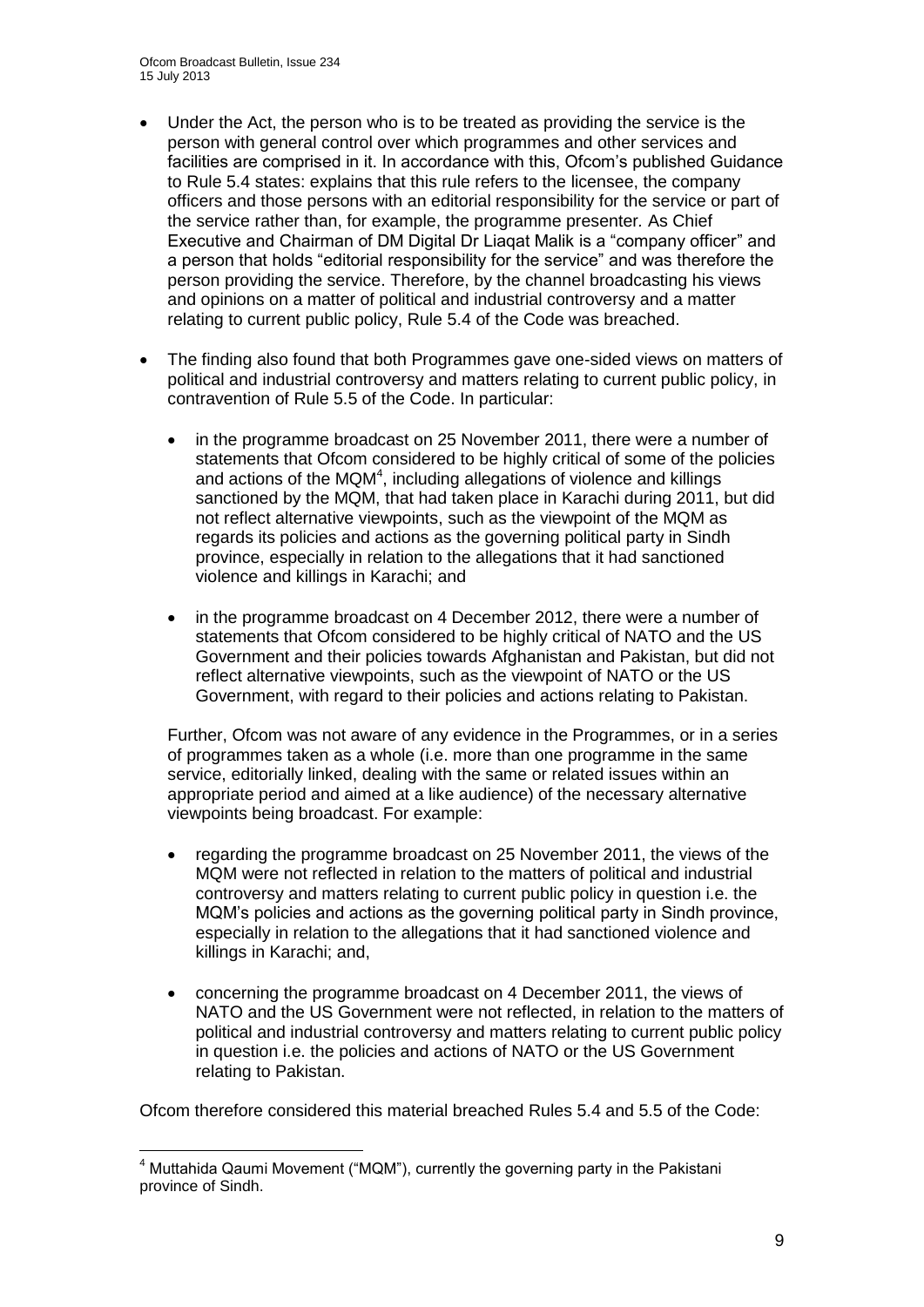## Rule 5.4:

"Programmes in the services...must exclude all expressions of the views and opinions of the person providing the service on matters of political and industrial controversy and matters relating to current public policy (unless that person is speaking in a legislative forum or in a court of law). Views and opinions relating to the provision of programme services are also excluded from this requirement"; and

## Rule 5.5:

"Due impartiality on matters of political or industrial controversy and matters relating to current public policy must be preserved on the part of any person providing a service...This may be achieved within a programme or over a series of programmes taken as a whole".

Ofcom considered this case to be serious as the Licensee demonstrated a clear lack of knowledge and understanding of how to apply Rules 5.4 and 5.5 and the extent and seriousness of the breaches was compounded by the Licensee's wholly insufficient compliance arrangements.

For these reasons and in accordance with Ofcom's Penalty Guidelines, Ofcom decided it was appropriate and proportionate in the circumstances of this broadcast to impose a financial penalty of **£20,000** on DM Digital TV Limited in respect of the Code breaches (payable to HM Paymaster General).

In addition, Ofcom considers that the Licensee should be directed to broadcast a statement of Ofcom's findings in this case, on a date and in a form to be determined by Ofcom.

The full adjudication is available at: [http://stakeholders.ofcom.org.uk/binaries/enforcement/content-sanctions](http://stakeholders.ofcom.org.uk/binaries/enforcement/content-sanctions-adjudications/DM-digital-POAF.pdf)[adjudications/DM-digital-POAF.pdf.](http://stakeholders.ofcom.org.uk/binaries/enforcement/content-sanctions-adjudications/DM-digital-POAF.pdf)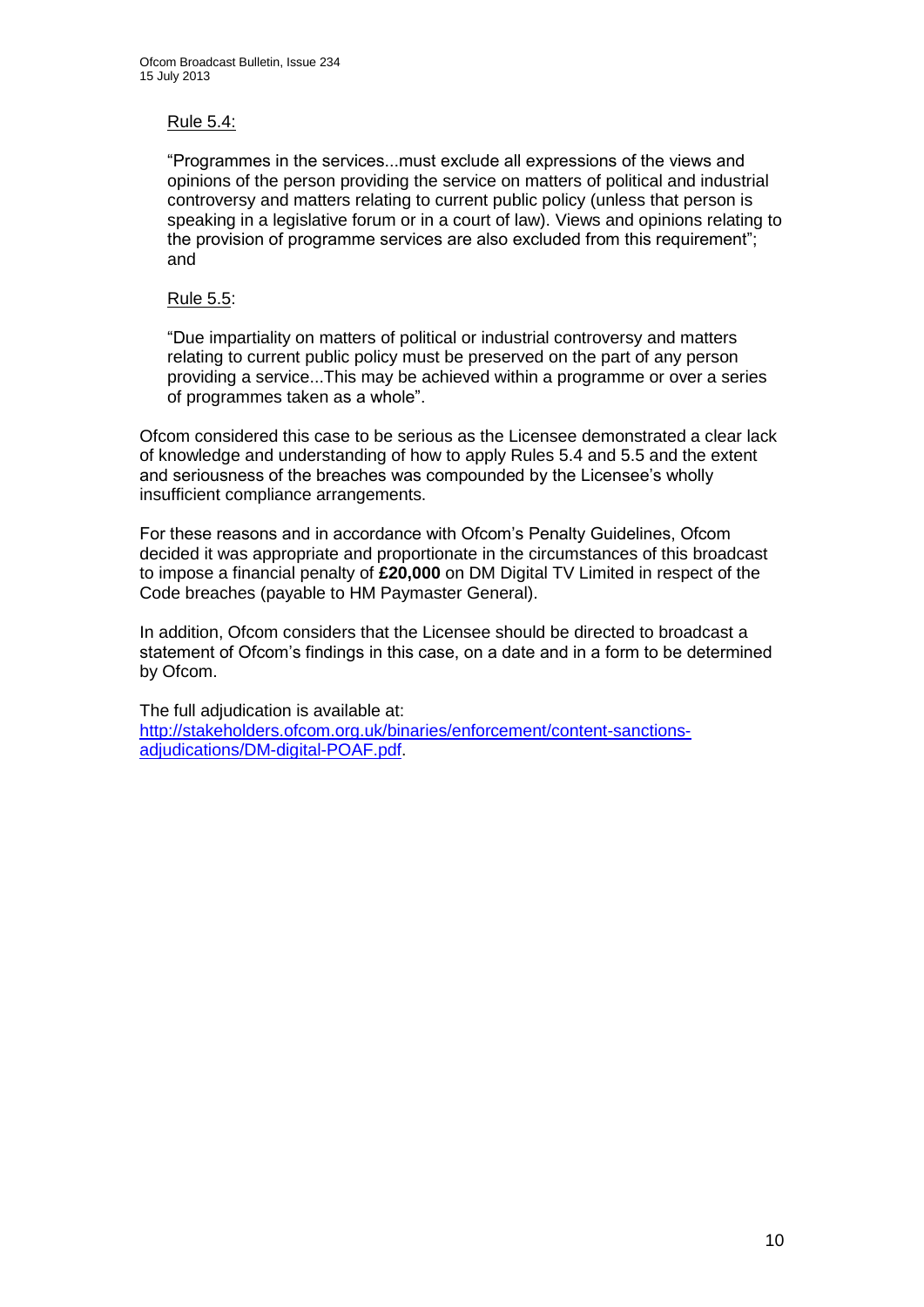# **Note to Broadcasters**

## **Policy Statement: Commercial Communications in Radio Programming**

## **1 Summary**

In Ofcom's 2010 statement, *Broadcasting Code Review: Commercial Communications in Radio Programming – Statement on revising the Broadcasting*  Code (the "2010 Statement")<sup>1</sup>, we revised Section Ten of the Broadcasting Code (the "Code"). The new Section Ten:

- updated the regulatory framework for radio, so that it was consistent with wider public policy on product placement on television and reflected the findings of our consumer research into listener attitudes about commercial radio<sup>2</sup>;
- maintained appropriate consumer protection, by ensuring all commercial arrangements in relation to broadcast material are transparent to the listener (supported by the requirements of the Broadcast Committee of Advertising Practice's UK Code of Broadcast Advertising ("the BCAP Code")<sup>3</sup>); and
- offered opportunities for the radio industry to generate new revenue which, in turn, could finance relevant and entertaining programming for listeners.

On implementation of the revised Section Ten of the Code, Ofcom stated it would:

- keep a watching brief on the implementation of the new rule set (i.e. the revised Section Ten of the Code);
- consider its appropriateness and effectiveness once the radio industry had adapted to the revised set of rules and associated regulatory framework; and
- decide whether to consult on any further changes to it.

After careful consideration, and for the reasons set out below, we have concluded the existing rules in this area are fit for purpose. Accordingly, we do not consider it necessary for Ofcom to consult on further changes to Section Ten at present, although this does not preclude possible future revisions.

## **Introduction**

This policy statement concerns the impact of Section Ten of the Code (Commercial Communications in Radio Programming), following its implementation on 20 December 2010. It should be read in conjunction with both our 2010 Statement and

 1 <http://stakeholders.ofcom.org.uk/consultations/bcrradio2010/statement>

<sup>&</sup>lt;sup>2</sup> <http://stakeholders.ofcom.org.uk/binaries/consultations/bcode09/annexes/radioresearch.pdf>

<sup>3</sup> <http://www.cap.org.uk/Advertising-Codes/Broadcast-HTML.aspx>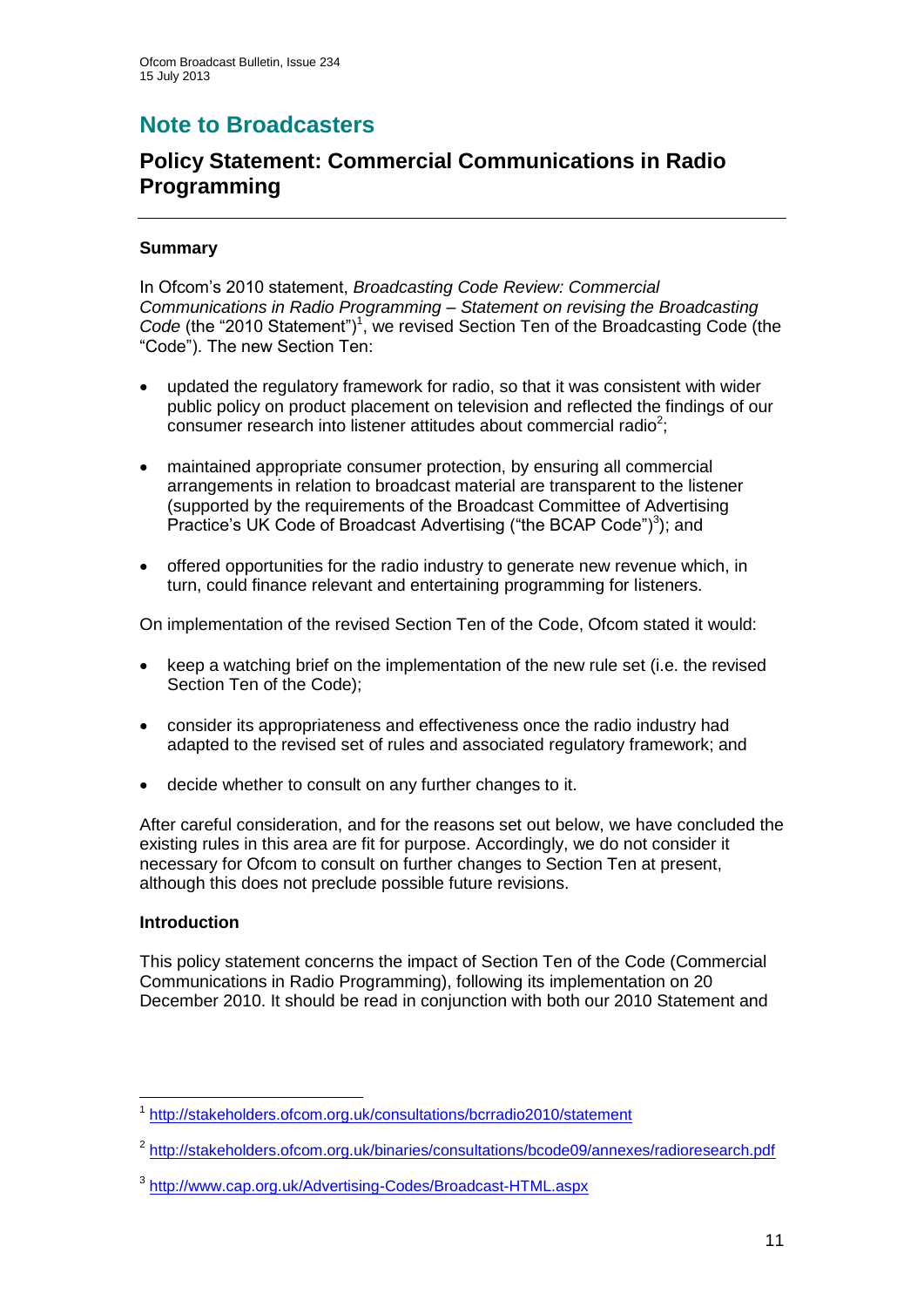Section Ten<sup>4</sup> of the Code, which includes full definitions of the terms 'commercial arrangements<sup>35</sup> and 'commercial references<sup>36</sup> referred to in this document.

## **Background**

Under the Communications Act 2003 ("the Act"), Ofcom is required to draw up and, from time to time, revise a code for television and radio services, covering standards in programmes, sponsorship and fairness and privacy. The Code came into effect on 25 July 2005<sup>7</sup>, following extensive public consultation and research during 2004.

In our 2008/9 Annual Plan $^8$ , Ofcom committed to conducting a full review of the Code, considering whether it still reflected the consumer, industry and regulatory environments. We issued our Broadcasting Code Review<sup>9</sup> consultation in 2009 ("2009 consultation"), subsequently extending the review process to 2010, in order to take account of the Government's decision<sup>10</sup> to permit (subject to limitations) product placement on television. A further consultation was launched on 28 June 2010 ("2010 consultation"), which considered, among other things:

- **wider regulatory and broadcast policy decisions** of significance for radio broadcasting (in order to provide consistency with decisions on product placement and commercial references on television);
- **relevant areas of legislation**, including Ofcom's duty to remove unnecessary regulatory burdens, and to ensure consistency with new consumer protection  $regulations<sup>11</sup>$ :
- **consumer research** on listener attitudes to commercial radio, commissioned for the 2009 consultation;
- **responses to the 2009 consultation** <sup>12</sup>; and

<u>.</u> 4 [http://stakeholders.ofcom.org.uk/broadcasting/broadcast-codes/broadcast-code/commercial](http://stakeholders.ofcom.org.uk/broadcasting/broadcast-codes/broadcast-code/commercial-references-radio/)[references-radio/](http://stakeholders.ofcom.org.uk/broadcasting/broadcast-codes/broadcast-code/commercial-references-radio/)

 $5$  A commercial arrangement is a contract, or any other formal understanding, between a broadcaster (or any agent or employee of the broadcaster) and a third party (or third parties). Examples of a commercial arrangement include programming sponsorship, competition prize donation and premium rate service provision. Programming that is subject to a commercial arrangement will therefore generally include payment and/or the provision of some other valuable consideration in return for a commercial reference (whether promotional or not).

 $6$  For the purposes of Section Ten of the Code, a commercial reference is a reference in programming to a brand, trademark, product and/or service that is subject to a commercial arrangement or promotes the station/broadcaster's own products or services.

 $7$  The Code has been revised on a number of subsequent occasions, most recently in March 2013.

<sup>8</sup> <http://www.ofcom.org.uk/about/annual-reports-and-plans/annual-plans/annual-plan-2008-09/>

9 <http://stakeholders.ofcom.org.uk/binaries/consultations/bcode09/summary/main.pdf> 10

[http://webarchive.nationalarchives.gov.uk/+/http:/www.culture.gov.uk/reference\\_library/minist](http://webarchive.nationalarchives.gov.uk/+/http:/www.culture.gov.uk/reference_library/minister_speeches/6624.aspx) [er\\_speeches/6624.aspx](http://webarchive.nationalarchives.gov.uk/+/http:/www.culture.gov.uk/reference_library/minister_speeches/6624.aspx)

<sup>11</sup> The Consumer Protection from Unfair Trading Regulations (2008). See: <http://www.legislation.gov.uk/uksi/2008/1277/contents/made>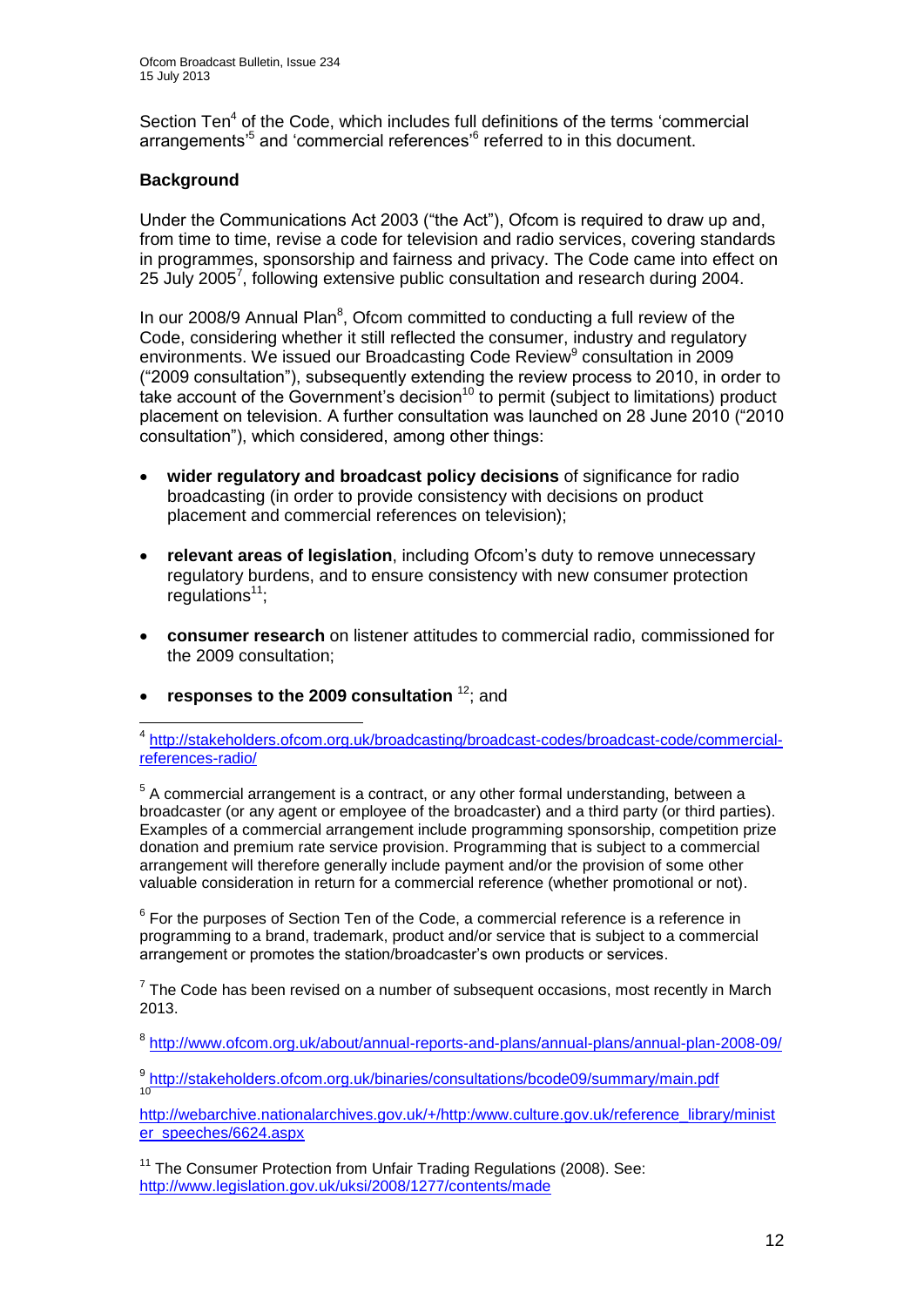**pre-consultation discussions** with stakeholders.

Having considered stakeholders' responses to the 2010 consultation<sup>13</sup>, Ofcom decided to permit the integration of commercial communications and programming, subject to the retention of prohibitions in key areas (news broadcasts, children's programming and the selection and rotation of music for broadcast). This:

- updated the regulatory framework for radio, so that it was consistent with wider public policy on product placement on television and reflected the findings of our consumer research into listener attitudes about commercial radio;
- maintained appropriate consumer protection, by ensuring all commercial arrangements in relation to broadcast material are transparent to the listener (supported by the requirements of the BCAP Code); and
- offered opportunities for the radio industry to generate new revenue which, in turn, could finance relevant and entertaining programming for listeners.

Except in relation to spot ads, this removed for radio a principle that had underpinned the regulation of all commercial broadcasting: separation between commercial communications and programming.

The revised Section Ten of the Code gave radio stations wide discretion to integrate, for example, paid-for, promotional commercial references into programming, provided these were transparent to listeners, while retaining the value of spot ads as both a distinct type of content and a distinct revenue source. The slim set of rules was designed to secure the principle of transparency of commercial arrangements, which is central to ensuring consumer protection.

In our 2010 Statement, Ofcom proposed to keep a watching brief on the implementation of the new rules and to decide at a later date whether to consult on any further changes, based on the following criteria:

- **developments in public policy** related to the issue of additional constraints or prohibitions in broadcasting and advertising;
- **developments in radio output** (if any) that raise concerns over consumer protection (in particular, child audiences); and
- **complaints and/or issues raised by stakeholders**.

Ofcom stated that, as part of this process, consideration could be given, in particular, to the appropriateness and effectiveness of the new rules in relation to the following issues:

- **potential additional restrictions or prohibitions for potentially harmful products or services**;
- the retained prohibitions concerning:

 $\frac{1}{12}$ 

[http://stakeholders.ofcom.org.uk/consultations/bcode09/?showResponses=true&pageNum=1](http://stakeholders.ofcom.org.uk/consultations/bcode09/?showResponses=true&pageNum=1#responses) [#responses](http://stakeholders.ofcom.org.uk/consultations/bcode09/?showResponses=true&pageNum=1#responses)

<http://stakeholders.ofcom.org.uk/consultations/bcrradio2010/?showResponses=true>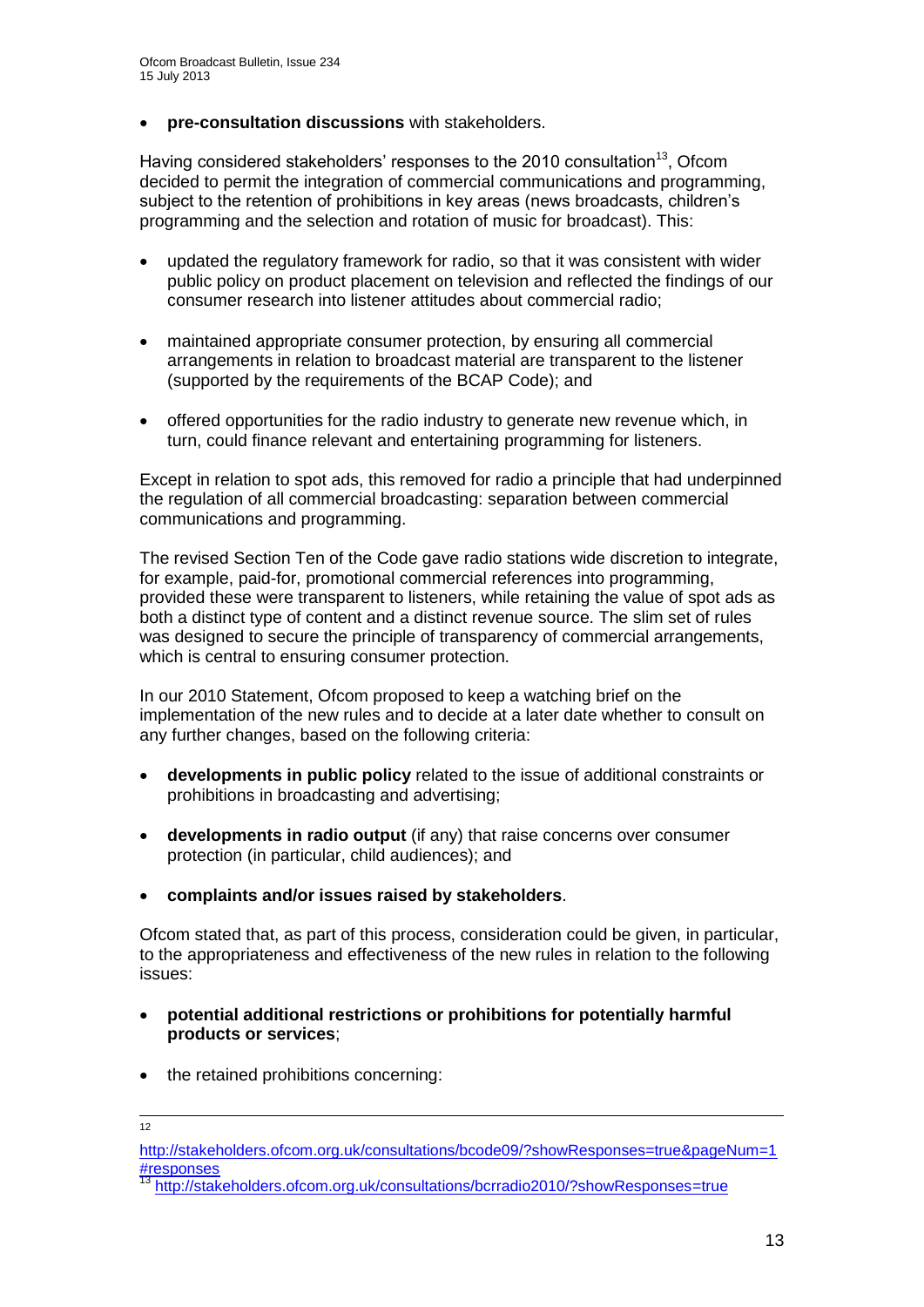- o **commercial communications in and around news broadcasting**;
- o **commercial communications in programming primarily aimed at children**; and
- o **music selection and rotation**; and
- a possible move towards permitting the **complete integration of commercial communications in programming** (i.e. including all advertising).

## **2 Consideration of a further consultation concerning Section Ten of the Code**

Since the implementation of the new rules in the revised Section Ten of the Code, on 20 December 2010, Ofcom has considered and completed 40 cases (raising a total of 45 issues) concerning commercial communications in radio programming. This has resulted in Ofcom recording only 4 breaches of the Code<sup>14</sup>. Further, Ofcom has not become aware of any significant concerns, in the course of its enforcement work or from other sources, concerning the effectiveness of the new rules.

The remainder of this policy statement therefore focuses on the issues and criteria for review set out in our 2010 Statement.

#### How appropriate are the new rules?

## *Potential additional restrictions or prohibitions for potentially harmful products or services*

According to Section Ten of the Code, commercial references must comply with the BCAP Code's content and scheduling rules. Ofcom is not aware of any developments in public policy or radio output, the level or content of complaints and/or any issues raised by stakeholders that currently suggest the protections afforded by the BCAP Code are insufficient to maintain an appropriate level of consumer protection.

We do not therefore intend to consider revision of Section Ten of the Code in this regard at present.

#### *Commercial communications in and around news broadcasting*

Rule 10.3 of the Code states:

"No commercial reference, or material that implies a commercial arrangement, is permitted in or around news bulletins or news desk presentations.

"This rule does not apply to:

 reference to a news supplier for the purpose of identifying that supplier as a news source;

1

<sup>&</sup>lt;sup>14</sup> The relevant Findings can be found at:

[http://stakeholders.ofcom.org.uk/enforcement/broadcast-bulletins/obb180/;](http://stakeholders.ofcom.org.uk/enforcement/broadcast-bulletins/obb180/) [http://stakeholders.ofcom.org.uk/enforcement/broadcast-bulletins/obb194/;](http://stakeholders.ofcom.org.uk/enforcement/broadcast-bulletins/obb194/) [http://stakeholders.ofcom.org.uk/enforcement/broadcast-bulletins/obb213/;](http://stakeholders.ofcom.org.uk/enforcement/broadcast-bulletins/obb213/) and <http://stakeholders.ofcom.org.uk/enforcement/broadcast-bulletins/obb224/>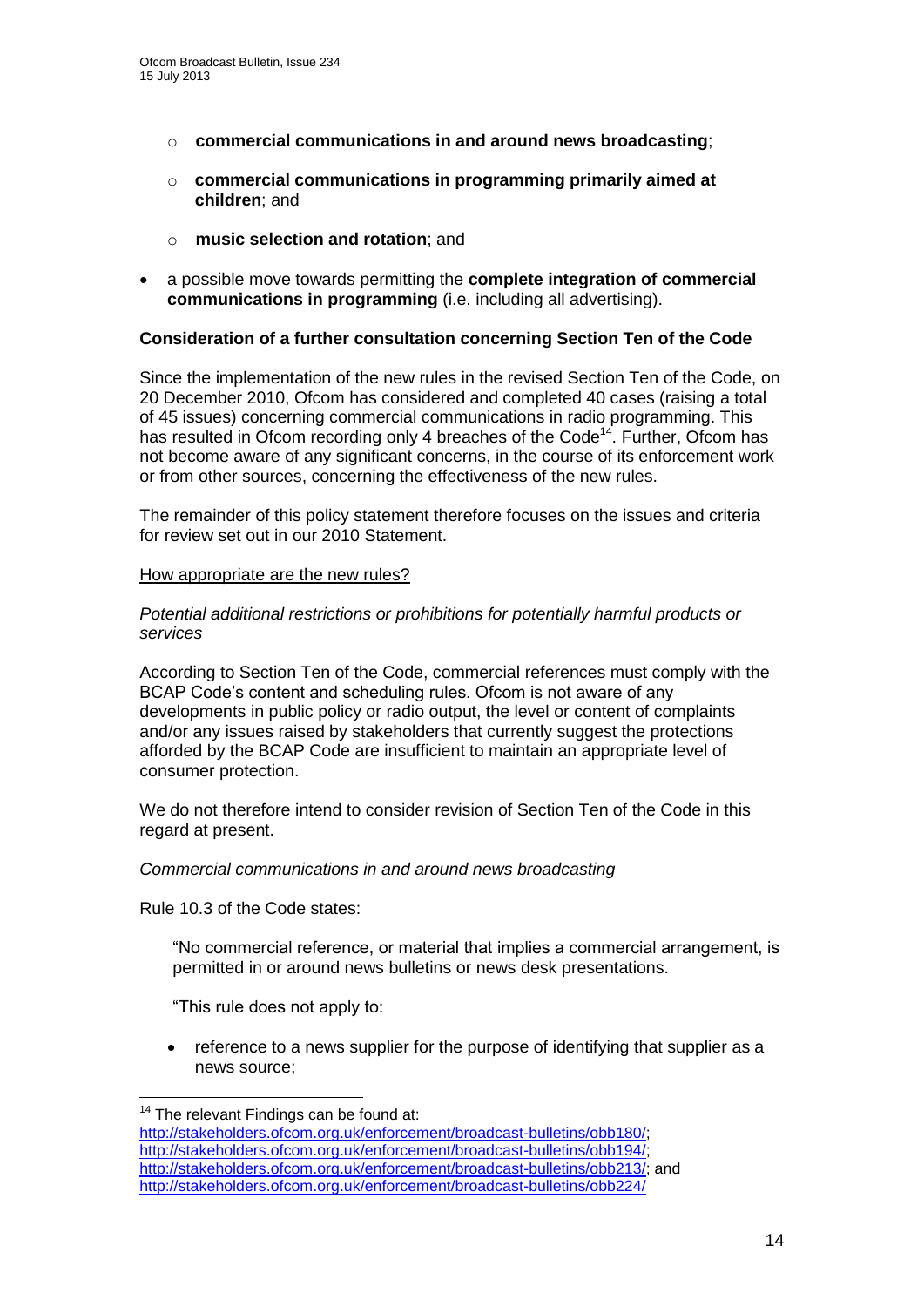- specialist factual strands that are not news bulletins or news desk presentations, but may be featured in or around such programming;
- the use of premium rate services (e.g. for station/broadcaster surveys); and
- references that promote the station/broadcaster's own products and/or services (e.g. the programme/station/broadcaster's website or a station/broadcaster's event)."

In our 2010 Statement, we noted that Section 319 of the Act sets standards objectives in relation to news, which require that news included in both television and radio services are presented with due impartiality and accuracy. The Act also sets an objective under which Ofcom must have regard for the desirability of maintaining the independence of editorial control over programme content. Accordingly, Section Five of the Code safeguards the impartiality and accuracy of news. Ofcom underpinned this in 2010 by maintaining a requirement in Section Ten of the Code that news bulletins and news desk presentations on radio may not be sponsored.

Being mindful of our statutory duties in relation to news programming as well as the more general ongoing public policy focus on the integrity of news, we do not currently regard it appropriate to consider an extension to the exemptions already in place in relation to Rule 10.3 of the Code.

We note that other protections also remain in place in relation to news programming on radio. These include, advertising scheduling and content rules (such as Section 7 of the BCAP Code) and the provisions of other sections of the Code, such as due impartiality (Section Five) and harm (Section Two), including the rule that factual programmes or items must not materially mislead the audience (Rule 2.2).

#### *Commercial communications in programming primarily aimed at children*

Rule 10.4 of the Code states:

"No commercial reference, or material that implies a commercial arrangement, is permitted on radio services primarily aimed at children or in children's programming included in any service.

"This rule does not apply to:

- credits for third party association with either programming or broadcast competition prize donation;
- the use of premium rate services (e.g. for broadcast competition entry); and
- references that promote the station/broadcaster's own products and/or services (e.g. the programme/station/broadcaster's website or a station/broadcaster's event)."

Under the Act, Ofcom is required to have regard to the vulnerability of children and to ensure "that persons under the age of eighteen are protected". Accordingly, we took into account the particular vulnerability of children in our revisions to Section Ten of the Code set out in our 2010 Statement. In particular, we were mindful that the integration of commercial communications within radio programming raised an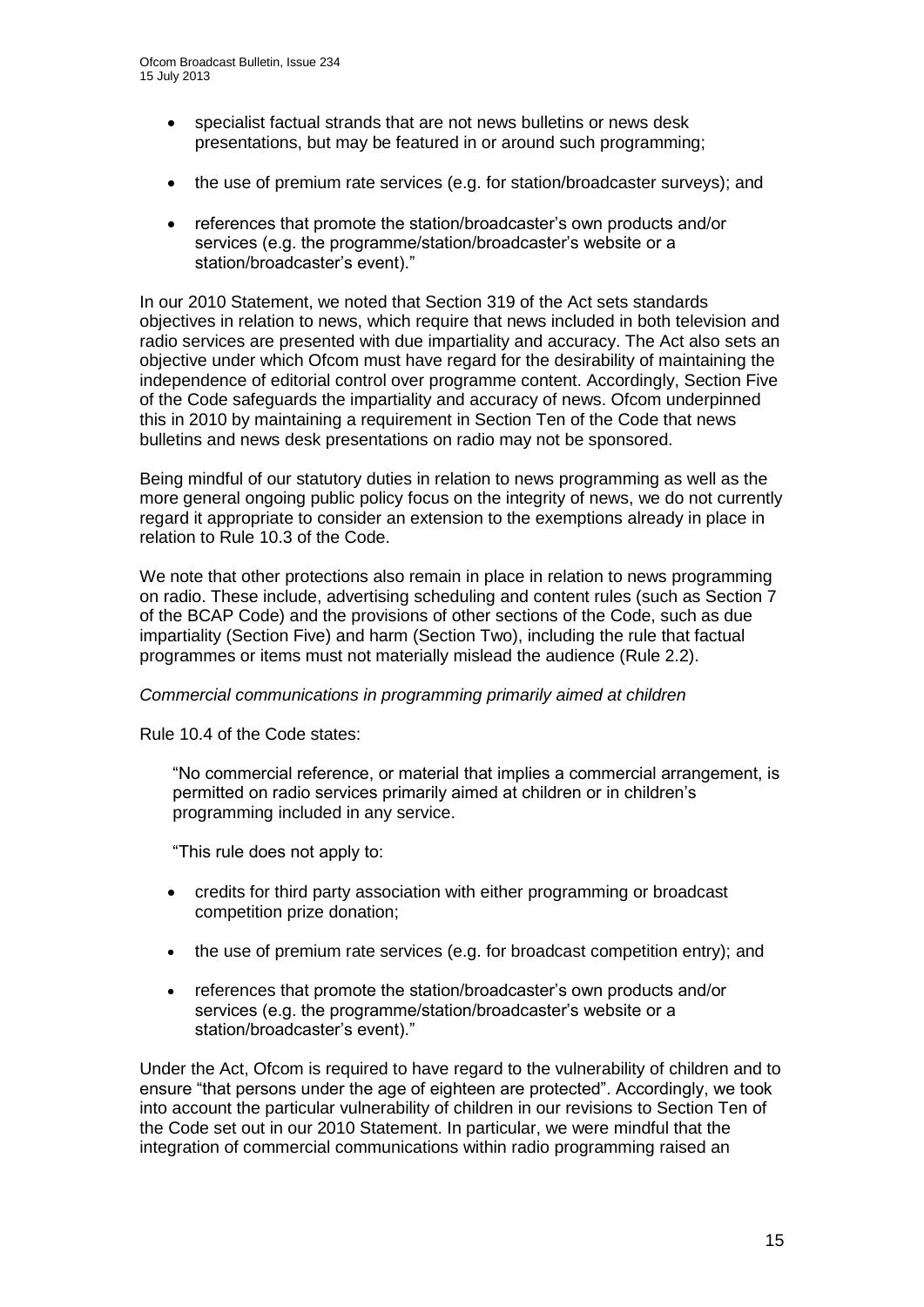important concern about the difficulty children may have in recognising commercial messages and differentiating them from other broadcast material.

In our 2010 Statement, we therefore concluded that the *integration* of commercial communications within radio programming did not afford child listeners the protection provided by the *separation* between editorial and commercial messages.

We are particularly mindful of 'Letting Children be Children'  $-$  the Bailey Report<sup>15</sup> published by the Department for Education in June 2011), which reviewed the commercialisation and sexualisation of childhood. Given the ongoing public policy focus on this area, we do not currently regard it appropriate to consider an extension to the exemptions already in place in relation to Rule 10.4 of the Code.

## *Music selection and rotation*

Rule 10.5 of the Code states:

"No commercial arrangement that involves payment, or the provision of some other valuable consideration, to the broadcaster may influence the selection or rotation of music for broadcast."

In our 2010 Statement, we noted our consultation proposal to reverse a longstanding prohibition on commercial arrangements being permitted to influence the selection or rotation of music. However, we ultimately concluded that such a move could adversely impact on:

- the range and diversity of music played on commercial radio stations; and/or
- the economic interests of music businesses and individual artists, by erecting a financial barrier to them accessing commercial radio.

Ofcom noted that any future liberalisation in this area would require an assessment (in accordance with our statutory duties) of these risks, and of the views concerning its impact on both the radio industry and the music industry and other stakeholders. Ofcom also noted that, before any such assessment could be undertaken, we would need first to understand the framework within which commercial agreements might be arrived at, and that, given the opposition by the music industry (as expressed in UK Music's submission to our 2010 consultation) to commercial arrangements around the selection and rotation of music, the commercial radio and music industries would need to explore the matter in more detail before any such assessment could take place.

Ofcom notes that neither the commercial radio industry nor the music industry has raised any issues with Ofcom in this regard. For the foreseeable future, we therefore intend to maintain our current requirement that no commercial arrangement involving payment, or the provision of some other valuable consideration, to the broadcaster may influence the selection or rotation of music for broadcast.

## *Complete integration of commercial communications in programming*

Rule 10.2 of the Code states:

1

"Spot advertisements must be clearly separated from programming."

<sup>&</sup>lt;sup>15</sup> <https://www.education.gov.uk/publications/standard/publicationDetail/Page1/CM%208078>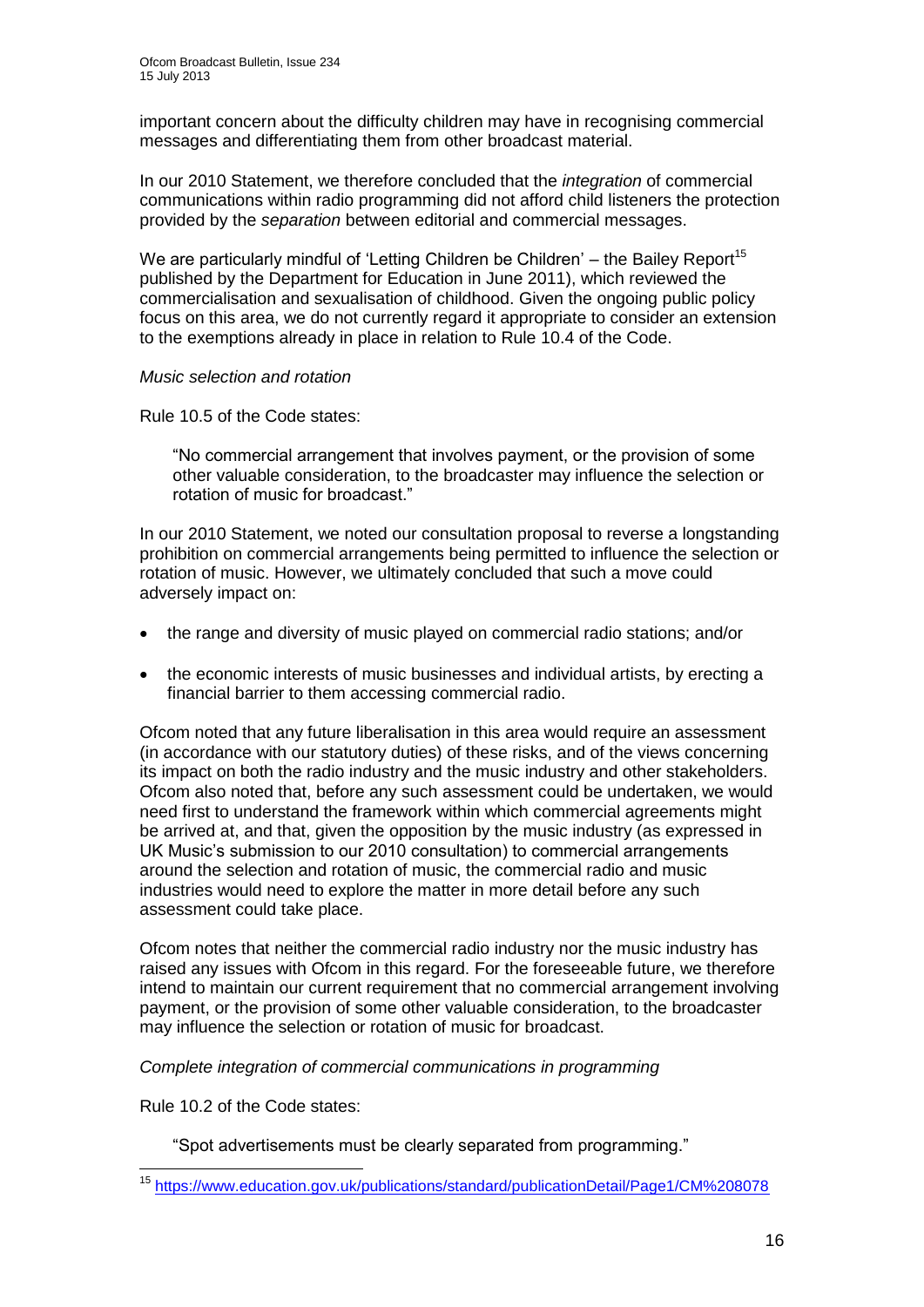In our 2010 Statement, we noted that Ofcom could consider a future move towards removing the principle of separation between all commercial communications (including spot advertisements) and programming, thus offering radio stations complete discretion to integrate seamlessly commercial elements into programming. Regulation would consist of a slim set of rules merely designed to secure the principle of transparency of commercial arrangements, in order to protect consumers, without further requiring the separation of spot ads (as a distinct type of content and a distinct revenue source) from programming.

Ofcom noted that, before any further consultation could be considered, the radio industry should be given time to adapt to the revised set of rules and associated regulatory framework implemented on 20 December 2010. Stakeholders' views appeared largely to support this position.

We note that spot ads remain central to commercial radio revenue generation and, as such, contribute significantly to the transparency of commercial communications through their separation from programming. As Ofcom considers that such transparency therefore remains central to maintaining an adequate level of consumer protection, we do not currently regard it appropriate to consider removing the separation requirement. Accordingly, we do not intend to consider any move towards permitting the seamless integration of all commercial communications within radio programming at present.

## *Other issues of significance when the revised Section Ten was first implemented*

In our 2010 Statement, we considered it was unnecessary to introduce additional Code requirements in respect of:

- Consumer affairs programming;
- Religious programming; and
- Funding of commercial arrangements by non-commercial not-for-profit organisations.

Such issues remain of significant interest to Ofcom in relation to maintaining adequate consumer protection with regard to commercial communications. Nevertheless, Ofcom is not aware of any developments in public policy or radio output, the level or content of complaints and/or any issues raised by stakeholders that currently suggest the protections afforded by Section Ten of the Code and, as required under it, the BCAP Code, are insufficient to maintain an appropriate level of consumer protection in relation to these matters.

We do not therefore currently intend to consider revision of Section Ten of the Code in this regard.

## **Conclusion**

After careful consideration, and for the reasons laid out above, we have concluded it is not necessary for Ofcom to consult on further changes to Section Ten of the Code at present. This does not preclude future revision of Section Ten and Ofcom will remain mindful of developments in public policy and radio output, the level and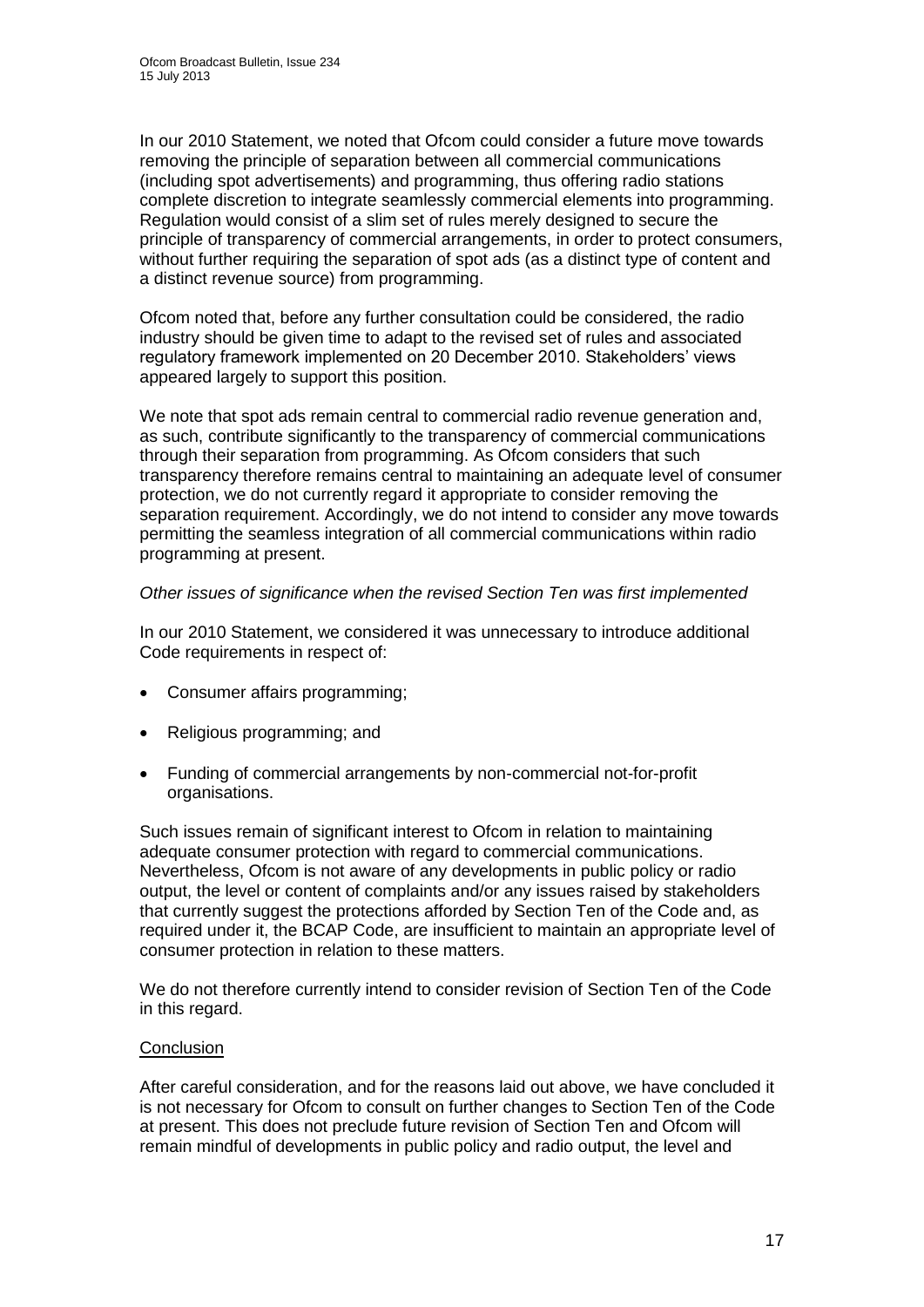content of complaints as well as issues raised by stakeholders, which may require us to review this section of the Code in the future.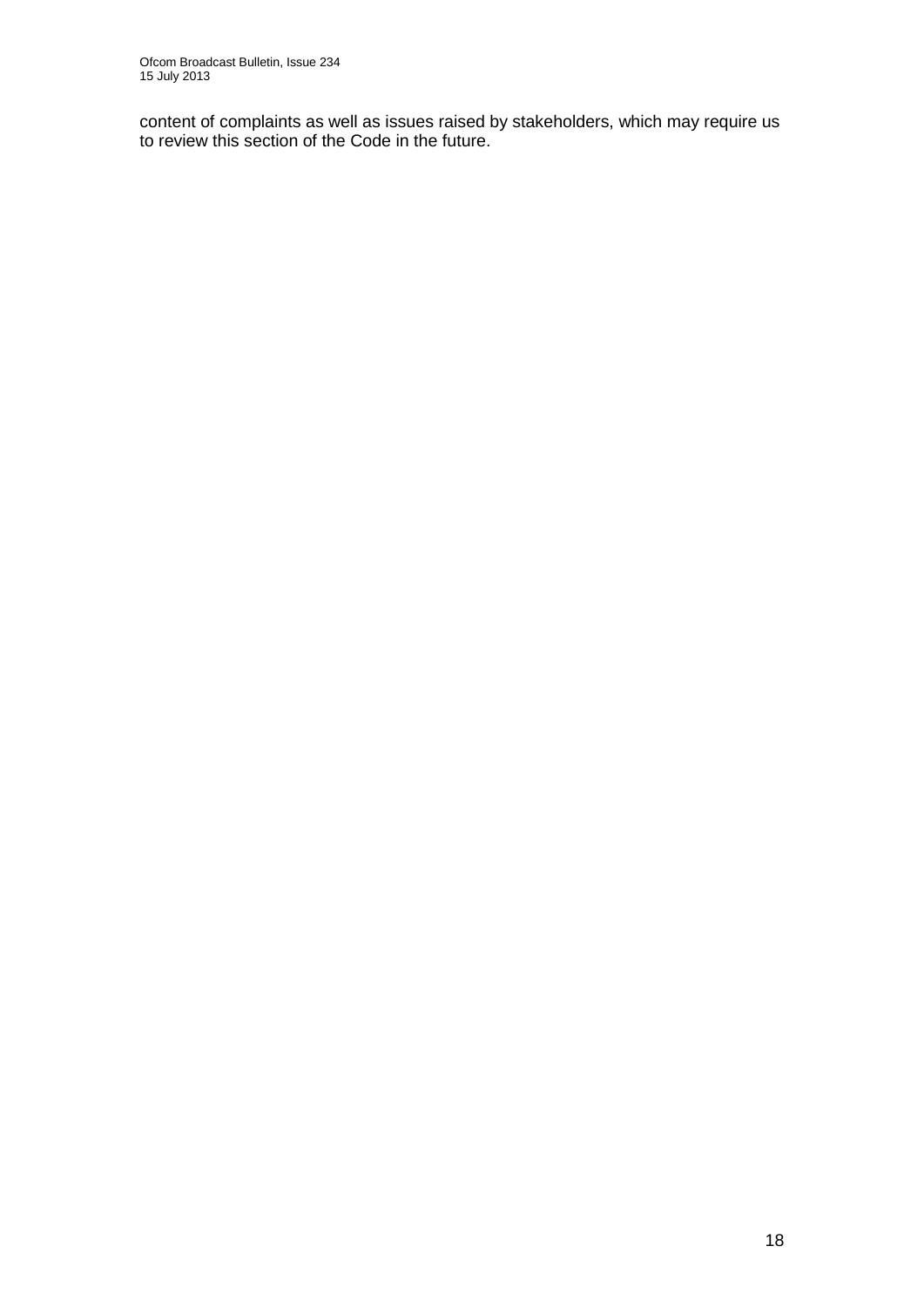## **Standards cases**

## **In Breach**

## **The Pitch**

*Controversial TV, 11 May 2013, 19:00*

## **Introduction**

Controversial TV is a general entertainment service which broadcasts a range of programmes focussing on 'alternative' subjects and opinion outside the mainstream on matters such as news and current affairs, sports and lifestyle programmes. Controversial TV is owned and operated by Edge Media TV Ltd ("Edge Media" or "the Licensee").

*The Pitch* is a programme where fledgling entertainers 'pitch' an idea for a television programme to a group of judges in the hope that their idea is made into a programme on Loaded TV (the originator of the series).

A complainant alerted Ofcom to the use of the phrase *"fuck off"* by comedian Arthur Smith during a 'pitch' by one of the contributors. Ofcom was able to view the material because we happened to be recording the output of the channel at this time.

Ofcom considered the material raised an issue warranting investigation under Rule 1.14 of the Code, which states that:

"The most offensive language must not be broadcast before the watershed (in the case of television)...".

We therefore asked the Licensee for its comments on how the material complied with this rule.

## **Response**

Controversial TV noted that the material had been broadcast pre-watershed and said: "it would appear that the edit team had not obscured the sound over the wording in question thinking that the programming was going to go out after the watershed."

The Licensee said "in mitigation" that the demographic of its viewers "is more likely to be male, over 18 and therefore in a group which [Ofcom] research suggests are more accepting of the use of such words."

Controversial TV apologised for any offence caused to viewers watching *The Pitch*. The Licensee said it has "informed all producers to take more care over program[me] edits" and compliance over selecting and scheduling content pre- and postwatershed.

## **Decision**

Under the Communications Act 2003, Ofcom has a statutory duty to set standards for broadcast content as appear to it best calculated to secure the standards objectives,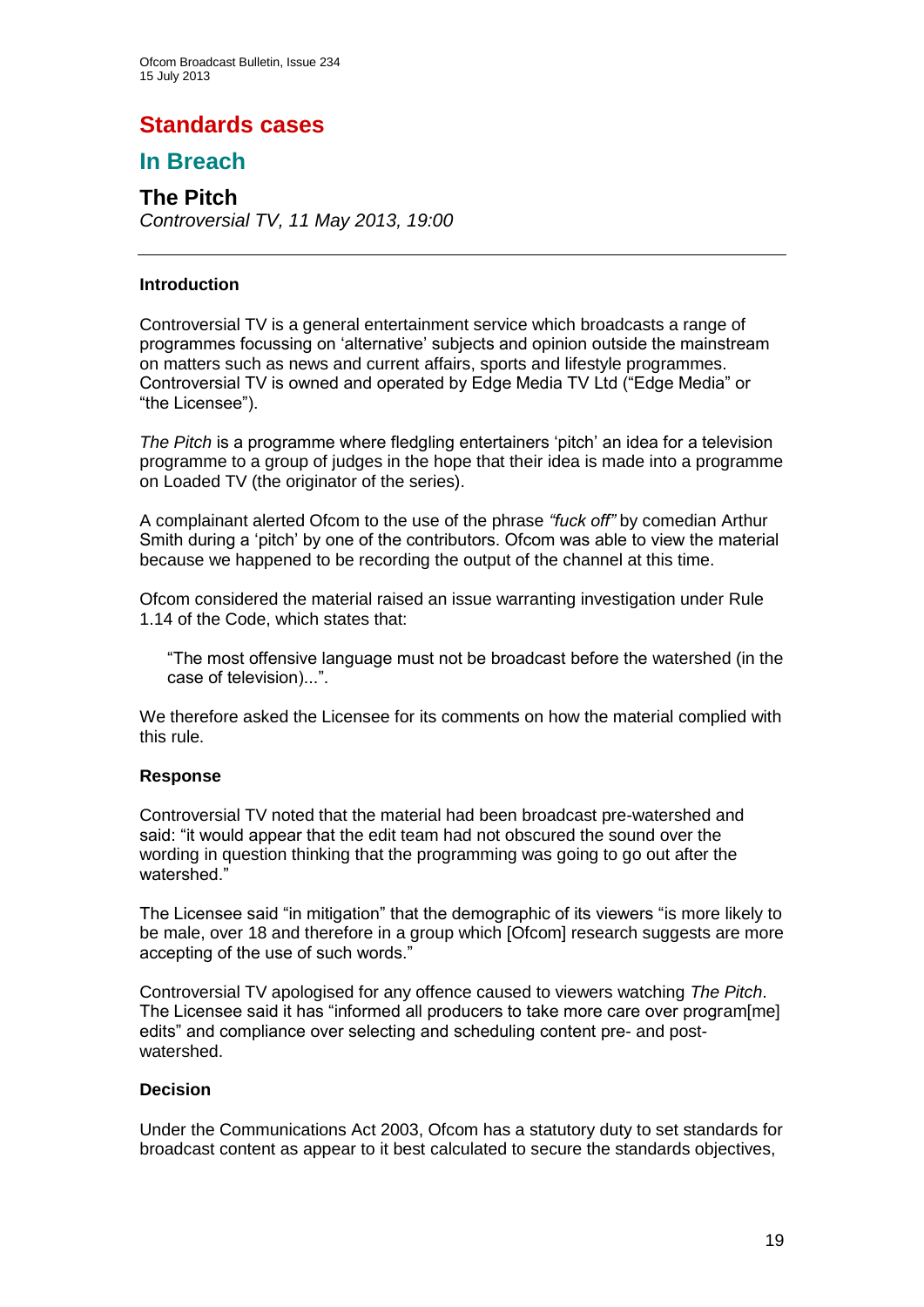one of which is that "persons under the age of eighteen are protected". This objective is reflected in Section One of the Code.

Rule 1.14 states that the most offensive language must not be broadcast before the watershed. Ofcom research on offensive language<sup>1</sup> clearly notes that the word "fuck" and its derivatives are considered by audiences to be among the most offensive language. While Ofcom notes Edge Media's comments that the typical viewer for Controversial TV would be more accepting of this language, Rule 1.14 of the Code states unequivocally that "the most offensive language must not be broadcast before the watershed…". Such language is unacceptable before 21:00, whatever the audience profile of the channel.

There was therefore a breach of Rule 1.14.

## **Breach of Rule 1.14**

1

 $1$  Audience attitudes towards offensive language on television and radio, August 2010 [\(http://stakeholders.ofcom.org.uk/binaries/research/tv-research/offensive-lang.pdf\)](http://stakeholders.ofcom.org.uk/binaries/research/tv-research/offensive-lang.pdf)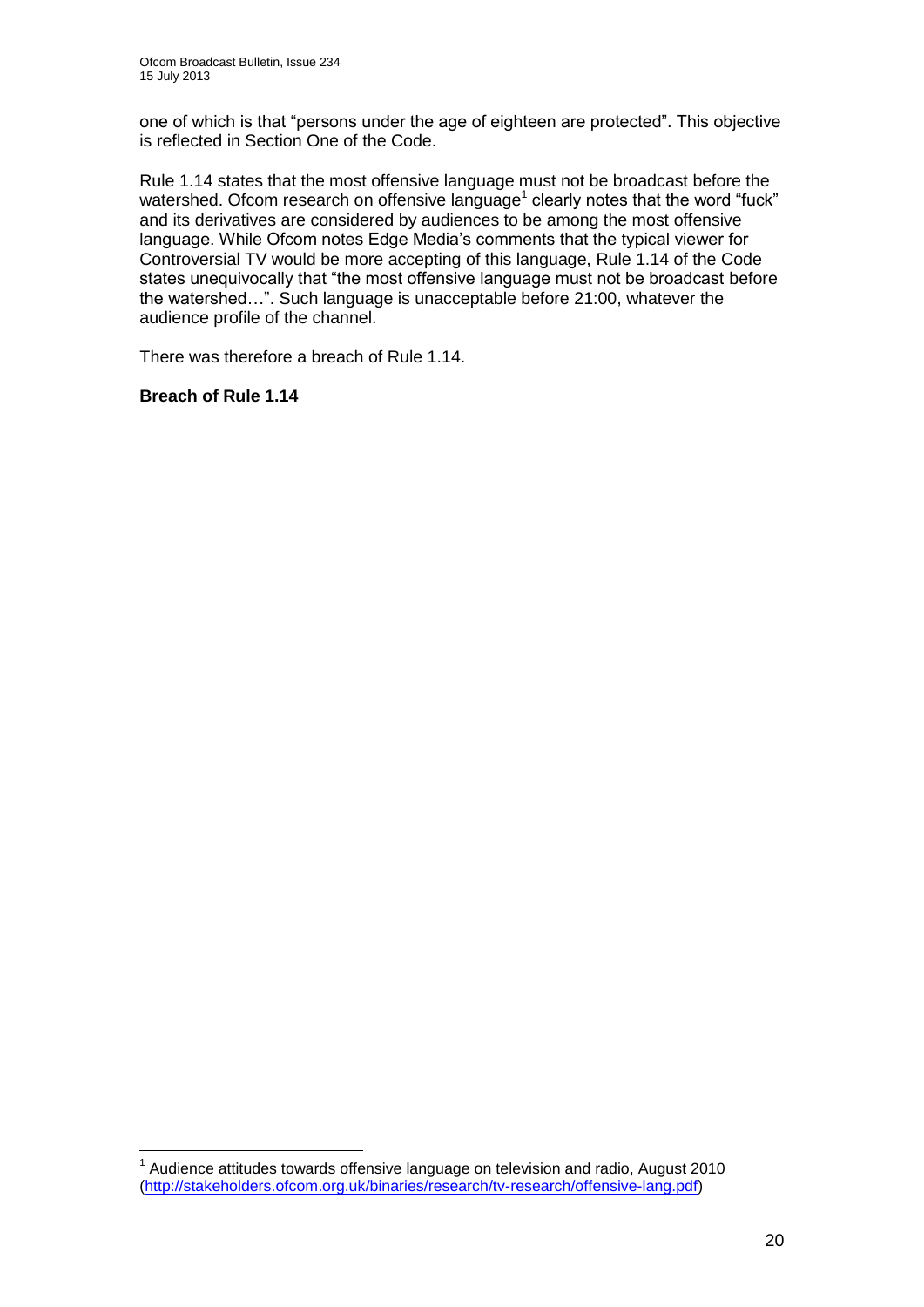# **In Breach**

**Journey of a Lifetime** *Channel i, 27 January 2013, 17:00*

## **Introduction**

Channel i is a news and general entertainment channel broadcast in Bengali and serving a Bangladeshi audience. The licence for Channel i is held by Prime Bangla Limited ("Prime Bangla" or "the Licensee").

This approximately seven hour live programme featured a presenter, and various guests who appeared in the studio throughout the programme. The presenter and the guests discussed Islamic pilgrimage tours. Viewers were also invited to call the studio hotline or send a text message to the studio to ask questions about the tours or share their experiences if they had been before. The tours were organised by a London-based company called Bismillah Hajj & Umrah, an Islamic tours operator<sup>1</sup>.

The content was broadcast in Bengali and English. Ofcom commissioned a translation of some of the content broadcast in Bengali. Below are examples of the discussion which occurred during the programme.

One of the studio guests stated:

*"One thing I will say is that those of us who are looking to go to Umrah, we usually require tailor-made packages or even Al-Aqsa trip. We want things sorted, our flights sorted, our hotel sorted. Well look, if you're looking for the ultimate package, you're looking for a package that's going to give you care and service, Bismillah is without doubt, by far one of the best".*

The presenter asked the guests and the callers about their experiences of going on previous Bismillah Hajj & Umrah tours, for example:

- Presenter: *"Tell us about the prices, are they competitive and did you find them to be competitive?"*
- Guest: *"Price-wise, yes recently everything's gone up the past few, five, six years everything's gone up. But at the time that I went which was last year, this last Hajj that went past… I couldn't find anywhere else the same price with a five-star package."*
- Presenter: *"Just tell us about the ease of travel…".*
- Guest: *"My experience when I went last year was good because we had first class coaches, very nice coaches. You can relax. The coaches we had from Medina to Jeddah was absolutely fine. We had so much leg room, you had so much back room as well. It was good."*

As well as the presenter and guests in the studio discussing the tours, the programme also contained pre-recorded segments about the tour destinations,

1

 $1$  Hajj and Umrah are Islamic pilgrimages to Mecca/Makkah.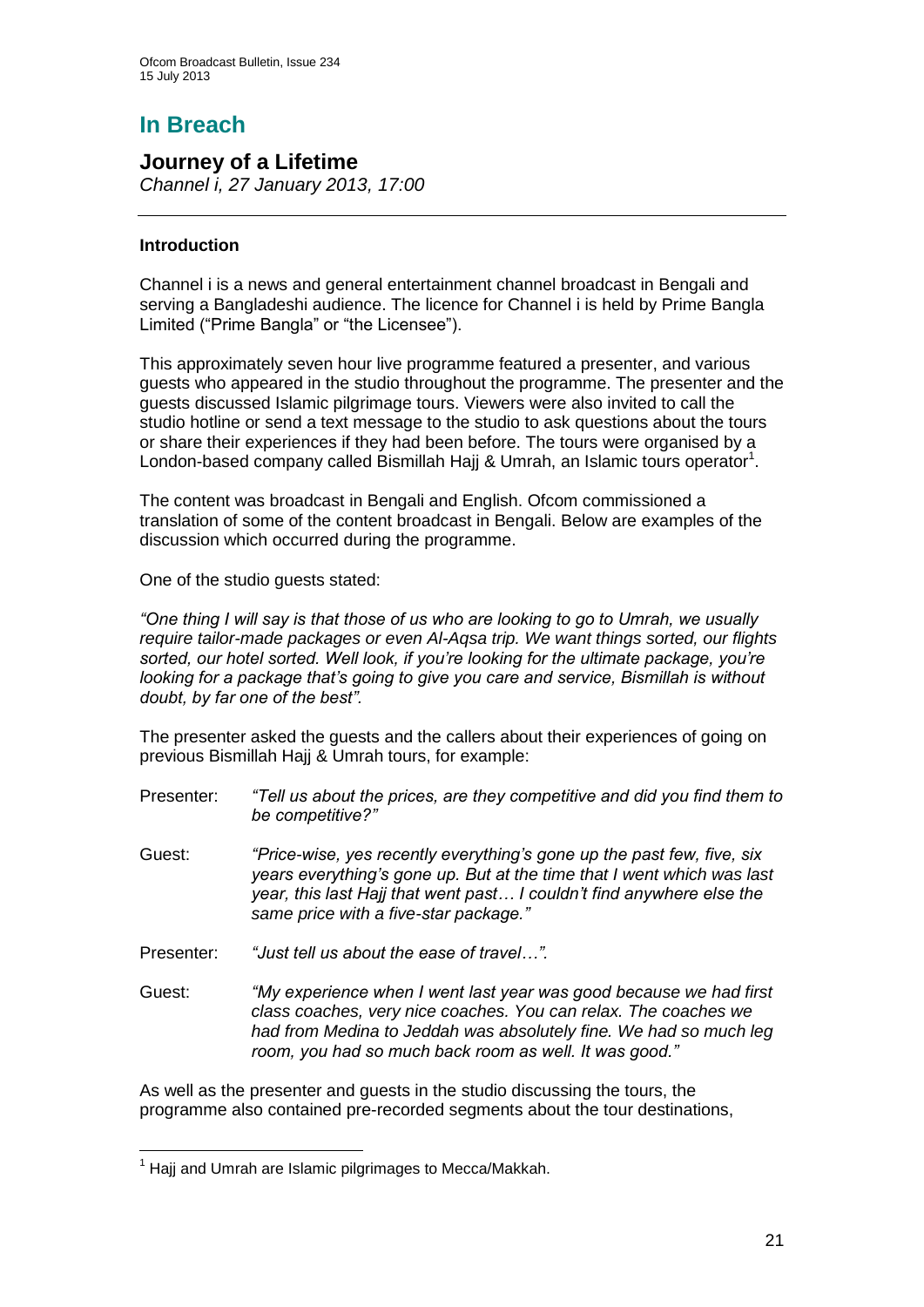including footage of the hotel rooms and the sights. Some of the pre-recorded content appeared to be Bismillah Hajj & Umrah's promotional material and included the on-screen caption *"WE ARE TAKING BOOKING* [sic] *FOR HAJJ AND UMRAH"*. This was slightly obscured by the programme's own caption inviting viewers to contact the studio. The programme also included footage of a tour guide carrying out a tour in Bethlehem.

The programme included an interview in a hotel room in which the interviewee spoke of his experience of going on the Hajj 2012 tour:

- Interviewee: *"Hajj 2012 has been a very smooth experience for me right from the very beginning from the point that I booked with Bismillah. The service was on time, it was speedy, it was professional, it was informative and I think it's important that you're told from the outset what expectations you should have. And even when I arrived here in Jeddah first, and then the transition from Jeddah to Mecca was very smooth and then throughout the journey because I arrived just a day before Hajj and the transition from being here in Mecca to Mina and the days onwards was perfect. I didn't see any problem with it. I must say that Bismillah Hajj group went out of their way to make me feel comfortable, to keep me informed as to what's happening and irrespective of how much experience you have with Hajj and with me 20th trip, each time is a different, unique experience. Even though Bismillah knew that I had a lot of previous experience with Hajjs, they still took it on as if it was my first experience and I think that that's very important that each individual Hajj experience should be tailored in such a way that it's not difficult at all. Because each experience will be different no matter how many times you've come."*
- Interviewer: *"How would you recommend it to others that are coming?"*
- Interviewee: *"From my personal experience of being at Hajj with Bismillah, this has been my first personal Hajj in the last eight years or so, I have been nearly every year but with a group from London to come here, I would highly recommend Bismillah Hajj group for two reasons. Number one, it is a group that's quite diverse and it involves quite a diverse age group and different nationalities and a lot of young professionals were on board with us. We had doctors, we had lawyers, so for people who of our age, especially my age and younger people, Bismillah Hajj group would be the right choice because you are going to be in with a group of people that are very similar to you and it's a great experience, it's a place where you can make lots of friends, so I would highly recommend Bismillah Hajj group".*
- Interviewer: *"For next year what sort of recommendations or improvements could Bismillah Hajj carry out?"*
- Interviewee: *"If I were asked to give suggestions as to how Bismillah would improve its services it would be a difficult question to answer because for me it's been a flawless experience from the point of booking to the point of finishing Hajj. It's been flawless for me. It's been a comfortable journey. However, having said that, I think because of the large numbers that Bismillah brings here and as I said earlier the diversity in terms of the age groups of the people, perhaps next year to group these people into more age categories rather than having mixed*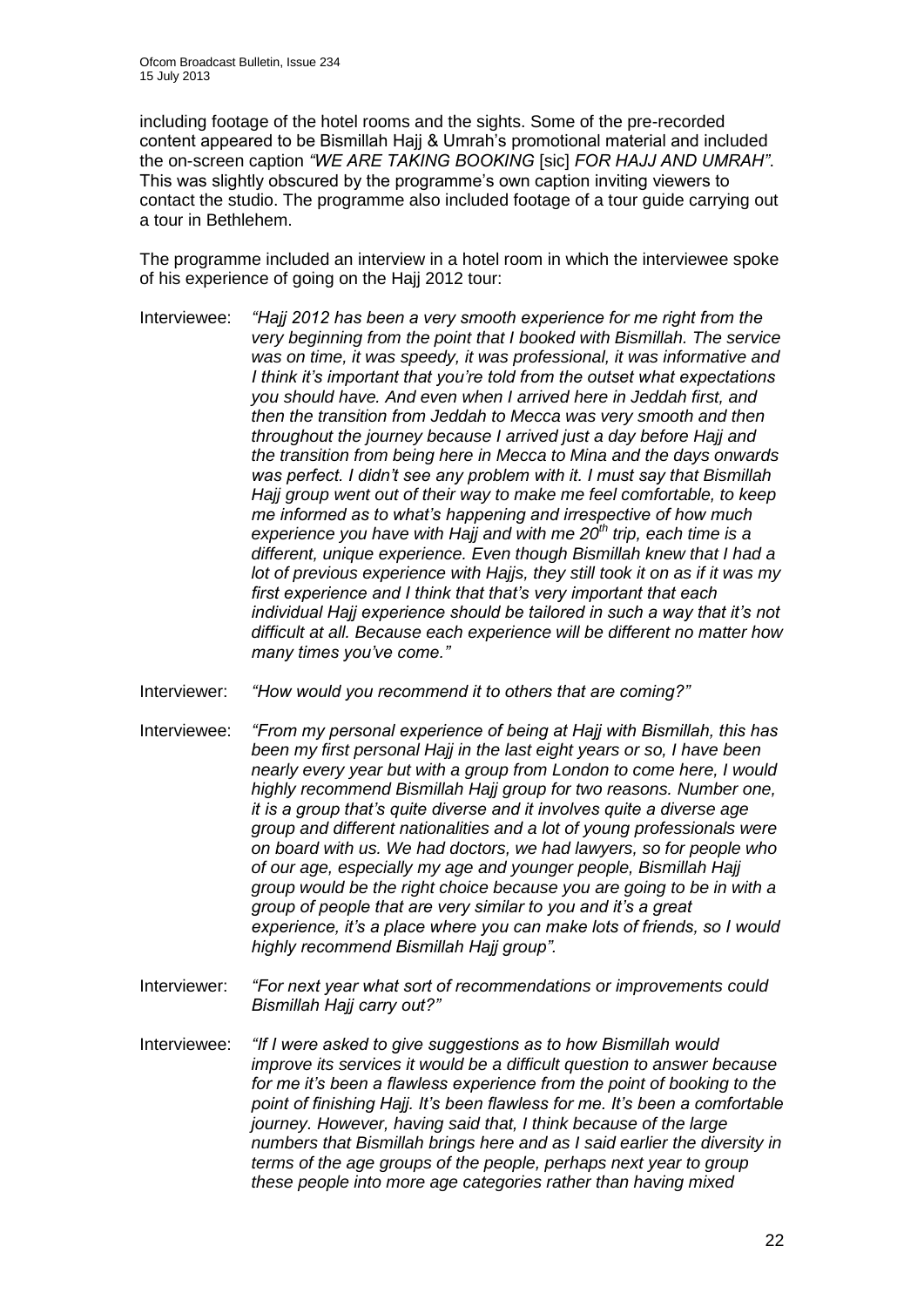*groups, so that they're in more familiar surroundings with people of their own age. Basmillah Hajj group has bought some very knowledgeable …* [guides] *with them and I think some of these …*  [quides] need to be focusing on a particular group while others on a *different group. These are small suggestions because for me again as I said it was a flawless experience so it's not really my place to perfect something that for me was just as good as perfect. I have already expressed a desire to come back to Hajj again insh'Allah<sup>2</sup> with my family and my first choice would of course be Bismillah Hajj group. Two reasons, number one I feel that bringing my family, the elders of my family and the youngsters of my family, they will all have the right groups to mix with, and they'll be catered for very well by Bismillah Hajj group. Next year insh'Allah I want to go that one step further. I'm so enticed by what they were doing that I'm going to try and volunteer myself to actually be one of the team leaders and try and help as much as I can. There's plenty of opportunities here with Bismillah and I think I would only offer my services in that way if I believed they were doing the right thing and to me that seems to be the case insh'Allah".* 

During the programme, calls were taken from viewers who had questions about Bismillah Hajj & Umrah's tours. Examples of two such calls are set out below:

Call 1

Caller: *"I would like to know about the package, how it is arranged etcetera?"*

- Presenter: *"It's a programme covering four countries, Jordan, Israel, Palestine and Mecca-Medina. It's a programme of 12 days during Easter break in April... It's a package of a total 12 days covering Jordan, Israel, Palestine and Mecca-Medina. It's a four star / five star package. During these 12 days these four countries will be visited including Umrah Hajj. Total cost of the package is £1650 including travel, accommodation, breakfast and dinner".*
- Caller: *"Is it per person?"*
- Presenter: *"Yes, per person."*

Call 2

- Bismillah rep: *"He* [the caller] *is asking which hotel we will be using in Mecca. In one package in Mecca it is Al-Suhada 5 star, award winning hotel and another one is Illah Muntaka. Brand new, 1515 rooms. We will use this hotel. In Medina Sufa al Huda 4 star hotel, very nice, many people know about this hotel…"*
- Presenter: *"Our some brothers and sisters those who don't have good source of income, they tell during Hajj and Umrah to give them cheap package. Do you have any cheap package?"*
- Bismillah rep: *"This year we have made cheap package to meet the demand of average market but comparatively we are cheap. But we will give a time limit, for example, after first 20 persons we have to increase a*

 2 "If Allah wills it".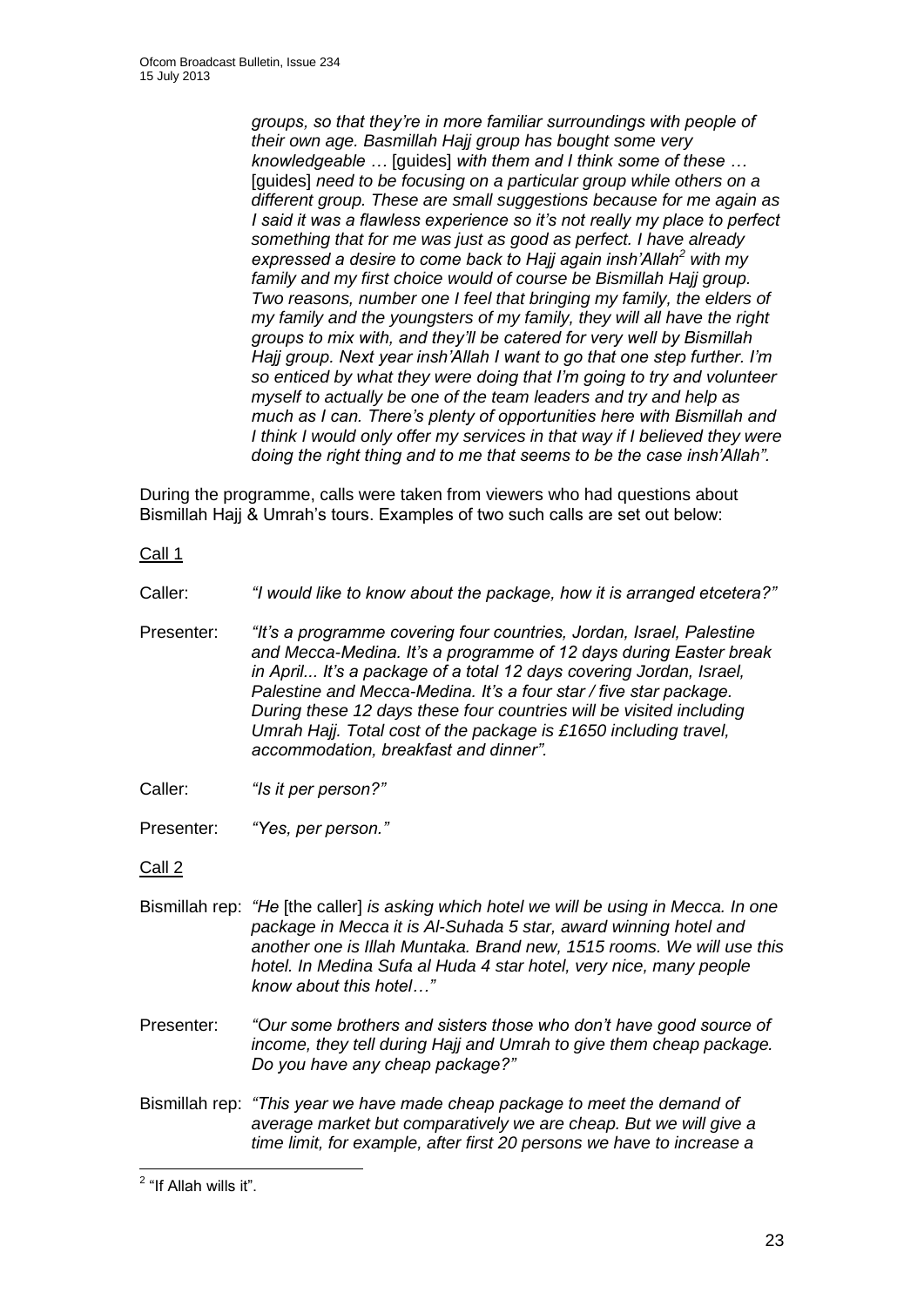*little bit more. We have made a package of £3500, very nice, decent. The hotel we offer, their rooms, bed rooms and bathrooms everything is shown on website. You will be able to see. In Mecca, it is about eight minutes walking distance, in Medina it is two to three minutes walking distance. This package will start from £3500 but it will go up to £3800. But the first 20 brothers and sisters they will get the benefit, other people will have to give £100 more and they will get better hotels, quality hotels. For Umrah if anybody goes off-peak time, we have a five star package with £850. In April when five star package is very expensive, we will give it by £1150 with group and normal package £1050."*

Presenter: "Jazakallah<sup>3</sup>. Please don't get disappointed my viewers brothers and *sisters. There are normal package with five star, four star package. You can communicate, the office of Bismillah is Brick Lane, you can visit 72 Brick Lane or their website,* [website address] *to get details. Or if you phone the Bismillah office or the Hefajat Islam office you will get details or you will come to know details if you visit in person directly, God willing."*

Throughout the programme the presenter referred viewers to Bismillah Hajj & Umrah's website for more details of the tour packages. In addition, for a period of over 30 minutes near the end of the programme, Bismillah Hajj & Umrah's website address appeared in on-screen text alongside the studio hotline and a "Further Contact" telephone number.

A viewer was concerned that the programme was promoting Bismillah Hajj & Umrah's tours.

The Licensee confirmed to Ofcom that neither it, the programme producer, nor any person connected with either<sup>4</sup>, received payment or other valuable consideration for the inclusion of the references to Basmillah Hajj and Umrah's tours during the programme, and that therefore the references had not been subject to any product placement arrangement.

Ofcom therefore considered the material raised issues warranting investigation under the following Code rules:

- Rule 9.2: "Broadcasters must ensure that editorial content is distinct from advertising."
- Rule 9.4: "Products, services and trade marks must not be promoted in programming."
- Rule 9.5: "No undue prominence may be given in programming to a product, service or trade mark. Undue prominence may result from:
	- the presence of, or reference to, a product, service or trade mark in programming where there is no editorial justification; or

<sup>1</sup> <sup>3</sup> "May Allah reward you"

<sup>&</sup>lt;sup>4</sup> "Connected person" is defined in Part 1 of Schedule 2 of the Broadcasting Act 1990.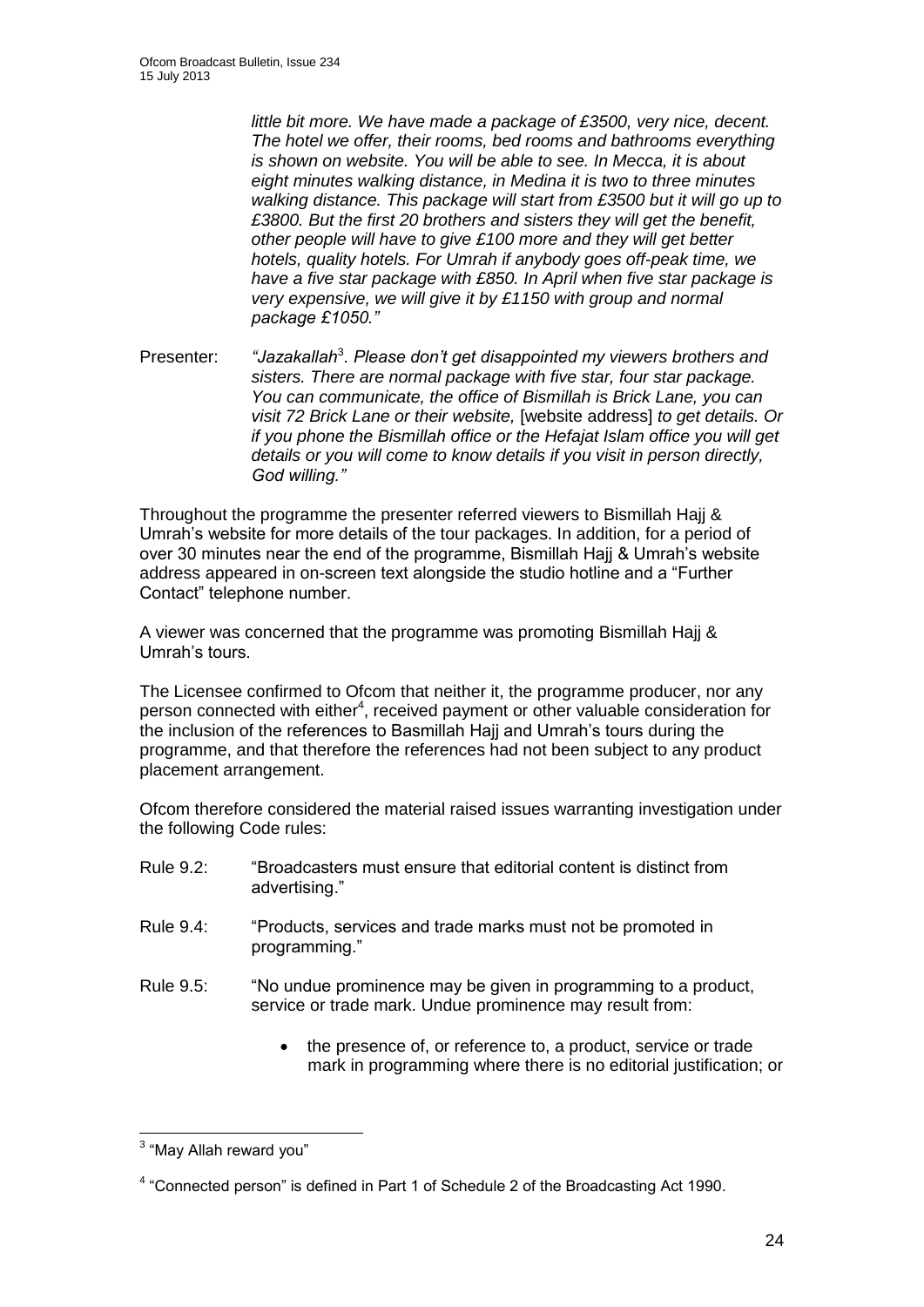• the manner in which a product, service or trade mark appears or is referred to in programming."

We therefore asked the Licensee for its comments on how the material complied with Rules 9.2, 9.4 and 9.5.

## **Response**

#### Rule 9.2

The Licensee stated that it made the programme in-house and therefore the programme was distinct from advertising.

#### Rules 9.4 and 9.5

The Licensee said that because the programme was a religious programme, the information provided had to be "supported by a well recognised religious leader / organisation... to avoid confrontation and allegations from different [religious] sects".

The Licensee argued that as the programme was "a travel based religious historical program", it was essential to show some footage from a third party who are well known in the community to "add authenticity to the content". The Licensee submitted that the programme was not shown to promote the tours and the Licensee did not receive any commercial benefit from the broadcast.

The Licensee assured Ofcom that in future it would broadcast such content as teleshopping.

## **Decision**

Under the Communications Act 2003, Ofcom has a statutory duty to set standards for broadcast content as appear to it best calculated to secure specific standards objectives, one of which is "that the international obligations of the United Kingdom with respect to advertising included in television and radio services are complied with".

Article 19 of the EU Audiovisual Media Services Directive ("the AVMS Directive") requires, among other things, that television advertising is kept visually and/or audibly distinct from programming. The purpose of this is to prevent programmes becoming vehicles for advertising and to protect viewers from surreptitious advertising. Further, Article 23 of the AVMS Directive requires that television advertising is limited to a maximum of 12 minutes in any clock hour.

The above requirements are reflected in, among other rules, Rule 9.2 of the Code which states that editorial content must be distinct from advertising. Rule 9.2 requires that editorial content is distinct from advertising in order to prevent editorial material being distorted for commercial purposes. This is intended to ensure that the Licensee maintains editorial control over its programming and that it is clear to viewers that programming has not been subject to the control of advertisers. Rule 9.2 therefore seeks to ensure that viewers are easily able to differentiate between editorial material and advertising.

Rule 9.4 of the Code states that products, services and trade marks must not be promoted in programming, while Rule 9.5 of the Code prohibits products, services or trade marks being given undue prominence in programming.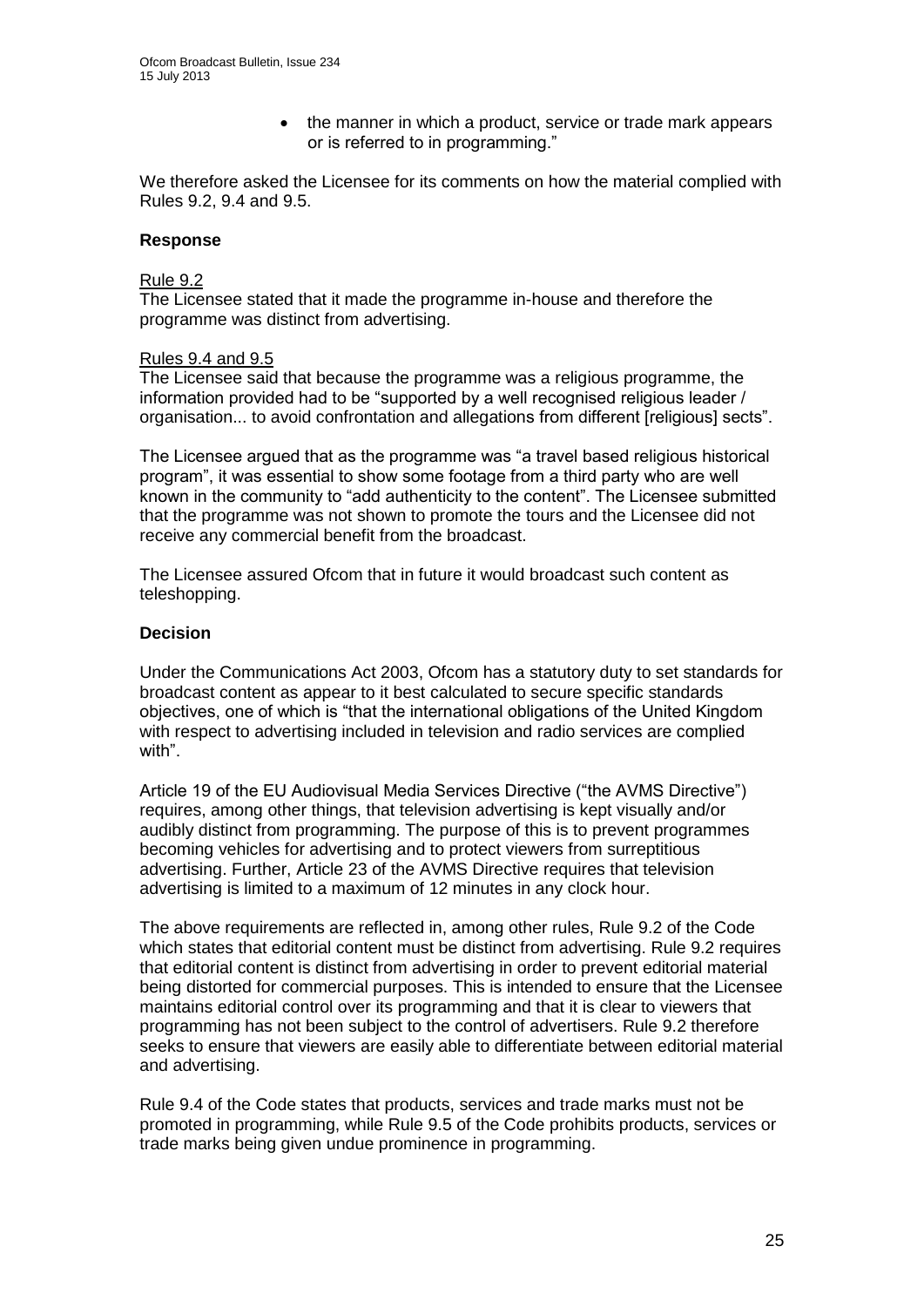In this case, Ofcom considered that the programme was promotional. It clearly encouraged viewers to book Bismillah Hajj & Umrah's pilgrimage tours by providing:

i) positive reviews of the tours, e.g.

*"Price-wise, yes recently everything's gone up the past few, five, six years everything's gone up. But at the time that I went which was last year, this last Hajj that went past… I couldn't find anywhere else the same price with a five star package."*

*"My experience when I went last year was good because we had first class coaches, very nice coaches. You can relax. The coaches we had from Medina to Jeddah was absolutely fine. We had so much leg room, you had so much back room as well. It was good."*

*"Hajj 2012 has been a very smooth experience for me right from the very beginning from the point that I booked with Bismillah. The service was on time, it was speedy, it was professional, it was informative and I think it's important that you're told from the outset what expectations you should have."*

*"…it was a flawless experience so it's not really my place to perfect something that for me was just as good as perfect."*

- ii) an itinerary, e.g. *"It's a package of a total 12 days covering Jordan, Israel, Palestine and Mecca-Medina. It's a four star / five star package. During these 12 days these four countries will be visited including Umrah Hajj."*
- iii) references to specific price options, e.g.

*"Total cost of the package is £1650 including travel, accommodation, breakfast and dinner".*

*"This year we have made cheap package to meet the demand of average market but comparatively we are cheap. But we will give a time limit, for example, after first 20 persons we have to increase a little bit more. We have made a package of £3500, very nice, decent. The hotel we offer, their rooms, bed rooms and bathrooms everything is shown on website. You will be able to see. In Mecca, it is about eight minutes walking distance, in Medina it is two to three minutes walking distance. This package will start from £3500 but it will go up to £3800. But the first 20 brothers and sisters they will get the benefit, other people will have to give £100 more and they will get better hotels, quality hotels. For Umrah if anybody goes off-peak time, we have a five star package with £850. In April when five star package is very expensive, we will give it by £1150 with group and normal package £1050."*

iv) details of how to book or request further information, e.g.

*"…the office of Bismillah is Brick Lane, you can visit 72 Brick Lane or their website,* [website address] *to get details. Or if you phone the Bismillah office or the Hefajat Islam office you will get details or you will come to know details if you visit in person directly…".*

In addition, for a period of over 30 minutes near the end of the programme, Bismillah Hajj & Umrah's website address appeared in on-screen text alongside the studio hotline and a "Further Contact" telephone number.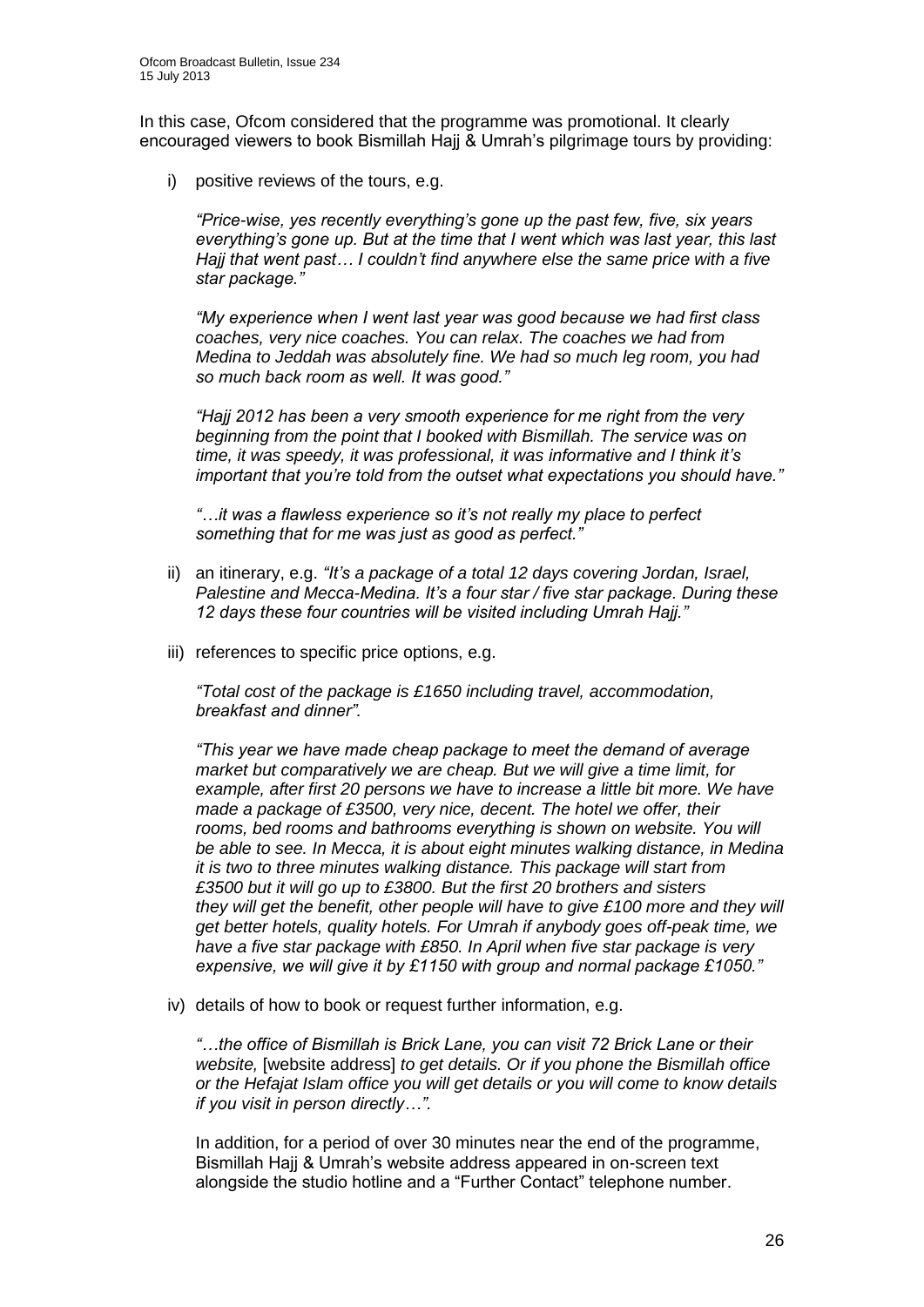In view of the above, Ofcom considered the material clearly directly promoted the tours, their features and positive qualities, over an extended period, including a number of calls to action to viewers request further information. The programme therefore breached Rule 9.4 of the Code.

In addition, the nature and duration of the promotion of the tours throughout this approximately seven hour programme was such that they were clearly presented in an unduly prominent manner, in breach of Rule 9.5 of the Code.

Further, as the item was presented as editorial material, but nevertheless contained direct, detailed and extended promotions of the tours' features and positive qualities, Ofcom took the view that the item was akin to a teleshopping feature. Ofcom therefore concluded that this editorial material was not distinct from advertising, in breach of Rule 9.2 of the Code.

Ofcom noted the Licensee's assurances that in future any similar content would be identified as teleshopping. Broadcasters should be aware that teleshopping content must meet the definition of 'teleshopping' set out in the Code on the Scheduling of Television Advertising ("COSTA")<sup>5</sup>, and comply with both the COSTA rules and the UK Code of Broadcast Advertising ("the BCAP Code")<sup>6</sup>.

## **Breaches of Rules 9.2, 9.4 and 9.5**

 5 <http://stakeholders.ofcom.org.uk/binaries/broadcast/other-codes/tacode.pdf>

<sup>6</sup> <http://www.cap.org.uk/Advertising-Codes/Broadcast/BCAP-Code.aspx>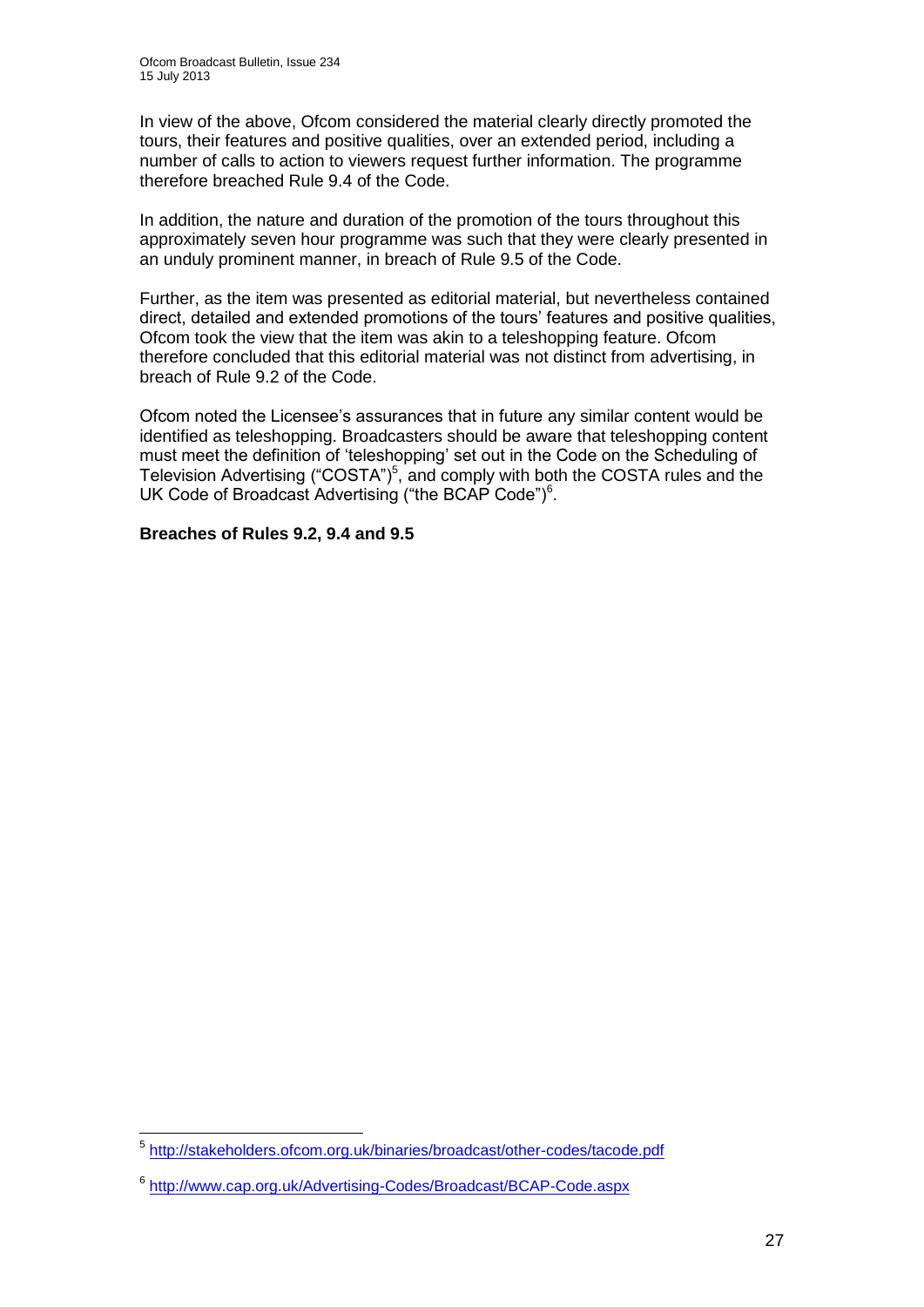# **In Breach**

## **Weekend Out**

*Sony TV Asia, 12 October 2012 and 4 January 2013*

## **Introduction**

Sony TV Asia is a general entertainment service which broadcasts a range of programmes originally shown in India to an international audience. The licence for Sony TV Asia is held by Sony Entertainment Television ("SET" or "the Licensee").

*Weekend Out* is a magazine programme which showcases what to do and where to visit if you live in the United Arab Emirates ("UAE"). The programme is presented in English and Hindi, and is aimed at an international audience.

Ofcom received a complaint about the promotion of a restaurant called Al Haj Bundu Khan Restaurant in the UAE during the programme broadcast on 12 October 2012. In this segment, lasting nearly nine minutes, the presenter of the programme, Gaurav, talked about the range of meals available and ate a number of dishes, talking in very positive terms about the food, for example: *"This sauce is something you should definitely not miss. Excellent! Great! This* [dish] *literally melts in your mouth."* An on-screen caption also gave viewers the telephone number to ring for reservations at the restaurant.

In addition, Ofcom noted in the same programme there was a report, lasting approximately five and a half minutes, which appeared to promote Max, a clothing and home furnishings chain store in the UAE. In this segment, Gaurav described the range of home products available and talked in positive terms about clothing options at the store, for example: "*The fashion collection at Max reflects the latest international trends in the market and all this at a price which you can't afford to miss.*" The CEO of Max was interviewed about the growth and appeal of the store to different consumers and described what fashion products they had in store for that season.

*Weekend Out* contained Ofcom's product placement 'P' logo to indicate products had been placed within the programme. However, in its representations to Ofcom (see Response below) SET confirmed that neither it, the programme producer, nor any person connected with either<sup>1</sup> received payment or other valuable consideration for the inclusion of references to Al Haj Bundu Khan Restaurant and Max during the programme, and that the references had not been subject to any product placement arrangement. The Licensee said it had placed the 'P' logo in *Weekend Out* "as a precautionary measure only." SET said it knew it was "not making any financial benefits from the programme. However, as the genre of the programme is centred around showcasing the latest malls, restaurants, designers, trends hot in Dubai, we decided to place the 'P' due to the nature of the content in the show."

Ofcom considered the programme material raised issues warranting investigation under the following Code rules:

Rule 9.2: "Broadcasters must ensure that editorial content is distinct from advertising."

 1 "Connected person" is defined in Part 1 of Schedule 2 of the Broadcasting Act 1990.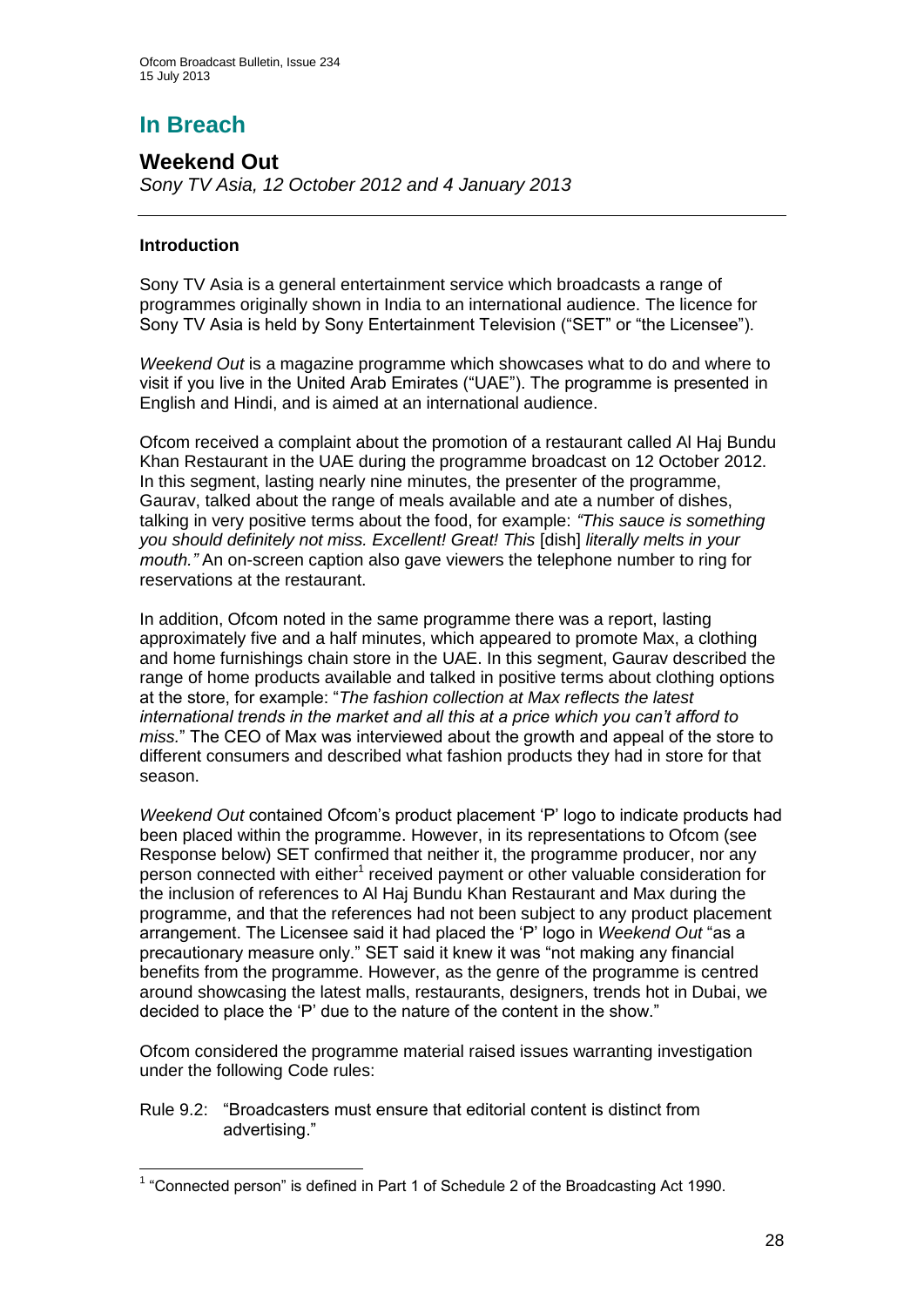- Rule 9.4: "Products, services and trademarks must not be promoted in programming."
- Rule 9.5: "No undue prominence may be given in programming to a product, services or trade mark. Undue prominence may result from:
	- The presence of, or reference to, a product, service or trade mark in programming where there is no editorial justification; or
	- The manner in which a product, service or trade mark appears or is referred to in programming."

As part of its submission to Ofcom in November 2012, SET informed Ofcom that it had removed *Weekend Out* from its schedule in November 2012. In January 2013, Ofcom received an additional complaint about advertising messages contained within another edition of *Weekend Out* broadcast on 4 January 2013, after SET had informed us that it had withdrawn the programme.

Ofcom noted the programme broadcast on 4 January 2013 contained references to a number of products and services which appeared promotional in nature. These included, for example:

- Vintage Shades, an *"exclusive range of luxurious scarves and shawls crafted with personalised care"* at a shop in Dubai where customers and a spokesperson for the company spoke in very positive terms about the products;
- Teavana (a tea shop in Abu Dhabi) which was said to have over 100 varieties of *"the world's finest teas"* and where *"passionate and knowledgeable 'Tea-ologists'"*  help customers choose the right tea for them;
- the opening of a Bosch home appliances showroom in Abu Dhabi, where Bosch *"values of innovation, reliability, longevity and high quality"* for its products were discussed; and
- a Cantonese restaurant in Dubai called Hakkasan where the *"perfect setting"* of the location and decor was highlighted and the presenter referred to a number of specific dishes, talked about the preparation of the food and described it as *"sublime"* and *"spectacular"* among other positive references.

This edition of *Weekend Out* also contained Ofcom's product placement 'P' logo to indicate products had been placed within the programme. However, SET confirmed that neither it, the programme producer, nor any person connected with either<sup>2</sup> received payment or other valuable consideration for the inclusion of references to any of the products of services mentioned.

Ofcom considered this material also raised issues warranting investigation under the same Code rules as for the episode shown on 12 October. We also sought an explanation as to why this programme was broadcast after SET informed Ofcom that *Weekend Out* would not be shown again.

 2 "Connected person" is defined in Part 1 of Schedule 2 of the Broadcasting Act 1990.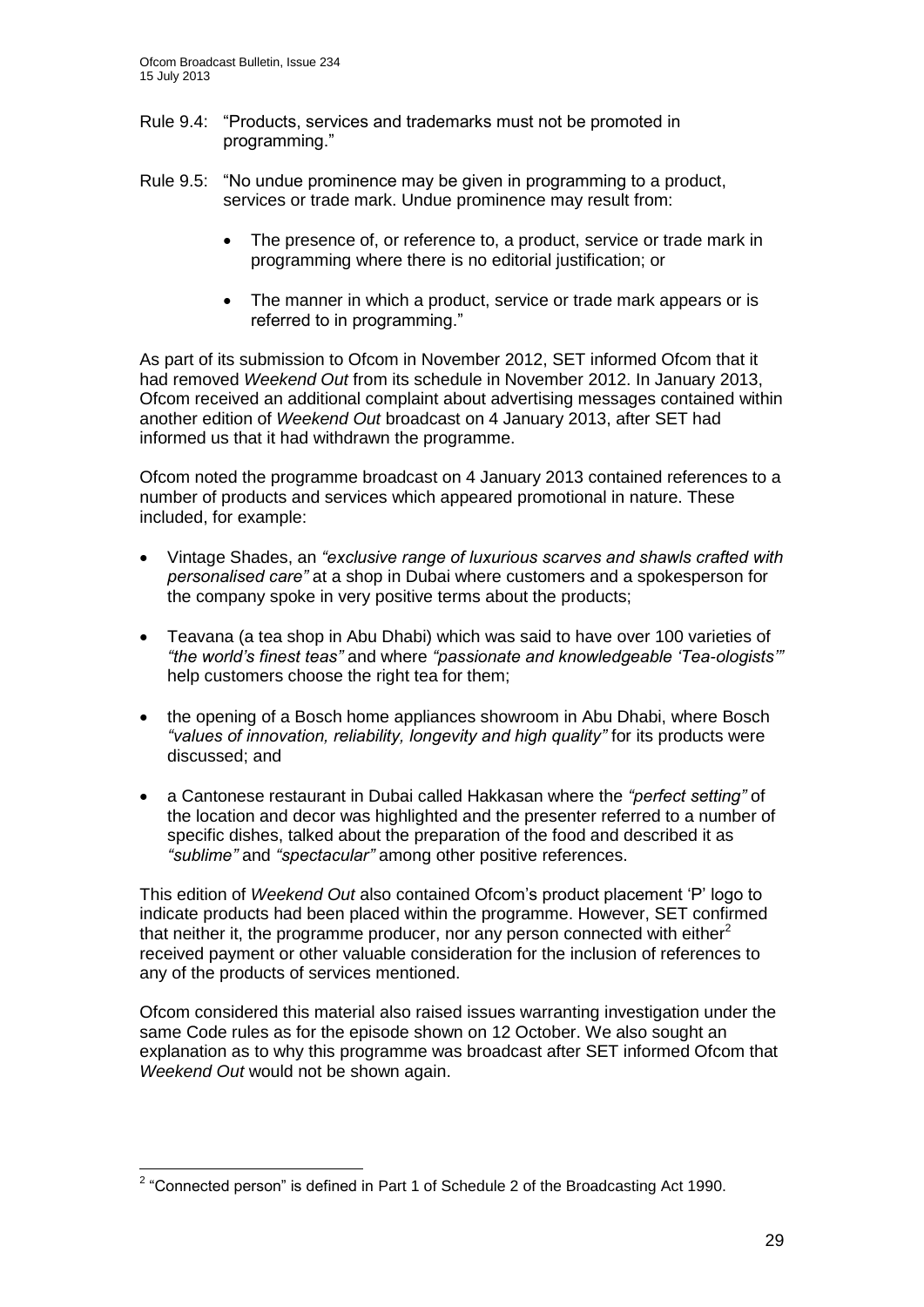## **Response**

## 12 October 2012

SET stated that the programme was received via an international feed, aimed at the UAE market, and "thus it held no relevance to the UK clients and advertiser". The Licensee said it had "allowed it to go on air" but "as a precaution it had placed a "P" on the beginning montage and the break bumpers."

SET explained that it had "no paid advertising insertions" in the programme and that the nature of the reporting on the show reflected the general magazine format and provided a "what's on" guide aimed at those living in the UAE.

The Licensee said there were no commercial arrangements in place for the products, services and trade marks featured or referred to in the programme and that the aim of the show "is to review the 'happening' places in the UAE" and inform viewers of places to visit.

## 4 January 2013

SET said that, as noted in its earlier response to Ofcom in November 2012, "Weekend Out had been dropped from SET because of the "suggested unsuitability" of the programme." However, because of "human error" the scheduling team in India "made a mistake" and placed the programme back in the schedule for January "without our knowledge." The Licensee also said its transmission team "had been warned of this programme however it was overlooked on their checks."

SET also said that it receives programme content from India four hours before it goes on air in the UK. The Licensee said "even with time restraints…we check for any Ofcom misdemeanours, any technical errors and such…Any known discrepancies are omitted and replaced – if time permits. On this occasion the content was not alerted." SET confirmed when it became aware that *Weekend Out* was back in the schedule it "had all the schedules checked again – and any placed were removed immediately."

On the appearance of products and brands within the programme, SET said "the nature of the shoots [means] if [producers] film a report from the restaurant, the mall, the products that are hitting the shelves, the related objects/place will be shown as part of that editorial."

## **Decision**

Under the Communications Act 2003, Ofcom has a statutory duty to set standards for broadcast content as appear to it best calculated to secure specific standards objectives, one of which is "that the international obligations of the United Kingdom with respect to advertising included in television and radio services are complied with."

Article 19 of the EU Audiovisual Media Services ("AVMS") Directive requires, among other things, that television advertising is kept visually and/or audibly distinct from programming. The purpose of this is to prevent programmes becoming vehicles for advertising and to protect viewers from surreptitious advertising. Further, Article 23 of the Directive requires that television advertising is limited to a maximum of 12 minutes in any clock hour.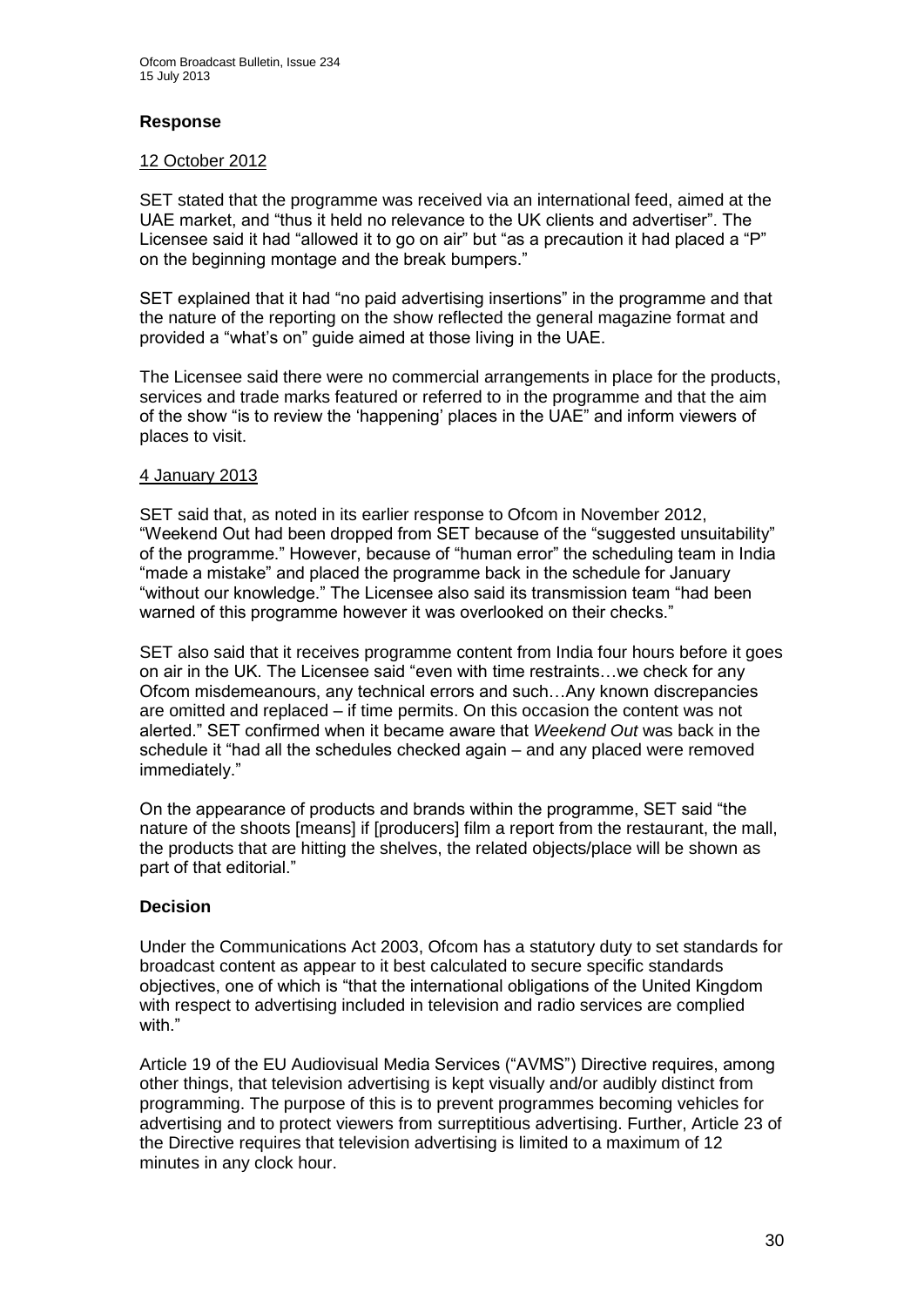The above requirements are reflected in, among other rules, Rule 9.2, which requires broadcasters to ensure editorial content is distinct from advertising; Rule 9.4 which states that products, services and trade marks must not be promoted in programming; and Rule 9.5 which prohibits giving undue prominence to a product, service or trade mark in programming. Undue prominence can arise from the inclusion in a programme of a reference to a product, service or trade mark and/or from the manner in which the reference is made.

In this case, Ofcom noted a number of references to products and services in the two programmes under consideration, as follows:

## 12 October 2012

## Al Haj Bundu Khan Restaurant

This segment looked at the family history of the restaurant as well as the different dishes customers could eat. The presenter, Gaurav, often spoke positively about the range of dishes and quality of the food, *"This sauce is something you should definitely not miss. Excellent! Great! This* [dish] *literally melts in your mouth."* While Ofcom considered this phrase, and others which praised how the meals tasted, were editorially justified during this restaurant review, we were concerned about the inclusion of an on-screen caption which stated: *"For reservations at Bundu Khan, call*  [telephone number]*...".* Ofcom considered the inclusion of this caption amounted to a promotion for the restaurant and was in breach of Rule 9.4.

## Max

In this segment, Gaurav stood outside a Max store to introduce the company before he walked inside. Numerous close-up shots were shown of ladies' clothes, bags, shoes, men's jumpers and home furnishings. The presenter's comments about the store included:

*"Let's introduce you to a brand that aims at fulfilling the fashion needs of the middle income customers. We take you to Max, the largest value fashion retailer in the Middle East region."*

*"Winter is in full swing and so is their winter collection so just walk into Max and you have a lot of options to choose from whether its jackets, sweaters, pullovers, mufflers, whatever it is you'll find it here*.*"*

*"The latest season collection just re-trades the same stylish jackets with woollens to go along with – what more can you ask for?"*

*"Ok, so this is really the surprise I was talking about. How many of you knew that in Max you may not only get clothes but they have a lot more to offer? Like take a look at this...this is their home furnishing section."*

"*Max is not just a clothing brand...you come across solutions for all your home needs right under one roof; so whatever your demand be – clothing, footwear, accessories to go with or even home furnishings Max is the store to look out for."*

*"So after spending this one hour here I've realised that Max is a complete shopping destination and this is a shopping destination for your entire family because there is something for everybody - for the ladies, for the men, for the children, and then collectively your family can shop for your home as well."*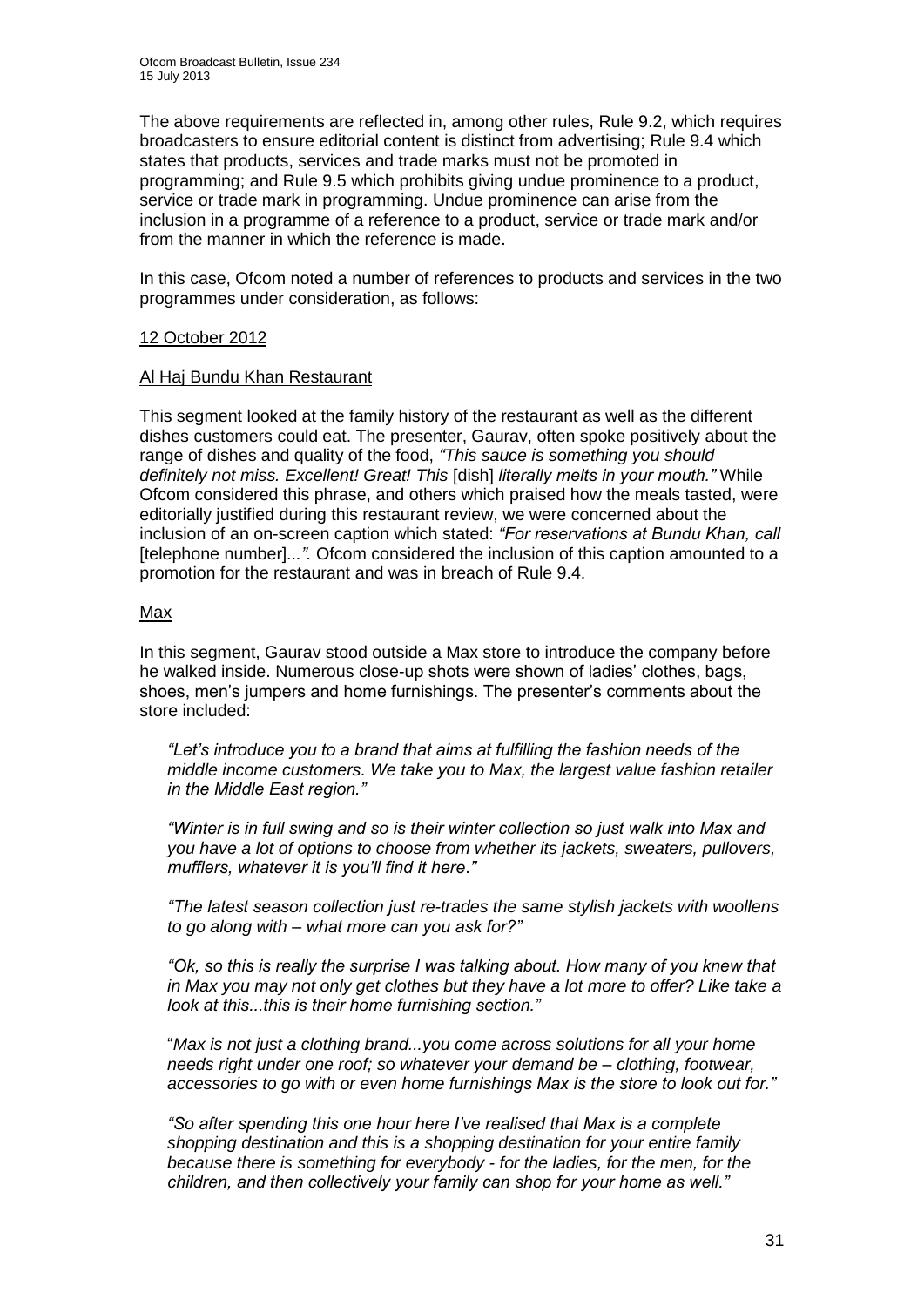*"With an international shopping experience Max believes in delivering its brand promise of more fashion, more value to its customers so mark the beginning of this New Year in style – a style that will not leave a hole in your pocket."*

The CEO for 'Max Retail' was interviewed about the branding and appeal of Max stores:

*"Max reaches out to all value consumers and value seeking consumers and who look for fashion at value prices...in fact ...although our segment is mainly the 'mid med' market segment we also reach out to the slightly more aspirational customers who are seeking for value, and we also reach out to the consumers who are not exactly mid med and who are looking for aspirational products and who want to move up from the discount stores to more value stores*.*"*

There may be sufficient editorial justification for references to products and services to avoid concerns arising under Section Nine of the Code. However, the more prominent the references to products, services, or brands within a programme, the greater the risk that these references may be either promotional in breach of Rule 9.4, or unduly prominent in breach of Rule 9.5, or both.

It is the broadcaster's responsibility to ensure that any references to commercial products or services are appropriately limited so as not to raise issues under Rules 9.4 and 9.5.

In this case, while SET said the aim of programme was to 'review' the locations, the overwhelmingly positive language used to describe Max's products and appeal to customers unambiguously promoted the store as a shopping destination for viewers (for example: "*Max is not just a clothing brand...you come across solutions for all your home needs right under one roof"* and *"So after spending this one hour here I've realised that Max is a complete shopping destination and this is a shopping destination for your entire family because there is something for everybody"*). The continual visual display of the range of products available within the store also promoted Max and the overwhelmingly enthusiastic comments from the presenter were clearly promotional in nature, in breach of Rule 9.4.

Ofcom recognises *Weekend Out* is intended to inform viewers about places they can visit in the UAE. There was therefore editorial justification for this report to refer to and feature shopping venues. However, we noted that this segment talked solely about Max as a brand, featured in extensive detail the products available to buy from Max, and included numerous positive references to Max and its products. Ofcom judged that there was insufficient editorial justification for the numerous positive references to Max and these were therefore unduly prominent, in breach of Rule 9.5.

Rule 9.2 requires that editorial content is kept distinct from advertising to prevent editorial material being distorted for commercial purposes. This rule helps to ensure that the licensee maintains editorial control over its programming and that it is clear to viewers that programming has not been subject to the control of advertisers. Rule 9.2 therefore seeks to ensure that viewers are easily able to differentiate between editorial material and advertising.

Overall we judged that the material promoted and gave undue prominence to Max to such a degree that it was akin to an advertising feature. We therefore judged that this editorial item was not distinct from advertising and also breached Rule 9.2.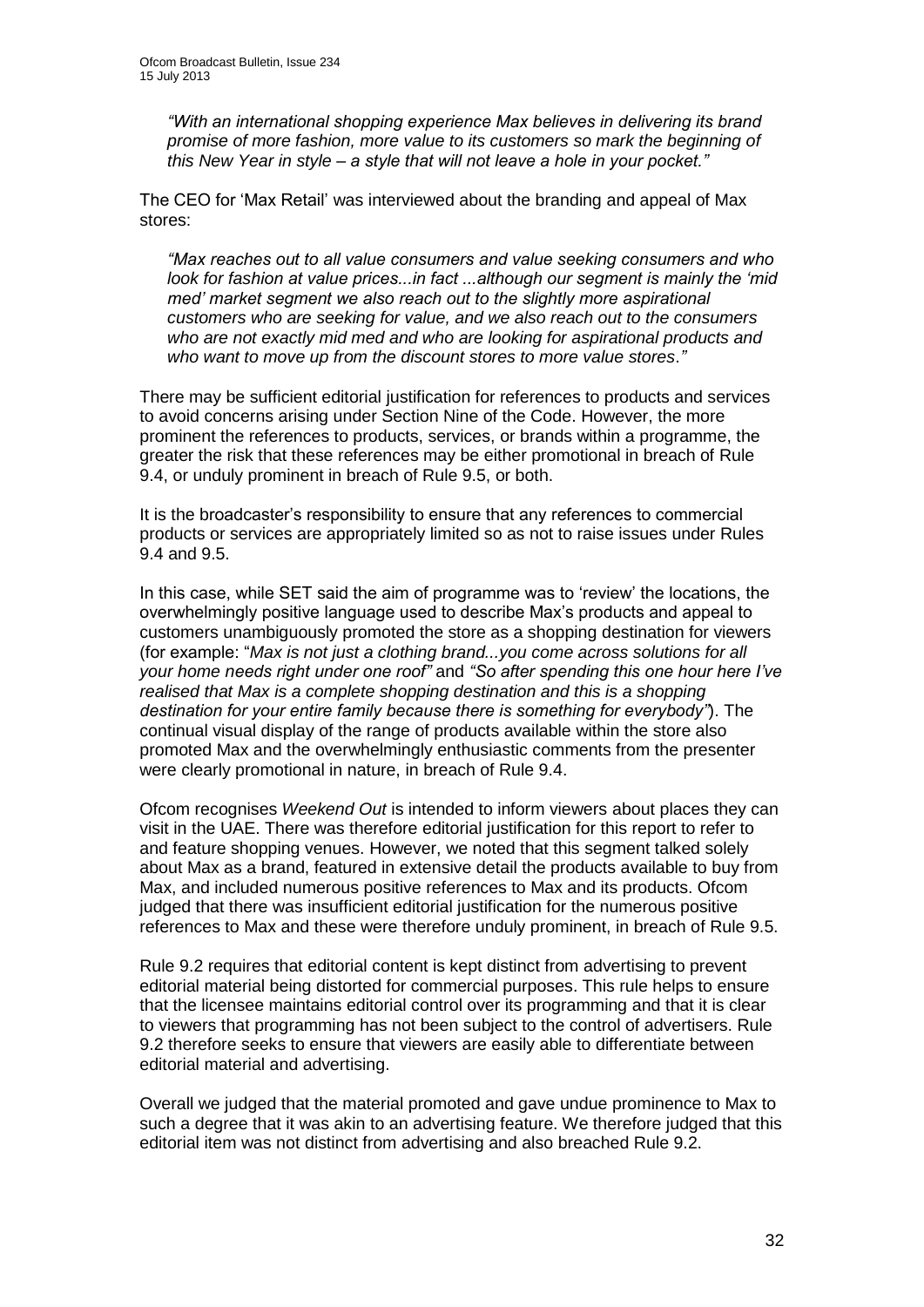## 4 January 2013

#### Vintage Shades

The presenter, Gaurav, introduced a filmed segment lasting approximately three minutes on the company Vintage Shades, which interspersed commentary from the presenter with numerous sweeping close-up shots of pashminas and shawls of various designs and colours. The commentary included the following remarks:

*"Vintage Shades, an exclusive range of luxurious scarves and shawls crafted with personalised care brought its designs to Dubai for a second season. From neutral to vibrant shades, its impressive cashmere fabric embellished with luxurious pearls and feather-like splatters of Swarovski reflected contemporary designs and new age trends."*

*"These scarves and shawls are stylish and fashionable. And they also fulfil its purpose during cool winter months. Hence the designer range of Vintage Shades showcased its spectacular range of timeless fabric and handcrafted art."* 

In the segment, the owner was interviewed about her company and stated:

*"Vintage Shades is a fashion accessories brand from Delhi that carry shawls and scarves which embellished with Swarovski and pearls and the main focus of the business is quality. And they just do not compromise on quality."* 

A customer also gave her opinions about the company's range of products:

*"I have to say the collection just gets better and better. The colours, the crystals, the Swarovski that's on them. They're just so beautiful. And I always pick up something from Vintage Shades because I just think it's completely worth it – the fabric, the pashmina, the cashmere shawls... it's definitely worth to have in your wardrobe. And this season is just the best time in Dubai to buy yourself one."* 

## Teavana

The presenter Gaurav introduced a filmed segment lasting approximately three minutes on a shop which sells tea and tea-related merchandise, Teavana. The segment interspersed commentary from the presenter with sweeping close-up shots of tea caddies and the different merchandise available in the store, as well as an interview with one of the 'Tea-ologists' about the company's history. The commentary stated:

*"Tea is the art of life that takes you through a journey of relaxation and recreation. With the world's finest teas introduced to one of the finest cities in the region, Abu Dhabi, brand Teavana takes this tea-full journey on to new heights. Teavana offers new tea enthusiasts and tea experts a heaven of tea experience, where passionate and knowledgeable 'Tea-ologists' engage and educate about the special manner in which tea is made. From its texture to its qualities, Teavana's in house 'Tea-ologists' enlighten on the wide variety of teas available."*

*"Teavana, the renowned American brand, brings warmth with a display of about 100 premium teas, as well as energises with its bright coloured tea-oriented crockery. Taken as a whole, Teavana at Atall Mall Abu Dhabi, will truly make you believe that drinking tea is surely a ritual for relaxation."*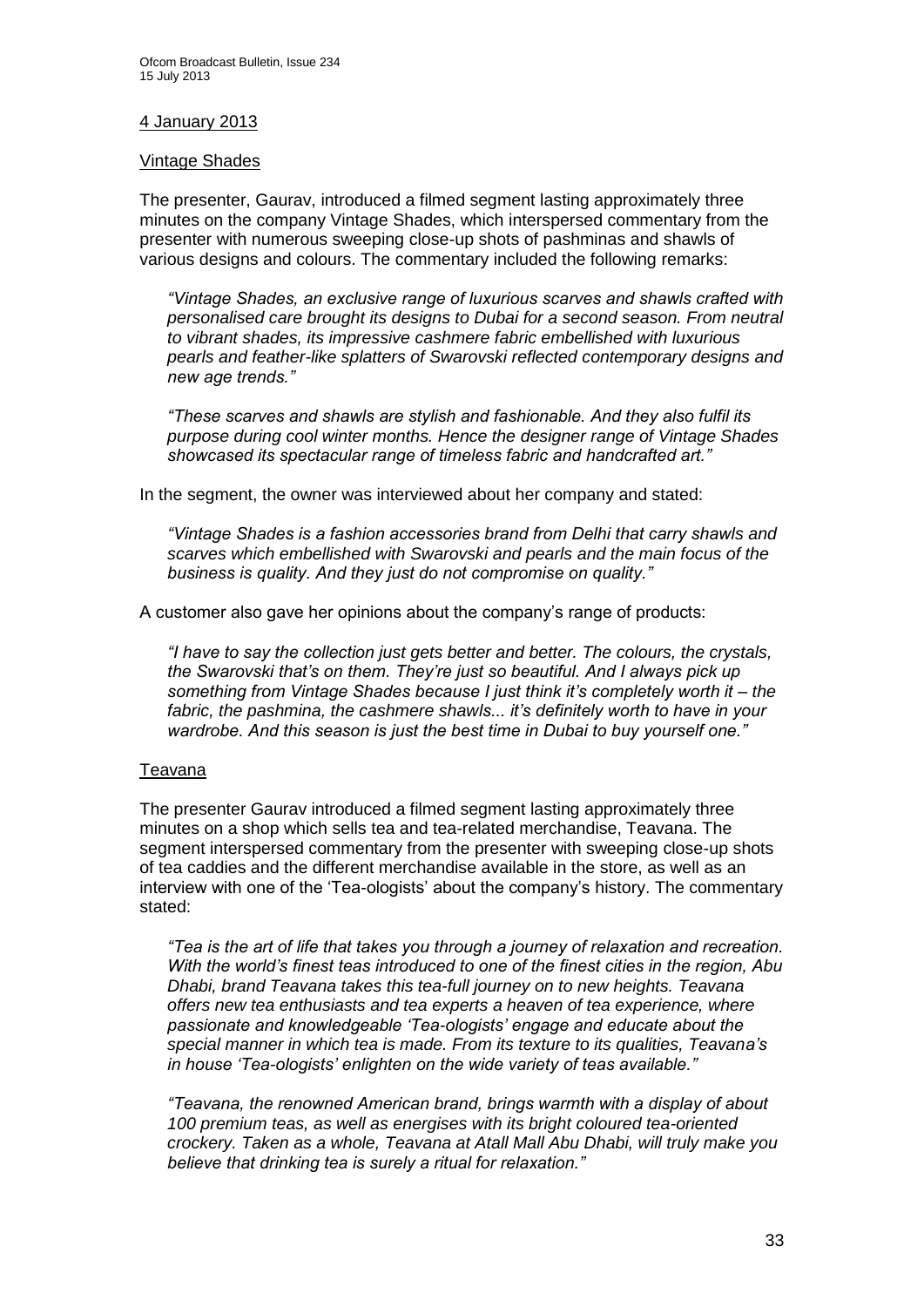One of the customers in the shop said:

*"Well actually, it's such a brilliant experience. They have so many different types of tea, different flavours, so is the merchandising they have over here. I quite enjoyed the shopping and tasting the tea [from] all over the place."*

#### Bosch

The presenter Gaurav introduced a filmed segment lasting approximately three minutes about the opening of a new *"premier showroom"* in Abu Dhabi from *"the leading German home appliance brand"* Bosch, to launch its own charity, the 'Care Initiative', alongside the Make A Wish Foundation. The segment interspersed commentary from the presenter with sweeping close-up shots of Bosch products such as washing machines, cookers, food mixers and other kitchen appliances. The commentary stated:

*"Taking their values of innovation, reliability, longevity and high quality forward, Bosch's products under 'The Care Initiative' focus on hygiene and security for families with children. The Initiative is dedicated to assisting children with life threatening medical conditions and their families through the fulfilment of special wishes. Bosch attempted not only to fulfil the wishes of many women but also accomplished its social moral responsibility. Bosch pledged to make a financial contribution of 50 dirham from every sale of its Care Collection in the UAE. In addition, with every major home appliance sold from the Defined Care range, it will also donate a teddy bear to the children's foundation. This most certainly was a cause for a double celebration for the entire team at Bosch."* 

The Regional Chief Executive Officer at Bosch was interviewed, who stated:

*"Bosch home appliances have always considered themselves responsible corporate citizens. This is a part that we play in communities and of course through this initiative that was launched here today...Customers who come in to this Brand experience centre here can get expert advice and consultation on appliances that they require for their kitchen, whether it be a particular laundry need or a cooking need. They can get the full spectrum of advice. And of course all these appliances are installed in the customer's homes as part of the package offered when appliances are purchased and we offer a full after sales service package as well...It's a big breakthrough for us, it's very exciting for our partners, and it's going to be a significant step in the retail environment of Abu Dhabi."*

#### **Hakkasan**

From outside of the Hakkasan restaurant in Abu Dhabi, the presenter Gaurav introduced a segment lasting over eight minutes about a new Cantonese restaurant which had just opened in the city. The segment interspersed commentary from the presenter as well as discussion during a meal with the General Manager of the restaurant, alongside shots (occasionally in slow motion) of the interior and exterior of the restaurant. The commentary included:

*"I have got you for an excellent modern Cantonese experience. This is a restaurant that opened up in Dubai last year. Now they've got eight outlets in seven major cities in the world. We're in for a great experience. It's called the Hakkasan experience.*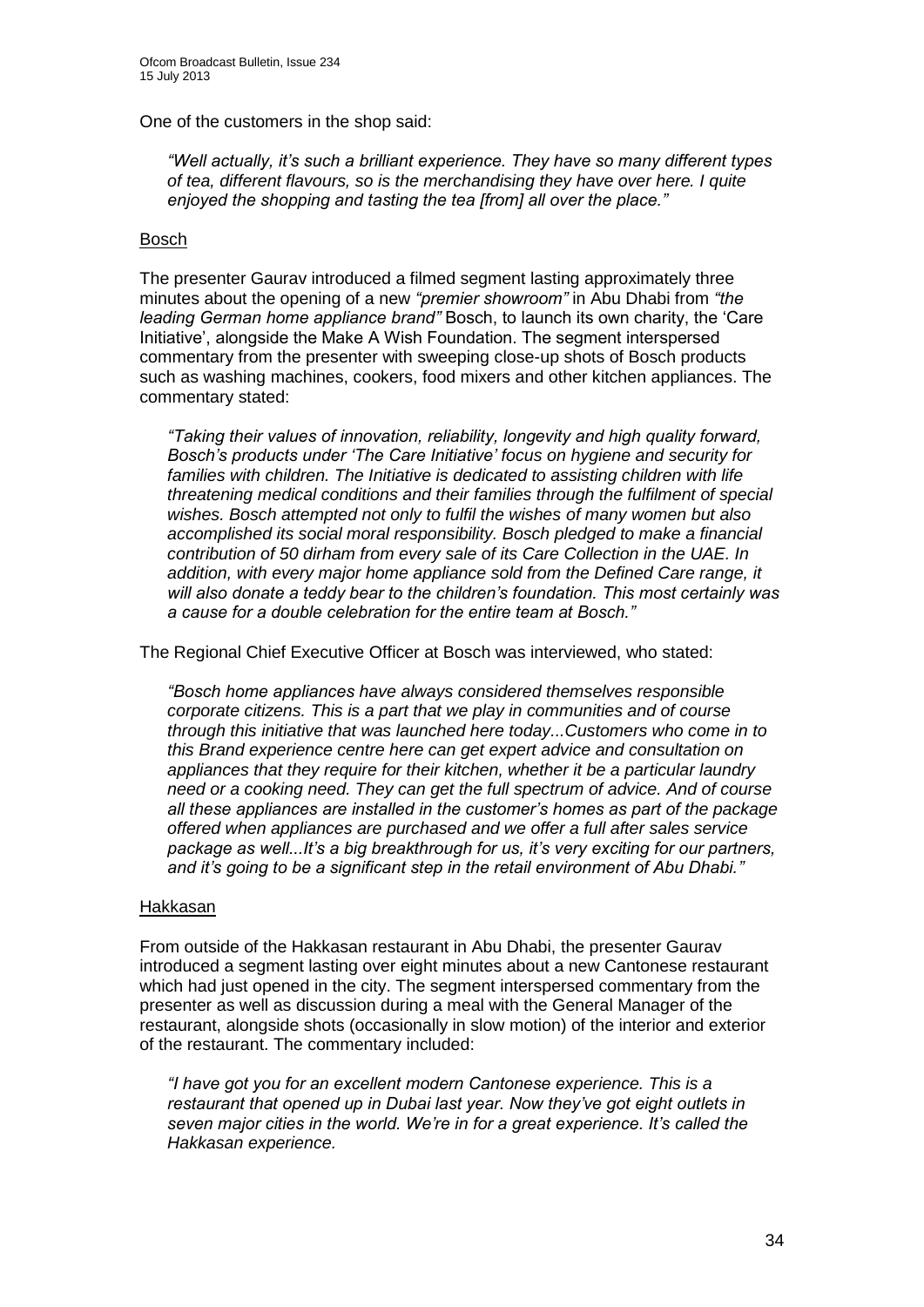*"As I enter the Michelin starred restaurant in the shadows of the Emirates Stars Boulevard, I feel transported into a Japanese-styled garden, complete with cascading wooden pavilions surrounded by walls of vegetation, water features and burning incense sticks."* 

*"The interiors are highlighted by trademark Hakkasan elements. A dining area, lounge and a blue lit bar section. But it also features a significant use of American red oak which provided a warm complement to the luxurious interior. Fresh flower arrangements only add colour and chic to the ambience. But since the cooler months have set in, I decided to enjoy the perfect weather in a perfect setting at their new stunning outdoor terrace. It's a little oasis tucked away from the bustle of the surrounding business districts, and calming water features and of course lots of greenery."* 

At the dining table, Gaurav asked the General Manager of the restaurant about the experience of dining at Hakkasan. The General Manager replied:

*"It's an experience which speaks to all your senses from the moment you walk into the restaurant. The smell of the incense which is, again, very unique to Hakkasan, to the decor of the restaurant, to the music, to the chef's preparation of dishes, the uniqueness of flavours, the smell of the food, the appeal of our staff, the service, the uniforms. It's a total package. You would not come only to Hakkasan for dining reasons, it's an experience. It's a total package altogether."* 

After finishing the meal, Gaurav then turned to camera and said:

*"You know, I have a policy – I never lie on a full stomach. So on a full stomach, I've got to tell you something – from the dumplings to the duck, from the prawns to the seabass, everything that I've had here at Hakkasan has been absolutely spectacular. So I agree with Amit when he says that when you come to Hakkasan there is something called the Hakkasan experience. Just in case you're one of those people who has never been to Hakkasan, then must try dishes are the ones that I've tried, coming for a meal at Hakkasan that you are sure you're not going to go wrong with, this is what you've got to order. And I've got to thank Amit, thank you Amit, I've had a great meal here and I'll come here for many more."* 

The commentary closed, with further shots of the interior of the restaurant, the food and the terrace:

*"Since opening its doors in the Emirates Stars Hotel in November 2011, Hakkasan has continued to impress guests with its Michelin starred Cantonese cuisine, stylish decor and elegant ambiance. From the ambience, the famed indigo lighting and the intricately carved walls in dark wood, to the impeccable service and the delicately flavoured food, my experience bordered on the sublime. This famed chain, frequented by celebrities including Shahrukh Khan and Morgan Freeman, definitely delivers on all counts."* 

Ofcom recognises that in a magazine-style programme which features different places people can go to shop, or that conducts restaurant reviews, there is clear editorial justification for some forms of references to products and services. However, broadcasters must be careful to ensure that any commercial references remain editorially justified and that the programme does not simply become a vehicle to promote these products or services.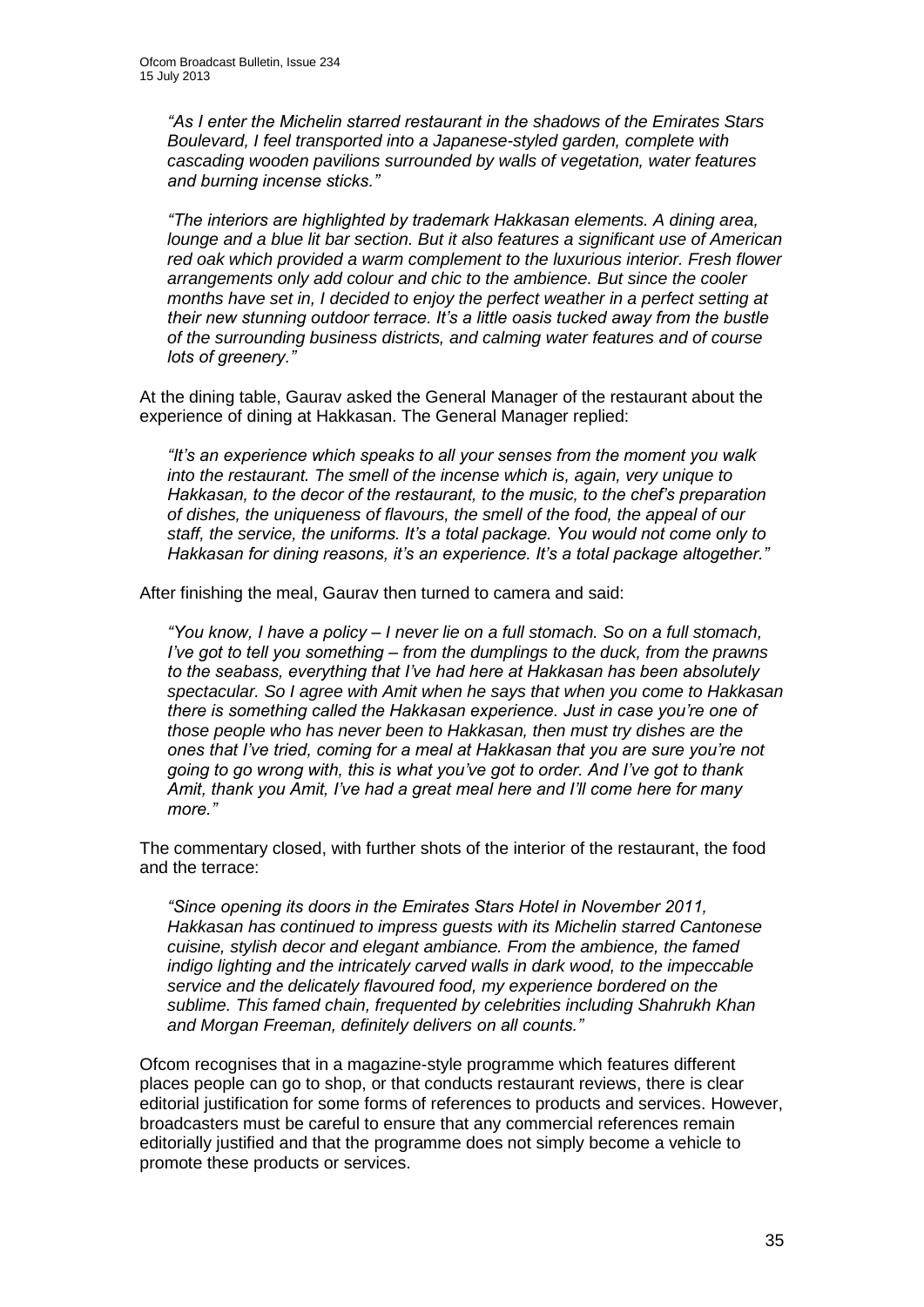Ofcom had serious concerns about the effusive and prolonged nature of the references in all of the above examples. There was clearly insufficient editorial justification for such references, where the emphasis was plainly on showcasing the positive attributes of the services each company offered, in an advertising style. In particular the unambiguously glowing nature of the Hakkasan segment, in commenting extensively on the decor and setting, including slow motion shots of the interiors of the restaurant, went far beyond what could be expected from a restaurant review. In the segment about Bosch there were brief references to the company's charitable intentions, but the report focused mainly on the experience customers could get from the new Bosch store.

The reports on all of the products and services within segments mentioned above visually displayed the range of products available. The commentary from the presenter was also unambiguously positive. As such Ofcom judged that the visual and verbal references to these products and services were promotional in nature, in breach of Rule 9.4.

In addition, the segments also focussed entirely on the positive attributes of the products and brands. Ofcom considered that the segments went much further than merely informing viewers about 'what's on' and 'where to go' in the UAE. There was insufficient editorial justification for the extent and manner of these references to the brands, which were therefore unduly prominent, in breach of Rule 9.5.

Overall we judged that the material promoted and gave undue prominence to Vintage Shades, Teavana, Bosch and Hakkasan to such a degree that the individual segments were akin to advertising features. We therefore judged that these editorial items were not distinct from advertising, in breach of Rule 9.2.

Ofcom acknowledged the target audience for the programme was based in the UAE and that SET acquired *Weekend Out* for a UK broadcast. The products and services highlighted would not be easily available to viewers in the UK, unless they travelled to the UAE. Nevertheless, Ofcom expects all broadcasters who obtain television content from outside of the UK to ensure the material complies with all aspects of the Code. The rules in Section Nine apply to all Ofcom licensed television broadcasters, whether or not the products, services or trade marks are readily available to UK viewers.

We noted in its response that SET said: "Any known discrepancies are omitted and replaced – if time permits." Ofcom understands there may be time constraints on broadcasters wishing to re-transmit material for a UK audience when it has been originally obtained from abroad. However, it is unacceptable to potentially keep material which does not comply with the Code within a broadcast programme because 'time limitations' do not permit the removal of the content in question.

Ofcom also had concerns about SET's decision to place a product placement 'P' logo in *Weekend Out*, on both dates, which it said it had used as a "precaution" for any potential issues with the content. Ofcom has published detailed guidance<sup>3</sup> for broadcasters on the product placement rules and the signalling requirements. SET's confusion in this area illustrated shortcomings in its understanding of its compliance responsibilities. In addition, while we noted that SET had admitted that *Weekend Out* was put back in the schedules as a result of "human error", Ofcom was concerned that the scheduling team in India put a programme that had been identified as

 3 See<http://stakeholders.ofcom.org.uk/binaries/broadcast/guidance/831193/section9.pdf>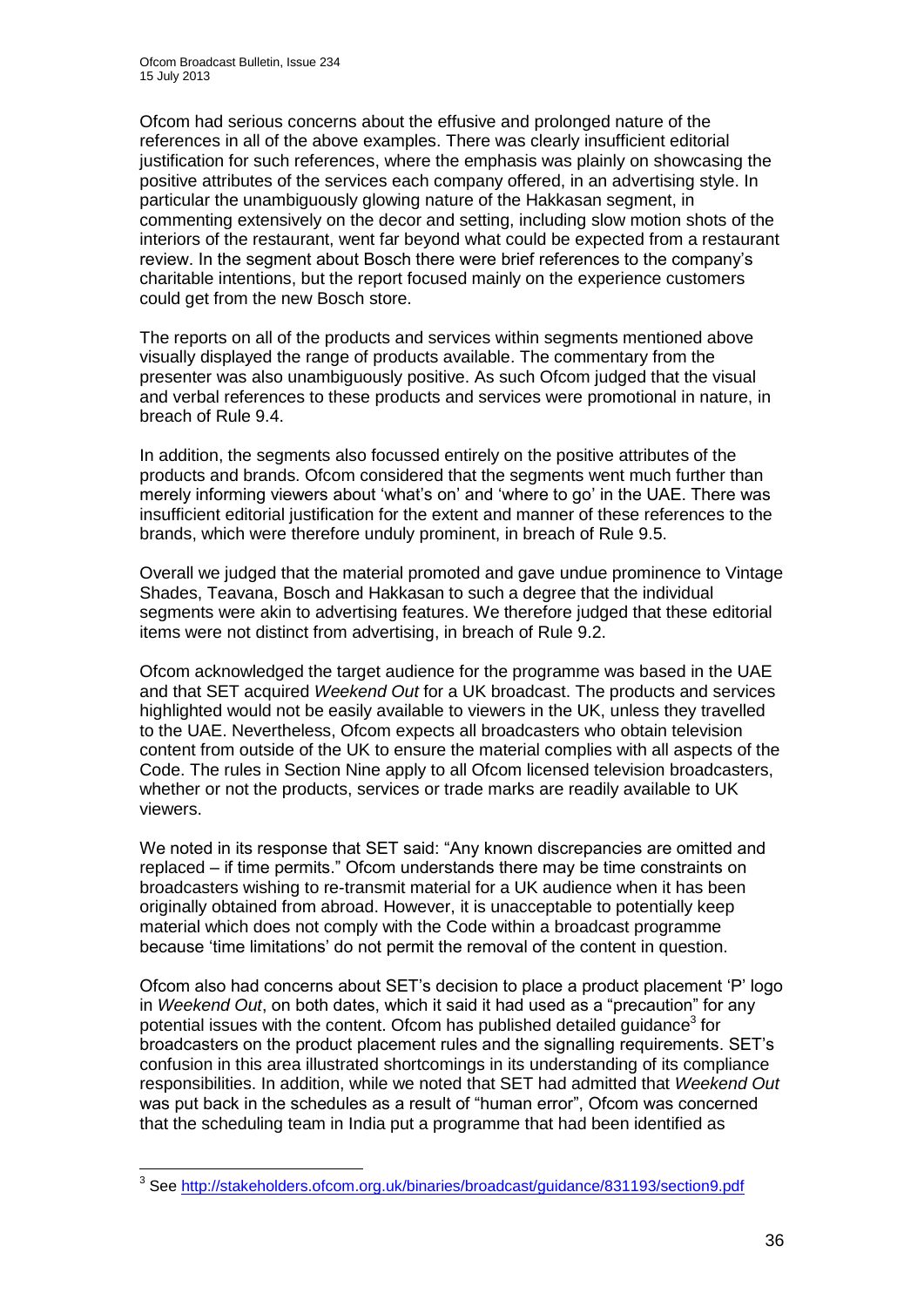potentially being "unsuitable" back in the schedule without SET proactively noticing this.

In light of the breaches in this case, Ofcom expects the Licensee to improve its compliance in this area as a matter of urgency.

#### **Breaches of Rules 9.2, 9.4 and 9.5**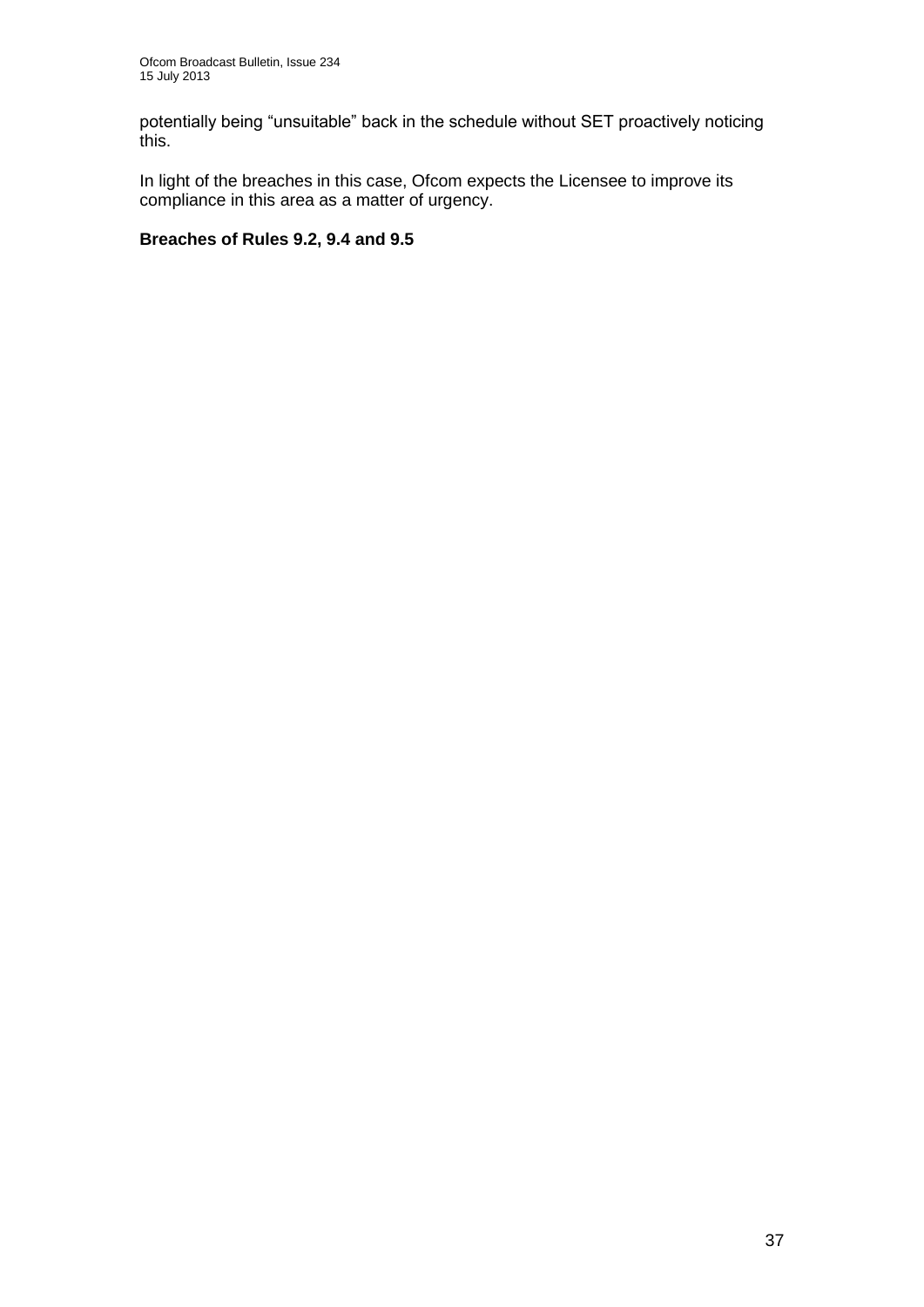# **Resolved**

## **It's Complicated (trailer)**

*Film 4, 5 April 2013, 13:13*

#### **Introduction**

Film 4 broadcast a trailer for the film *It's Complicated* at 13:13 on a Friday afternoon during the Easter school holidays. The trailer was broadcast during an advertising break in the film *The Spy Next Door*, which is rated 'PG' by the BBFC and listed as a "family friendly action-comedy".

*It's Complicated*, rated '15' by the BBFC, is a comedy romance about a divorced couple Jane and Jack re-igniting their relationship. The trailer was approximately 30 seconds in duration and included clips of these characters lying on a bed in a context clearly implying that they had just had sex, with Jane saying out of breath, "*I'm having an out of body experience*", and "*Oh God*". The trailer also included clips of Jane and Jake kissing passionately, Jake rubbing Jane's leg intimately, and Jake commenting, "*This is very French of us; I have a young wife, but I am having sex with my old one".*

Ofcom received a complaint that the broadcast of the trailer at a time when children could have been watching was inappropriate because of the trailer's sexual content.

Ofcom considered that the material warranted investigation under Rule 1.3 of the Code, which states:

"Children must... be protected by appropriate scheduling from material that is unsuitable for them."

Ofcom therefore asked Channel 4 ("the Licensee") for comments on how the broadcast of the trailer complied with this rule.

#### **Response**

Channel 4 said it has comprehensive procedures relating to the rating and scheduling of trailers for its programmes. The Licensee said that the *It's Complicated* trailer was initially made for broadcast on Channel 4 not Film 4 and was rated for its suitability for transmission prior to it being placed in the schedules. Channel 4 considered that, although there was nothing explicit in this trail which necessarily should have restricted its scheduling, its overall adult tone and implications meant that the Licensee gave it an internal rating that it should only be shown after 20:00, and not around programmes specifically made for children.

Channel 4 said the trailer was then inappropriately scheduled on Film 4 in "an isolated" and "regrettable case of human error." The Licensee added that the broadcaster identified the mistake before it was made aware of the issue by Ofcom, and that the broadcast complained of and a subsequent transmission the same afternoon at 14:55 were the only occasions when the trailer was inappropriately scheduled.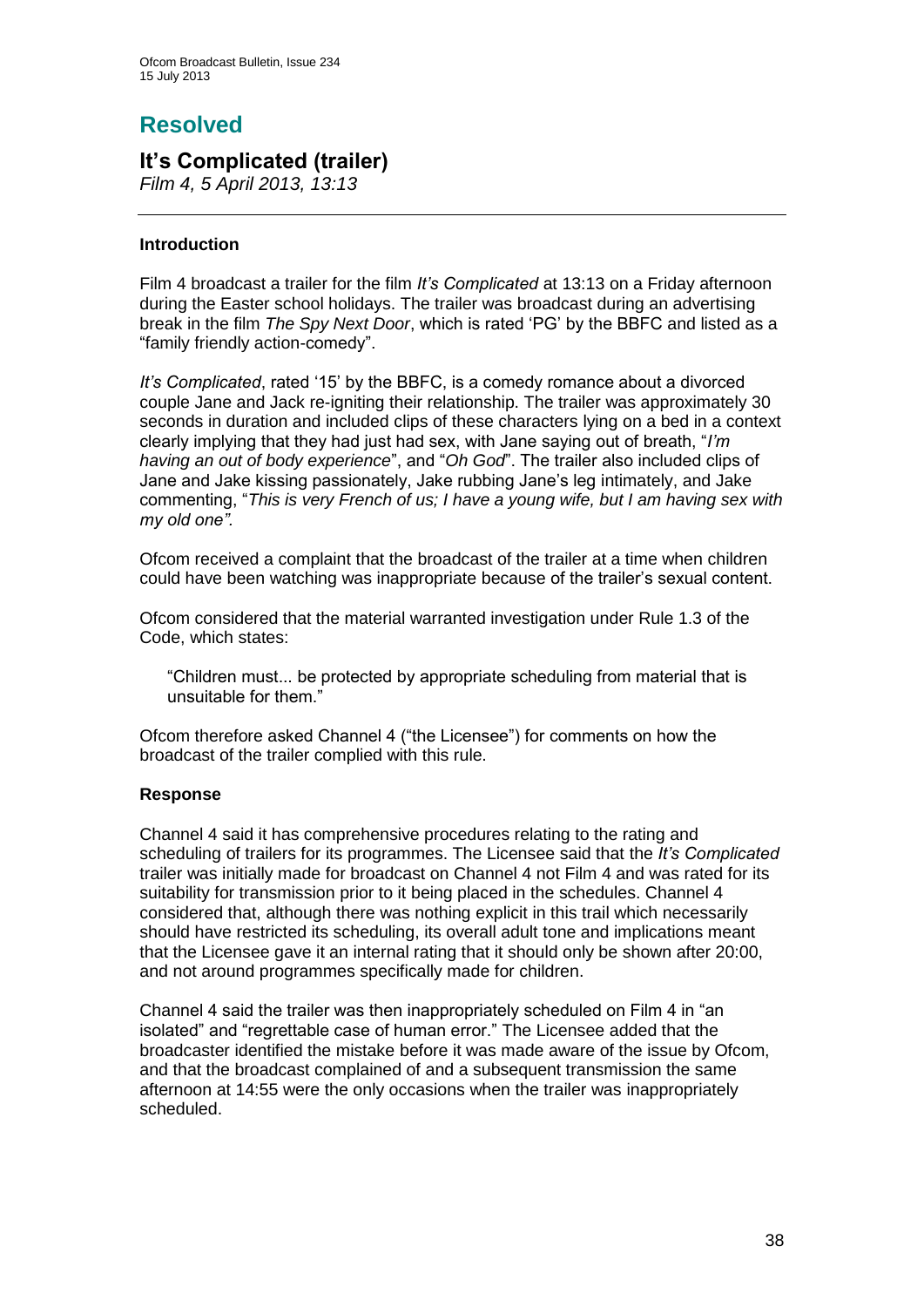Channel 4 said that it has now revised its system for scheduling trailers to ensure that none will be broadcast before being properly checked.

#### **Decision**

1

Under the Communications Act 2003, Ofcom has a statutory duty to set standards for broadcast content as appear to it best calculated to secure the standards objectives, one of which is that "persons under the age of eighteen are protected". This objective is reflected in Section One of the Code.

Rule 1.3 requires that children must be protected by appropriate scheduling from material that is unsuitable for them. Appropriate scheduling is judged by a number of factors including: the nature of the content; the likely number and age range of the audience; the start and finish time of the programme; and likely audience expectations.

Ofcom has issued guidance in relation to Rule 1.3 which includes advice on the scheduling of trailers<sup>1</sup>. In this guidance we emphasised the importance of ensuring that "trailers for post-watershed content scheduled pre-watershed include only content that is appropriate for a pre-watershed audience". This is particularly important because viewers come across trailers unawares and broadcasters are unable to provide any context or warning to viewers in advance about the material they are about to see.

Ofcom first assessed whether this trailer contained material unsuitable for children. We considered that the content in the trailer (as set out in the Introduction), when assessed individually and in isolation, was not necessarily inappropriate for broadcast before the watershed. In Ofcom's view, however, the cumulative effect of the brief scenes in this trailer, when viewed together, resulted in a clear adult tone which was unsuitable for child viewers, and which meant that the trailer required careful scheduling if its broadcast was to comply with the Code.

Ofcom then went on to consider whether this material was appropriately scheduled.

This content was broadcast during the Easter school holidays at lunchtime and during an advertising break in a film likely to appeal to a child audience.

This trailer was created to promote a post-watershed film containing adult themes but broadcast pre-watershed and because it was a trailer it was not signposted in advance to viewers. As a result they would have come across it unawares, and there was no specific editorial justification or context to help justify showing this content at this time (for example as might occur within a drama or documentary). To show this trailer at lunchtime on a Friday during school holidays was not in line with the likely expectations of the audience.

However, Ofcom took into account that: Channel 4 originally rated this trailer to be shown after 20:00, and not around programmes specifically made for children; the trailer was broadcast due to human error; the Licensee identified the mistake before being told of it by Ofcom; Channel 4 has reviewed its scheduling restriction procedures to ensure the error did not happen again; and, while there was a clear adult tone to the trailer, it contained no explicit sexual images or language.

<sup>&</sup>lt;sup>1</sup> See: [http://stakeholders.ofcom.org.uk/binaries/broadcast/guidance/831193/watershed-on](http://stakeholders.ofcom.org.uk/binaries/broadcast/guidance/831193/watershed-on-tv.pdf)[tv.pdf](http://stakeholders.ofcom.org.uk/binaries/broadcast/guidance/831193/watershed-on-tv.pdf)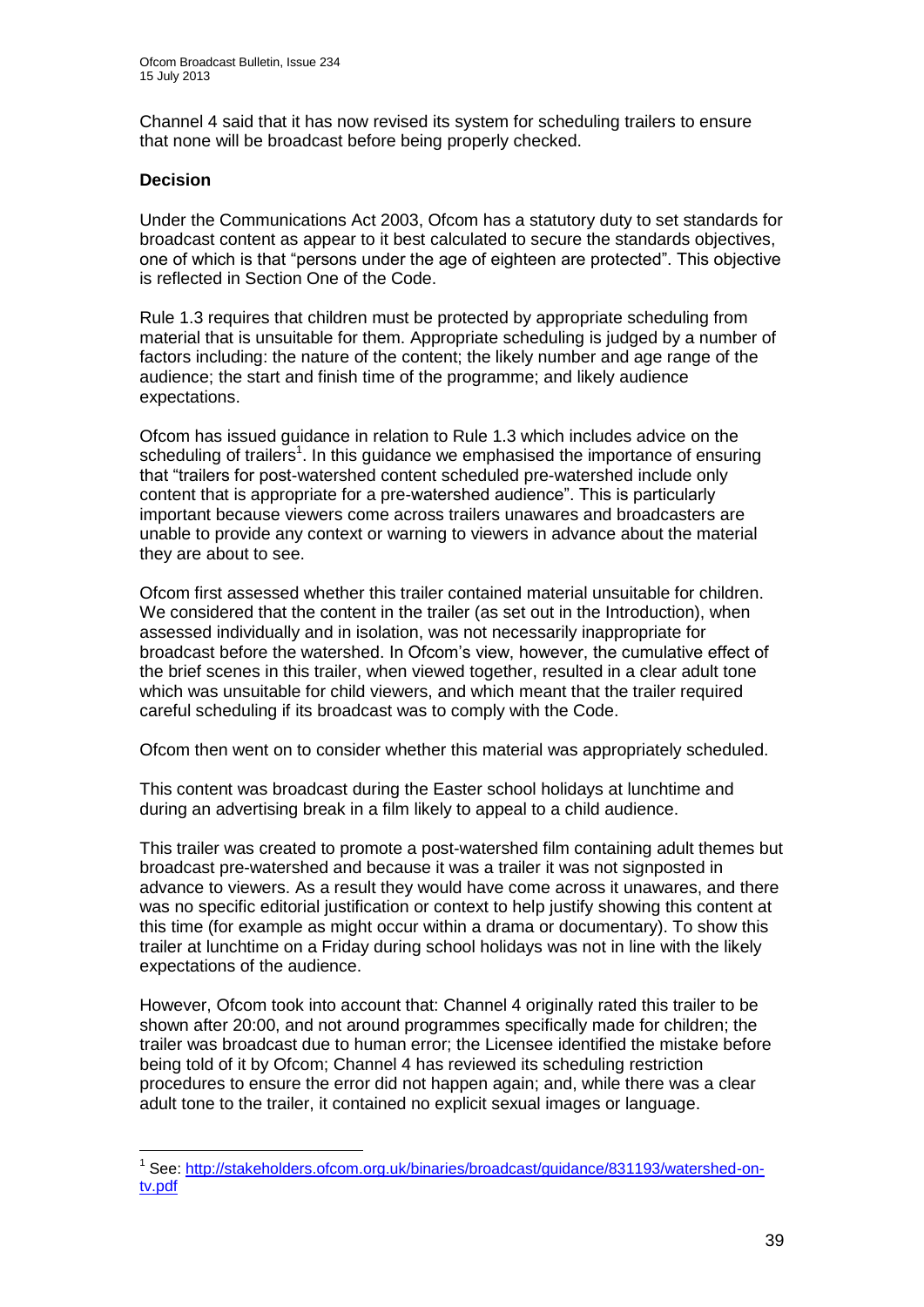In light of these factors, Ofcom considers the matter resolved.

#### **Resolved**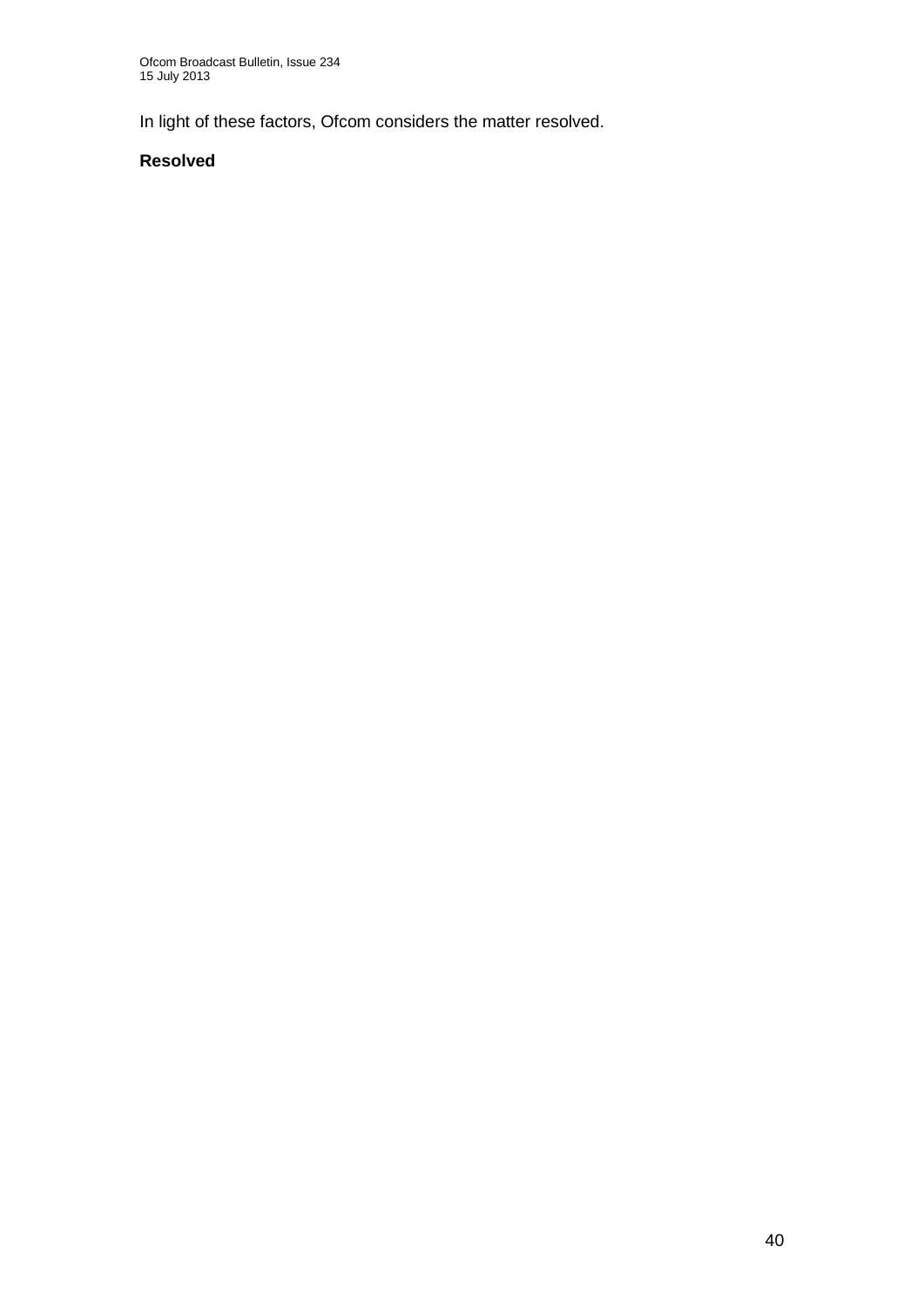## **Resolved**

# **Bradford: City of Dreams**

*BBC 2, 9 May, 2013, 20:00*

#### **Introduction**

*Bradford: City of Dreams* was a documentary series on BBC2 exploring contemporary life in the Yorkshire city of Bradford and the attempts of some of its entrepreneurial residents to build successful businesses in the current and challenging economic climate.

A member of the public alerted Ofcom to the use of offensive language by one of the entrepreneurs featured in the series, Naveed Khan.

Ofcom noted that at approximately 20:30 a clip of Mr Khan was broadcast discussing a car repair with a colleague. During the exchange Khan exclaimed "I don't understand fucking Argentina language" as he was struggling to understand his colleague. Although Khan uttered the offensive language under his breath to some extent, the word "fuck" was clearly audible.

Ofcom considered the material raised issues warranting investigation under Rule 1.14 of the Code, which states:

"The most offensive language must not be broadcast before the watershed...".

Ofcom asked the BBC how this broadcast of offensive language complied with this rule of the Code.

#### **Response**

The BBC stated that although the word "fucking" was reasonably clear, Mr Khan did say the word under his breath to some extent. This, coupled with Mr Khan's strong Bradford accent, meant that the word was not noted when the programme was reviewed for editorial and compliance purposes. The BBC stated that they have received just two complaints on this matter, and suggested that this indicated that the majority of viewers had not picked up on the word.

The BBC apologised and stated that they regretted the oversight. When the programme-makers became aware of the language (on the morning following the initial transmission) action was taken immediately to remove the programme from iPlayer and edit out the language.

#### **Decision**

Under the Communications Act 2003, Ofcom has a statutory duty to set standards for broadcast content as appear to it best calculated to secure the standards objectives, including that "persons under the age of eighteen are protected". These duties are reflected in Section One of the Code.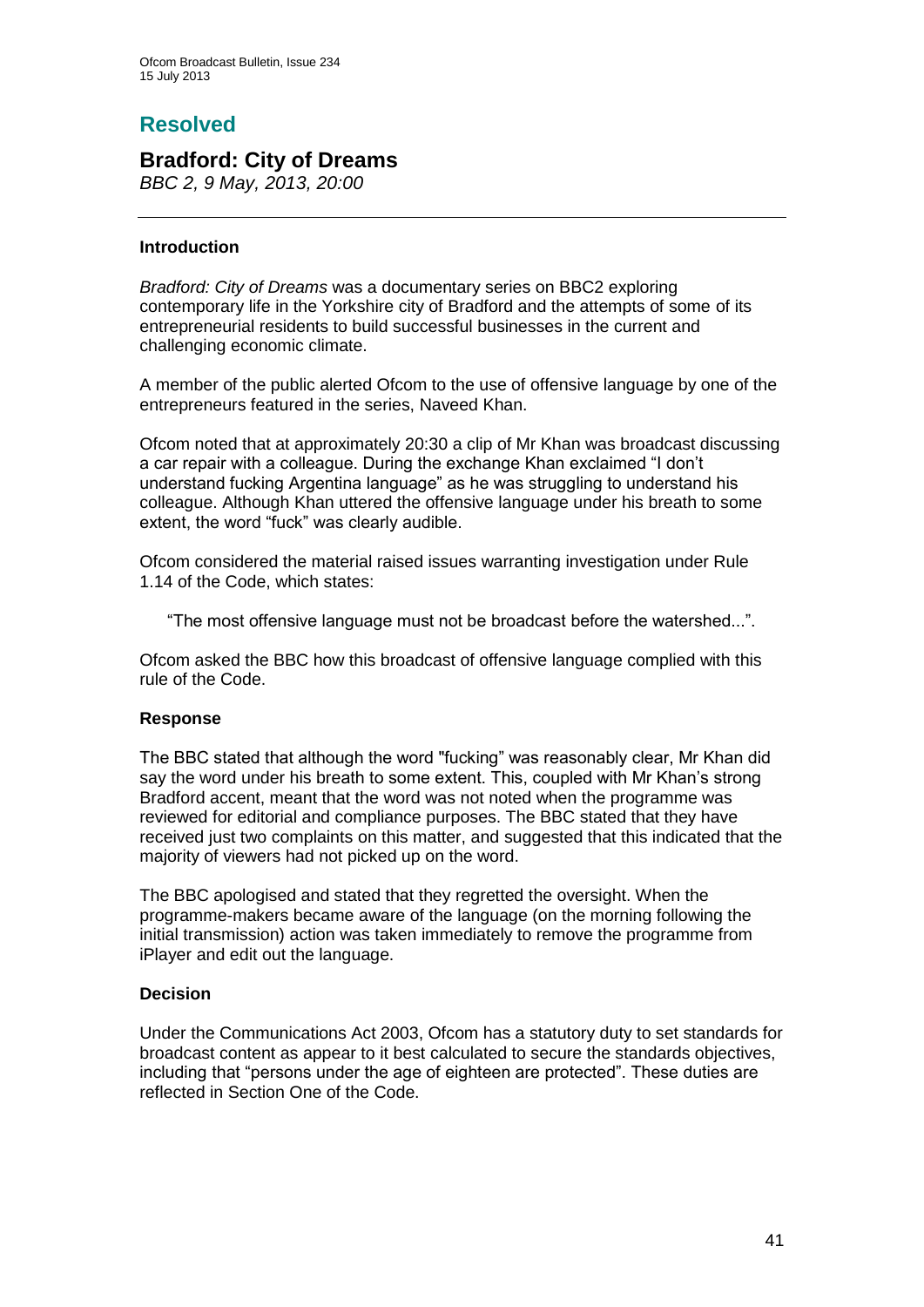Rule 1.14 states that "the most offensive language must not be broadcast before the watershed". Ofcom research on offensive language<sup>1</sup> notes that the word "fuck" and its derivatives are considered by audiences to be amongst the most offensive language. The watershed begins at 21.00. The instance of the word "fuck" in this programme occurred at around 20.30. Given that the word "fuck" was clearly recognisable, this was a breach of Rule 1.14.

Ofcom noted however that: although audible, the word was not said in an emphatic way, and the BBC noted the offensive language when the programme was first shown, before being contacted by Ofcom, and immediately took measures to edit out the word from the version on their on-demand service. Taking all these factors into account, Ofcom considers the matter resolved.

#### **Resolved**

1

 $1$  Audience attitudes towards offensive language on television and radio, August 2010. <http://stakeholders.ofcom.org.uk/binaries/research/tv-research/offensive-lang.pdf>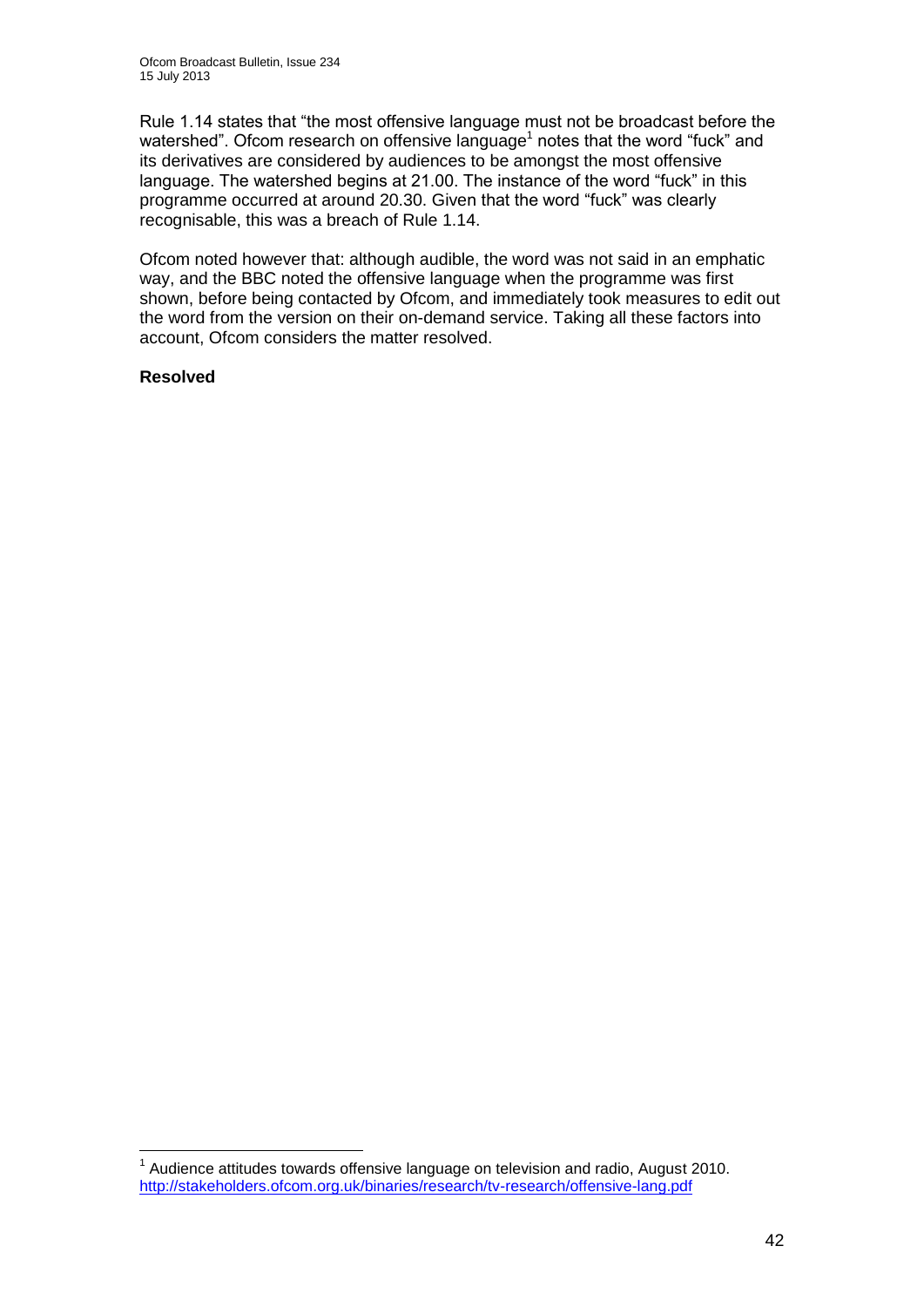# **Advertising Scheduling Findings**

## **Resolved**

### **Resolved findings table**

*Code on the Scheduling of Television Advertising compliance reports*

Rule 4 of the Code on the Scheduling of Television Advertising ("COSTA") states**:**

"...time devoted to television advertising and teleshopping spots on any channel must not exceed 12 minutes."

| <b>Channel</b>  | <b>Transmission</b><br>date and time | Code and<br>rule /<br>licence<br>condition | <b>Summary finding</b>                                                                                                                                                                                                                                                                                                                                                                                                                                                                                                                                                                                                                                                                                                |
|-----------------|--------------------------------------|--------------------------------------------|-----------------------------------------------------------------------------------------------------------------------------------------------------------------------------------------------------------------------------------------------------------------------------------------------------------------------------------------------------------------------------------------------------------------------------------------------------------------------------------------------------------------------------------------------------------------------------------------------------------------------------------------------------------------------------------------------------------------------|
| <b>Tiny Pop</b> | 24 April 2013,<br>10:00              | <b>COSTA</b><br>Rule 4                     | Ofcom received notification from<br>the broadcaster that it had<br>exceeded the permitted<br>allowance by 180 seconds.<br>The licence holder for Tiny Pop<br>CSC Media Group ("CSC Media")<br>explained the original scheduled<br>programme failed to play. Due to<br>human error from the playout<br>operator, the replacement<br>programming which was inserted<br>contained an extra 180 seconds<br>in that hour.<br>CSC Media said it stressed the<br>seriousness of this matter with the<br>playout operator and the<br>importance of complying with<br>COSTA. It also said additional<br>training has been given to the<br>playout operator to ensure the<br>error is not repeated.<br><b>Finding: Resolved</b> |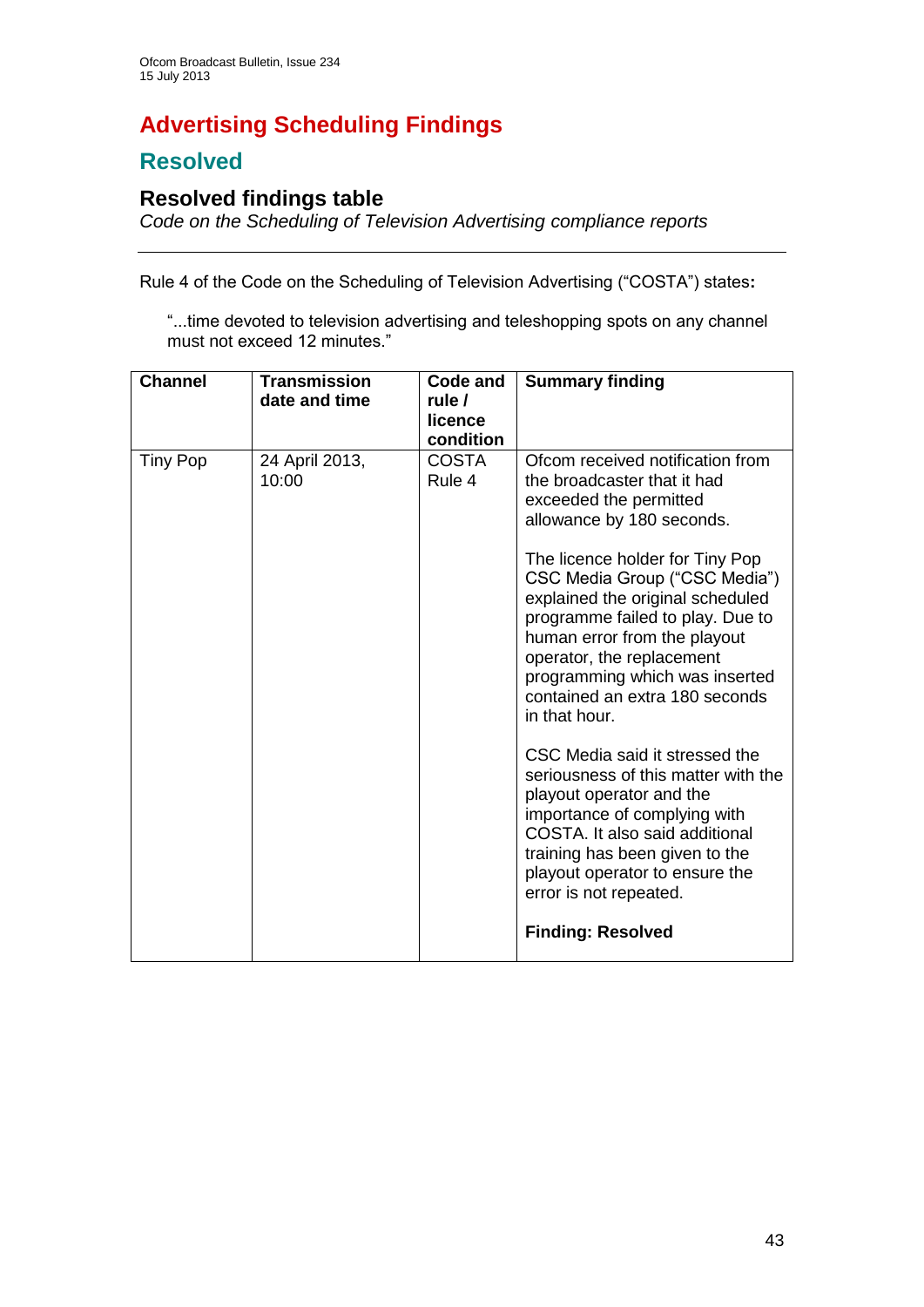### **Fairness and Privacy cases**

### **Upheld**

### **Complaint by Mrs Yvonne-Charley Walsh on her own behalf and on behalf of Mrs M A Mallender, Mr Johnnie Mallender and Mr David Mallender**

*999: What's Your Emergency?, Channel 4, 22 October 2012*

#### **Summary**

Ofcom has upheld this complaint of unwarranted infringement of privacy in the programme as broadcast, made by Mrs Yvonne Walsh on behalf her family ("the Mallender family").

This edition of *999: What's Your Emergency?*, a series which follows the work of Blackpool's emergency services, included a very brief image of Mr Keith Mallender (the complainants' relative – now deceased) in his own home as he was assessed by a paramedic.

Ofcom found that the Mallender family's privacy was unwarrantably infringed because this footage of Mr Mallender, while in a vulnerable state during a sensitive situation which was private to him and his family, was broadcast without consent. In the specific circumstances of this case, Ofcom did not consider that the public interest in broadcasting this particular footage outweighed the family's expectation of privacy.

#### **Introduction**

On 22 October 2012, Channel 4 broadcast an edition of its series *999: What's Your Emergency?* which follows the work of Blackpool's emergency services from the point that an emergency call was taken at the control centre to the deployment of the police, ambulance teams and fire crews. This edition of the programme focussed on women in the emergency services. It also featured the increasing number of incidents involving women, some of whom had behaved violently.

The end of the programme included a montage of clips showing the female members of the emergency services who had featured in the programme. The clips showed the women either attending incidents to which they had been called and/or reflecting on their experiences as women in the emergency services. One of the clips shown was of a female paramedic helping an elderly man (the complainants' relative, Mr Keith Mallender – now deceased). During this clip, the paramedic was shown holding a stethoscope to the man's chest while she said: *"Keith, I'm going to listen to your chest, alright"*. The footage showing Mr Keith Mallender lasted under two seconds and was only broadcast once. However, his face was shown unobscured and his first name was referred to.

Following the broadcast of the programme, Mrs Walsh complained to Ofcom that her privacy and that of her mother, Mrs M A Mallender, and her brothers, Mr Johnnie Mallender and Mr David Mallender ("the Mallender family") was unwarrantably infringed in the programme as broadcast.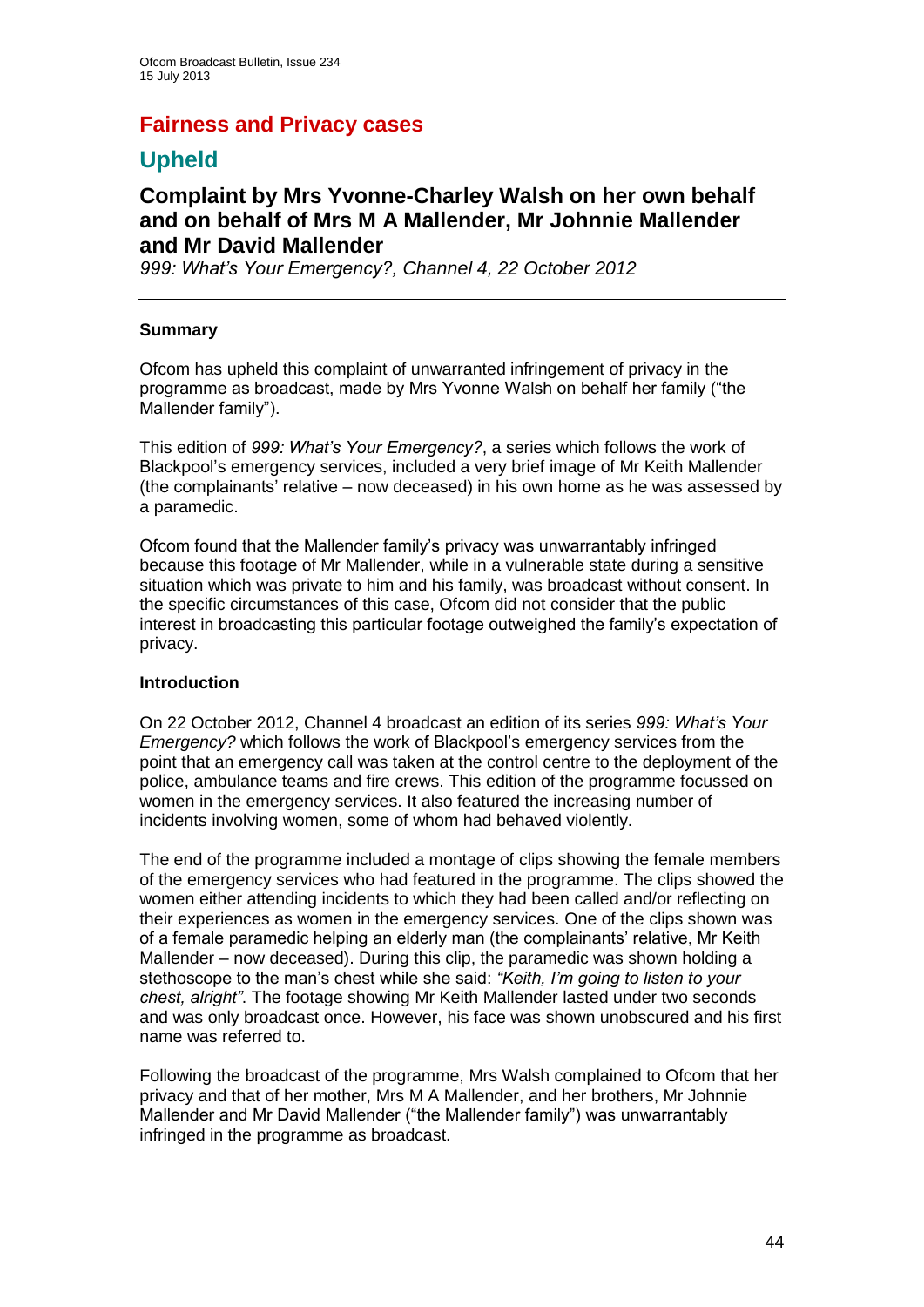#### **Summary of the complaint and broadcaster's response**

Mrs Walsh complained that the privacy of the Mallender family was unwarrantably infringed in the programme as broadcast in that the programme included footage of her father when he was seriously ill without consent.

Mrs Walsh said that her family had called the emergency services on 22 November 2011 after her father had started to vomit blood. Mrs Walsh said that they had all been very distressed at the time and had given the camera crew permission to come into the house with the paramedics. However, Mrs Walsh said that while at the hospital where Mr Mallender was treated, her mother had declined a request to be interviewed and had asked that the footage of her husband not be broadcast as she did not want anyone to see him looking so ill. Mrs Walsh said that the cameraman agreed to this request. Mrs Walsh added that her father died later the same day.

In response, Channel 4 said that following a call to the emergency services on 22 November 2011, a paramedic team being filmed that night attended Mr Keith Mallender at his home at about 05:30. In accordance with the established protocol for this series, Channel 4 said that upon entering the property, the lead paramedic explained that she was being filmed for a Channel 4 documentary and asked whether it was alright for the cameraman to continue filming. Mr Mallender's daughter, Mrs Walsh, responded by saying "yeah, yeah, it's my dad" and the paramedics and the cameraman followed her into the room where the patient, Mr Mallender, sat in a chair at the dining table. The filming continued throughout the five to ten minute period during which Mr Mallender was assessed by the paramedic. The cameraman was in full view of the patient and his family and neither raised any objection to the filming. Channel 4 said that if the family had asked for the cameraman not to enter the house or to stop filming he would have done so. It added that the presence of the camera did not add to the patient's uncomfortable situation in any way.

The broadcaster explained that although the cameraman continued filming as Mr Mallender was transferred to the ambulance it was a brief part of this earlier sequence which was used in the programme to illustrate the paramedic tenderly caring for a patient who needed emergency care. Mr Mallender was then taken to hospital.

Channel 4 continued that the notes on the filming production log included the names of the people involved in this particular incident and a contact telephone number. It stated too that the production company had been given permission to film, but that the Mr Mallender's family did not want any shots of "the patient" (i.e. Mr Mallender) vomiting blood to be included in the programme. Channel 4 also said that this account was similar to that set out by Mrs Walsh in her complaint to Ofcom, notably her comment that "although we said they [i.e. the cameraman as well as the paramedic] could come into the house my mum had asked them later not to show the footage as she didn't want people to see dad so ill".

Channel 4 said that around nine months after the filming took place, the series producer spoke to the cameraman to check the position regarding consent for the brief shot of Mr Mallender which they planned to include in the programme. Channel 4 said that the cameraman recalled that he had been given permission to film in the house and had done so in clear view of the patient and family who did not object. It added that the cameraman said that he was asked not to film the patient once he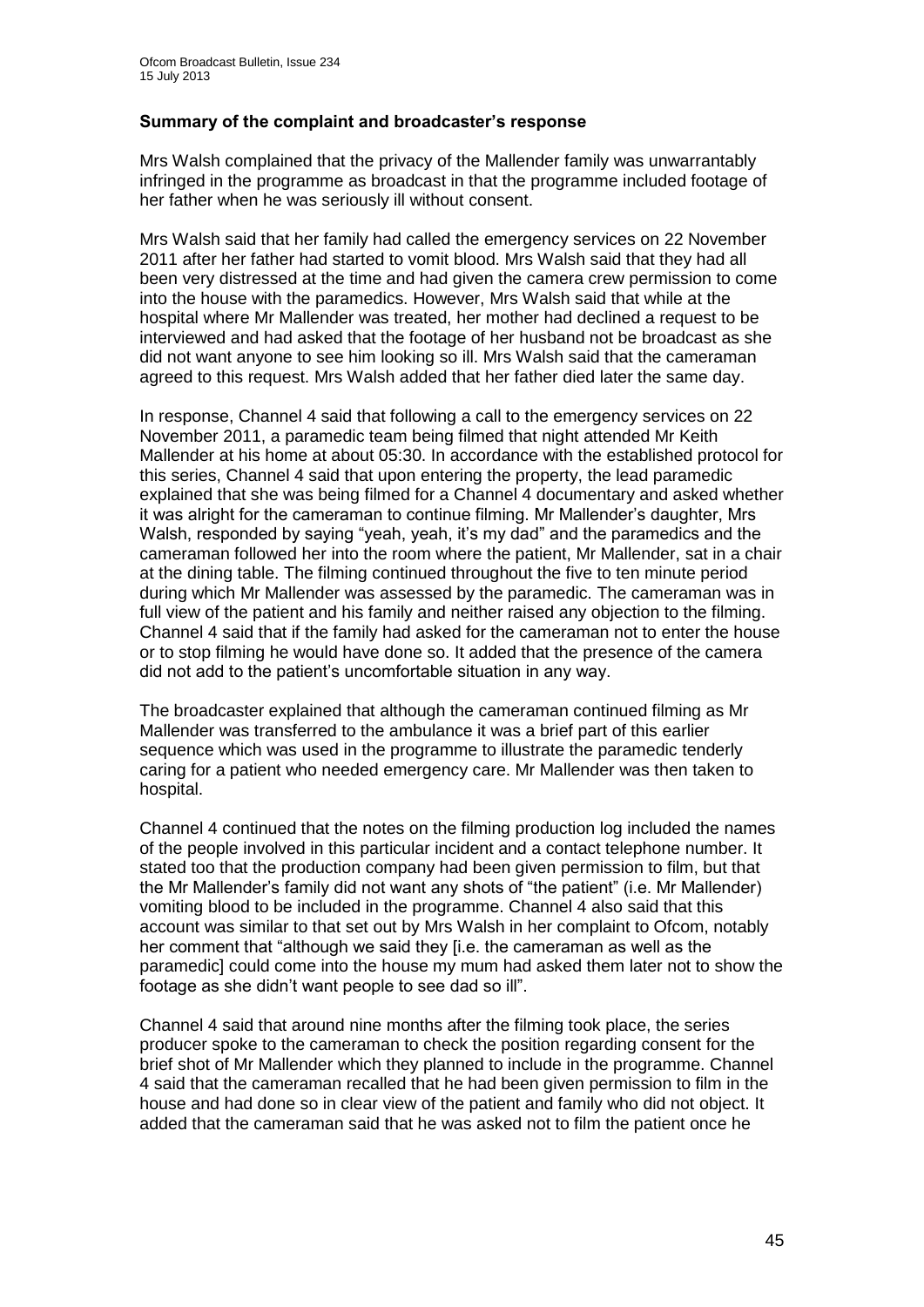1

was at hospital because he was vomiting blood and that the unedited footage of Mr Mallender confirmed that he did not do  $\overline{so}^1$ .

The broadcaster said that the image of Mr Mallender included in the programme showed him having his chest listened to with a stethoscope while he was being assessed at home and before he become more unwell at the hospital.

Channel 4 said that given this background, the production company believed that it had consent to use this very limited contribution of this patient.

Channel 4 noted that Mrs Walsh complained that her mother, while at the hospital, had declined a request to be interviewed and had asked that the footage of her husband not be broadcast as she did not want anyone to see him looking so ill. Mrs Walsh also said that the cameraman agreed to this request. In response Channel 4 said that while neither the log notes nor the unedited footage refer to it, the production company believed that Mrs Walsh declined a request to be interviewed. However, it said that the cameraman denied that he ever agreed that no footage at all of Mr Mallender would be included in the programme.

Channel 4 said that although the shot of Mr Mallender included in the programme was only just over a second long, (and the production company knew that it had been given permission to film the paramedics' care of Mr Mallender at his home), the series producer, nevertheless, sought to contact the complainants' family on the telephone number provided at the time of the incident. The series producer called about four times and on two occasions left a message, including a contact number, on the answering machine. Channel 4 said that the series producer explained that she was a producer from the production team filming for Channel 4 when the paramedics came to care for Mr Mallender and that a very brief shot of Mr Mallender being tenderly cared for by the paramedic would be included in one of the programmes to illustrate the paramedic doing her job. The series producer did not hear from the family and so called again and left another message explaining the likely transmission date of the programme and that the shot was to be included. Channel 4 regretted that none of these messages was received by the complainants' family because Mrs Mallender had changed her telephone number but this was not known to the broadcaster. It also said that neither it nor the production company were aware that Mr Mallender had died at the hospital some hours after the filming took place until Mrs Walsh complained to them after the broadcast. It added that due to data protection legislation they would have been unable to access details of Mr Mallender's personal medical history.

Channel 4 said that it had no intention of upsetting or distressing the complainants' family and as soon as it became aware of the unfortunate circumstances it took immediate steps to rectify the position. In particular, both the production company and the Channel 4 Commissioning Editor with responsibility for the series apologised to the Mallender family (copies of this correspondence were provided to Ofcom) and the programme was edited to remove any images of Mr Mallender.

Channel 4 concluded that the brief shot of the late Mr Mallender, which it said did not show him in undue distress, was included in the programme in good faith. In particular, the broadcaster said that the programme makers believed that the complainant's family had given permission for the filming and subsequent broadcast

 $<sup>1</sup>$  Given that the complaint related solely to the footage of Mr Mallender which was included in</sup> the programme as broadcast, this unedited footage was not considered by Ofcom as it was not relevant.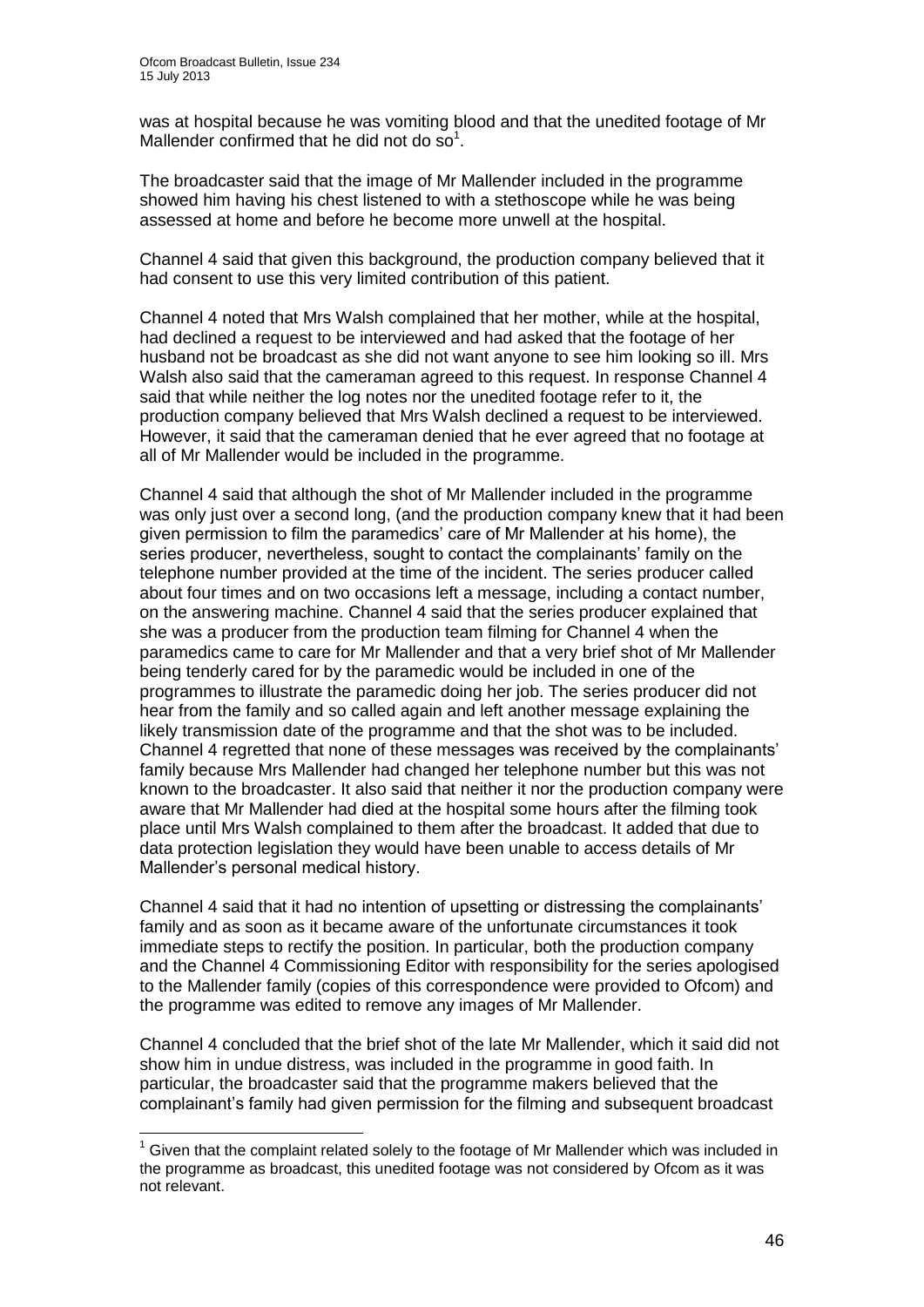of the specific footage of Mr Mallender which was included in the programme and that, therefore, they did not consider that there had been an unwarranted intrusion into the complainants' privacy. However, Channel 4 added that had it or the production company been aware of Mr Mallender's death, the shot would not have been included in the programme.

#### **Decision**

Ofcom's statutory duties include the application, in the case of all television and radio services, of standards which provide adequate protection to members of the public and all other persons from unjust or unfair treatment and unwarranted infringement of privacy in, or in connection with the obtaining of material included in, programmes in such services.

In carrying out its duties, Ofcom has regard to the need to secure that the application of these standards is in the manner that best guarantees an appropriate level of freedom of expression. Ofcom is also obliged to have regard, in all cases, to the principles under which regulatory activities should be transparent, accountable, proportionate and consistent and targeted only at cases in which action is needed.

In reaching its decision, Ofcom carefully considered all the relevant material provided by both parties. This included a recording of the programme as broadcast and transcript and both parties' written submissions. Neither party made any representations in response to Ofcom's Preliminary View on this complaint.

Ofcom considered Mrs Walsh's complaint that her family's privacy was unwarrantably infringed in the programme as broadcast in that footage of her late father, Mr Mallender, when he was seriously ill was included in the programme without consent.

In Ofcom's view, the individual's right to privacy has to be balanced against the competing rights of the broadcasters to freedom of expression. Neither right has precedence over the other and where there is a conflict between the two, it is necessary to intensely focus on the comparative importance of the specific rights. Any justification for interfering with or restricting each right must be taken into account and any interference or restriction must be proportionate.

This is reflected in how Ofcom applies Rule 8.1 of the Code, which states that any infringement of privacy in programmes, or in connection with obtaining material included in programmes, must be warranted.

In considering whether or not there had been an unwarranted infringement of the Mallender family's privacy in the broadcast of the programme, Ofcom first assessed the extent to which the members of Mr Mallender's family (his wife, daughter and two sons) had a legitimate expectation of privacy in respect of the broadcast of footage of Mr Mallender receiving medical treatment. Ofcom had regard to Practice 8.6 of the Code which states that, if the broadcast of a programme would infringe the privacy of a person, consent should be obtained before the relevant material is broadcast, unless the infringement of privacy is warranted.

Ofcom noted that Mr Mallender was shown in the programme as he was examined by a paramedic in his own home. The image of him, which was brief (shown for under two seconds), showed the paramedic holding a stethoscope to his chest while she said *"Keith, I'm going to listen to your chest, alright"*. It was evident from the footage that Mr Mallender's upper body was unclothed and he appeared to be quietly concentrating on what was happening to him. From this footage, Ofcom considered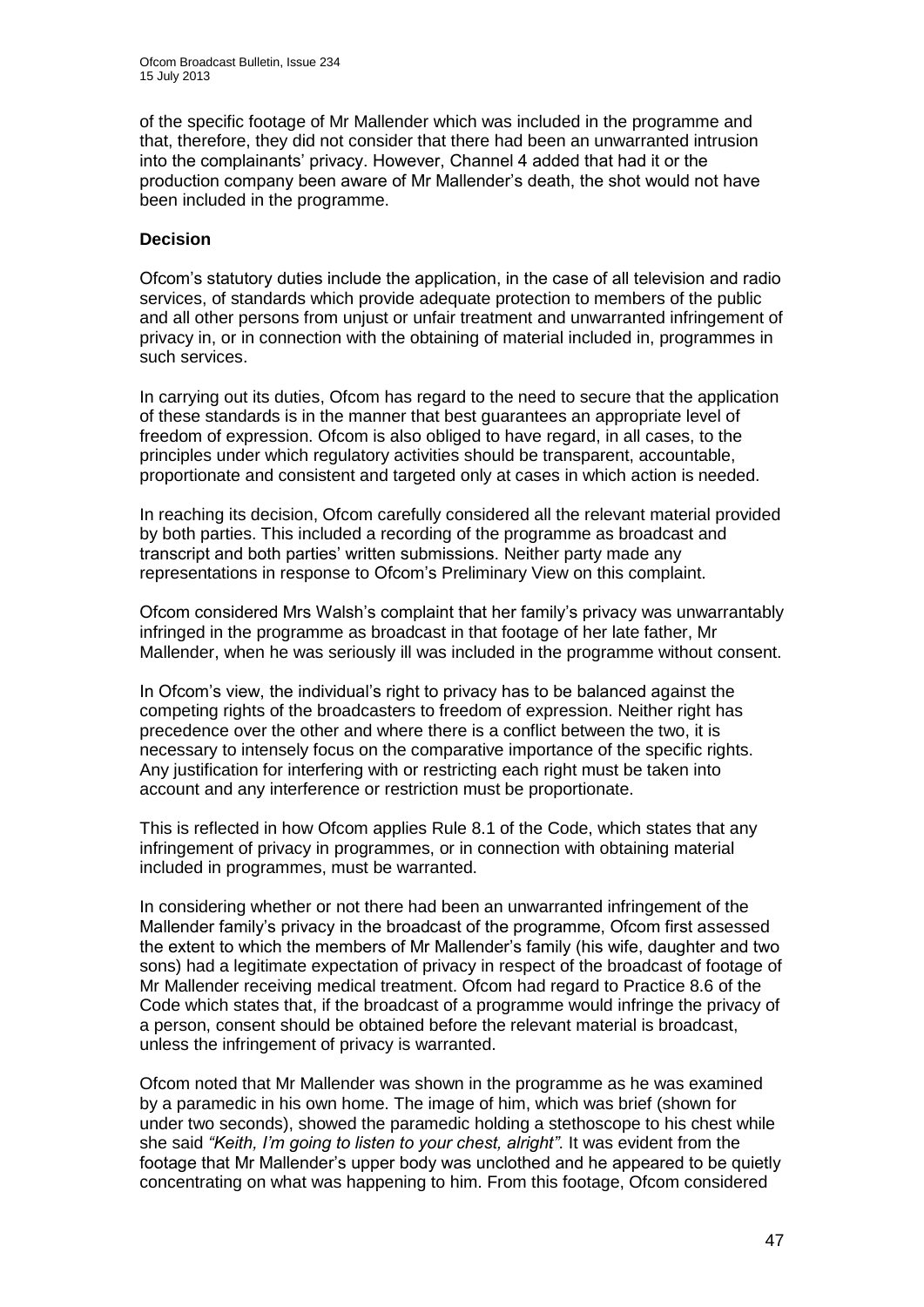that viewers would have understood that Mr Mallender was experiencing pain or discomfort. Ofcom noted that no other footage of Mr Mallender was included in the programme, nor were there any further references to him. In these circumstances, Ofcom took the view that the footage of Mr Mallender showed him in a vulnerable state during a sensitive situation which was private to him and his family.

In addition, Ofcom noted that although Mr Mallender's surname was not included in the programme it did include a clear, albeit a very brief, image of his face in profile and a reference to his first name. Given this Ofcom considers that Mr Mallender was identifiable from the footage of him included in the programme.

In light of the factors noted above, Ofcom considered that the complainants (i.e. Mr Mallender's immediate family) had a legitimate expectation of privacy in relation to the broadcast of the footage of Mr Mallender receiving medical treatment. Having found that the complainants had a legitimate expectation of privacy in this respect, Ofcom assessed whether consent had been secured before the relevant footage was broadcast in accordance with Practice 8.6.

Ofcom noted that Mrs Walsh said that although the family had given the camera crew permission to come into the house with the paramedic, subsequently, while at the hospital where Mr Mallender was treated, her mother had declined a request to be interviewed and had asked that the footage of her husband should not be broadcast as she did not want anyone to see him looking so ill. It noted too that Mrs Walsh said that the cameraman agreed to this request. Ofcom also took note of Channel 4's response to this that the programme makers believed that the complainant's family had given permission for the filming and subsequent broadcast of the specific footage of Mr Mallender which was included in the programme and that the family's only proviso had been that no footage of Mr Mallender vomiting blood should be included.

According to Channel 4, the production log for the programme indicated that upon entering the property the paramedic explained that she was being filmed for a Channel 4 documentary. She asked whether it was all right for the cameraman to continue filming and Mr Mallender's daughter, Mrs Walsh, had responded by saying "yeah, yeah, it's my dad", after which the cameraman continued to film the paramedic as she attended to Mr Mallender.

Mrs Walsh had agreed that the cameraman could accompany the paramedic as she attended Mr Mallender in his home. However, given that the family was clearly very distressed about Mr Mallender's situation and that their primary concern would have been to see Mr Mallender receive immediate medical attention, Ofcom did not consider in the circumstances of this case that Mrs Walsh's response to the paramedic constituted consent to the inclusion of footage of Mr Mallender in the programme as broadcast.

Ofcom acknowledged that there was a difference in the cameraman's and the Mallender family's understanding of the conversation which took place between them at the hospital. Specifically, Ofcom noted that the cameraman believed that Mrs Mallender had given consent to the broadcast of the footage which he had recorded of Mr Mallender in his home, but not footage of him vomiting blood, while the complainants believed that they had not consented to the broadcast of any footage of Mr Mallender. Notwithstanding that the programme makers believed that consent for the use of this footage had been obtained, Ofcom considered that in the particular circumstances of this case (i.e. where the complainants were evidently very distressed about the suffering of their close relative) the onus to ensure that the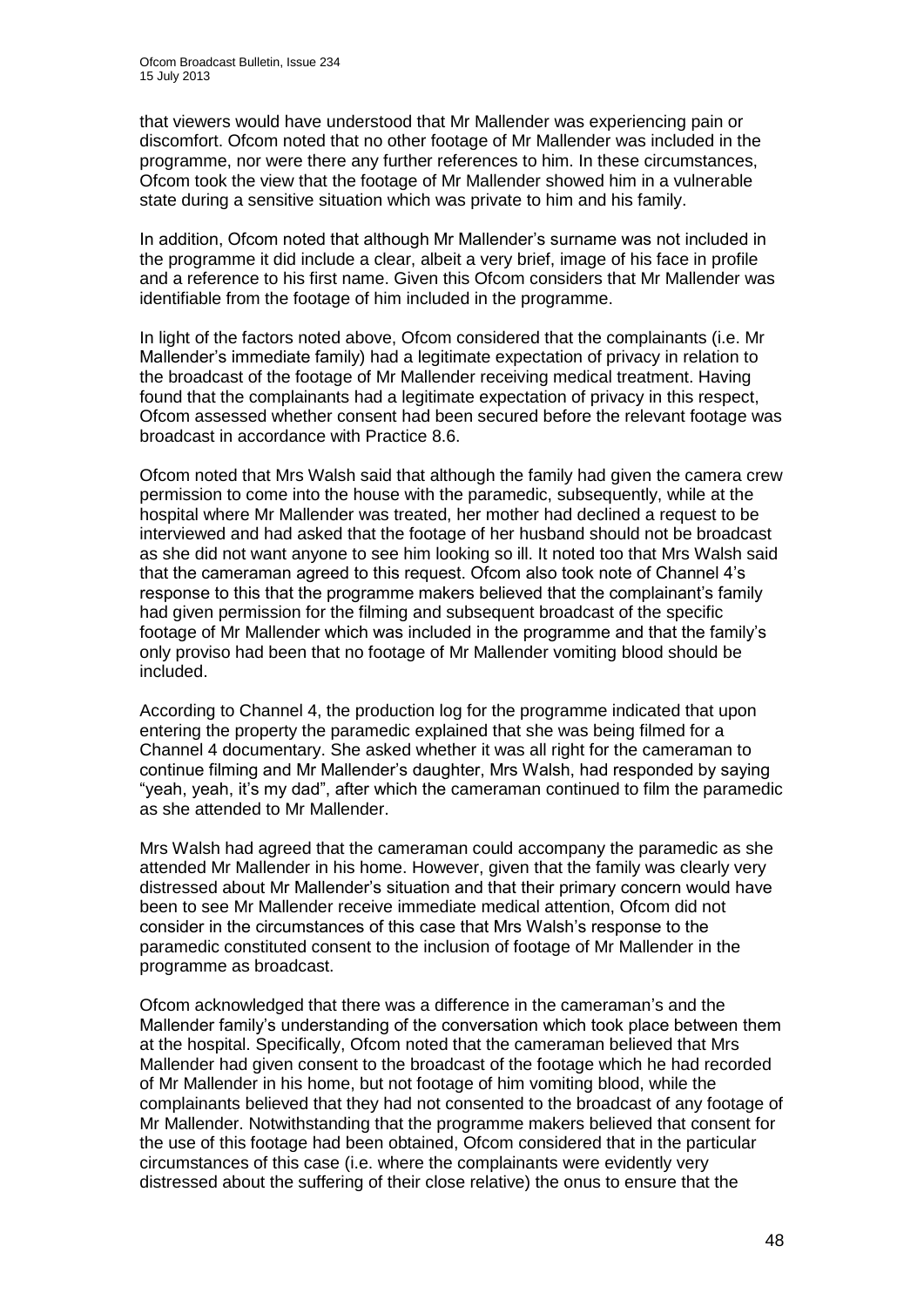family had clearly understood the situation and actually given consent for the use of the footage in question lay with the programme makers and the broadcaster.

Ofcom noted that during the editing process nine months after the filming took place the series producer sought to contact the Mallenders by making several telephone calls to the contact telephone number recorded in the production log at the time of filming as that of the Mallender family. Ofcom also noted that despite several telephone calls and two voice messages left to this number, the series producer did not make contact with Mrs Mallender because, as later became clear, she had changed her telephone number after Mr Mallender's death.

Ofcom noted from Channel 4's submission that it said that, due to data protection legislation, the programme makers would have been unable to access details of Mr Mallender's personal medical history and that they were, therefore, unaware that he had died in hospital some hours after the filming took place. However, even in the absence of this information, Ofcom considered that it would have been clear to the programme makers that Mr Mallender was very unwell (they knew that he had been vomiting blood and that he had been transferred to hospital) and that, consequently, his family were deeply distressed and therefore care needed to be taken to ensure they had received consent.

In light of this, and taking all of the factors set out above into account, Ofcom considered that the broadcaster had not ensured that it had the consent of the Mallender family to the broadcast of the footage of Mr Mallender and that their privacy was infringed as a result of its broadcast.

Having concluded that the Mallender family had a legitimate expectation of privacy and that their privacy was infringed by the broadcast of the footage in the programme, Ofcom then went on to determine whether the infringement of their privacy was warranted.

In doing so, Ofcom weighed the broadcaster's competing right to freedom of expression and the public interest in examining the work of the emergency services and the audience's right to receive information and ideas without unnecessary interference against the Mallender family's right to privacy. Ofcom noted that in its response Channel 4 claimed in a general way that there was a public service purpose for the programmes in the *999: What's Your Emergency?* series. Other than explaining that the footage of Mr Mallender had been selected in order to illustrate the paramedic tenderly caring for a patient who needed emergency care, Channel 4 did not however make any specific arguments (either on the grounds of public interest or for other reasons) to justify the infringement of the complainants' privacy as a result of the broadcast of this footage.

Ofcom noted that as soon as Channel 4 was informed that Mr Mallender had died on the night that filming took place, it apologised to the Mallender family for any distress caused to them by the broadcast of the programme and acted swiftly in editing the footage of Mr Mallender out of programme. Channel 4 also acknowledged in its submissions that had it been aware of Mr Mallender's death prior to the broadcast it would not have included the footage of him in the programme.

Having taken account of all of the above, Ofcom concluded that the desire to illustrate the paramedic tenderly caring for a patient who needed emergency care as part of the closing sequence of the programme did not provide sufficient justification for the intrusion into the Mallender family's privacy through the broadcast of the footage. Therefore, in Ofcom's view, on balance, the broadcaster's right to freedom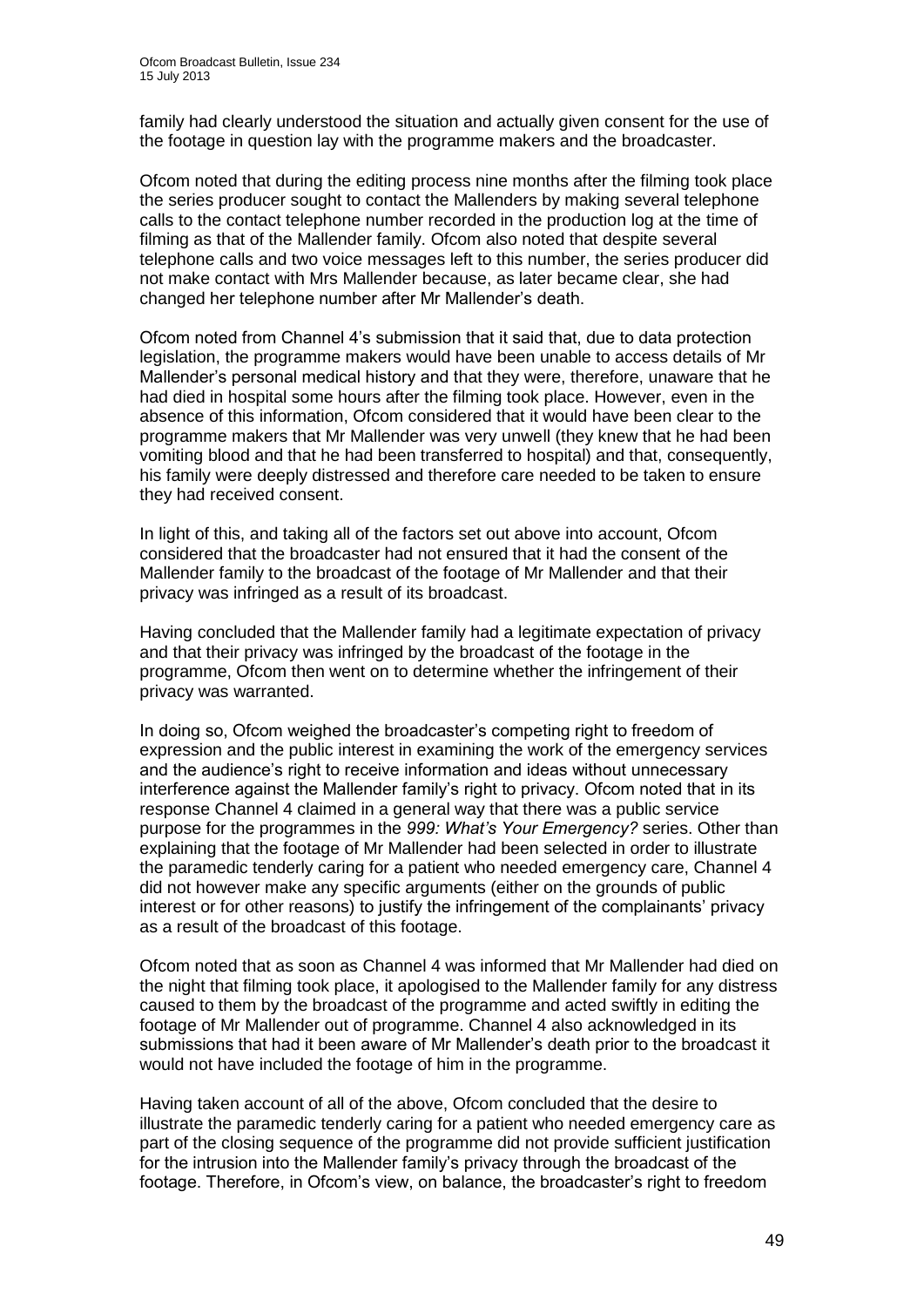of expression, its right to receive and impart information without interference and the public interest in enabling viewers to see a paramedic at work did not outweigh the Mallender family's expectation of privacy in relation to the broadcast of the brief footage of Mr Mallender without appropriate consent. Ofcom therefore concluded that the inclusion of this footage in the programme as broadcast and the consequent infringement of privacy was not warranted.

Ofcom found that the Mallender family's privacy was unwarrantably infringed in the programme as broadcast.

**Accordingly, Ofcom has upheld Mrs Walsh's complaint of unwarranted infringement of privacy in the programme as broadcast.**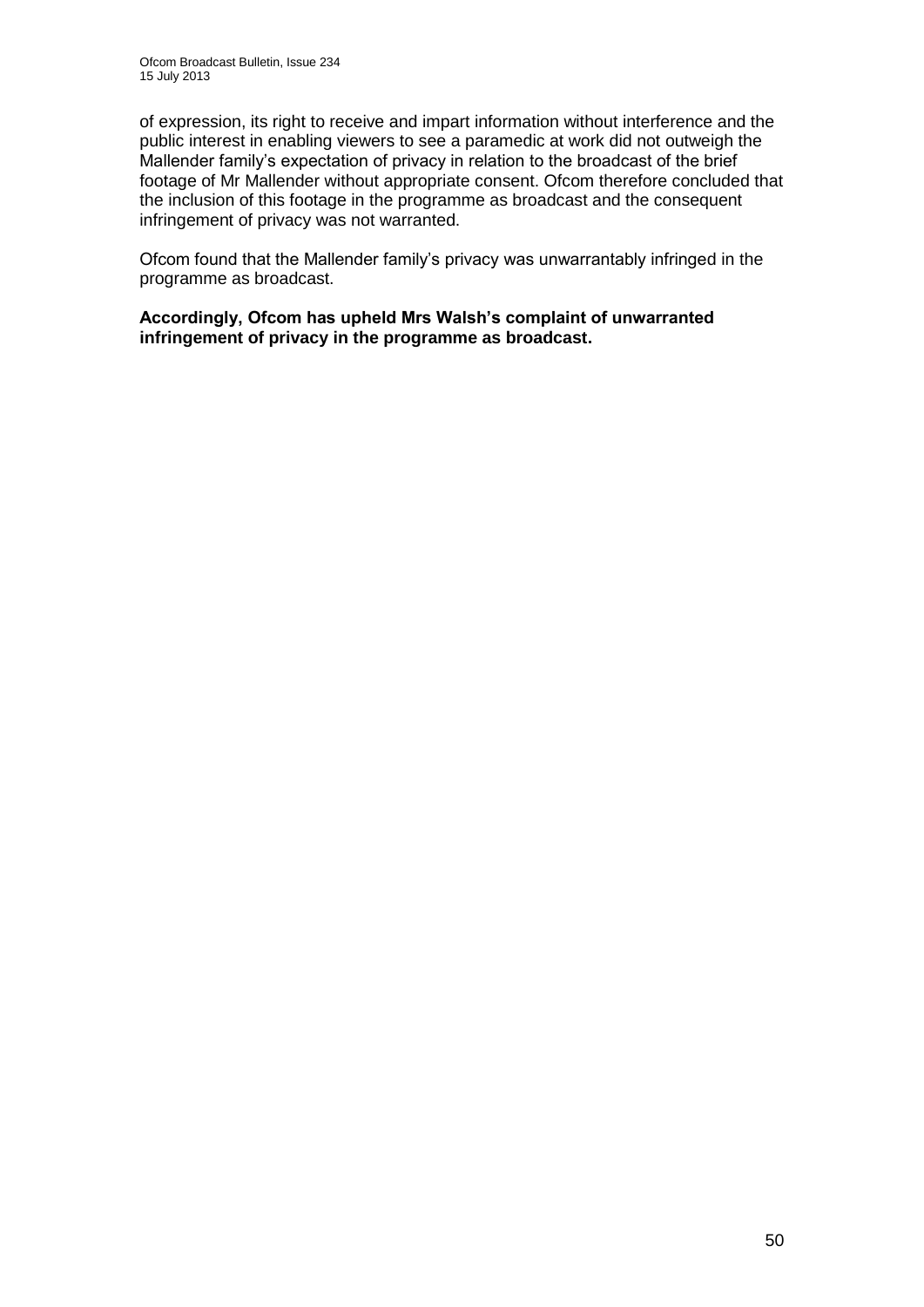# **Not Upheld**

### **Complaint by Mr Gareth Davies on behalf of himself and Apex Multiple Contractors**

*The Ferret, ITV1, 30 July 2012*

#### **Summary**

Ofcom has not upheld a complaint of unjust or unfair treatment and unwarranted infringement of privacy made by Mr Gareth Davies.

The programme included a report about the work undertaken by a firm of building contractors, Apex Multiple Contractors ("Apex"), on a period property in Port Talbot, Wales. During the course of the programme the owners of the property, Mr and Mrs Duncan, commented on the quality of the works that had been undertaken and expressed their disappointment at some aspects of it. They commented specifically on a number of elements of the work and were critical of how the contractors had removed the existing doors, rather than repaired and renovated them; and that original wood panelling had been removed, which they said had changed the character of the house. Mr Duncan also stated that he did not believe Apex to be members of the professional bodies whose logos they had displayed on their signage.

#### Ofcom found that:

- Mr Davies' views were fairly and accurately presented in the programme as broadcast and viewers would have understood what Mr Davies' position was in relation to the issues raised in the programme. Ofcom considered that the broadcaster had taken reasonable care to ensure that the material facts were not presented, disregarded or omitted in a way that was unfair to Mr Davies.
- Ofcom also considered that the presentation of facts was fair and that the broadcaster had a sufficient evidential basis for the assertions that were made in the programme regarding Apex's membership of two professional organisations.
- Mr Davies was given an appropriate and timely opportunity to respond to the serious allegations about Apex made in the programme because the programme makers put the main allegations to Mr Davies in a letter one month before the broadcast and Mr Davies and the programme makers corresponded regularly in the month prior to the broadcast.
- In light of the conflicting claims from Mr Davies and the programme makers as to whether Mr Duncan had an in-house contact at *The Ferret*, Ofcom does not reach a view on this point. However, Ofcom considered that Mr Davies' position in relation to whether the programme was biased was fairly reflected in the programme.
- Mr Davies did not have a legitimate expectation of privacy in relation to the obtaining and broadcast of footage of his home given that it was also his business premises and the property was filmed from a public highway.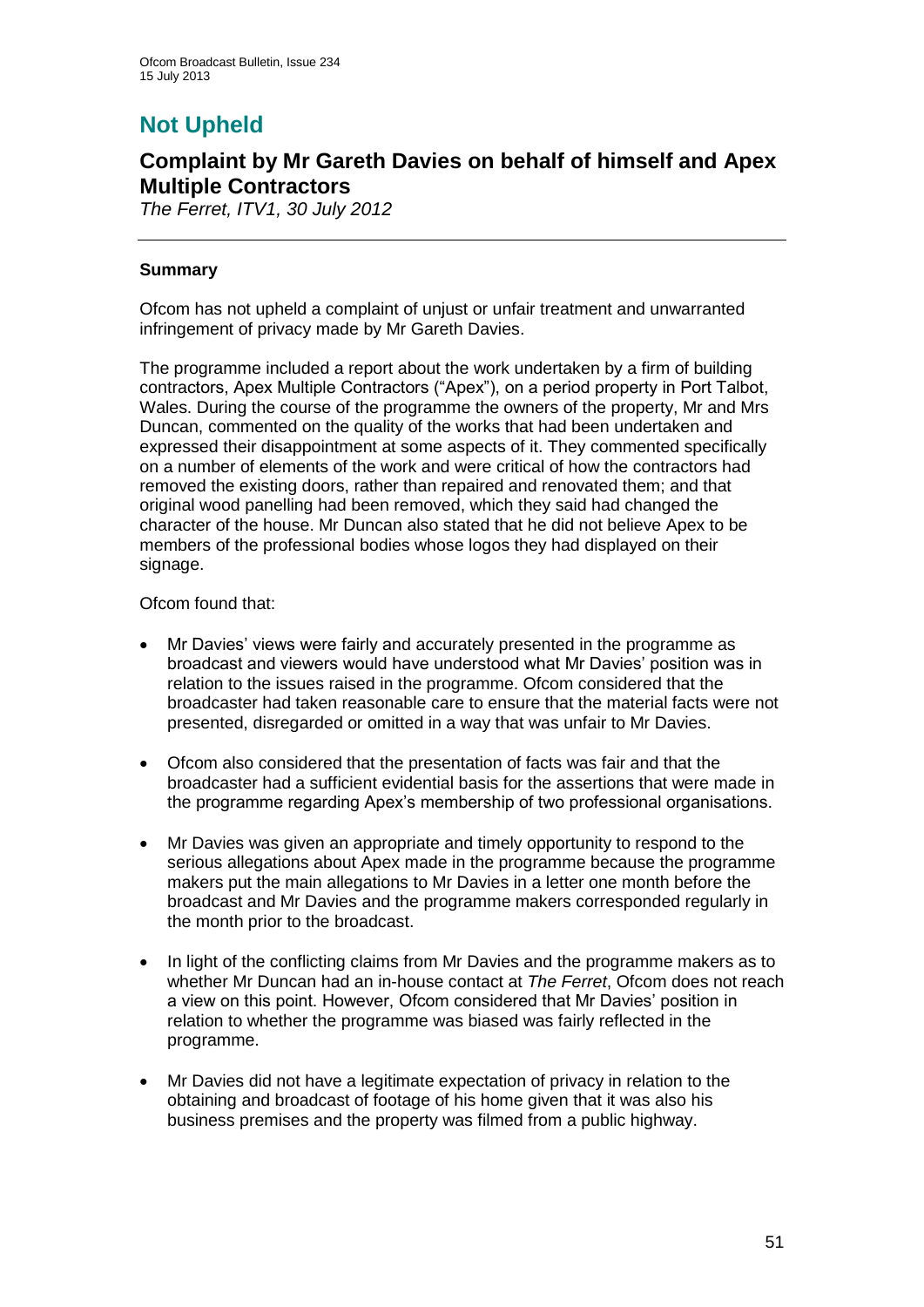#### **Introduction**

On 30 July 2012, ITV1 HTV Wales broadcast an edition of its consumer affairs programme *The Ferret*, presented by Mr Chris Segar. This particular edition featured a report about Mr and Mrs Duncan who engaged the complainant's (Mr Gareth Davies) company, Apex Multiple Contractors ("Apex"), to carry out renovations on their property (a former vicarage in Port Talbot, Wales).

The programme explained that Apex had previously been hired by Mr and Mrs Duncan to restore brickwork to the outside of the vicarage and that they were pleased with the results. Mr and Mrs Duncan decided to have the interior of the house renovated, so that the standard of the inside of the house was the same as the outside and hired Apex to carry out this work.

Mr Duncan said that it was an expensive project and that approximately £93,000 was spent in total on the building works, £60,000 on the interior and the remainder on the external renovation. A quote from Apex to Mr Duncan detailing the proposed internal works was shown in the programme. Mr Duncan said that a further £15,000-£20,000 was spent on items such as carpets and lighting. The programme stated that Mr and Mrs Duncan moved out of the property for three months while the refurbishments were taking place, although Mr Duncan stayed at the property occasionally in order to pay Apex. However, Mrs Duncan stated that when she returned to her home she was not satisfied with the renovation, because while it "*looks lovely*" she felt that she had *"lost a period property*". For example, Mrs Duncan said she had told Apex to retain the old doors but instead they were replaced with new doors. In addition, Mrs Duncan complained that the cooker was not big enough and she said it was not the cooker that Apex was supposed to order. Further, there was uneven tiling in the kitchen and the overall look of the property was "*contemporary*" though Apex was instructed to restore the property rather than replace its period features.

Still shots of Apex's signage banners with the company's contact details were shown in the programme and Mr Duncan explained that two of these banners were hung outside the property at the time that work was taking place. The presenter, Mr Segar, made reference to the fact that the Apex signage banner displayed the logos of the Federation of Master Builders (the "FMB") and the National Home Building Council ("NHBC"), but in the programme Mr Duncan expressed his doubts that Apex was, in fact, a member. Mr Duncan said that he was reluctant to take this matter to court because of the costs involved but had contacted the programme to try to recover some of the costs (around £20,000) that he had paid to Apex.

Mr Segar explained that the programme had approached Mr Davies about the complaints raised by Mr and Mrs Duncan and in turn Mr Davies provided a statement which accused the programme of "*biased and corrupt reporting*".

Mr Segar referred to Mr Davies' statement at intervals during the programme. For instance, in response to the complaint that Apex had destroyed the character of the property and in particular that panelling was removed from one of the rooms, Mr Davies' response was that there was no panelling in the first place. Mr Segar showed a photograph of the room before Apex were contracted to carry out work in which panelling was visible. In relation to the replacement of doors, Mr Davies' statement said that the old doors were not the original doors and that Mrs Duncan had in fact gone to select the new doors with an Apex employee. He added that Mr Duncan was present when the new doors were hung and had raised no concerns with Apex at that point. Mrs Duncan denied that she had gone to select new doors with an Apex employee and said that she was only asked to select kitchen units.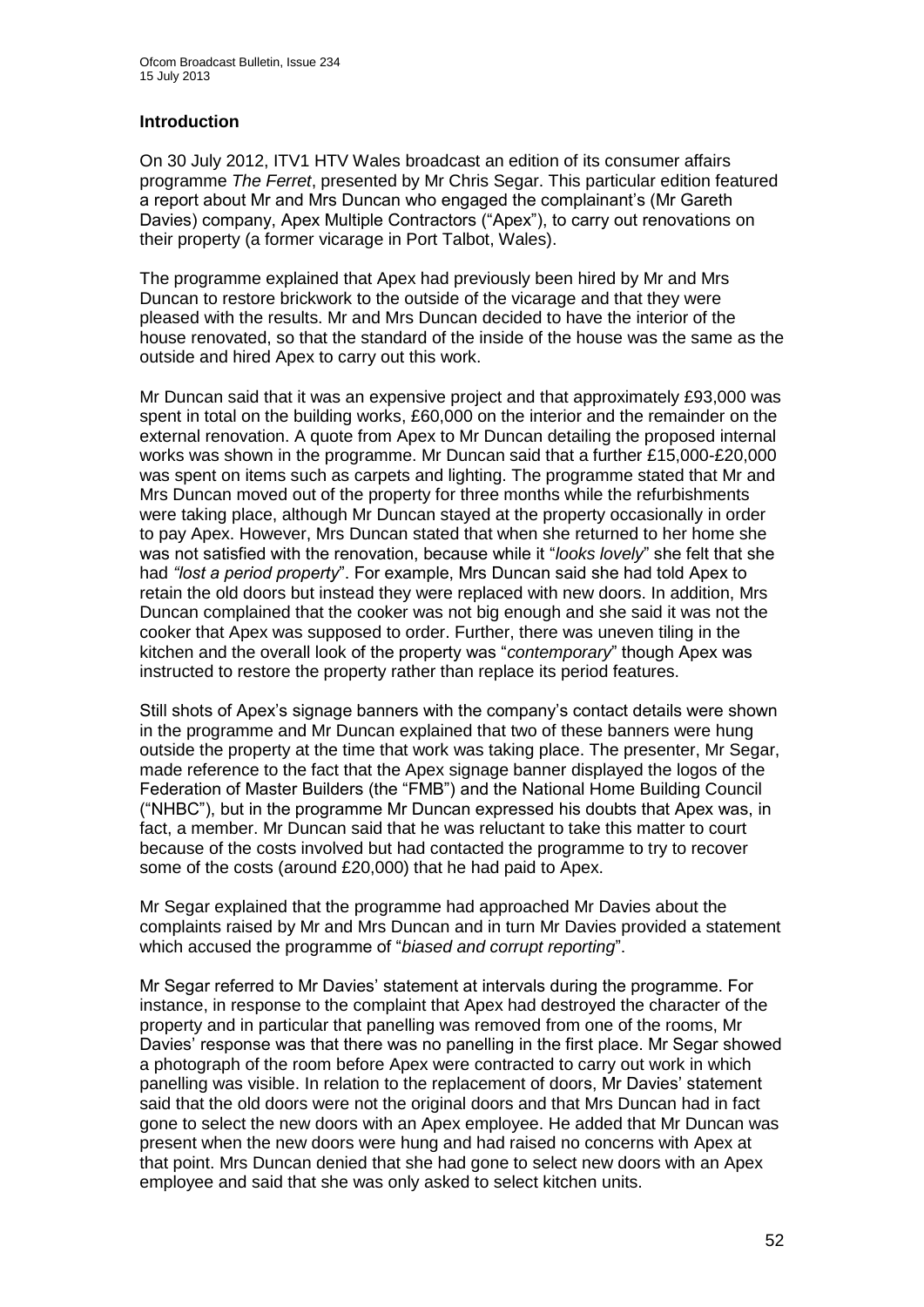Mr Segar also returned to the issue of the signage banners and what logos were visible on them. Mr Segar said that he had contacted the FMB and the NHBC and that "*both organisations say Apex have never been members"*. Mr Segar set out Mr Davies' position which was that the signage on Mr Duncan's home *"showed who Apex were members of at the time"* and that the FMB logo was covered with tape and that the logo *"...was never displayed".* 

Mr Segar then read a statement from Mr Davies in which he stated that *"the customer is now making false and incriminating accusations in an attempt to get out of paying the outstanding bill of several thousand pounds".* Mr and Mrs Duncan denied that they owed Apex money. The statement continued that:

*"Mr Duncan never raised any concerns at the time...Mrs Duncan was aware of the kitchen plan ...and that Apex did not do all the work and Mr Duncan used other contractors".*

Following the broadcast of the programme, Mr Davies, the owner of Apex, complained to Ofcom that the company was treated unjustly or unfairly in the programme as broadcast and that his privacy was unwarrantably infringed in connection with the obtaining of material included in the programme and in the programme as broadcast.

#### **Summary of the complaint and the broadcaster's response**

#### Unjust or unfair treatment

Mr Davies complained that Apex was treated unjustly or unfairly in the programme as broadcast in that:

a) Mr Davies said that material facts were presented, disregarded or omitted in the programme in a way that was unfair to him.

In response and before addressing the particular elements of the complaint, ITV said that there was a legitimate consumer concern in relation to this story in that the report focussed on a dispute over the quality of the works carried out by Apex, the company's compliance with the agreement between themselves and Mr and Mrs Duncan and whether Apex's banners on the site were misleading as to its membership of the NHBC and FMB. The broadcaster added that the veracity of the claims made by Mr and Mrs Duncan were checked, where possible, against the available documentation and that the programme reported in a balanced way in that it was made clear that there were two sides to many of the issues raised.

The broadcaster then addressed each of the examples cited by Mr Davies (as set out below) in his complaint:

 Mr Davies complained that the programme did not take into account that Mr and Mrs Duncan had hired other contractors to carry out works to their property and these contractors had no connection to Apex.

ITV said that the extent to which other contractors had been hired by Mr Duncan to work on the project was disputed by the parties. Mr Davies claimed that Mr Duncan had used other contractors and implied that this was to do a significant amount of internal works. The broadcaster said that despite the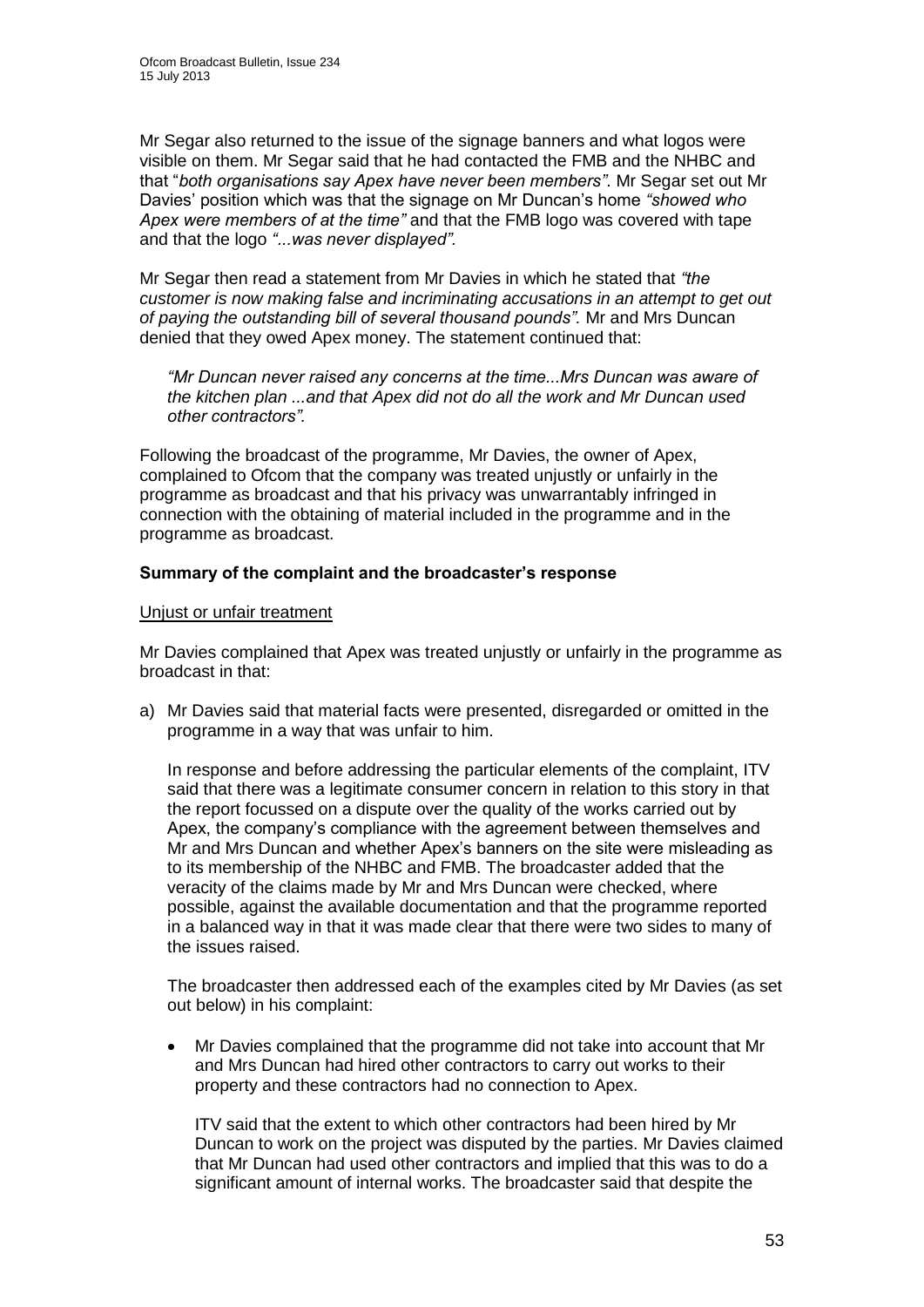programme makers request for him to set out this assertion in full, Mr Davies had not provided further information regarding this claim. The broadcaster said that Mr Duncan's account, that he had not employed other contractors to do any significant amount of the works, was consistent with the quote provided by Apex. The broadcaster said the programme fairly reflected both sides of the dispute and therefore the material facts were not presented in a way that was unfair to Mr Davies.

 Apex supplied Mr Duncan with a number of quotes but not a £60,000 quote as stated in the programme. Mr Davies added that the quotes referred to were not agreed or final works but simply quotes because Mr Duncan did not want to take up all the works on this quote due to his budget and the fact that he was exploring all avenues with other contractors.

The broadcaster stated that the quote of £60,000 had been provided to the programme makers and that the figure of £63,984 plus VAT had been crossed out and a handwritten number of £60,000 inserted. The broadcaster stated that Mr Duncan's online bank statements and handwritten notes of payments to Apex supported the claim that £60,000 had been transferred to the company. The broadcaster noted that Mr Davies had not produced the additional quotes he referred to in correspondence, despite the programme makers asking for them. Despite this, the broadcaster said that it included Mr Davies' account that he had given Mr Duncan several quotes and that some of the works were not completed as Mr Duncan had chosen not to proceed with them. ITV stated that both sides of the dispute were fairly reflected in the programme and the material facts were not presented, omitted or disregarded in a way that was unfair to Mr Davies.

• The programme said that Apex had destroyed the character of the house in part by stripping out the wood panelling. However there was no evidence of panelling prior to Apex commencing works on the property.

ITV said that the programme had not stated that Apex had "destroyed the character of the house" but did include Mr and Mrs Duncan's claims that this had been the effect of the work. The broadcaster said that Mr Duncan had provided them with photographic evidence of wood panelling in the house and that this was included in the programme. ITV said that Mr Davies' statement that there was no panelling in the house was fairly and accurately reflected in the programme and therefore the facts were not presented, omitted or disregarded in a way that was unfair to Mr Davies.

• The programme said that Apex had replaced the doors with "cheap new ones" when in fact Mrs Duncan had gone with an Apex employee to a hardware store and chosen the doors herself. Mr Davies explained that the existing doors were only disposed of with Mr and Mrs Duncan's consent because they wanted to replace all the doors.

The broadcaster said that neither the programme nor Mr or Mrs Duncan stated that Apex had replaced the doors with "cheap new ones". It said that the programme had set out Mr and Mrs Duncan's complaint that the doors had been replaced, rather than renovated. Mr and Mrs Duncan's denied that they had requested new doors, although Mr Davies had said that he had evidence that Mrs Duncan had chosen the replacement doors herself and that Mr Duncan had been present when the doors were hung.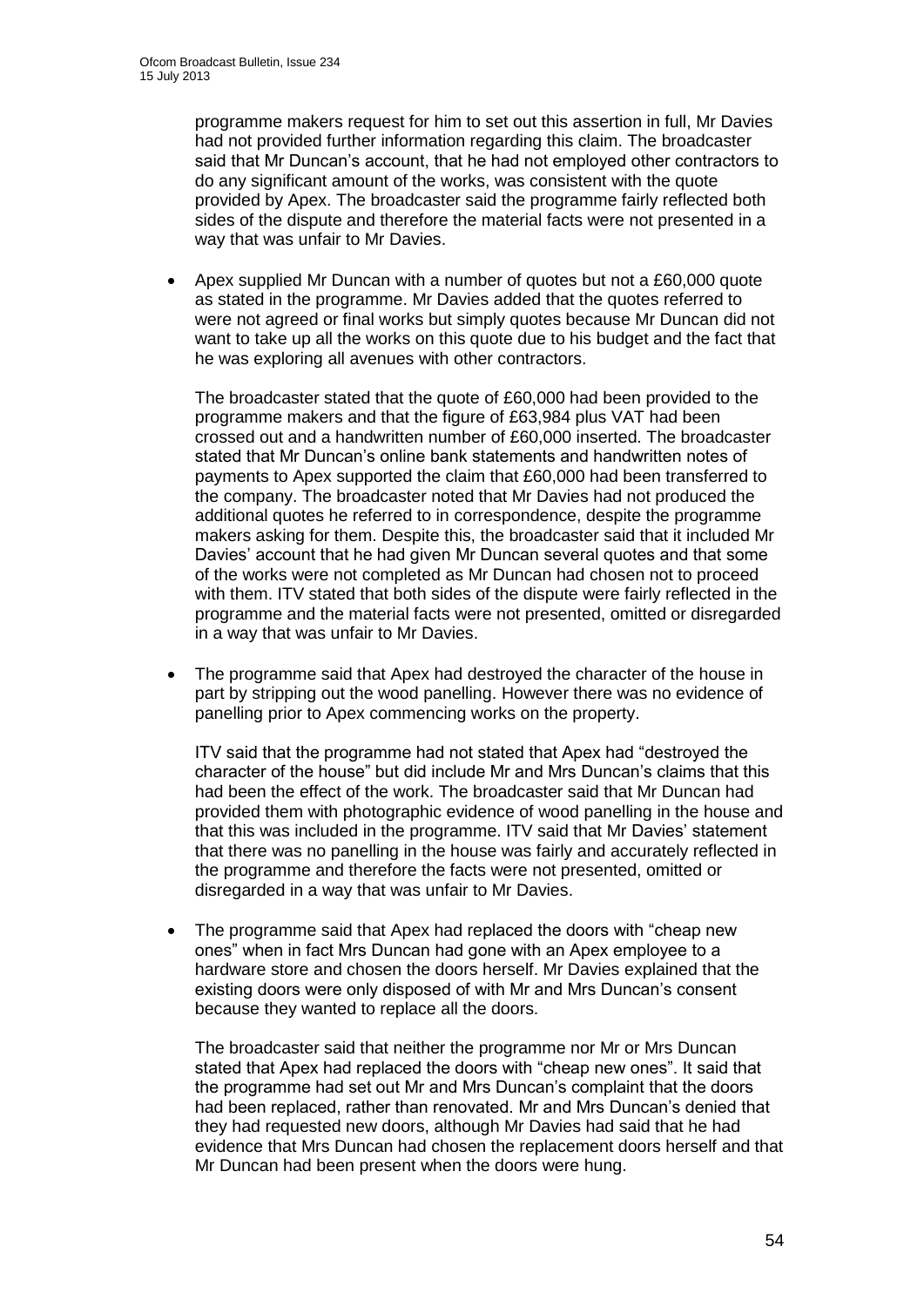The broadcaster said that Mr Davies had not provided the evidence he said he had of Mrs Duncan choosing the new doors and that Mr and Mrs Duncan's account that they had wanted the existing doors renovated was consistent with the quote list which stated "dip & restore existing doors..." ITV said the views of both parties were fairly represented in the programme and the material facts were not presented, omitted or disregarded in a way that was unfair to Mr Davies.

 Mr Duncan implied in the programme that he was away when the vicarage was being refurbished, however Mr Duncan was living on site at all times while the works were being carried out and even acted as project manager and was involved in the day to day decision making.

The broadcaster noted that Mr Davies' and Mr Duncan's accounts of whether Mr Duncan lived on site during the project varied. It noted that Mr Davies had provided programme makers with a statement from a painter who said Mr Duncan was present at the property for much of the project; Mr Davies also asserted that Mr Duncan had project managed the building works. Mr Duncan said he had moved out of the house during the building works and stayed only occasionally.

As these accounts differed, the broadcaster said that the programme reported the issue in an objective manner and that Mr Davies' position was fully reflected in the programme.

 The signage displayed on Mr Duncan's property showed which organisations Apex was a member of at the time. The broadcaster was provided with a certificate confirming that Apex was a member of the NHBC at the time that works were being carried out. Mr Davies said that the FMB logo was not displayed at any point during the renovations at the property.

ITV said that Mr Davies had provided programme makers with a letter confirming that Apex were registered on the NHBC Safemark scheme, but that NHBC had confirmed Apex had never registered as a member and was not entitled to use the NHBC logo. In relation to the FMB membership, the programme makers contacted FMB who confirmed that Apex was not and had never been a member.

The broadcaster said that it had taken appropriate steps to verify whether Apex was a member of NHBC and FMB. It stated that Mr Davies comments in relation to Apex's membership of the NHBC Safemark scheme, and his assertion that Apex had not used the FMB logo on its banners were given due weight in the programme. The broadcaster said therefore that the material facts were not presented, omitted or disregarded in a way that was unfair to Mr Davies.

- b) Mr Davies complained that ITV had been unfair in their dealings with him prior to the broadcast of the programme.
	- Mr Davies complained that he was not given a reasonable time to respond to the allegations made in the programme and that his emails to programme makers were "simply ignored". Mr Davies said he was given one day by programme makers to provide a statement responding to the allegations.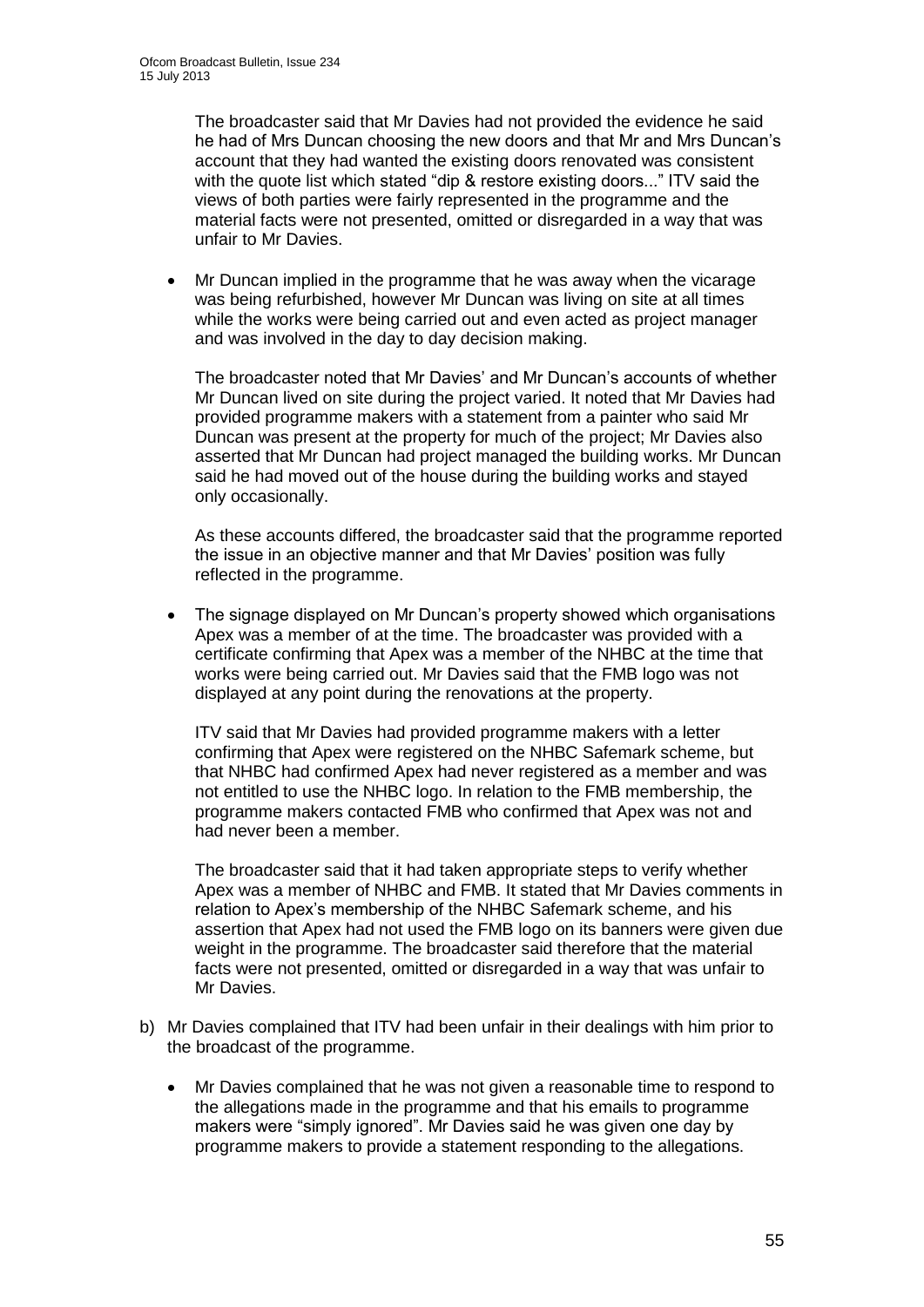ITV said that Mr Davies was given an appropriate and timely opportunity to respond to the allegations. It said that the programme's presenter Mr Segar first wrote to Mr Duncan on 28 June 2012, over a month before the story was broadcast on 30 July 2012, putting the allegations to him and asking for a contribution in response to them with a view to the story being broadcast "shortly". It said that Mr Davies duly responded to this letter on 29 June 2012, that further correspondence followed and on 24 July 2012 programme makers wrote to Mr Davies informing him that the story was due to be broadcast on 30 July 2012, giving him details of Mr and Mrs Duncan's response to the points made in his earlier letters and inviting him to give an interview or a statement for inclusion in the programme.

ITV said that the programme makers requested that the statement be supplied by lunchtime on 26 July 2012, it said that such a deadline was not unreasonable and was appropriate and timely given the previous request for a contribution by Mr Segar and the lengthy correspondence between Mr Davies and the programme makers since 28 June 2012 about the issues at dispute. ITV said that Mr Davies indicated a response would be sent by 27 July 2012, which the programme makers agreed to, but that in the event a statement was sent on 26 July 2012. The broadcaster said that it is not true that ITV "ignored" Mr Davies' emails. It added that the correspondence file between Mr Davies and the programme makers (which it provided to Ofcom) contained several letters and emails from the programme makers in response to Mr Davies' emails and letters.

 Mr Davies said that Mr Duncan had an "in-house contact" with a journalist at *The Ferret* and that he had supplied a "witness statement" as evidence to this effect, which was ignored by programme makers. Mr Davies complained that the programme was "bias [sic] and corrupt" as a result.

ITV said that Mr Duncan had no such contact with the programme makers and that no member of the production team had ever heard of Mr Duncan or corresponded with him prior to him contacting the production team about his complaint. It said for this reason it did not include Mr Davies' claim or a reference to the relevant part of the witness statement in the programme and did not believe it was unfair to omit these details. The broadcaster noted that it understood that the witness statement was from an employee of Apex.

#### Unwarranted Infringement of Privacy

c) Mr Davies complained that his privacy was unwarrantably infringed in the programme as broadcast in that:

Mr Davies complained that his privacy was unwarrantably infringed in connection with obtaining of material included in the programme and the programme as broadcast in that the reporter filmed and subsequently broadcast footage of the outside of his house.

ITV stated that it did not believe that Mr Davies had a legitimate expectation of privacy regarding the filming and broadcasting of footage of his house. It said that the footage had been filmed from a public place and did not include any footage of Mr Davies, his family or his private life.

The broadcaster stated that the house was Apex's registered business office and was filmed in the context of explaining where the business was "based". It added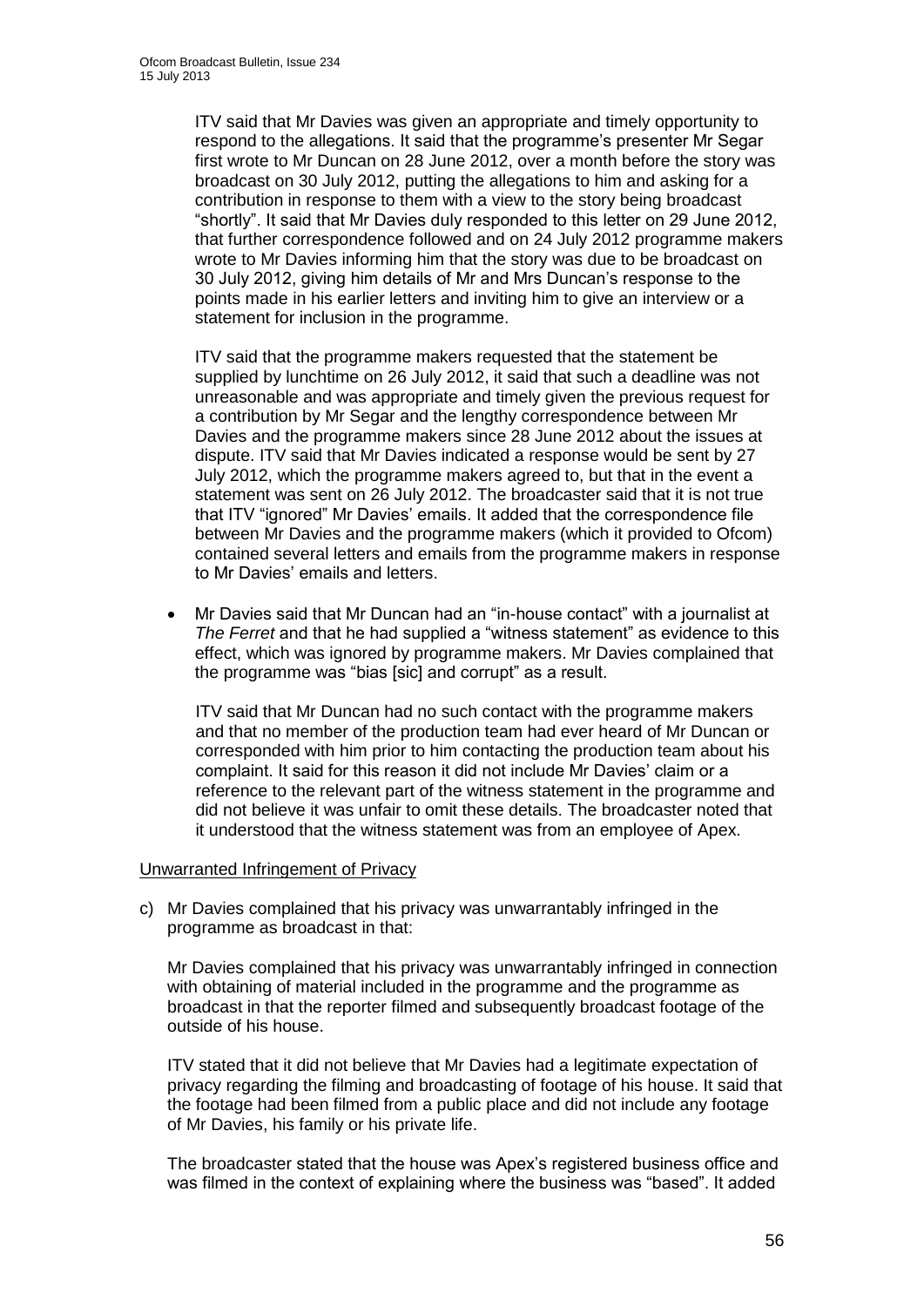that the programme did not disclose the exact name, address or location of the house and its location would have been unidentifiable to the general viewing public. The broadcaster noted that the address of the house was stated on the company's website and in online business directories as the contact address for Apex. The broadcaster argued that this meant the address and location of the house and their connection to Mr Davies and business were therefore in the public domain and the programme gave no more information than was already public.

ITV said that, in these circumstances, Mr Davies did not have a legitimate expectation of privacy. It said that this was consistent with Ofcom previous adjudications<sup>1</sup> on this issue. It said that given the reasons set out above it was warranted to include this footage without Mr Davies' consent.

#### **Representations on Ofcom's Preliminary View**

Ofcom prepared a Preliminary View in this case that Mr Davies' complaint should not be upheld. In commenting on this Preliminary View ITV made two factual points of clarification which Ofcom has reflected in its final decision below. Mr Davies did not submit any representations on Ofcom's Preliminary View. However, Mr Davies did raise additional points when Ofcom sent him the proposed final Adjudication which we consider necessary to address in the Adjudication.

#### **Decision**

1

Ofcom's statutory duties include the application, in the case of all television and radio services, of standards which provide adequate protection to members of the public and all other persons from unjust or unfair treatment and unwarranted infringement of privacy in, or in connection with the obtaining of material included in, programmes in such services.

In carrying out its duties, Ofcom has regard to the need to secure that the application of these standards is in the manner that best guarantees an appropriate level of freedom of expression. Ofcom is also obliged to have regard, in all cases, to the principles under which regulatory activities should be transparent, accountable, proportionate and consistent and targeted only at cases in which action is needed.

In reaching its decision, Ofcom carefully considered all the relevant material provided by both parties. This included a recording of the programme as broadcast, and both parties' written submissions, including supporting material. Ofcom took note of the representations made by the broadcaster in response to being given the opportunity to comment on Ofcom's Preliminary View on this complaint (which was not to uphold), and the two factual points of clarification made by the broadcaster are reflected in this decision. No representations on the Preliminary View were received from Mr Davies, although he did raise additional points on the proposed final Adjudication which we consider necessary to address in the Adjudication.

When considering complaints of unjust or unfair treatment, Ofcom has regard to whether the broadcaster's actions ensured that the programme as broadcast avoided unjust or unfair treatment of individuals or organisation, as set out in Rule 7.1 of

<sup>1</sup> The broadcaster cited the '*Old Dog New Tricks'* adjudication (see [http://stakeholders.ofcom.org.uk/enforcement/broadcast-bulletins/obb94/\)](http://stakeholders.ofcom.org.uk/enforcement/broadcast-bulletins/obb94/) and the '*Sky News Report'* adjudication (see [http://stakeholders.ofcom.org.uk/enforcement/broadcast](http://stakeholders.ofcom.org.uk/enforcement/broadcast-bulletins/obb91/)[bulletins/obb91/\)](http://stakeholders.ofcom.org.uk/enforcement/broadcast-bulletins/obb91/) in support of this statement.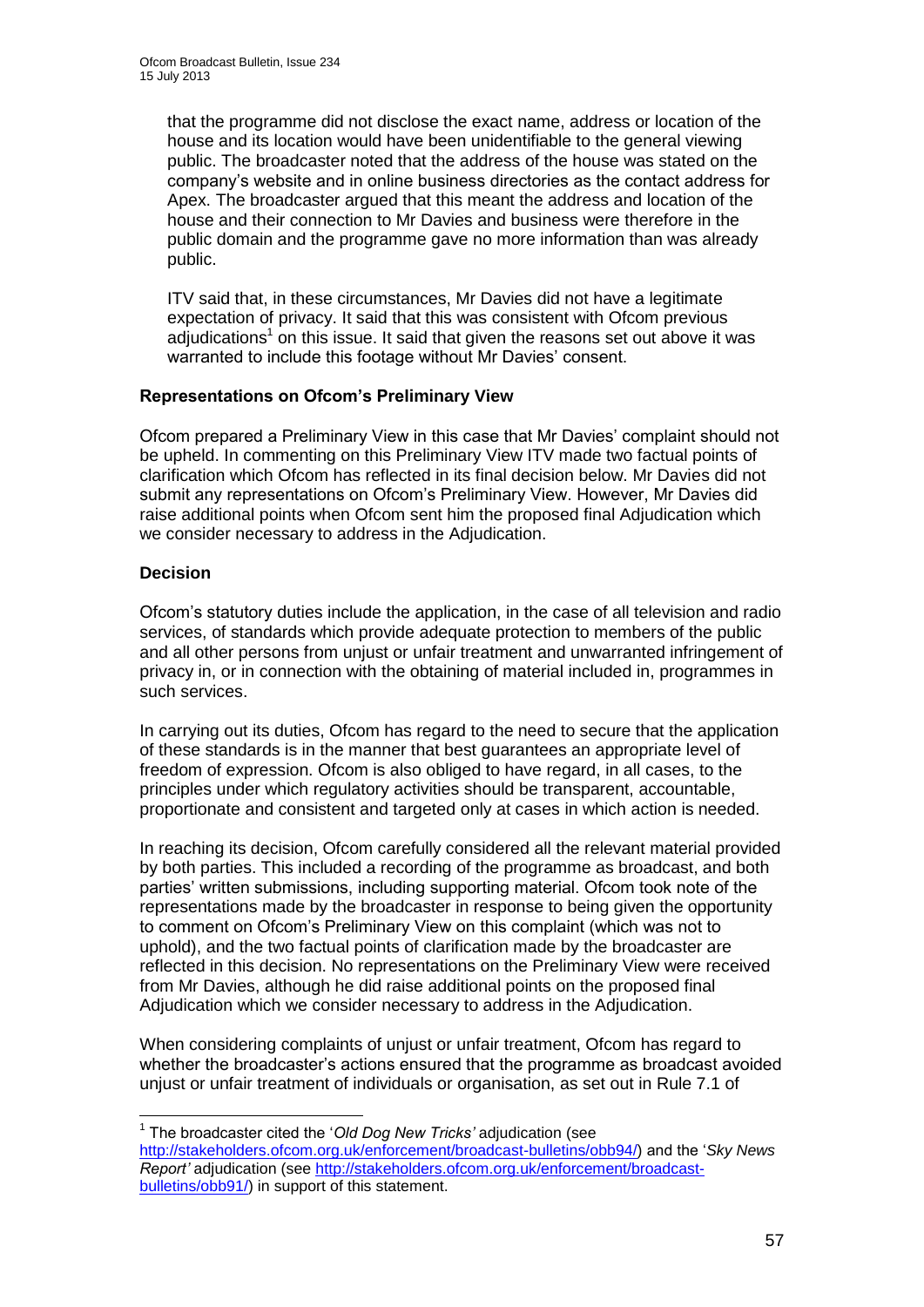Ofcom's Broadcasting Code ("the Code"). Ofcom had regard to this Rule when reaching its decision on the complaint.

When assessing Mr Davies' complaint of unjust or unfair treatment and the particular elements of that complaint, Ofcom took into consideration Practice 7.9 of the Code. This states that before broadcasting a factual programme, broadcasters should take reasonable care to satisfy themselves that material facts have not been presented, disregarded or omitted in a way that is unfair to an individual or organisation.

a) Ofcom first considered Mr Davies' complaint that material facts were presented, disregarded or omitted in the programme in a way that was unfair to him.

Ofcom viewed the programme as a whole and noted that it contained conflicting accounts of the building works undertaken by Mr Davies' company, Apex, on the home of Mr and Mrs Duncan. It is important to note that it is not Ofcom's role to establish whether the substance of Mr and Mrs Duncan's or Mr Davies' accounts are correct, but to determine in broadcasting the allegations whether the broadcaster took reasonable care not to present, disregard, or omit material facts in a way that was unfair to Mr Davies.

In doing so, Ofcom considered the context of Mr and Mrs Duncan's claims and whether their presentation in the programme resulted in any unfairness to Mr Davies. Mr and Mrs Duncan were featured in the programme as former customers of Apex who gave their opinion about the quality of the work they had received from the company. Ofcom noted that although Mr Davies did not appear in the programme, parts of his statement were referred to and read out extensively throughout the report. From the outset of the report it was made clear that Mr Davies disputed many of the issues raised by Mr and Mrs Duncan. This was indicated towards the beginning of the item, for example, when Mr Segar, the programme's presenter, explained that Apex believed that its "*...position had not been given the same level of consideration as Mr Duncan's unfounded allegations...we vehemently deny Mr Duncan's allegations".*

Ofcom also considered the information and material available to programme makers at the time prior to broadcast and assessed whether, in light of this information, the programme's presentation of the facts resulted in unfairness to Apex.

In reaching its decision on whether Mr Davies was portrayed unfairly in the programme as broadcast, Ofcom took into account the following points set out below in order to reach an overall conclusion.

Ofcom first considered the complaint that the programme did not take into account that Mr and Mrs Duncan had hired other contractors to carry out works to their property and these contractors had no connection to Apex.

In relation to whether other contractors had been employed on the project, Ofcom recognised that there were differences in Mr Duncan's and Mr Davies' version of events.

Ofcom noted the correspondence between the programme makers and Mr Davies prior to transmission of the report. In an email dated 5 July 2012, Mr Davies stated that Mr Duncan had: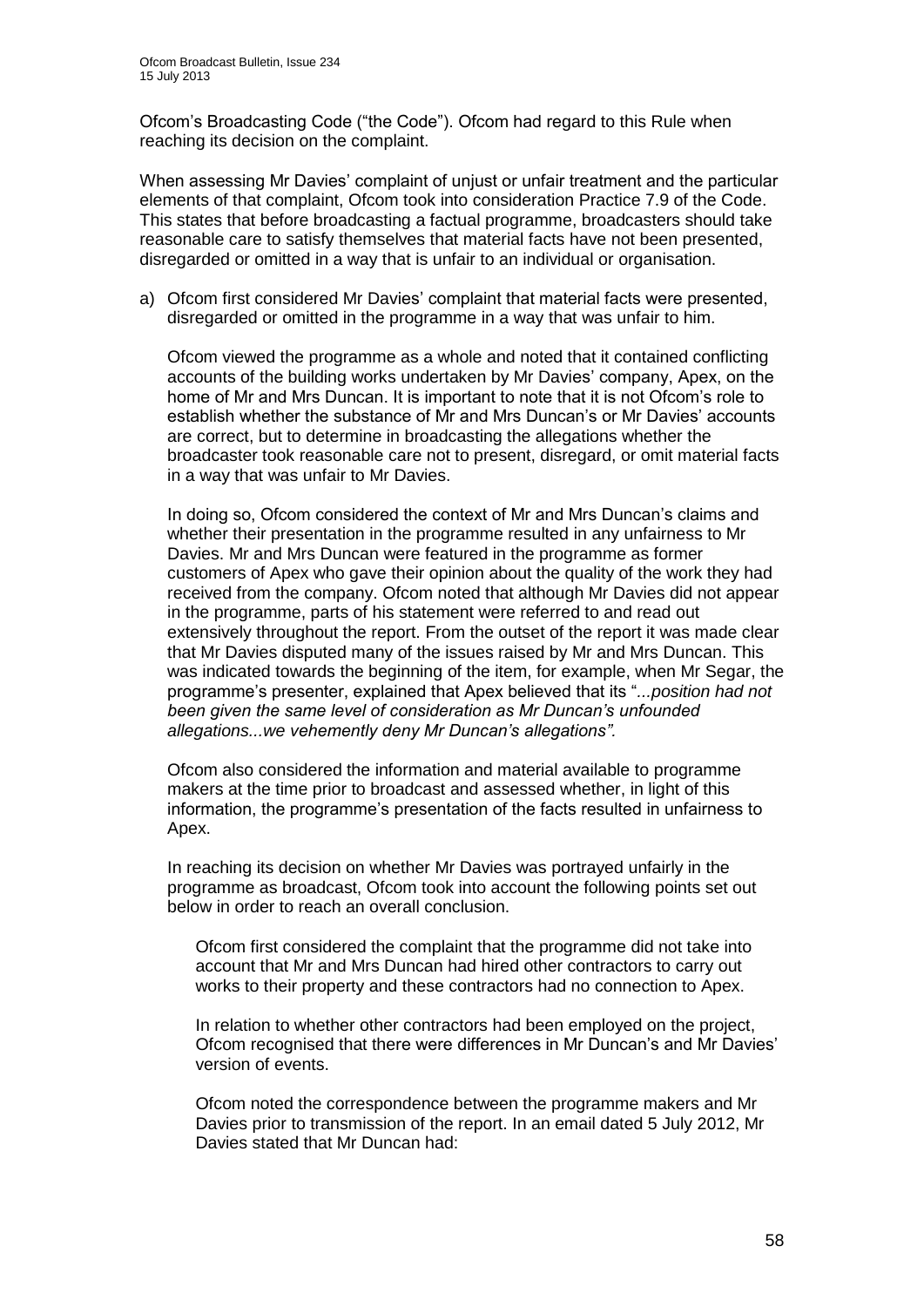"...used other contractors to carry out works to his property in which Apex had no connection... Apex was not the sole contractor on site".

In a later email to the programme makers on 25 July 2012 Mr Davies stated that he had "evidence ([i.e.] invoices and receipts) of what work was carried out by ourselves...". In response in an email of the same date, the programme makers asked Mr Davies directly for the evidence he referred to, but this appeared not to have been provided to them. Ofcom noted too that Mr Davies was given a number of opportunities to provide to the programme makers evidence which he said that he had that other contractors were used, but again he did not do so.

In the report, Mr Segar interviewed Mr and Mrs Duncan directly about whether they employed other contractors. Ofcom noted the following exchange:

| Mr Segar:  | "Apex say other contractors were used besides themselves<br>on this job. |
|------------|--------------------------------------------------------------------------|
| Mr Duncan: | Not by us, we employed them to carry out the work.                       |
|            | Mrs Duncan: That was what they were being paid for.                      |
| Mr Segar:  | They were the master contractors and they used<br>subcontractors?        |
| Mr Duncan: | Absolutely right, which is what they told us they specialised            |

Later in the report, Ofcom noted that Mr Segar read a further section of a statement from Mr Davies, in which Mr Davies stated that: *"Apex did not do all the work and Mr Duncan used other contractors"*. Mr Segar then explained that Mr Duncan's position was that the only other contractor he had used was a carpenter who he had employed for *"two days to do minor works".*

Given the factors considered above, Ofcom concluded that Mr Davies' position was clearly reflected in the programme and that viewers would have understood that the accounts of Mr Duncan and Mr Davies in relation to whether other contractors were employed on the project differed. In these circumstances, Ofcom considered that the broadcaster had taken reasonable care to ensure that the material facts had not been presented in the programme in a way that was unfair to Mr Davies.

Ofcom next considered Mr Davies' complaint that Apex had supplied Mr Duncan with a number of quotes, but not a £60,000 quote as stated in the programme.

Ofcom considered the documentation provided to it by the broadcaster and noted a quote of 8 April 2011 from Apex to Mr and Mrs Duncan for £63,984 plus VAT. Ofcom noted, in particular, that this figure had been crossed out and a handwritten figure of £60,000 replaced the original quote. This document had been filmed and was shown in the programme. Ofcom considered this document would have been understood by viewers to be a quote for £60,000 and the programme fairly described it as such. Ofcom also noted that the broadcaster stated that Mr and Mrs Duncan's bank account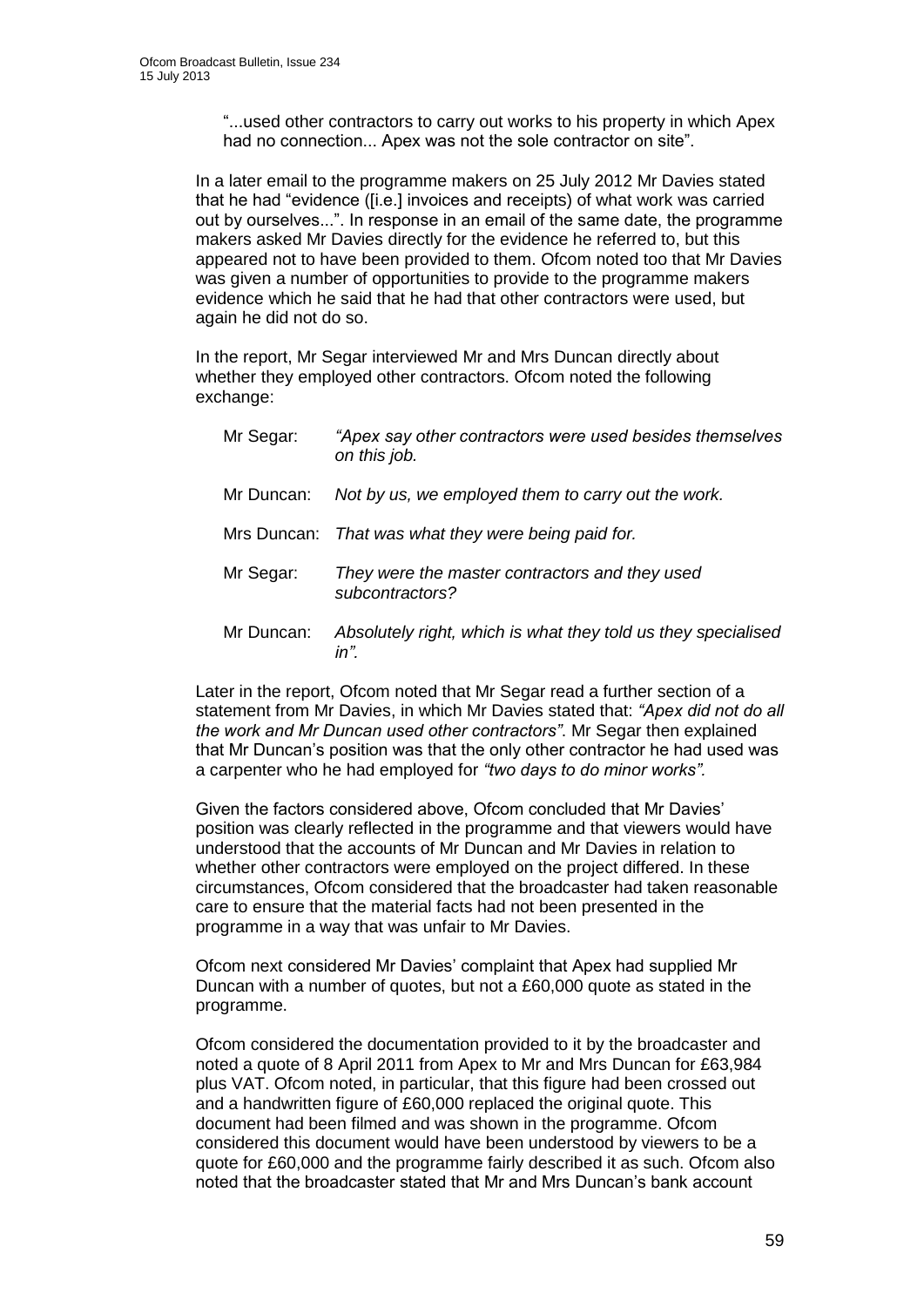records supported the £60,000 quote, although Ofcom was not provided with any evidence to support this.

Ofcom also assessed the correspondence between the broadcaster and Mr Davies prior to the transmission of the programme. Ofcom noted an email of 5 July 2012 in which Mr Davies stated he had never provided Mr Duncan with a £60,000 quote and that Apex had provided "several quotes to Mr Duncan... the quote you are referring to was not the agreed works/final contract with the client... [who was] shopping around, exploring all avenues with other contractors". The programme makers invited Mr Davies in an email of 9 July 2012 "to send us your final quote or, even, final invoice" but it appeared to Ofcom that it was not provided.

In the programme, Ofcom noted that Mr Segar read a portion of Mr Davies statement reflecting his position which said:

*"Mr Duncan had several quotes, but some work was not done as Mr Duncan decided not to accept some quotes. A quote was just an estimate...".*

Mr and Mrs Duncan also put forward their view on the cost of the works in the programme in an interview with Mr Segar:

| Mr Duncan: | "We've paid them £93,000 for jobs that they [Apex] know<br>full well that they were supposed to carry out. |
|------------|------------------------------------------------------------------------------------------------------------|
| Mr Segar:  | £33,000 was for the exterior, which you were entirely<br>happy with?                                       |
| Mr Duncan: | Yes.                                                                                                       |
| Mr Segar:  | And sixty for inside?                                                                                      |
| Mr Duncan: | Yes".                                                                                                      |

Following this exchange, Ofcom noted that Mr Segar stated that Mr Davies *"says he gave further quotes including one for lining the walls with plasterboard but hasn't produced any copies of these quote".*

Given the factors above, Ofcom considered that Mr Davies' position in relation to the quote was fairly reflected in the programme and that he was given an opportunity by the programme makers to produce invoices or quotes that he may have provided subsequent to the £60,000 quote that Mr Duncan had supplied to the programme makers. Mr Davies did not take that opportunity. Ofcom considered that in these circumstances the programme makers were entitled to rely on the material provided to them by Mr Duncan in relation to the £60,000 quote and that the broadcaster had taken reasonable care to ensure that the material facts had not been presented in the programme in a way that was unfair to Mr Davies.

Ofcom next considered the complaint that the programme said that Apex had destroyed the character of the house in part by stripping out the panelling. However, there was no evidence of panelling prior to Apex commencing works on the property.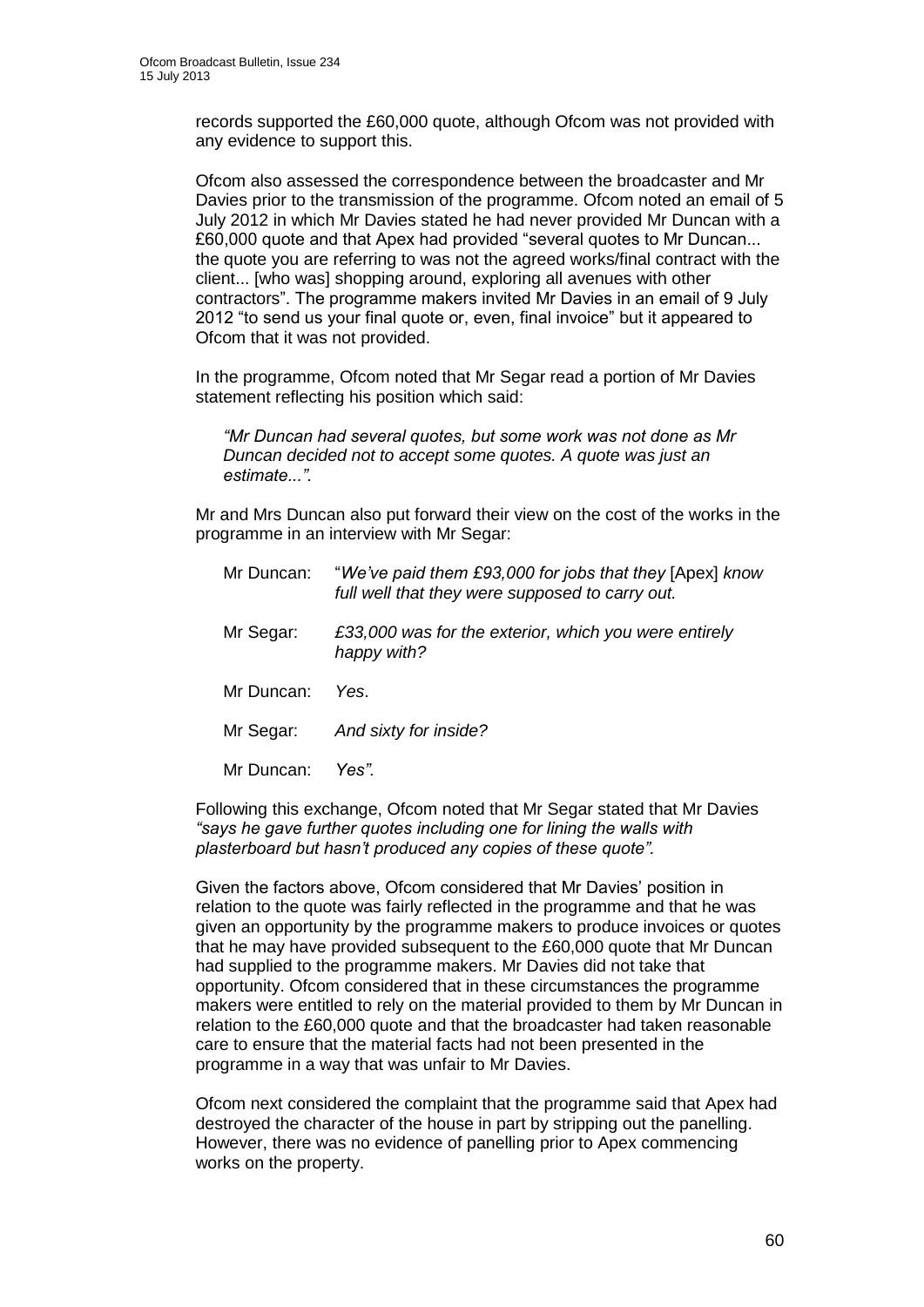Ofcom noted that the programme showed Mrs Duncan explaining her concerns about the renovation and that she believed she had "*lost a period property as far as I'm concerned, it had an awful lot of character, the house, and that's all gone".* 

Ofcom noted that, later in the programme, Mr Segar reflected Mr Davies view of this issue:

*"Answering the claim that Apex had destroyed the character of the house by stripping out panelling, Mr Davies said 'there is no evidence of panelling beforehand'. Well, the Duncan's gave us these pictures of the rooms before with panelling".*

Two images of wood panelling were shown in the programme and Mr Duncan explained that *"the panelling was to your right and left here, there was beautiful panelling over the windows and up in* [the] *bedroom".* 

The broadcaster provided Ofcom with three photographic images of wood panelling on the ceiling and walls that had been supplied by Mr and Mrs Duncan to illustrate the panelling prior to the refurbishment.

Ofcom considered that Mrs Duncan's view that the character of the property had been lost due to the renovations undertaken by Apex was made in the context of her experience as a customer of Apex and that this would be understood by viewers as such. Further, Mrs Duncan's assertion that wood panelling had been removed was substantiated by photographs of the panelling before the renovation which were shown in the programme. Ofcom therefore considered that the broadcaster had presented the facts in a way that was fair.

Ofcom noted that in his written representations Mr Davies said that the photographs of the wood panelling were not dated. However, Ofcom took the view that the broadcaster had reflected Mr Davies' position in relation to the panelling fairly and that viewers would have understood clearly that Mr Davies disagreed that the panelling had existed prior to the renovation. Ofcom concluded that the broadcaster had taken reasonable care to ensure that the material facts had not been presented in the programme in a way that was unfair to Mr Davies.

Ofcom considered the complaint that the programme said that Apex had replaced the doors with "cheap new ones" when, in fact, Mrs Duncan had gone with an Apex employee to a hardware store and chosen the doors herself. Mr Davies explained that the existing doors were only disposed of with Mr and Mrs Duncan's consent because they wanted to replace all the doors.

Ofcom noted that the new doors were not referred to as "cheap new ones" in the programme and that this phrase had only been used in correspondence between the programme makers and Mr Davies prior to transmission of the programme.

In the programme, Mrs Duncan stated that Apex *"were supposed to dip the old doors and if they didn't come up too well, well then they could be painted again, because they were the original doors to the house".*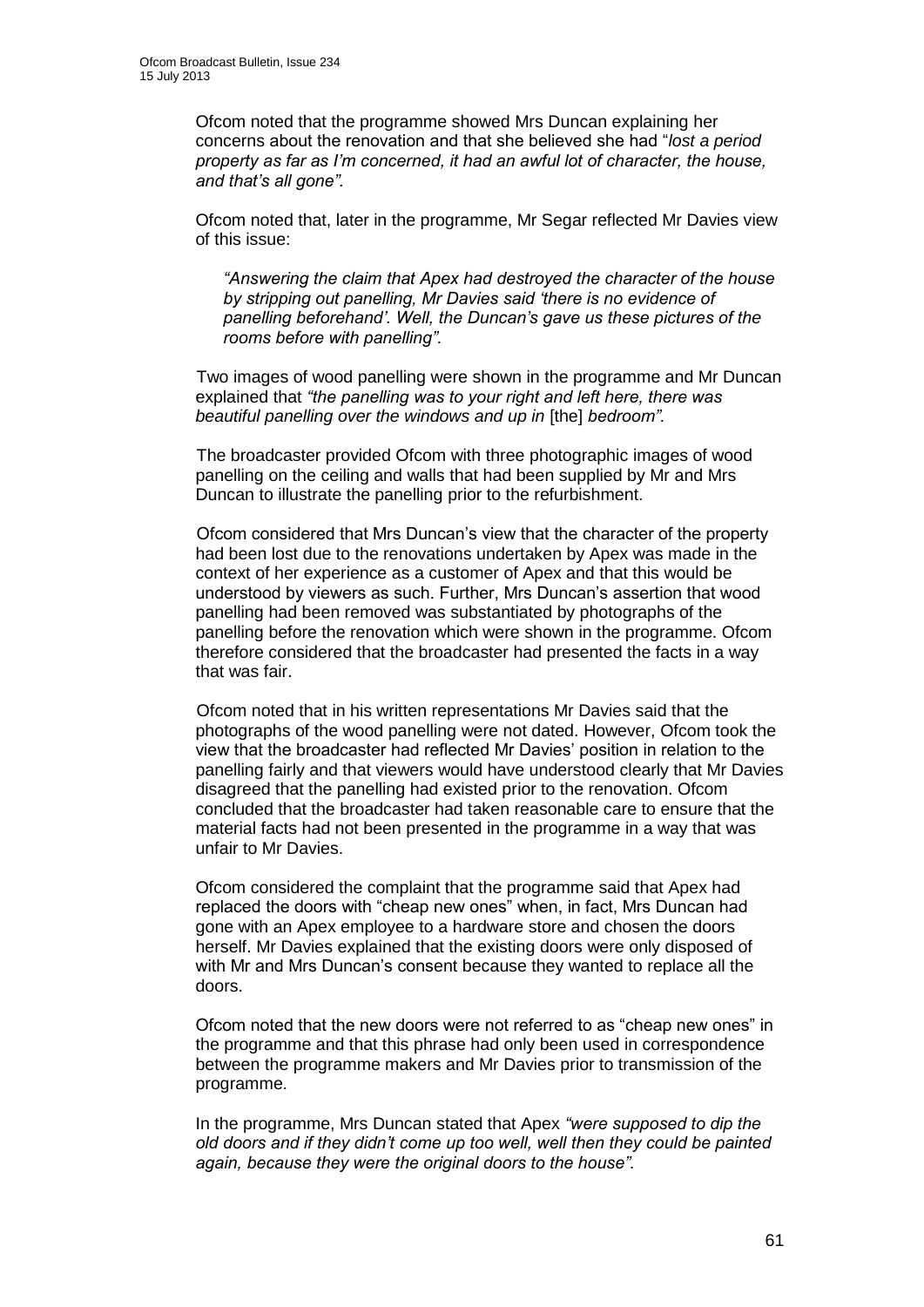In relation to the renovation of the property Mr Duncan explained in the programme that:

*"We wanted to keep it as a 110 year old house. We wanted it renovated and by renovation we meant that we didn't want a cardboard box put inside it, we didn't want our doors to disappear we wanted to be able to live in it, pass it onto our children as something we were proud of".*

Ofcom noted that earlier in the report, Mr Segar had asked Mr and Mrs Duncan directly whether their instructions that they wanted "*restoration not replacement"* had been clearly understood by Apex. Mr Duncan confirmed that they had. Mr Segar also set out Mr Davies view on the replacement of the doors:

*"Gareth Davies told us the old doors were not the original, which is why Mr Duncan decided to replace them as the doors were mismatched, damaged or soiled. He also says Mrs Duncan went with an Apex employee to choose new doors and Mr Duncan was present when the doors were hung and raised no concerns".*

Mrs Duncan then stated:

*"I haven't been anywhere with anybody to choose new doors...the only place I've been...was to Howden's for the kitchen units".*

Ofcom also noted that the disputed £60,000 quote had included an item to "dip and restore existing doors, complete with decorating".

The issue of the replacement or renovation of the doors was clearly another area in which the views of Mr and Mrs Duncan and Mr Davies varied significantly. However, having carefully examined the programme, Ofcom concluded that Mr Davies' view in relation to the doors was fairly reflected in the programme and that viewers would have been left in no doubt as to his position that his instruction was to replace the doors. Ofcom therefore considered that there had been no unfairness to Mr Duncan in this regard.

Ofcom assessed the complaint that Mr Duncan implied to the show that he was away when the vicarage was being refurbished, however Mr Duncan was living on site at all times while the works were being carried out and even acted as project manager and was involved in the day to day decision making.

Again, Ofcom recognised that this was an issue where Mr Duncan's and Mr Davies' version of events varied significantly. Following the initial correspondence from the programme makers to Mr Davies in which they set out the claims they intended to make in the programme, Mr Davies responded by stating in a letter of 29 June 2012 that his position was that "Mr Duncan in fact lived on site during the period that the works were carried out and at no point did he express his concerns or dissatisfaction with the standard of work". Mr Davies also provided programme makers with a statement from one of the painters who worked on the project which supported this and an email from one of the building materials supplier who stated that "Mr Duncan was also present on a few [deliveries] we made to the property...".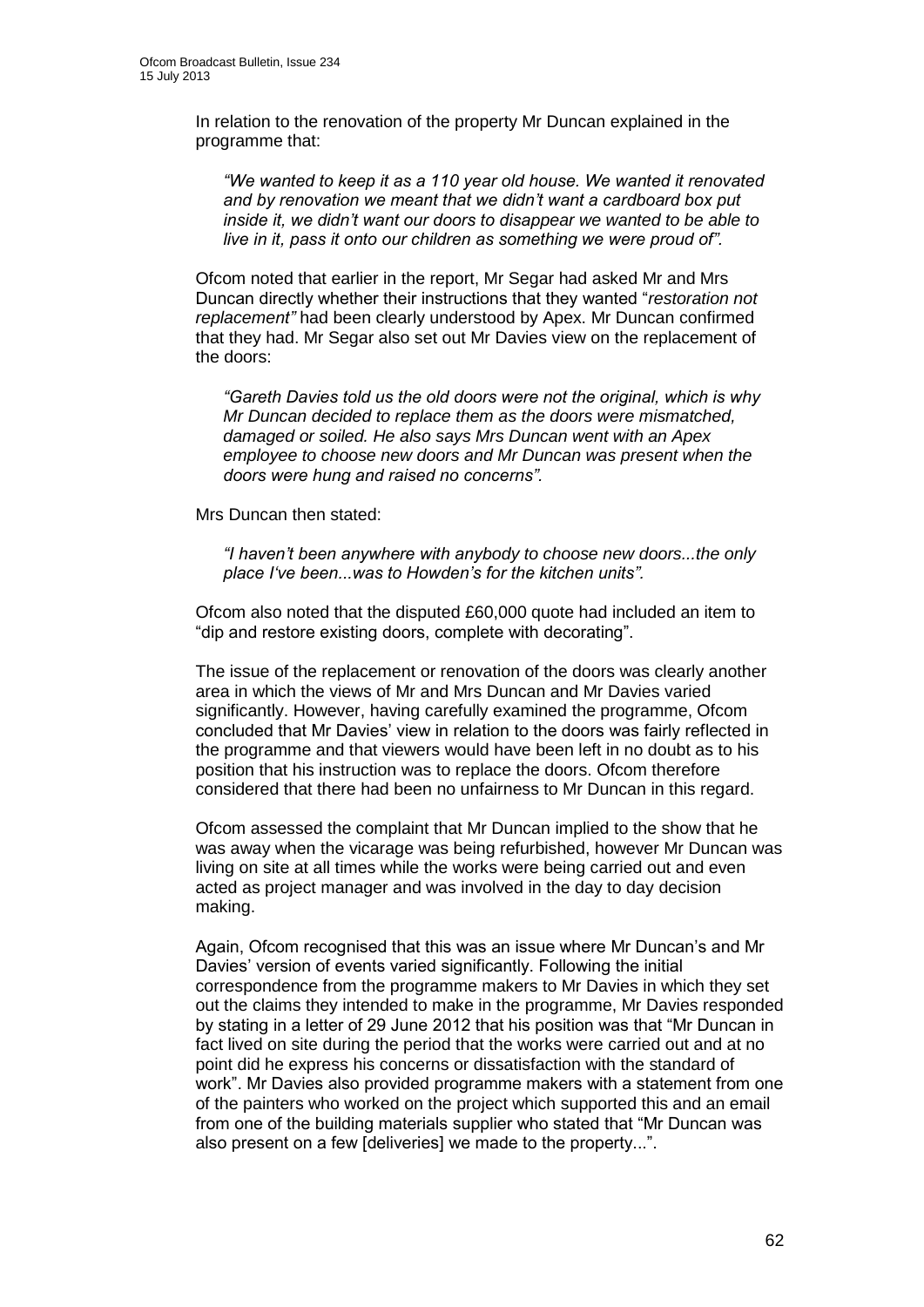In the programme, Mr Segar reflected Mr Davies position on this issue by stating that:

*"Mr Davies says that Mr Duncan lived on site, was in fact project managing himself, agreed all works verbally and oversaw all work on a daily basis. He also sent a statement from his painter who says he saw Mr Duncan at the house nearly every day".*

Mr and Mrs Duncan then responded directly to this claim:

Mrs Duncan: *"Andrew couldn't change a plug.*

Mr Duncan: *"No, and we didn't intend to. The whole object of getting this company...* [was] *we put the project totally in their hands...".* 

Ofcom considered that Mr Davies position was clearly reflected in the programme and the evidence he provided was referred to in part. Ofcom concluded that the broadcaster had taken reasonable care to ensure that the material facts had not been presented in the programme in a way that was unfair to Mr Davies.

Ofcom next considered Mr Davies' complaint that the signage displayed on Mr Duncan's property showed which organisations Apex were members of at the time, and the broadcaster was provided with a certificate confirming that Apex was a member of the NHBC at the time that works were being carried out. Mr Davies said that the FMB logo was not displayed at any point during the renovations at the property.

Ofcom noted that in the programme, Mr Duncan stated that Apex had two plastic banners outside the property. Mr Segar said that the Apex signage showed the logos of the FMB and the NHBC and asked Mr Duncan if Apex were members of these organisations. Mr Duncan replied "*Well, unless they can show us otherwise we certainly don't believe they are".*

Later in the programme, Mr Segar again pointed out the FMB and NHBC logos on the banners and explained that "*both organisations say that Apex have never been members".* Mr Davies provided the programme makers with a photograph of the sign, hung on the property at the time of the building works. The photograph was shown in the programme and Mr Segar explained that Mr Davies position was that the sign *"showed who Apex were members of at the time... it has the FMB logo covered with tape and Mr Davies says the FMB logo was never displayed".* Mr Segar then explained that the NHBC had confirmed that in 2010 Apex had membership to the "*Safemark scheme*", but that *"membership of Safemark is not membership of the NHBC. Both bodies want to follow up the alleged unauthorised use of their logos".* Ofcom noted that the NHBC logo was displayed in the photograph supplied by Mr Davies.

Ofcom noted an email of 3 July 2012 from the FMB to the programme makers in which they stated that Apex had "never been a member of the FMB". The NHBC had also confirmed to the programme makers in an email of 11 July 2012 that "Apex are not and never have been on NHBC's Register of builders..." and that the Safemark scheme "has no connection with our builder Register and has its own separate logo...Nor does it in anyway authorise the use of NHBC's logo...".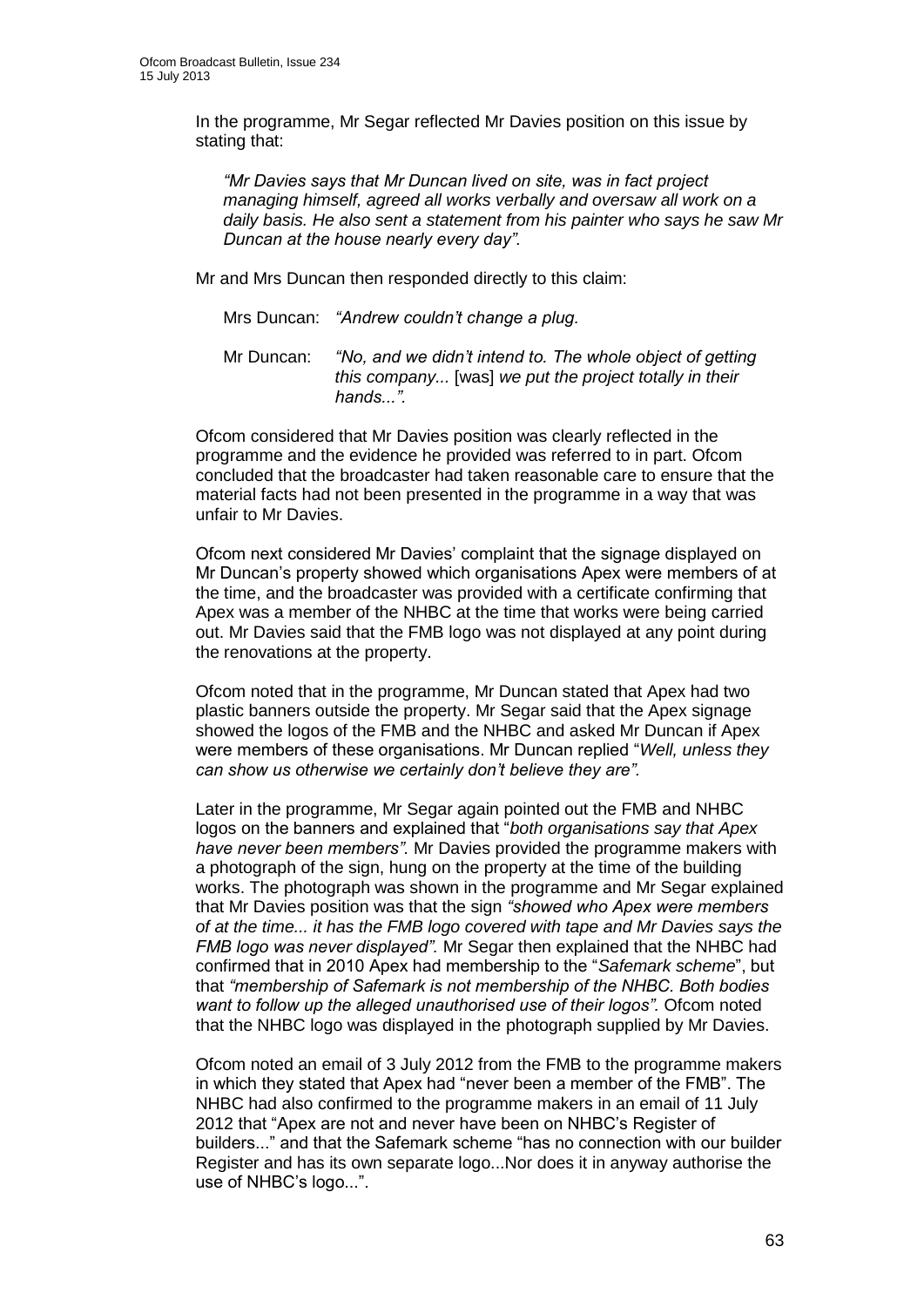Ofcom considered that the assertions made in the programme that Apex was not a member of the FMB and NHBC were evidenced by the correspondence from these organisations and, that the comments as presented in the programme in relation to Apex's use of the logos had been therefore a fair reflection of the facts. Ofcom also considered Mr Davies' assertion that the FMB logo had not been on display at the time the work was undertaken was fairly reflected in the programme and that his position was fairly reflected in the programme.

In considering the points as set out above, Ofcom carefully considered whether on each occasion the broadcaster had taken reasonable care to present the material facts in a way that was not unfair to Mr Davies. It noted that Mr Davies position on each of the points of complaint set out above was reflected fairly and viewers would have been clear what Mr Davies' position was in relation to each issue. Ofcom also considered that the broadcaster had a sufficient evidential basis for the assertions that they made in the programme.

For the reasons set out above, having considered each of the specific points of the complaint made by Mr Davies that the programme portrayed him unjustly or unfairly, Ofcom concluded that, overall, the broadcaster had taken reasonable care to satisfy itself that the material facts (as detailed in the points above) were not presented, omitted or disregarded in a way that portrayed him unfairly.

- b) Ofcom considered whether ITV had been unfair in their dealings with Mr Davies prior to the broadcast of the programme.
	- Ofcom considered Mr Davies' complaint that he was not given a reasonable time to respond to the allegations in the programme and that his emails to programme makers were "simply ignored". Mr Davies said he was given one day by programme makers to provide a statement responding to the allegations.

When considering the complaint Ofcom took into consideration Practice 7.11 of the Code which states that if a programme alleges wrongdoing or incompetence or makes other significant allegations, those concerned should normally be given an appropriate and timely opportunity to respond.

Ofcom noted that a number of allegations about the quality of the work undertaken by Apex on Mr Duncan's property were made in the programme. These are set out in detail in head a) above. For example, Mr Duncan complained that the removal of original wood panelling and the replacement, rather than restoration, of original doors had resulted in the loss of period features and character to the house. Further, as set out in head a) above the programme also alleged that Apex was not a member of trade organisations whose insignia appeared on its signage.

Ofcom considered that these amounted to serious allegations of wrongdoing or incompetence and that an appropriate and timely opportunity to respond should have been given to Mr Davies.

The broadcaster provided Ofcom with the correspondence between the programme makers and Mr Davies prior to the transmission of the programme. Ofcom noted that the programme makers first contacted Mr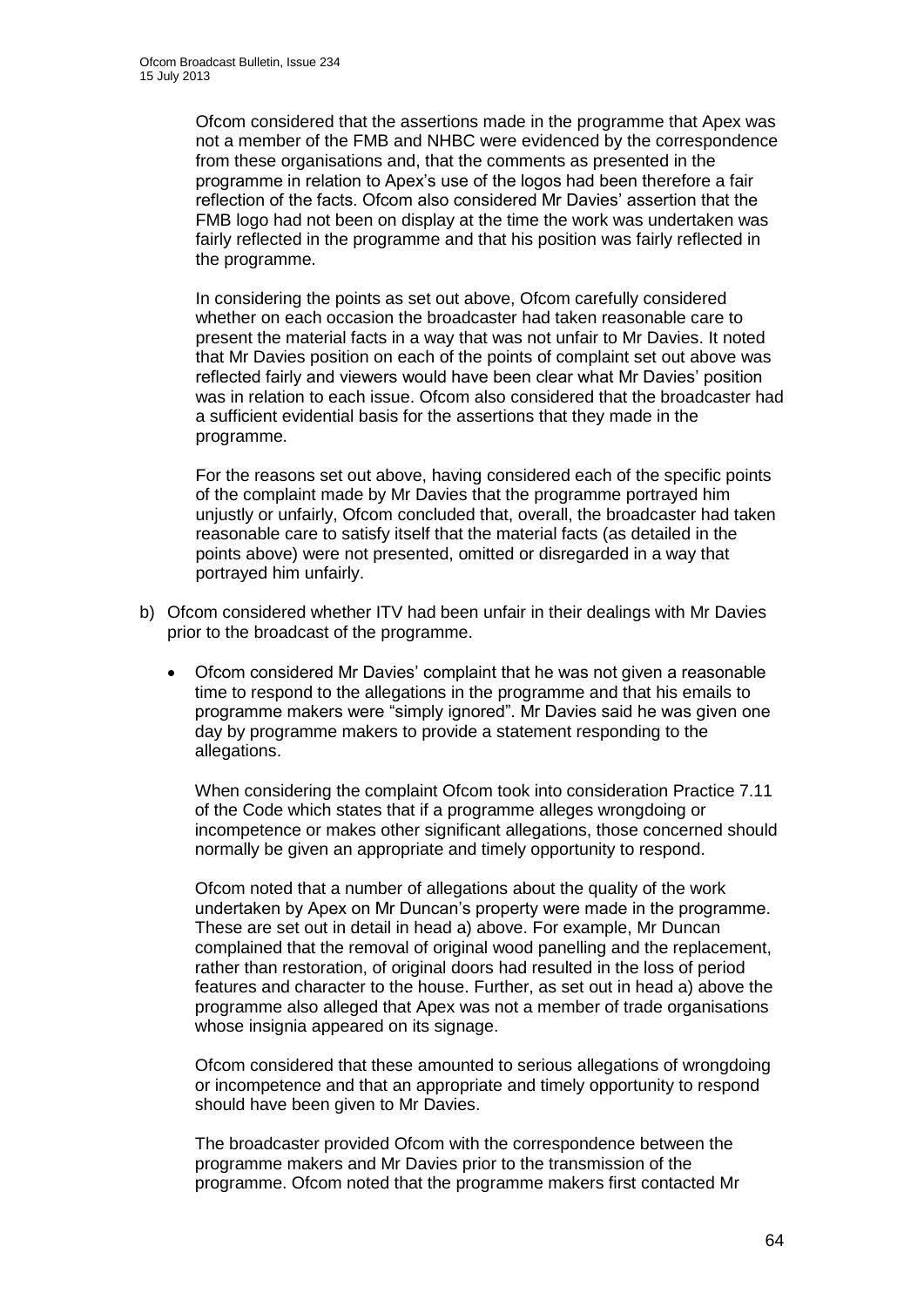Davies on 28 June 2012 and that in this letter Mr Davies was informed that *The Ferret* had been approached by Mr and Mrs Duncan who had told programme makers that, amongst other things, Apex had:

"...destroyed the character of the house, by stripping out panelling, removing 15 original doors and replacing them with cheap new ones... They [Mr and Mrs Duncan] can't restore the lost character... Also, your [banner signage] notice fixed outside the job said you were members of both NHBC and the FMB. The couple, and we, have failed to find any trace of your membership in those bodies' records".

The letter concluded by inviting Mr Davies to take part in the programme to "give [his] side".

Mr Davies replied by email on 29 June 2012, attaching a letter which he said was from a solicitor but was not signed and did not appear on headed paper. The letter addressed some of the issues which the programme makers had raised in the letter of 28 June 2012.

Further to this, the programme makers responded to Mr Davies letter on 2 July 2012, they stated:

"This letter [of 28 June 2012] from the production team pointing out the viewer's claim and inviting a response is always the first step...the team will...make follow up enquires... Only then will a decision be made, in conjunction with our Compliance Department, about possible transmission of the item – in those circumstances you would, of course, be invited to respond again either by interview or by means of a statement".

Mr Davies responded at length to ITV and the programme makers in an email of 5 July 2012 setting out his position in relation to the claims made in the programme. Ofcom noted that there was a further chain of correspondence between Mr Davies and the programme makers during the course of July 2012. On 24 July 2012 the programme makers wrote to Mr Davies and set out their position in relation to a number of claims made by Mr Davies during the course of the July 2012 correspondence and informing him that the programme would be transmitted on 30 July 2012. The letter also said that the programme makers:

"...would like, again, to offer you the opportunity to respond to the queries raised originally in Chris Segar's letter dated June 28th, as well as the issues we have set out above. This is so we can fairly and accurately reflect your side of the story in the programme".

The programme makers asked Mr Davies to comment by lunchtime on 26 July 2012. Mr Davies took issue with the amount of time he had been given to reply but provided a response on 26 July 2012. Further emails were exchanged between Mr Davies and programme makers on 27 July.

Ofcom noted that the programme makers clearly set out the main allegations contained in the programme as broadcast on 28 June 2012, a month before the transmission of the programme on 30 July 2012. Mr Davies and the programme makers continued in detailed correspondence about the nature of the allegations made in the programme during the course of July 2012. The programme makers gave Mr Davies a final and formal opportunity to respond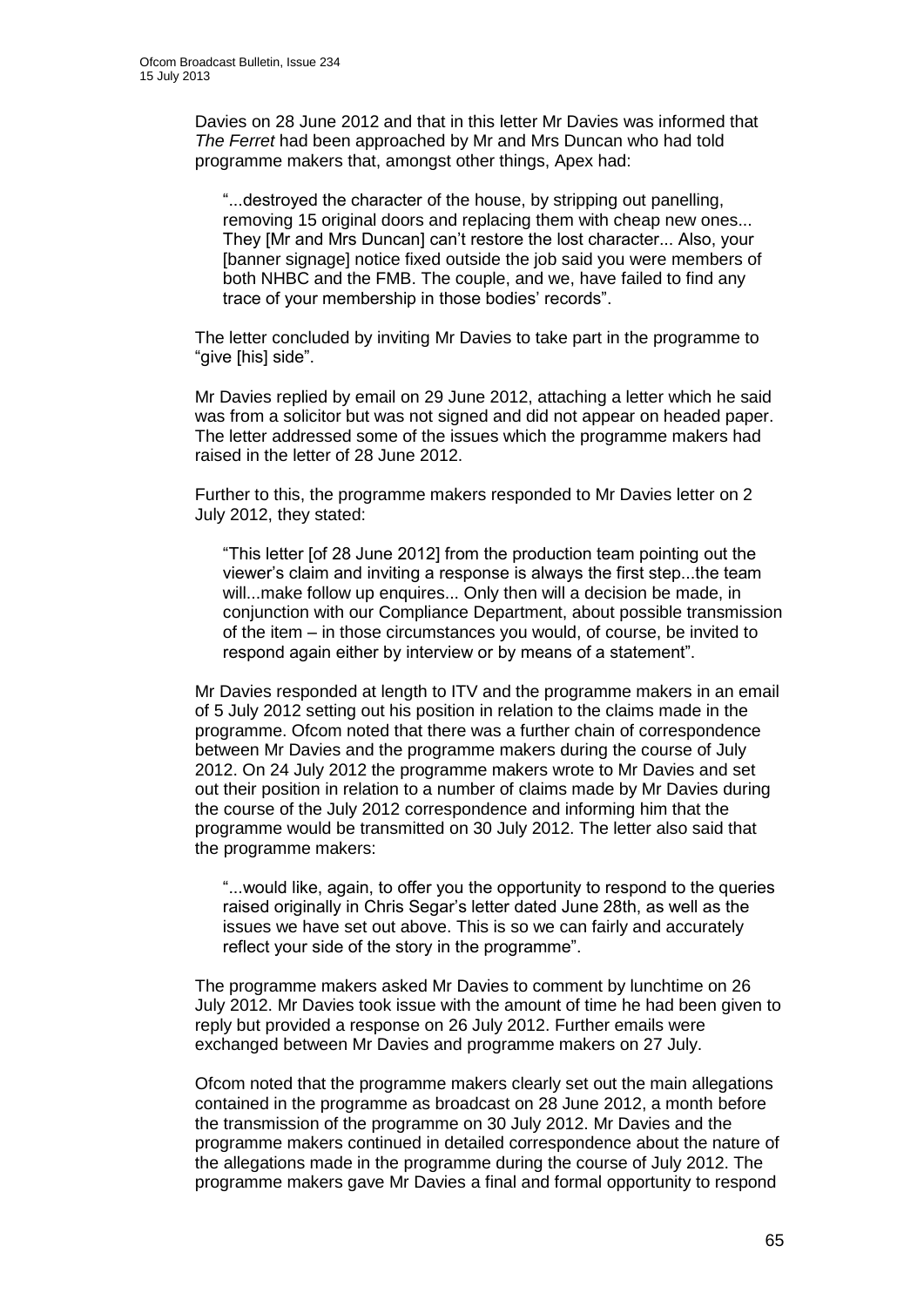on 24 July and asked him to respond by 26 July. Ofcom considered that given the protracted correspondence that had preceded this letter, Mr Davies was well aware of the allegations in the programme and had previously answered them in great detail, Ofcom therefore considered that he had been given an appropriate and timely opportunity to respond to them. Ofcom found that the detailed correspondence between Mr Davies and the programme makers showed that his emails had not been ignored.

Ofcom's decision is that, in the circumstance of this case, the broadcaster had given Mr Davies an appropriate and timely opportunity to respond to the significant allegations made in the programme

 Ofcom next considered Mr Davies' complaint that Mr Duncan had an "inhouse contact" with a journalist at *The Ferret* and that he had supplied a "witness statement" as evidence to this effect, which was ignored by programme makers. Mr Davies complained that the programme was "bias [sic] and corrupt" as a result.

In considering this aspect of Mr Davies complaint Ofcom took account of Practice 7.2 and Practice 7.9. Practice 7.2 states that broadcasters and programme makers should be fair in their dealings with potential contributors to programmes unless, exceptionally, it is justified to do otherwise. Practice 7.9 is set out in head a) above.

Ofcom first considered the "witness statement" that was provided by Mr Davies to programme makers. This was in the form of a handwritten note from an individual who had worked on Mr Duncan's property for Apex and was addressed to Mr Davies. The note stated:

"I specifically remember a conversation that I had with Mr Duncan where he brought up in conversation that he (Mr Duncan) confirmed he knows he's got connections with someone from the Ferret (consumer programme)."

The letter was dated 3 July 2012 but appears to have been provided to the programme makers on 26 July 2012. Mr Davies first made the allegation that Mr Duncan had an "in-house" contact with the Ferret in an email of 29 June 2012 which stated:

"One must add that it is common knowledge that Mr Duncan (the consumer who has complained) has in house contact with a member of staff from the ferret team therefore we believe that it is a bias and one sided view".

On 2 July the programme makers responded to Mr Davies' allegation, they stated that:

"I must refute your claim that Mr Duncan has "in-house contact" with a member of the team. I can assure you that no one here has ever heard of Mr Duncan, or his family or his dispute with you, prior to his first contact with us a fortnight ago".

ITV again denied that Mr Duncan had any connections with The Ferret in letters to Mr Davies on 9 July and 24 July, and subsequently in their representations to Ofcom. Ofcom also noted that in the programme, although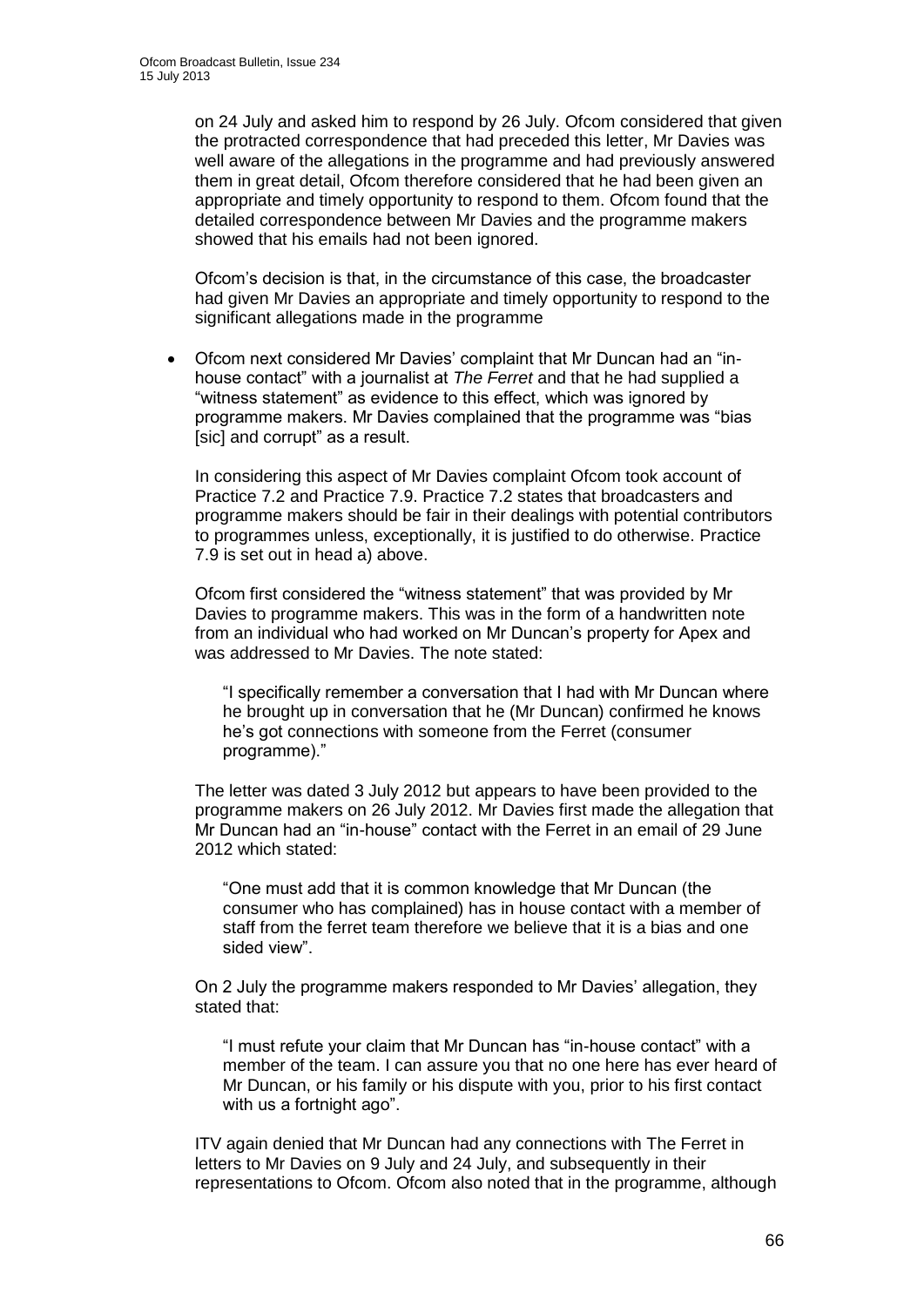the allegation of the "in-house contact" was not referred to explicitly, Mr Davies' position that the programme was biased was referred to in the programme:

*"[Mr Davies] has complained to ITV's head office about The Ferret, accusing us of biased and corrupt reporting. Gareth Davies added that Apex's position had not been given the same level of consideration as Mr Duncan's unfounded allegations...".* 

Ofcom noted that ITV denied that there was any pre-existing contact between Mr Duncan and the programme makers on a number of occasions. In light of the conflicting claims, Ofcom does not reach a view on this point. However, Ofcom considered that Mr Davies' position in relation to whether the programme was biased was fairly reflected in the programme and that viewers would have understood Mr Davies' position in this regard.

#### Unwarranted infringement of Privacy

In Ofcom's view, the individual's right to privacy has to be balanced against the competing rights of the broadcasters to freedom of expression. Neither right as such has precedence over the other and where there is a conflict between the two, it is necessary to intensely focus on the comparative importance of the specific rights. Any justification for interfering with or restricting each right must be taken into account and any interference or restriction must be proportionate.

This is reflected in how Ofcom applies Rule 8.1 of the Code which states that any infringement of privacy in programmes, or in connection with obtaining material included in programmes, must be warranted.

c) Ofcom considered the complaint that Mr Davies' privacy was unwarrantably infringed in connection with obtaining of material included in the programme and the programme as broadcast in that the reporter filmed footage of the outside of his house.

In considering whether or not Mr Davies' privacy was unwarrantably infringed in the making of the programme, Ofcom had regard to Practice 8.5 of the Code which states that any infringement of privacy in the making of a programme should be with the person's and or organisation's consent, unless it is warranted. Ofcom also had regard to Practice 8.4 of the Code which states that broadcasters should ensure that images filmed in a public place are not so private that prior consent is required, unless broadcasting without their consent is warranted. It also had regard to Practice 8.9 which states that the means of obtaining material must be proportionate in all the circumstances and in particular to the subject matter of the programme.

In order to establish whether or not Mr Davies' privacy was unwarrantably infringed in this respect, Ofcom first assessed the extent to which he had a legitimate expectation of privacy in respect of the filming of his home.

Ofcom noted that the broadcast footage in question, which appeared to Ofcom to have been filmed openly by the programme makers, comprised of two images of Mr Davies' home. This footage was confined to two exterior shots of the property, which did not appear to be to be hidden from view in any way, filmed from the public highway. In one shot, the front of the detached property was shown in wide shot, while in the second shot, the side and roof of the property were visible. In its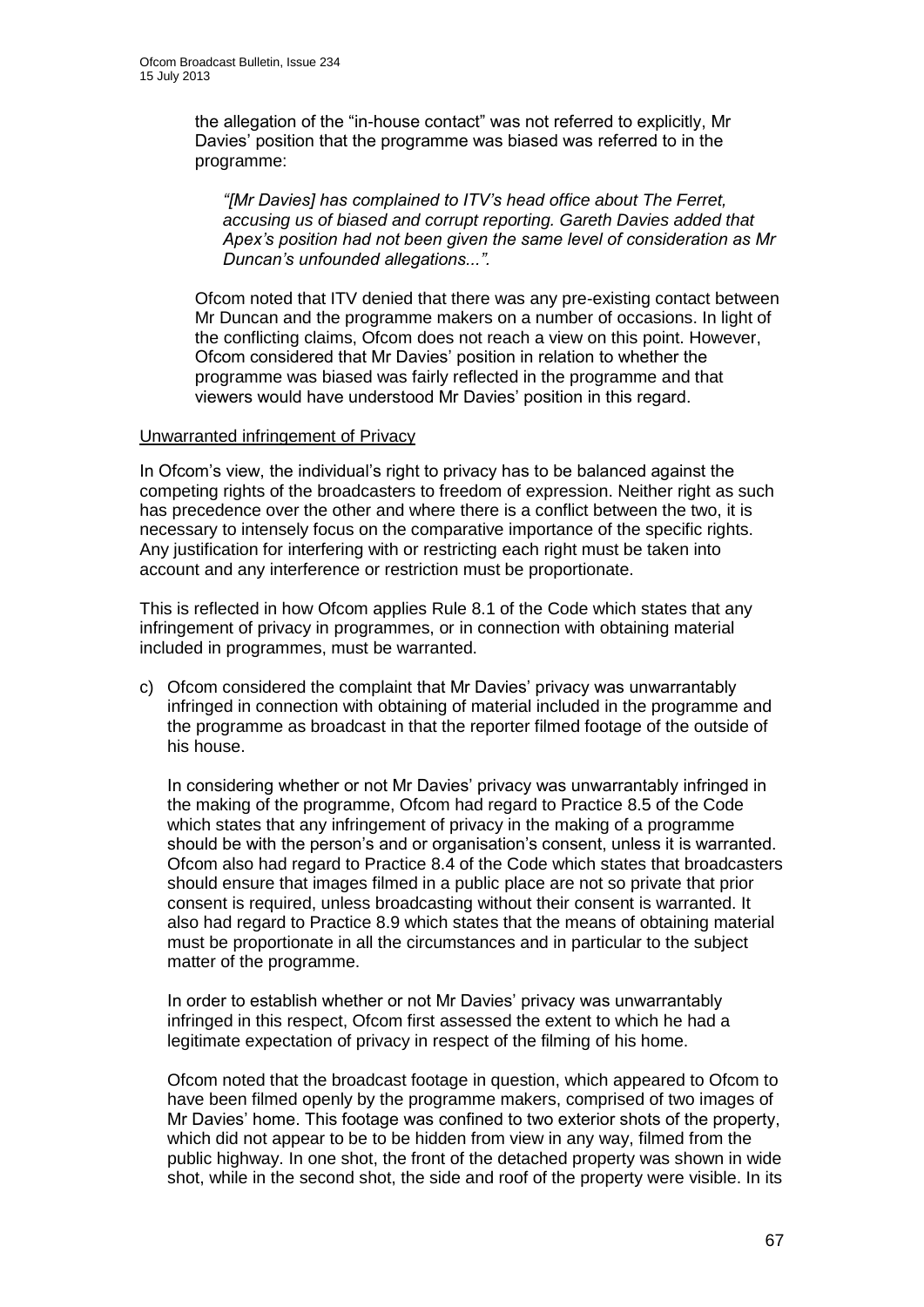submission to Ofcom, the broadcaster stated that the footage filmed did not include any footage of Mr Davies, his family or their family life. Ofcom noted that Mr Davies' home was also his business' registered address and that it was listed on his website and in online directories.

Ofcom recognised that the filming of an individual's home may in some circumstances give rise to an expectation of privacy. However, in light of the factors set out above, Ofcom considered that the filming, which was conducted openly and from the public highway, did not capture any information relating to Mr Davies (or his family) that could reasonably be regarded as private or sensitive in nature or attracting a degree of privacy in these circumstances. For these reasons, Ofcom considered that Mr Davies did not have a legitimate expectation of privacy in connection with the obtaining of the footage of the exteriors of his house. Given this conclusion, it was not necessary for Ofcom to consider whether any infringement in to Mr Davies' privacy was warranted.

Ofcom considered, therefore, that there was no unwarranted infringement of Mr Davies' privacy in connection with the obtaining of material included in the programme as broadcast.

d) Ofcom next considered Mr Davies' complaint that his privacy was unwarrantably infringed in that footage of the outside of his house was included in the programme as broadcast.

In considering this complaint, Ofcom had regard to Practice 8.2 of the Code which states that information which discloses the location of a person's home or family should not be revealed without permission unless it is warranted. Ofcom also had regard to Practice 8.6 of the Code which states that if the broadcast of a programme would infringe the privacy of a person or organisation, consent should be obtained before the relevant material is broadcast, unless the infringement of privacy is warranted.

In considering whether or not Mr Davies' privacy was unwarrantably infringed in the programme as broadcast, Ofcom assessed the extent to which he had a legitimate expectation in relation to the footage of his house broadcast in the programme.

Again, as noted in head b) above, Ofcom noted the footage of Mr Davies' house included in the programme. In particular, it noted that the footage comprised of two exterior shots of the property: one shot of the front of the detached property was shown in wide shot while in the second shot only the side and roof of the property were visible. Ofcom noted the footage included in the programme constituted two shots of Mr Davies' home, filmed from a public highway showing Mr Davies' home from the front and from the side. It also noted that in the first shot Mr Segar was shown in the foreground of the shot explaining that the programme makers had contacted Mr Davies, whose business was based in Cymmer, Port Talbot and he had accused the programme of "*bias and corrupt reporting*". The front of Mr Davies' property was visible in the background of the shot. In the second shot, Mr Segar was seen in the foreground reading a statement from Mr Davies, the side and roof of Mr Davies' property was visible in the background.

Ofcom also considered whether the programme as broadcast disclosed the location of Mr Davies' family home. Ofcom noted that while the programme did indicate that the property was in Cymmer, Port Talbot, neither the footage of the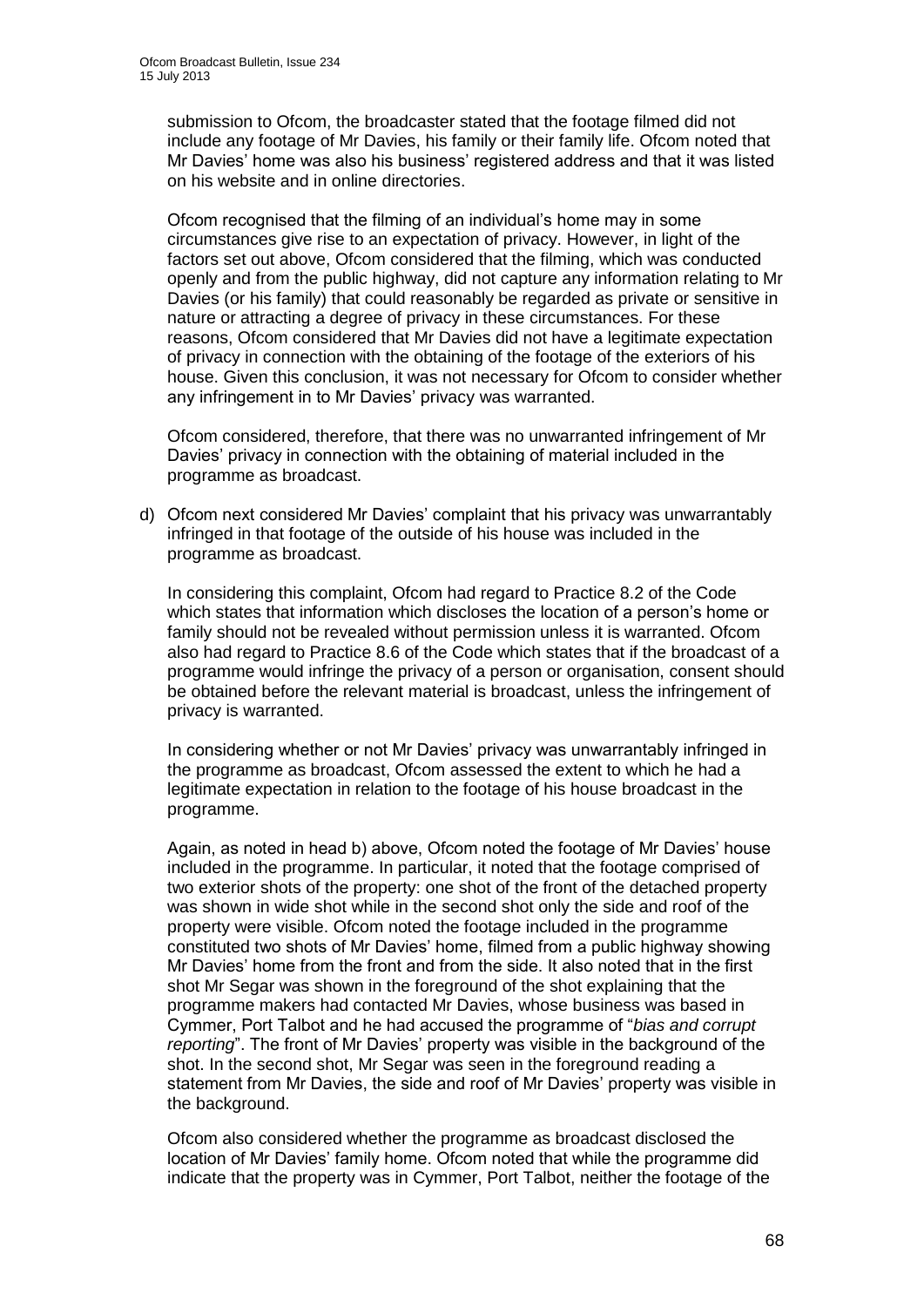property nor the commentary indicated either the house name/number or the name of the street on which it is located. Ofcom concluded that the location of Mr Davies' property was not disclosed in the programme. Ofcom noted in any event that Mr Davies address was displayed on Apex's website as the company's address and that he had therefore placed these details in the public domain.

Ofcom noted the context of the footage, which explained where Mr Davies' business was located and showed Mr Segar reading from a statement from Mr Davies. No details of Mr Davies' private life were referred to and this footage was included solely in relation to Mr Davies' business, Apex. Ofcom also took into account that that the location of Mr Davies' property was not disclosed in the programme and that its address was already in the public domain.

Ofcom recognised that the filming and subsequent broadcast of footage of an individual's home may give rise to an expectation of privacy however for the reasons set out above Ofcom considered that in the particular circumstance of this case, Mr Davies had no expectation of privacy in relation to the footage of his home that was broadcast.

Given this conclusion, it was not necessary for Ofcom to consider whether any infringement in to Mr Davies' privacy was warranted.

Given all the factors referred to above, Ofcom concluded that Mr Davies did not have a legitimate expectation of privacy in the broadcast of footage of his house in the programme. Ofcom concluded therefore that there had been no unwarranted infringement of Mr Davies' privacy in the broadcast of the programmes.

**Accordingly, Ofcom has not upheld Mr Davies' complaint of unfair treatment and of unwarranted infringement of privacy in connection with the obtaining of material included in the programme and in the programme as broadcast.**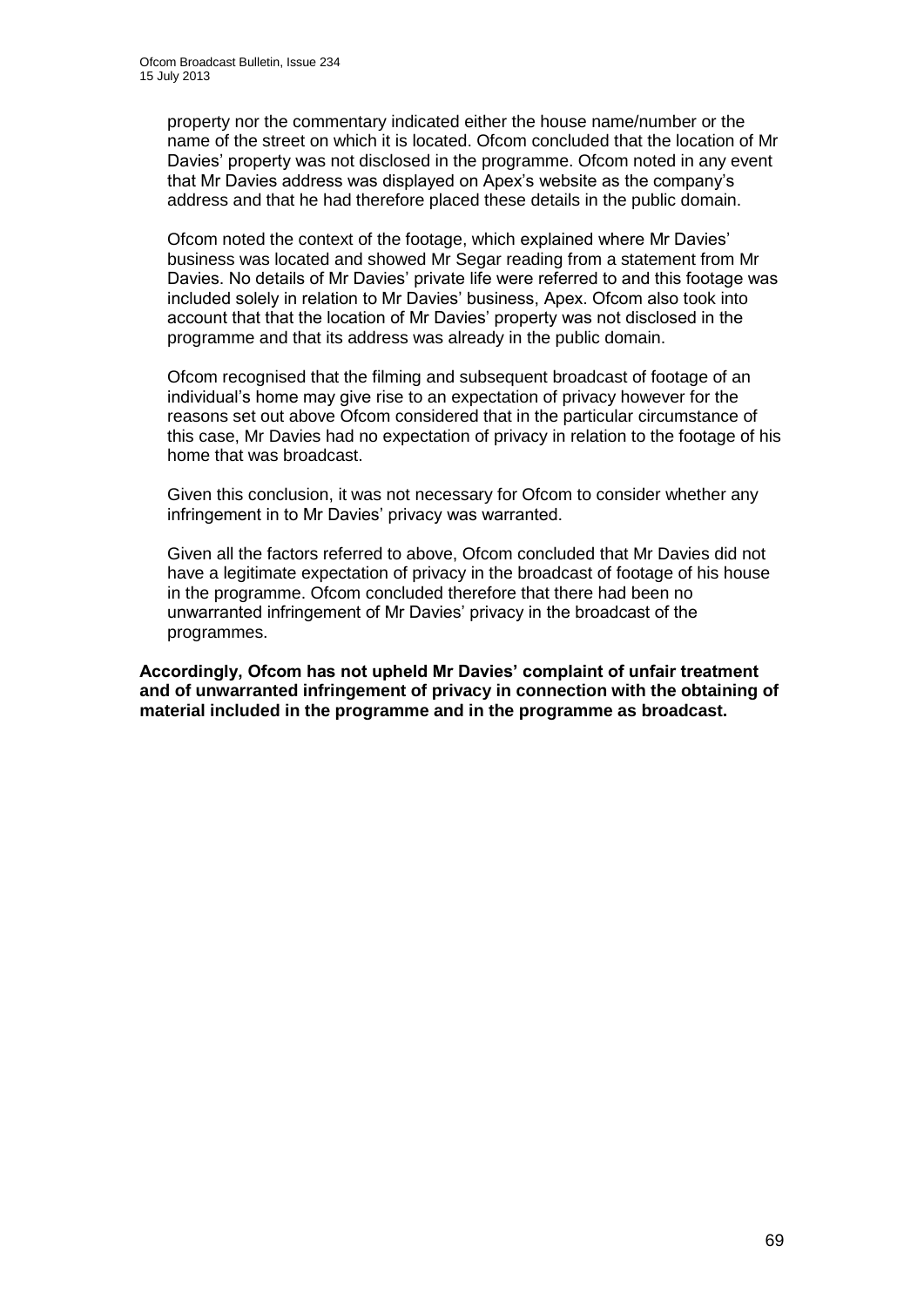# **Other Programmes Not in Breach**

## **Up to 1 July 2013**

| <b>Programme</b> | <b>Broadcaster</b> | <b>Transmission</b><br>Date | <b>Categories</b>               |
|------------------|--------------------|-----------------------------|---------------------------------|
| Good Afternoon   | Gateway 97.8<br>FM | 15/05/2013                  | Due impartiality/bias           |
| <b>Skint</b>     | Channel 4          | 13/05/2013                  | Generally accepted<br>standards |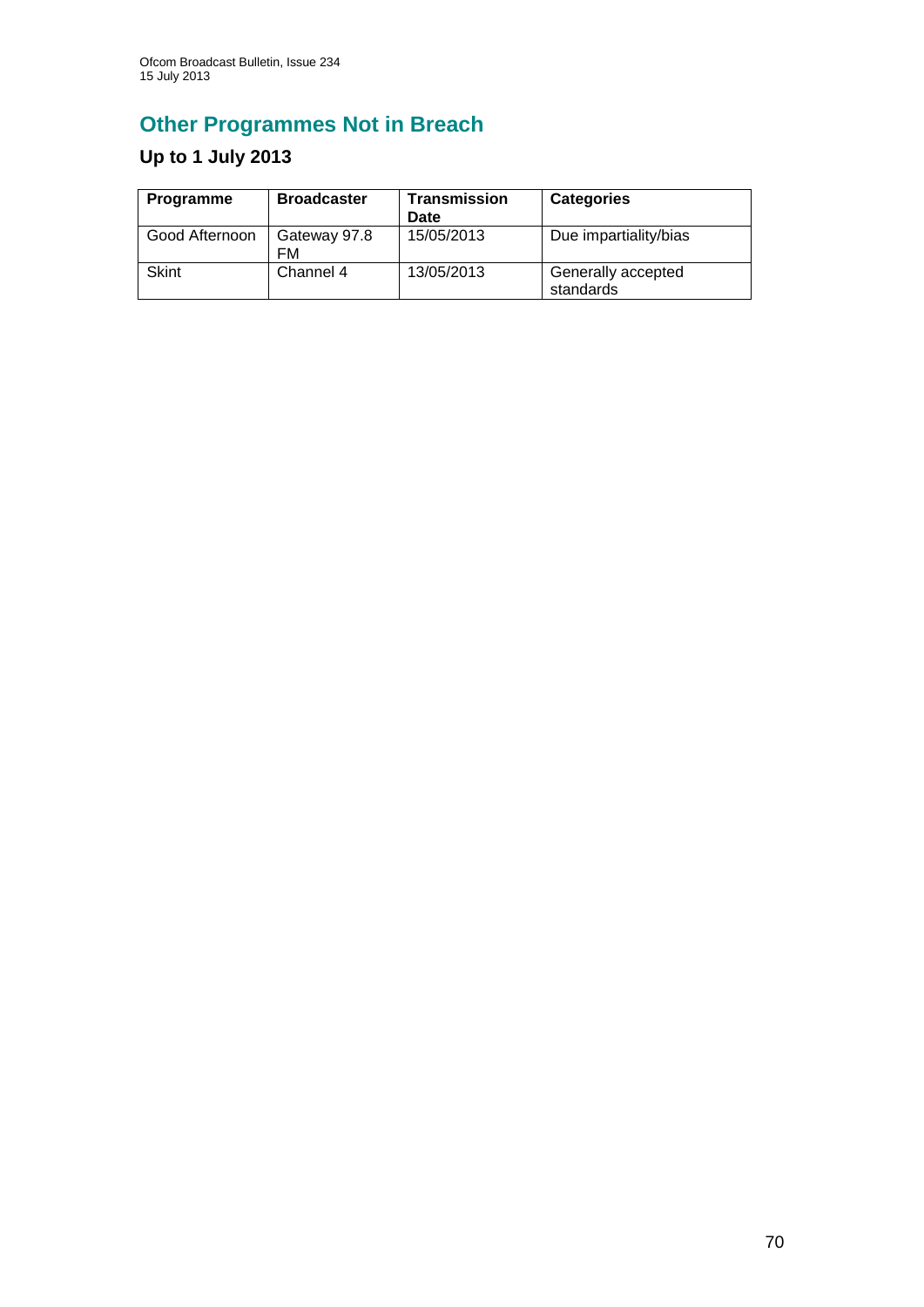## **Complaints Assessed, not Investigated**

### **Between 18 June and 1 July 2013**

This is a list of complaints that, after careful assessment, Ofcom has decided not to pursue because they did not raise issues warranting investigation.

| Programme                | <b>Broadcaster</b>          | <b>Transmission</b><br><b>Date</b> | <b>Categories</b>                           | <b>Number of</b><br>complaints |
|--------------------------|-----------------------------|------------------------------------|---------------------------------------------|--------------------------------|
| 10 O'Clock Live          | Channel 4                   | 05/06/2013                         | Generally accepted<br>standards             | 2                              |
| 24 Hours in A&E          | Channel 4                   | 19/06/2013                         | Fairness                                    | 1                              |
| Absolute 80s             | Absolute 80s                | n/a                                | Outside of remit /                          | 1                              |
| Adult programming        | Various                     | 15/06/2013                         | other<br>Outside of remit /                 | 1                              |
|                          |                             |                                    | other                                       |                                |
| Advertisements           | Sky Sports 3                | 21/06/2013                         | Advertising<br>scheduling                   | 1                              |
| <b>Airport Live</b>      | BBC <sub>2</sub>            | 18/06/2013                         | Outside of remit /<br>other                 | $\mathbf{1}$                   |
| Alan Carr: Chatty Man    | Channel 4                   | 31/05/2013                         | Generally accepted<br>standards             | 1                              |
| <b>ARY News</b>          | <b>ARY News</b>             | 12/05/2013                         | Generally accepted<br>standards             | $\mathbf{1}$                   |
| <b>BBC News</b>          | <b>BBC News</b>             | n/a                                | Outside of remit /<br>other                 | $\mathbf{1}$                   |
| <b>BBC News</b>          | <b>BBC Radio 2</b>          | 27/06/2013                         | Race<br>discrimination/offence              | 1                              |
| <b>BBC News</b>          | <b>BBC Radio 4</b>          | 27/06/2013                         | Race<br>discrimination/offence              | $\mathbf{1}$                   |
| <b>BBC News at Six</b>   | BBC <sub>1</sub>            | 11/06/2013                         | Violence and<br>dangerous behaviour         | 1                              |
| <b>BBC News at Ten</b>   | BBC <sub>1</sub>            | 27/06/2013                         | Outside of remit /<br>other                 | $\mathbf{1}$                   |
| <b>BET: Black Ent Tv</b> | <b>BET: Black Ent</b><br>TV | 23/06/2013                         | Race<br>discrimination/offence              | $\overline{1}$                 |
| <b>Big Brother</b>       | Channel 5                   | 13/06/2013                         | Offensive language                          | $\mathbf{1}$                   |
| <b>Big Brother</b>       | Channel 5                   | 15/06/2013                         | Race<br>discrimination/offence              | $\mathbf{1}$                   |
| <b>Big Brother</b>       | Channel 5                   | 16/06/2013                         | Generally accepted<br>standards             | $\mathbf{1}$                   |
| <b>Big Brother</b>       | Channel 5                   | 18/06/2013                         | Offensive language                          | 6                              |
| <b>Big Brother</b>       | Channel 5                   | 18/06/2013                         | Religious/Beliefs<br>discrimination/offence | 1                              |
| <b>Big Brother</b>       | Channel 5                   | 20/06/2013                         | Generally accepted<br>standards             | 4                              |
| <b>Big Brother</b>       | Channel 5                   | 21/06/2013                         | Offensive language                          | $\mathbf{1}$                   |
| <b>Big Brother</b>       | Channel 5                   | 24/06/2013                         | Race<br>discrimination/offence              | 1                              |
| <b>Big Brother</b>       | Channel 5                   | 26/06/2013                         | Generally accepted<br>standards             | 5                              |
| <b>Big Brother</b>       | Channel 5                   | 27/06/2013                         | Generally accepted<br>standards             | 9                              |
| <b>Big Brother</b>       | Channel 5                   | 27/06/2013                         | Harm                                        | $\mathbf{1}$                   |
| <b>Big Brother</b>       | Channel 5                   | n/a                                | Product placement                           | 1                              |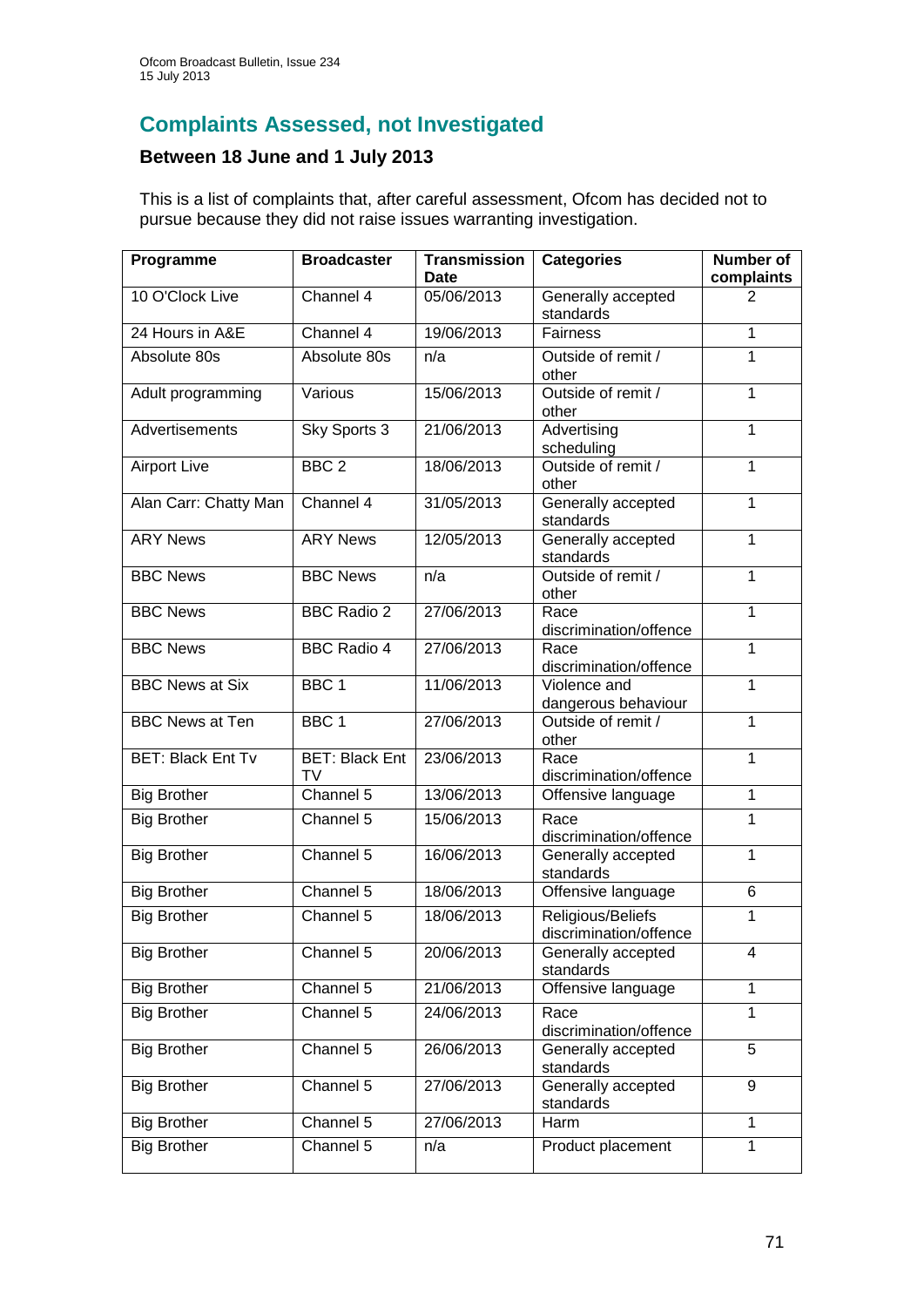| Big Brother's Bit on<br>the Side                 | Channel 5                            | 20/06/2013 | Generally accepted<br>standards             | 1              |
|--------------------------------------------------|--------------------------------------|------------|---------------------------------------------|----------------|
| <b>Bigger than Katy</b><br>Perry                 | <b>Sky Living</b>                    | 30/05/2013 | Scheduling                                  | 1              |
| <b>Breakfast</b>                                 | BBC <sub>1</sub>                     | 20/06/2013 | Generally accepted<br>standards             | 1              |
| <b>Breakfast</b>                                 | BBC <sub>1</sub>                     | 22/06/2013 | Generally accepted<br>standards             | 1              |
| <b>Breakfast Show</b>                            | <b>BBC Radio</b><br><b>Berkshire</b> | 12/06/2013 | Outside of remit /<br>other                 | 1              |
| <b>Breakfast Show</b>                            | Jack FM                              | 13/06/2013 | Generally accepted<br>standards             | 1              |
| <b>Breakfast Show</b>                            | Kings Lynn FM                        | 13/06/2013 | Offensive language                          | 1              |
| Channel 4 News                                   | Channel 4                            | 28/05/2013 | Generally accepted<br>standards             | 1              |
| Channel 4 News                                   | Channel $4$                          | 29/05/2013 | Due impartiality/bias                       | 1              |
| <b>Channel 4 News</b>                            | Channel 4                            | 03/06/2013 | Due impartiality/bias                       | 1              |
| <b>Channel 4 News</b>                            | Channel 4                            | 20/06/2013 | <b>Nudity</b>                               | 1              |
| <b>Channel 4 News</b>                            | Channel 4                            | 21/06/2013 | Generally accepted<br>standards             | 1              |
| <b>Channel 4 News</b>                            | Channel 4                            | 27/06/2013 | Due impartiality/bias                       | 1              |
| Charity appeal                                   | <b>ATN Bangla</b>                    | 12/05/2013 | Religious/Beliefs<br>discrimination/offence | 1              |
| Chefs: Put Your Menu<br>Where Your Mouth is      | BBC <sub>2</sub>                     | 18/06/2013 | Offensive language                          | 1              |
| City of God                                      | <b>Sky Movies</b><br>Select          | 24/06/2013 | Generally accepted<br>standards             | 1              |
| Cleanskin                                        | <b>Sky Thriller</b>                  | 18/06/2013 | Generally accepted<br>standards             | 1              |
| Competition                                      | <b>True Movies</b>                   | 12/06/2013 | Generally accepted<br>standards             | 1              |
| Confessions of an<br>Alien Abductee              | Channel 4                            | 13/06/2013 | Generally accepted<br>standards             | 3              |
| Continuity<br>announcement                       | Channel 4                            | 24/06/2013 | Generally accepted<br>standards             | 1              |
| Copping Off (trailer)                            | <b>BBC Radio 1</b>                   | 23/06/2013 | Sexual material                             | 1              |
| <b>Coronation Street</b>                         | <b>ITV</b>                           | 12/04/2013 | Undue prominence                            | 1              |
| <b>Coronation Street</b>                         | <b>ITV</b>                           | 17/06/2013 | Drugs, smoking,<br>solvents or alcohol      | 1              |
| <b>Coronation Street</b>                         | <b>ITV</b>                           | 19/06/2013 | Drugs, smoking,<br>solvents or alcohol      | 1              |
| <b>Coronation Street</b>                         | <b>ITV</b>                           | 21/06/2013 | Product placement                           | 1              |
| <b>Coronation Street</b>                         | <b>ITV</b>                           | 24/06/2013 | Promotion of<br>products/services           | $\overline{2}$ |
| <b>Coronation Street</b>                         | ITV <sub>2</sub>                     | 24/06/2013 | Violence and<br>dangerous behaviour         | 1              |
| <b>Crimes That Shook</b><br><b>Britain</b>       | Crime<br>Investigation<br>Network    | 18/06/2013 | Generally accepted<br>standards             | 1              |
| Crimewatch<br>Roadshow                           | BBC <sub>1</sub>                     | 21/06/2013 | Generally accepted<br>standards             | 1              |
| Derren Brown                                     | Channel 4                            | 23/06/2013 | Crime                                       | 1              |
| Dettol's sponsorship<br>of You've Been<br>Framed | <b>ITV</b>                           | 22/06/2013 | Sponsorship credits                         | 1              |
| Dickinson's Real Deal                            | <b>ITV</b>                           | 01/07/2013 | Competitions                                | $\mathbf{1}$   |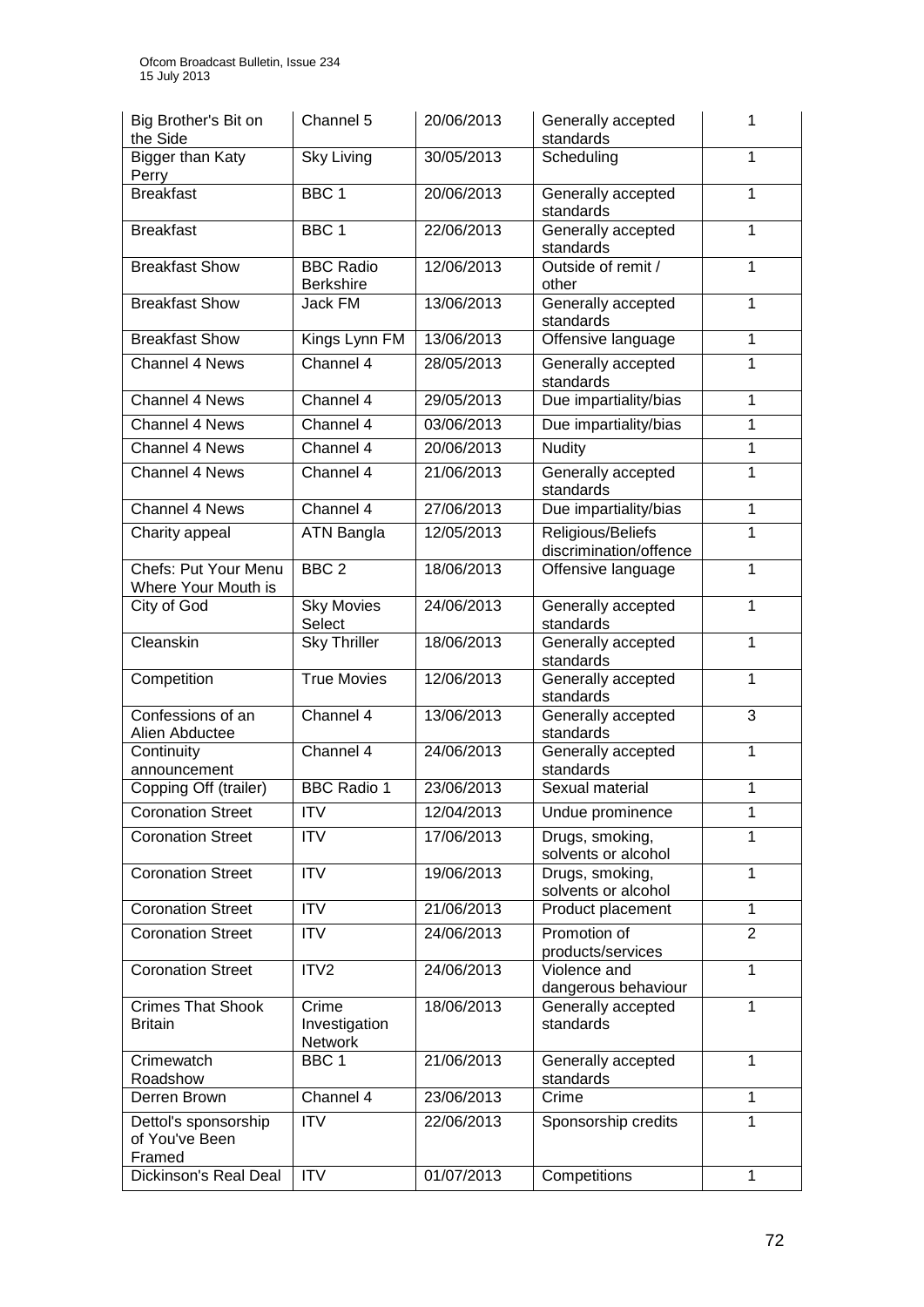| Doctors                                                                 | BBC <sub>1</sub>    | 31/05/2013 | Scheduling                             | 1              |
|-------------------------------------------------------------------------|---------------------|------------|----------------------------------------|----------------|
| <b>Drivetime</b>                                                        | Talksport           | 21/06/2013 | Race<br>discrimination/offence         | 1              |
| EastEnders                                                              | BBC <sub>1</sub>    | 14/06/2013 | Outside of remit /<br>other            | 1              |
| EastEnders                                                              | BBC 1               | 25/06/2013 | Drugs, smoking,<br>solvents or alcohol | 1              |
| <b>Eddie Stobart: Trucks</b><br>and Trailers                            | Channel 5           | 21/06/2013 | Offensive language                     | 1              |
| <b>Embarassing Bodies</b>                                               | Really              | 18/06/2013 | Generally accepted<br>standards        | 1              |
| <b>Embarrasing Bodies</b>                                               | Channel 4           | n/a        | Generally accepted<br>standards        | 1              |
| <b>Embarrassing Bodies</b>                                              | Channel 4           | 04/06/2013 | <b>Nudity</b>                          | 5              |
| <b>Embarrassing Bodies</b>                                              | Channel 4           | 11/06/2013 | Scheduling                             | 3              |
| Emmerdale                                                               | <b>ITV</b>          | 19/06/2013 | Generally accepted<br>standards        | 1              |
| Emmerdale                                                               | <b>ITV</b>          | 27/06/2013 | Outside of remit /<br>other            | 1              |
| <b>Extraordinary People:</b><br>My Face Is Eating Me<br>Alive (trailer) | Channel 5           | 13/06/2013 | Generally accepted<br>standards        | $\overline{2}$ |
| <b>Extraordinary People:</b><br>My Face Is Eating Me<br>Alive (trailer) | Channel 5           | 16/06/2013 | Scheduling                             | 1              |
| <b>Extraordinary People:</b><br>My Face Is Eating Me<br>Alive (trailer) | Channel 5           | n/a        | Scheduling                             | 1              |
| Eye Spy                                                                 | Channel 4           | 27/06/2013 | Race<br>discrimination/offence         | 1              |
| <b>Fareed Zakaria GPS</b>                                               | <b>CNN</b>          | 16/06/2013 | 1<br>Scheduling                        |                |
| <b>Fox News</b>                                                         | <b>Fox News</b>     | n/a        | Race<br>discrimination/offence         | 1              |
| Foxy Bingo's<br>sponsorship of The<br>Jeremy Kyle Show                  | <b>ITV</b>          | n/a        | Scheduling                             | 1              |
| Free Speech                                                             | BBC <sub>3</sub>    | 12/06/2013 | Outside of remit /<br>1<br>other       |                |
| French Open Tennis<br>2013                                              | ITV4                | 07/06/2013 | 1<br>Generally accepted<br>standards   |                |
| Gemma Cairney                                                           | <b>BBC Radio 1</b>  | 22/06/2013 | Scheduling<br>1                        |                |
| <b>Geo News</b>                                                         | Geo TV              | 21/05/2013 | Generally accepted<br>standards        | 1              |
| Geoff Lloyd's<br>Hometime Show                                          | Absolute Radio      | 25/06/2013 | 1<br>Age<br>discrimination/offence     |                |
| Ghostbusters                                                            | $5*$                | 15/06/2013 | Offensive language                     | 1              |
| Gurbani Vichar                                                          | <b>Kismat Radio</b> | n/a        | 3<br>Format                            |                |
| <b>Happy Families</b>                                                   | <b>ITV</b>          | 13/06/2013 | 1<br>Information/warnings              |                |
| Happy Families                                                          | <b>ITV</b>          | 20/06/2013 | Under 18s in<br>1<br>programmes        |                |
| <b>Happy Families</b>                                                   | <b>ITV</b>          | 27/06/2013 | Under 18s in<br>1<br>programmes        |                |
| Hart of Dixie                                                           | Really              | 10/06/2013 | Generally accepted<br>standards        | 1              |
| Heresy                                                                  | BBC Radio 4         | 20/06/2013 | Generally accepted<br>standards        | 1              |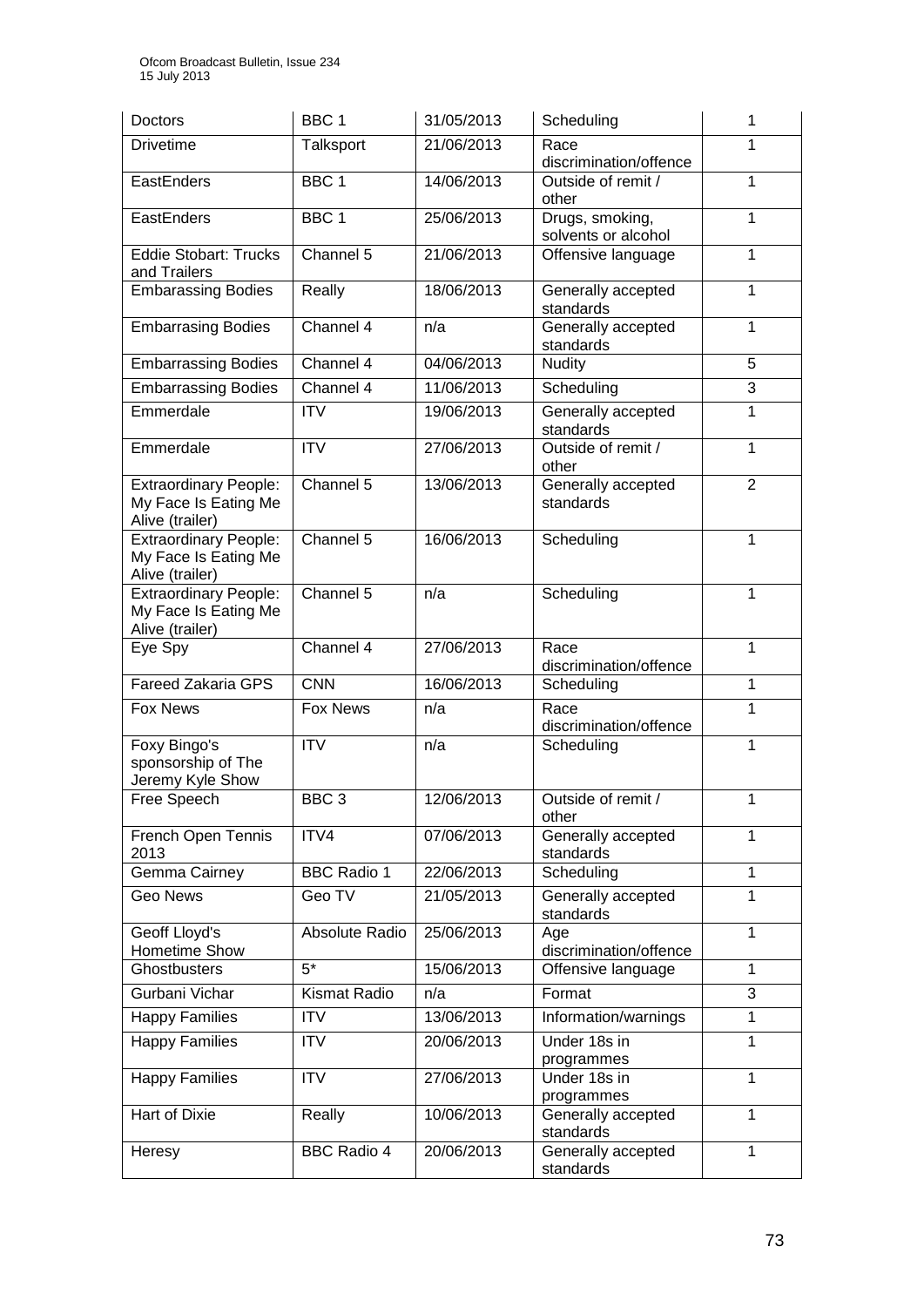| <b>Holby City</b>                                      | BBC <sub>1</sub>            | 25/06/2013 | <b>Disability</b><br>discrimination/offence      | 1              |
|--------------------------------------------------------|-----------------------------|------------|--------------------------------------------------|----------------|
| Hollyoaks Omnibus                                      | Channel 4                   | 16/06/2013 | Product placement                                | $\mathbf{1}$   |
| Horizon                                                | BBC <sub>2</sub>            | 19/06/2013 | Outside of remit /<br>other                      | $\overline{2}$ |
| How I Met Your<br>Mother                               | E <sub>4</sub>              | 18/06/2013 | Offensive language                               | $\mathbf{1}$   |
| <b>International Football</b>                          | $\overline{IV}$             | 02/06/2013 | Advertising/editorial<br>distinction             | $\mathbf{1}$   |
| <b>International Football</b>                          | <b>UTV</b>                  | 02/06/2013 | Advertising/editorial<br>distinction             | 1              |
| <b>ITN News</b>                                        | $\overline{IV}$             | 11/06/2013 | Due accuracy                                     | 1              |
| <b>ITV News and</b><br>Weather                         | <b>ITV</b>                  | 26/06/2013 | Generally accepted<br>standards                  | $\mathbf{1}$   |
| ITV News at Ten and<br>Weather                         | <b>ITV</b>                  | 11/06/2013 | Due accuracy                                     | $\overline{2}$ |
| <b>ITV News Central</b>                                | <b>ITV Central</b>          | 20/06/2013 | Outside of remit /<br>other                      | $\mathbf{1}$   |
| <b>ITV Sport (trailer)</b>                             | ITV4                        | 30/06/2013 | Materially misleading                            | $\mathbf{1}$   |
| <b>Khara Sach</b>                                      | <b>ARY News</b>             | 28/05/2013 | Generally accepted<br>standards                  | $\overline{1}$ |
| Kourtney and Kim<br>Take Miami                         | E!                          | 16/06/2013 | Animal welfare                                   | $\overline{2}$ |
| Le Mans 24 Hours<br>Qualifying                         | <b>British</b><br>Eurosport | 19/06/2013 | Outside of remit /<br>other                      | $\overline{1}$ |
| Live at the Apollo                                     | BBC <sub>1</sub>            | 09/06/2013 | Generally accepted<br>standards                  | $\mathbf{1}$   |
| LIVE The Derby                                         | Channel 4                   | 01/06/2013 | Gender<br>discrimination/offence                 | $\mathbf{1}$   |
| Loose Women                                            | <b>ITV</b>                  | 11/06/2013 | $\mathbf{1}$<br>Generally accepted<br>standards  |                |
| Loose Women                                            | <b>ITV</b>                  | 17/06/2013 | $\mathbf{1}$<br>Due accuracy                     |                |
| Loose Women                                            | <b>ITV</b>                  | 17/06/2013 | Promotion of<br>1<br>products/services           |                |
| Lorraine                                               | <b>ITV</b>                  | 21/06/2013 | $\mathbf{1}$<br>Offensive language               |                |
| <b>Lost and Delirious</b>                              | More Than<br>Movies         | 15/06/2013 | Outside of remit /<br>other                      | $\overline{1}$ |
| Match of the Day Live                                  | BBC <sub>3</sub>            | 19/06/2013 | Product placement                                | 1              |
| Match of the Day Live                                  | BBC <sub>3</sub>            | 20/06/2013 | Generally accepted<br>standards                  | $\mathbf{1}$   |
| Micro Monsters with<br>David Attenborough<br>(trailer) | Sky1                        | 15/06/2013 | Generally accepted<br>standards                  | $\mathbf{1}$   |
| Mid Mornings with<br>Miss Rach                         | <b>Team Rock</b><br>Radio   | 21/06/2012 | Offensive language                               | 1              |
| Mindhunters                                            | <b>TCM</b>                  | 31/05/2013 | Scheduling                                       | $\mathbf{1}$   |
| Miranda                                                | BBC <sub>1</sub>            | 27/05/2013 | Sexual material<br>1                             |                |
| Mock the Week                                          | BBC <sub>2</sub>            | 16/06/2013 | $\overline{2}$<br>Race<br>discrimination/offence |                |
| Mock the Week                                          | BBC <sub>2</sub>            | 20/06/2013 | Transgender<br>discrimination/offence            | 1              |
| Motive                                                 | Universal HD                | 16/06/2013 | Violence and<br>1<br>dangerous behaviour         |                |
| My Parents Are Aliens                                  | <b>CITV</b>                 | 25/06/2013 | Sexual material                                  | $\mathbf{1}$   |
| Natural World                                          | BBC <sub>2</sub>            | 15/06/2013 | Animal welfare<br>1                              |                |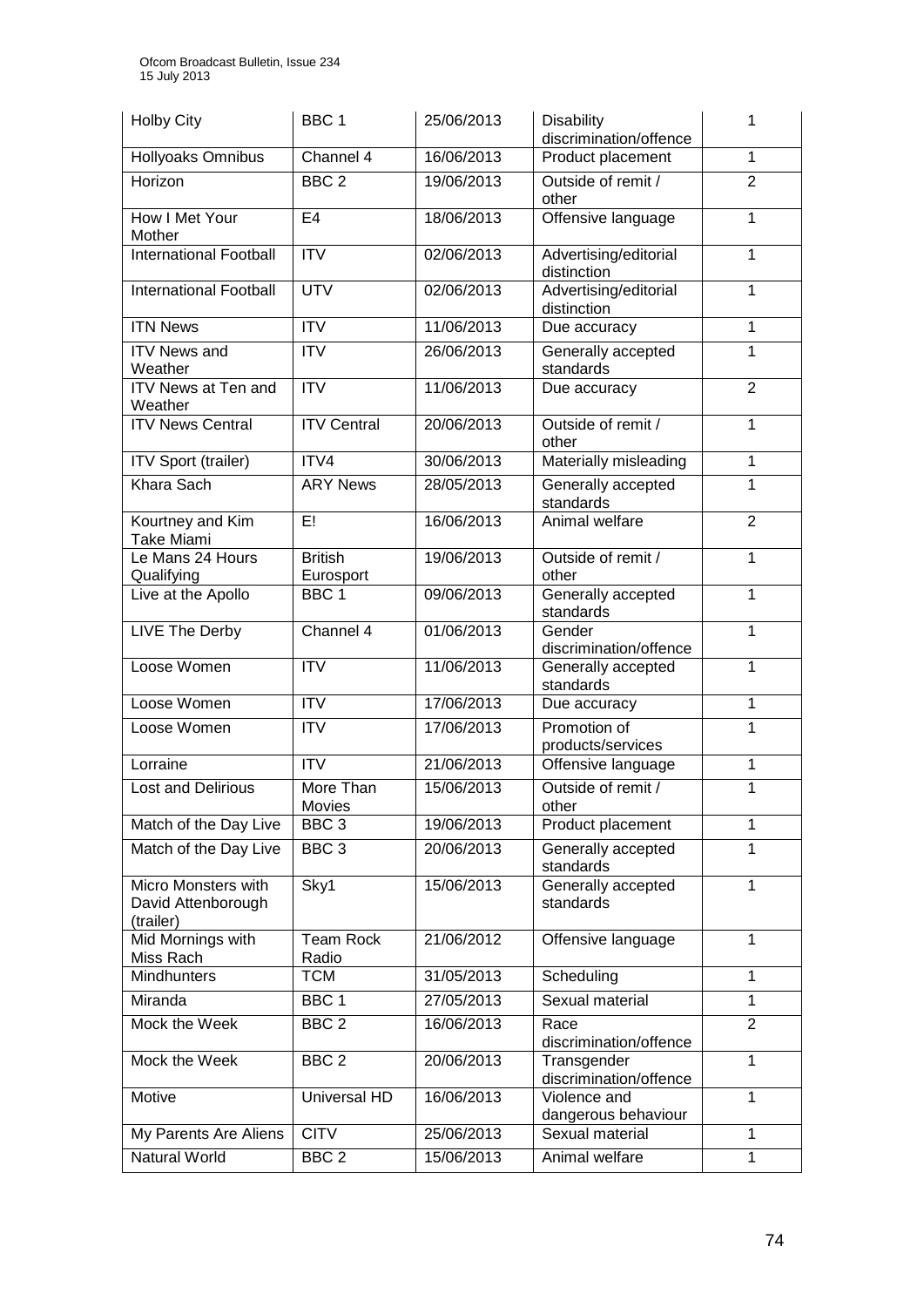| <b>NCIS: Los Angeles</b>                                                      | Sky1                 | 16/06/2013 | Generally accepted<br>standards                  | 1              |
|-------------------------------------------------------------------------------|----------------------|------------|--------------------------------------------------|----------------|
| Neighbours (trailer)                                                          | Channel 5            | 22/06/2013 | Scheduling                                       | 1              |
| <b>News</b>                                                                   | Various              | n/a        | Materially misleading                            | 1              |
| Newsbeat                                                                      | <b>BBC Radio 1</b>   | 23/05/2013 | Generally accepted<br>standards                  | 1              |
| Newsnight                                                                     | BBC <sub>2</sub>     | 24/06/2013 | Outside of remit /<br>other                      | 1              |
| Nick Ferrari at<br><b>Breakfast</b>                                           | <b>LBC 97.3 FM</b>   | 30/05/2013 | Religious/Beliefs<br>discrimination/offence      | 1              |
| Programming                                                                   | <b>Capital Radio</b> | n/a        | Offensive language                               | 1              |
| One Born Every<br>Minute (trailer)                                            | Really               | 16/06/2013 | Scheduling                                       | 1              |
| Panorama                                                                      | BBC <sub>1</sub>     | 17/01/2013 | Outside of remit /<br>other                      | 1              |
| Panorama                                                                      | BBC <sub>1</sub>     | 06/06/2013 | Religious/Beliefs<br>discrimination/offence      | 1              |
| <b>Pistorius Trial: The</b><br><b>Key Questions</b>                           | Channel 5            | 03/06/2013 | Outside of remit /<br>other                      | 1              |
| <b>Press Preview</b>                                                          | <b>Sky News</b>      | 16/06/2013 | Materially misleading                            | $\mathbf{1}$   |
| Programme trailer                                                             | <b>MTV</b>           | 15/06/2013 | Generally accepted<br>standards                  | 1              |
| Programming                                                                   | Kanal 5              | n/a        | Outside of remit /<br>1<br>other                 |                |
| Programming                                                                   | Kohinoor FM          | 30/05/2013 | Generally accepted<br>standards                  | 1              |
| Programming                                                                   | UK <sub>O</sub>      | 14/06/2013 | Outside of remit /<br>other                      | $\overline{1}$ |
| Programming                                                                   | Various              | n/a        | Generally accepted<br>1<br>standards             |                |
| Programming                                                                   | Various              | n/a        | Outside of remit /<br>other                      | 1              |
| QI XL                                                                         | Dave Ja Vu           | 11/06/2013 | Generally accepted<br>1<br>standards             |                |
| <b>Question Time</b>                                                          | BBC <sub>1</sub>     | 20/06/2013 | Religious/Beliefs<br>1<br>discrimination/offence |                |
| Road to Referendum                                                            | <b>STV</b>           | 04/06/2013 | Due impartiality/bias<br>13                      |                |
| Road to Referendum                                                            | <b>STV</b>           | 11/06/2013 | Due impartiality/bias                            | 6              |
| Road to Referendum                                                            | <b>STV</b>           | 18/06/2013 | Due impartiality/bias<br>1                       |                |
| Road to Referendum<br>(trailer)                                               | <b>STV</b>           | 17/06/2013 | Due impartiality/bias                            | 1              |
| Saweray saweray                                                               | <b>ARY World</b>     | 03/06/2013 | Generally accepted<br>1<br>standards             |                |
| <b>Seven Seas</b><br>Multivitamin's<br>sponsorship of ITV<br>National Weather | <b>ITV</b>           | 11/06/2013 | Advertising content                              | 1              |
| <b>Sex Toy Stories</b>                                                        | Channel 4            | 13/06/2013 | Generally accepted<br>1<br>standards             |                |
| <b>Sky News</b>                                                               | Sky News             | 17/06/2013 | <b>Disability</b><br>1<br>discrimination/offence |                |
| Sky News with Kay<br><b>Burley</b>                                            | <b>Sky News</b>      | 11/06/2013 | Due impartiality/bias                            | 1              |
| Spartacus:                                                                    | Pick TV              | 30/05/2013 | Gender                                           | $\overline{2}$ |
| Vengeance                                                                     |                      |            | discrimination/offence                           |                |
| Storyville                                                                    | BBC <sub>4</sub>     | 10/06/2013 | Religious/Beliefs<br>discrimination/offence      | 1              |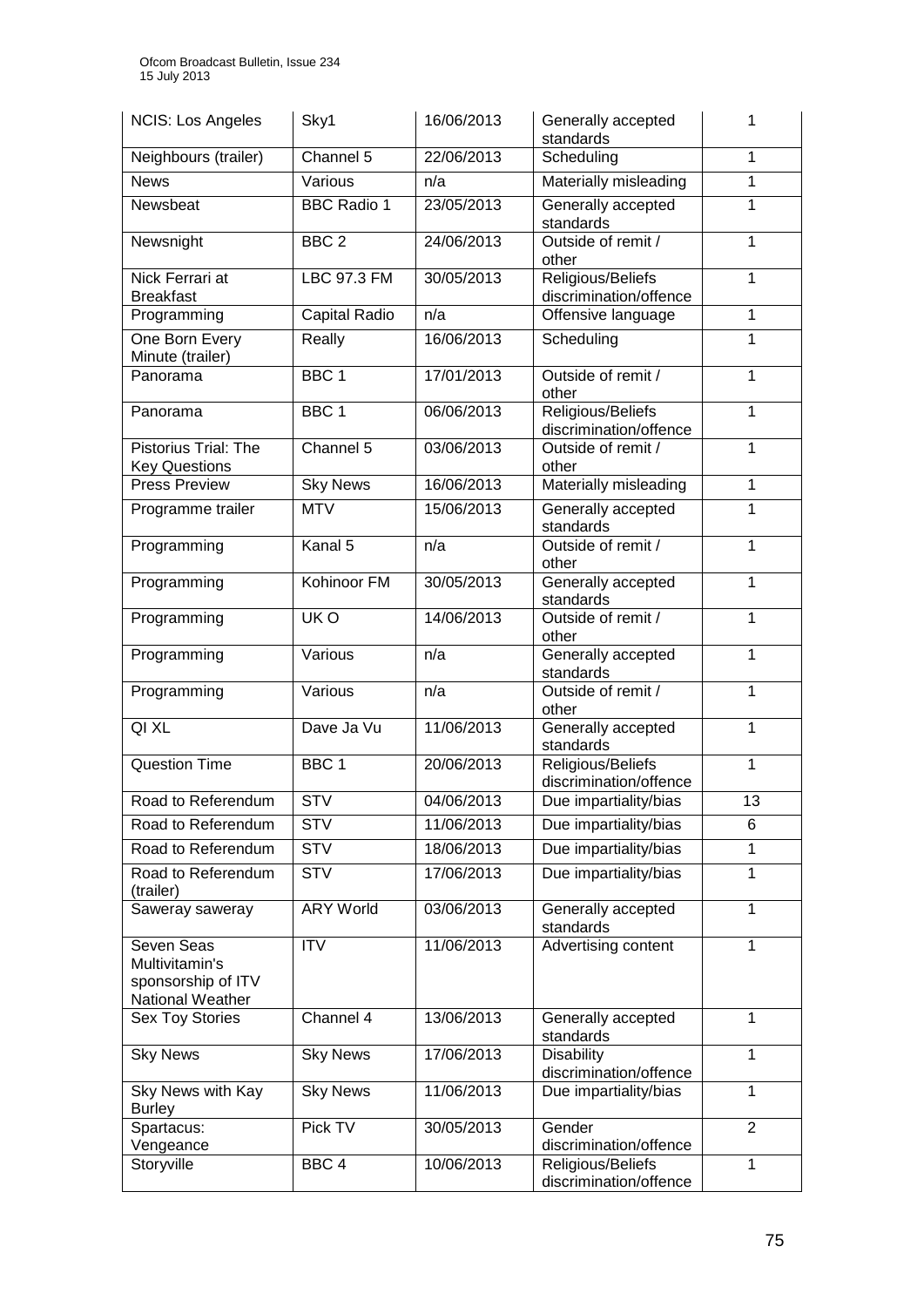| <b>Sunday Politics</b>                                      | BBC <sub>1</sub>                      | 09/06/2013 | <b>Fairness</b>                                        | 1            |
|-------------------------------------------------------------|---------------------------------------|------------|--------------------------------------------------------|--------------|
| <b>Sunday Supplement</b>                                    | Sky Sports 1                          | n/a        | Due impartiality/bias                                  | 1            |
| Supercasino.com's<br>sponsorship of Big<br><b>Brother</b>   | Channel 5                             | n/a        | Gambling                                               | 1            |
| Teen Mom 2                                                  | <b>MTV</b>                            | 12/06/2013 | Undue prominence                                       | $\mathbf{1}$ |
| Tennis: Queens Club<br>Final                                | BBC <sub>1</sub>                      | 16/06/2013 | Generally accepted<br>standards                        | 1            |
| Terror in the Skies                                         | Channel 4                             | 23/06/2013 | Outside of remit /<br>other                            | 1            |
| Terror in the Skies                                         | Channel 4                             | 30/06/2013 | Materially misleading                                  | $\mathbf{1}$ |
| The Apprentice                                              | BBC <sub>1</sub>                      | 05/06/2013 | Outside of remit /<br>other                            | $\mathbf{1}$ |
| The Apprentice                                              | BBC <sub>1</sub>                      | 19/06/2013 | Outside of remit /<br>other                            | $\mathbf{1}$ |
| The Apprentice:<br>You're Fired!                            | BBC <sub>2</sub>                      | 12/06/2013 | Race<br>discrimination/offence                         | 1            |
| The Apprentice:<br>You're Fired!                            | BBC <sub>2</sub>                      | 26/06/2013 | Generally accepted<br>standards                        | 1            |
| The Apprentice:<br>You're Fired!                            | BBC <sub>2</sub>                      | 26/06/2013 | Materially misleading                                  | 1            |
| The Big Dirty List<br>Show: 50 Years of<br>Sex and Music    | Channel 4                             | 22/06/2013 | Sexual material                                        | 1            |
| The Borgias (trailer)                                       | <b>Sky Atlantic</b>                   | 17/06/2013 | Religious/Beliefs<br>discrimination/offence            | $\mathbf{1}$ |
| The Call Centre                                             | BBC <sub>3</sub>                      | 18/06/2013 | Religious/Beliefs<br>discrimination/offence            | $\mathbf{1}$ |
| The Call Centre                                             | BBC <sub>3</sub>                      | 25/06/2013 | $\overline{2}$<br>Harm                                 |              |
| The Chase                                                   | <b>ITV</b>                            | 13/06/2013 | Outside of remit /<br>other                            | 1            |
| The Jam                                                     | Blast 106<br>(Belfast)                | 21/06/2013 | Generally accepted<br>1<br>standards                   |              |
| The Jeremy Kyle<br>Show                                     | <b>ITV</b>                            | 06/06/2013 | Generally accepted<br>standards                        | 1            |
| The Jeremy Kyle<br>Show                                     | <b>ITV</b>                            | 13/06/2013 | Scheduling                                             | 1            |
| The Jeremy Kyle<br>Show                                     | <b>ITV</b>                            | 21/06/2013 | Generally accepted<br>standards                        | 1            |
| The Jeremy Kyle<br>Show                                     | <b>ITV</b>                            | 28/06/2013 | Generally accepted<br>$\mathbf{1}$<br>standards        |              |
| The JVS Show                                                | <b>BBC Three</b><br>Counties<br>Radio | 31/05/2013 | Generally accepted<br>standards                        | 3            |
| The Magaluf<br>Weekender                                    | ITV <sub>2</sub>                      | 25/06/2013 | Generally accepted<br>standards                        | 1            |
| The Man with the 10-<br><b>Stone Testicles</b><br>(trailer) | Channel 4                             | 22/06/2013 | Scheduling                                             | 1            |
| The Man with the 10-<br><b>Stone Testicles</b><br>(trailer) | Channel 4                             | 23/06/2013 | Scheduling<br>1                                        |              |
| The Matt Edmondson<br>Show                                  | <b>BBC Radio 1</b>                    | 08/06/2013 | $\mathbf{1}$<br>Drugs, smoking,<br>solvents or alcohol |              |
| The Million Pound<br>Drop Live                              | Channel 4                             | 14/06/2013 | 37<br>Generally accepted<br>standards                  |              |
| The Million Pound                                           | Channel 4                             | 22/06/2013 | Race                                                   | $\mathbf{1}$ |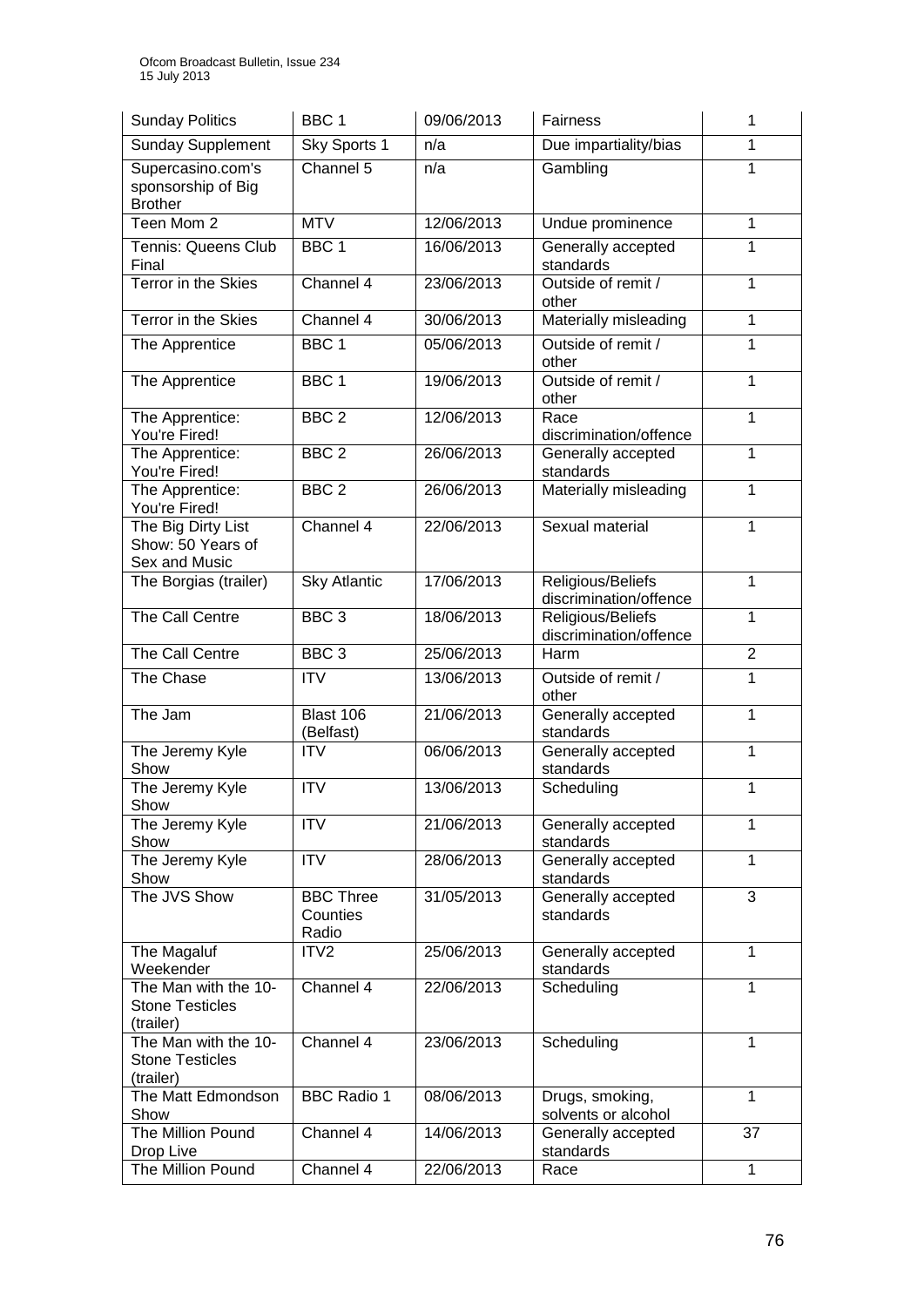| Drop Live                                                         |                    |            | discrimination/offence                           |   |
|-------------------------------------------------------------------|--------------------|------------|--------------------------------------------------|---|
| The Million Pound<br>Drop Live                                    | Channel 4          | 28/06/2013 | Materially misleading                            | 1 |
| The Million Pound<br>Drop Live (trailer)                          | Channel 4          | 12/06/2013 | Materially misleading                            | 1 |
| The O Reilly Factor                                               | <b>Fox News</b>    | 12/06/2013 | Generally accepted<br>standards                  | 1 |
| The One Show                                                      | BBC <sub>1</sub>   | 14/06/2013 | Harm                                             | 1 |
| The One Show                                                      | BBC <sub>1</sub>   | 17/06/2013 | Generally accepted<br>standards                  | 1 |
| The Only Way is<br>Essex                                          | ITV <sub>2</sub>   | 09/06/2013 | Violence and<br>3<br>dangerous behaviour         |   |
| The Only Way is<br>Marbs                                          | ITV <sub>2</sub>   | 05/06/2013 | Offensive language                               | 1 |
| The Politician's<br>Husband                                       | BBC <sub>1</sub>   | 02/05/2013 | Generally accepted<br>standards                  | 1 |
| The Radio 1<br><b>Breakfast Show with</b><br><b>Nick Grimshaw</b> | <b>BBC Radio 1</b> | 14/06/2013 | Generally accepted<br>standards                  | 1 |
| The Route Masters:<br>Running London's<br>Roads                   | BBC <sub>2</sub>   | 18/06/2013 | Outside of remit /<br>other                      | 1 |
| The Rugby Lions<br>World Tour (trailer)                           | <b>Sky News</b>    | 09/06/2013 | 1<br>Generally accepted<br>standards             |   |
| The Simpsons                                                      | Channel 4          | 13/06/2013 | Scheduling                                       | 1 |
| The Simpsons                                                      | Sky1               | 15/06/2013 | Scheduling                                       | 1 |
| The Simpsons                                                      | Sky1               | 22/06/2013 | Scheduling                                       | 1 |
| The Simpsons                                                      | Sky1               | 27/06/2013 | Scheduling                                       | 1 |
| The Thick of It                                                   | Dave               | 21/06/2013 | Offensive language                               | 1 |
| The Valleys                                                       | <b>MTV</b>         | 16/06/2013 | Sexual material                                  | 1 |
| The Voice (trailer)                                               | BBC <sub>1</sub>   | 18/06/2013 | Drugs, smoking,<br>solvents or alcohol           |   |
| The Voice UK                                                      | BBC <sub>1</sub>   | 15/06/2013 | Outside of remit /<br>1<br>other                 |   |
| The Voice UK                                                      | BBC <sub>1</sub>   | 22/06/2013 | Materially misleading<br>1                       |   |
| The Voice UK                                                      | BBC 1              | 22/06/2013 | <b>Nudity</b><br>30                              |   |
| The Voice UK                                                      | BBC <sub>1</sub>   | 22/06/2013 | Religious/Beliefs<br>3<br>discrimination/offence |   |
| The Voice UK                                                      | BBC <sub>1</sub>   | 22/06/2013 | $\overline{2}$<br>Voting                         |   |
| The Wright Stuff                                                  | Channel 5          | 14/06/2013 | Age<br>1<br>discrimination/offence               |   |
| The Wright Stuff                                                  | Channel 5          | 20/06/2013 | Generally accepted<br>1<br>standards             |   |
| The Wright Stuff                                                  | Channel 5          | 20/06/2013 | Generally accepted<br>1<br>standards             |   |
| This Morning                                                      | <b>ITV</b>         | 20/06/2013 | $\overline{2}$<br>Scheduling                     |   |
| Today at Wimbledon                                                | BBC <sub>2</sub>   | 26/06/2013 | 1<br>Product placement                           |   |
| Tonight: Who'd be a<br>teacher?                                   | <b>ITV</b>         | 06/06/2013 | Due impartiality/bias                            | 1 |
| Two and a Half Men                                                | Comedy<br>Central  | 30/05/2013 | Scheduling<br>1                                  |   |
| Vakna med NRJ                                                     | Kanal 5            | 23/04/2013 | Under 18s in<br>$\overline{2}$<br>programmes     |   |
| Venus and Serena                                                  | BBC <sub>2</sub>   | 23/06/2013 | Offensive language                               | 1 |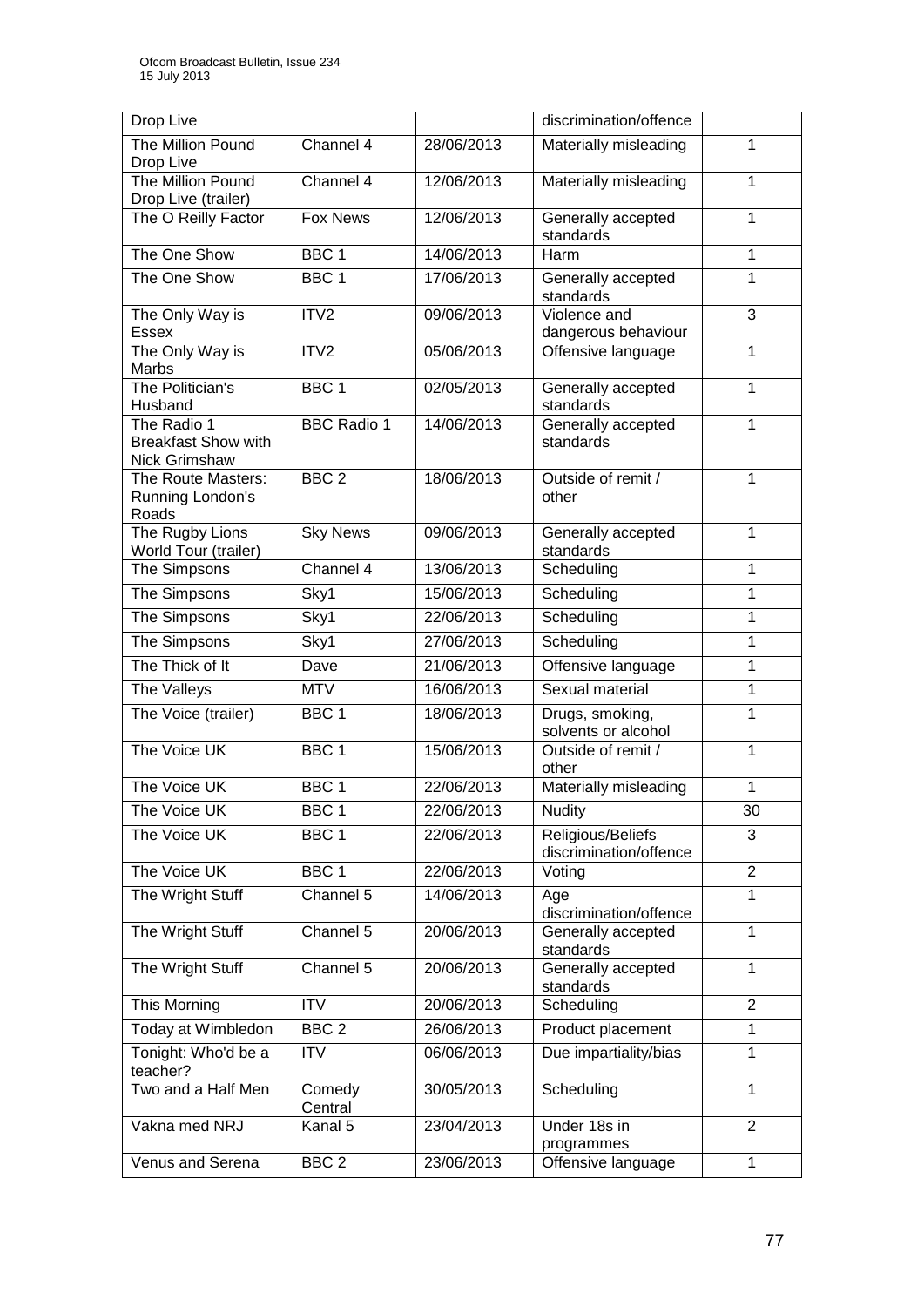| Video Surf                        | Pick TV          | 16/06/2013 | Animal welfare                              | 2 |
|-----------------------------------|------------------|------------|---------------------------------------------|---|
| Wallander                         | BBC <sub>4</sub> | 15/06/2013 | Violence and<br>dangerous behaviour         |   |
| Watchdog                          | BBC 1            | 12/06/2013 | Outside of remit /<br>other                 |   |
| Watchdog                          | BBC 1            | 19/06/2013 | Outside of remit /<br>other                 |   |
| Waterloo Road                     | BBC 1            | n/a        | Generally accepted<br>standards             |   |
| Where in the World                | The Breeze       | 24/06/2013 | Competitions                                | 1 |
| Wonga sponsorship<br>credit       | 5 USA            | 29/06/2013 | Advertising content                         |   |
| <b>World's Craziest</b><br>Fools  | BBC <sub>3</sub> | 23/06/2013 | Offensive language                          |   |
| You've Been Framed<br>and Famous! | <b>ITV</b>       | 08/06/2013 | Scheduling                                  | 1 |
| You've Been Framed!               | <b>ITV</b>       | 22/06/2013 | Religious/Beliefs<br>discrimination/offence | 1 |
| You've Been Framed!               | ITV <sub>2</sub> | 21/06/2013 | Generally accepted<br>standards             | 1 |